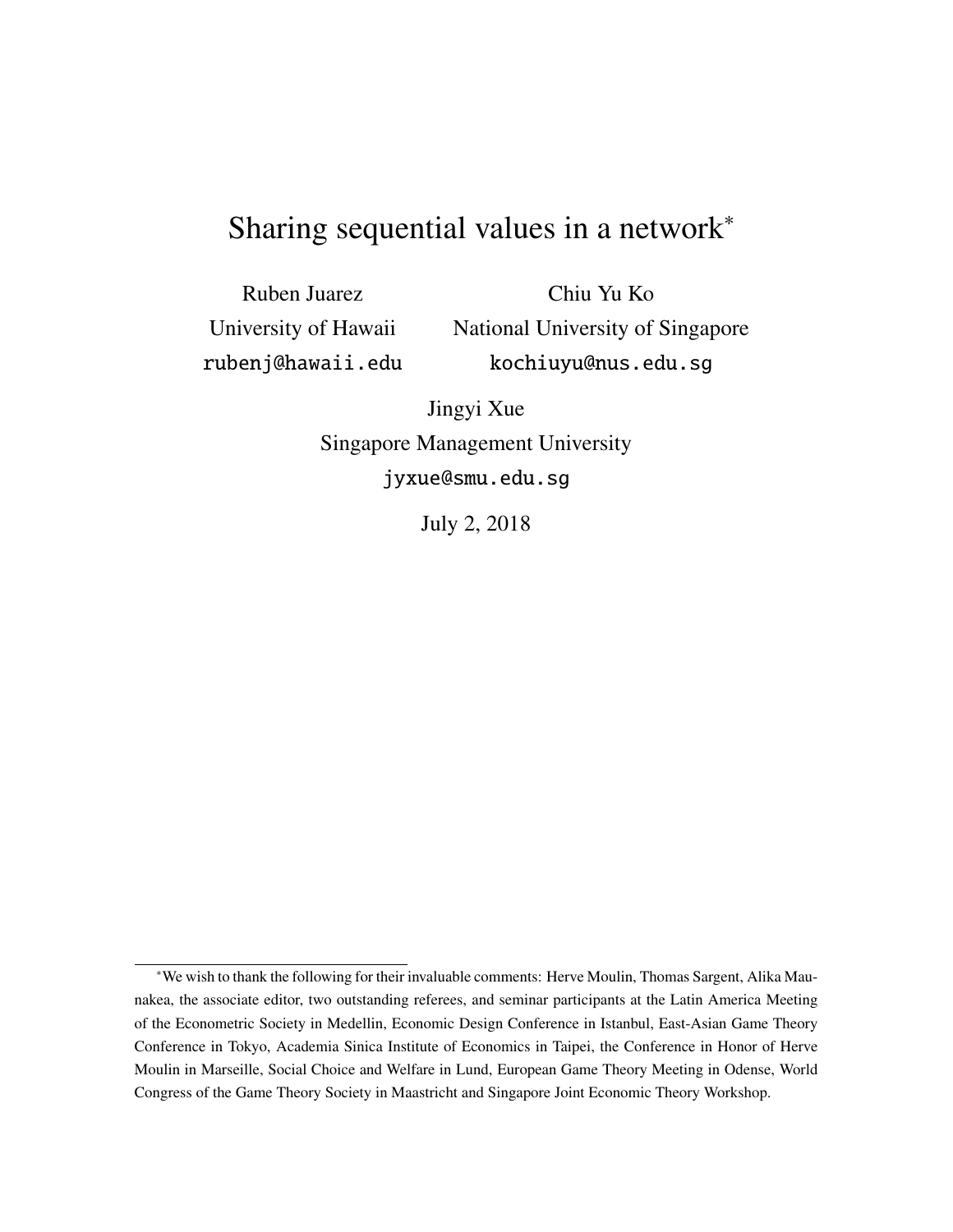#### Abstract

Consider a sequential process where agents have individual values at every possible step. A planner is in charge of selecting steps and distributing the accumulated aggregate values among a number of agents. We model this process by a directed network, whereby each edge is associated with a vector of individual values. This model applies to several new and existing problems, e.g. developing a connected public facility and distributing total values received by surrounding districts, selecting a long-term production project and sharing final profits among partners of a firm, or choosing a machine schedule to serve different tasks and distributing total benefits among task owners.

Herein, we provide the first axiomatic study on path selection and value-sharing in networks. We consider four sets of axioms from different perspectives, including those related to (1) the sequential consistency of value-sharing; (2) the monotonicity of valuesharing with respect to technology improvements; (3) the independence of value-sharing with respect to certain network transformations; and (4) the robust implementation of the efficient path selection when the planner has no information about network configuration. Surprisingly, these four disparate sets of axioms characterize similar classes of solutions, namely selecting an efficient path(s) and assigning to each agent a share of total values that is independent of individual values. Furthermore, we characterize more general solutions that depend on individual values.

Keywords: *Sequential values, Sharing, Network, Redistribution*

*JEL* classification: C72, D44, D71, D82.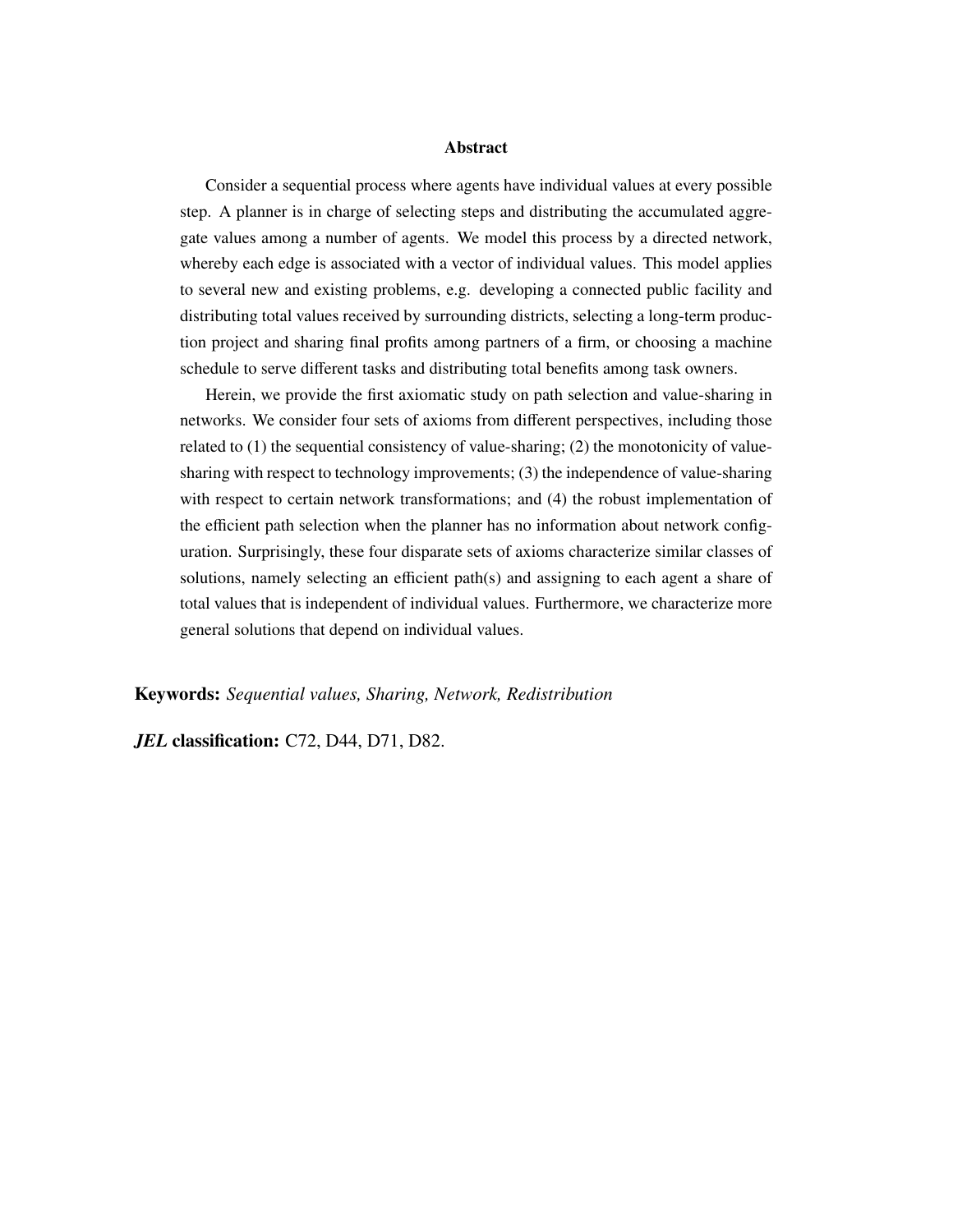## 1 Introduction

The axiomatic division of costs and benefits has been studied extensively over the past 60 years, starting with bargaining (Nash [\[56\]](#page-60-0)) and cooperative games (Shapley [\[59\]](#page-61-0)), and followed by applications to problems such as rationing and bankruptcy (O'Neill [\[58\]](#page-61-1), Aumann and Maschler [\[3\]](#page-56-0), Thomson [\[63\]](#page-61-2), Moulin [\[51,](#page-60-1) [52\]](#page-60-2)), airport cost-sharing (Littlechild and Owen [\[44\]](#page-60-3), Thomson [\[65\]](#page-61-3)), hierarchical and group ventures (Hougaard et al. [\[28\]](#page-58-0) and Juarez, et al. [\[40\]](#page-59-0)), and more general cost-sharing problems (e.g., Sprumont [\[60,](#page-61-4) [61\]](#page-61-5), Moulin [\[50\]](#page-60-4), Friedman and Moulin [\[23\]](#page-58-1), Moulin and Sprumont [\[54\]](#page-60-5), Moulin and Shenker [\[53\]](#page-60-6), Juarez [\[38,](#page-59-1) [37\]](#page-59-2)). Such studies have characterized a wide variety of sharing rules using axioms motivated by positive and normative perspectives. However, they are largely limited to scenarios with a fixed resource and little is known regarding scenarios that are more general in two respects: (1) the amount of the resource may not be fixed but can be chosen, and (2) the resource may be generated in a sequence of steps, where the amount in future steps depends on the choices made in previous steps. Such a dynamic problem requires resource-generating steps to be determined together with the allocation. This "two-tiered" approach not only expands the range of problems, but also gives rise to a new question on the interdependence of the step selection and sharing rules.

To illustrate our problem better, consider a planner in charge of developing a connected public facility (e.g. a highway, a railroads, or an irrigation canal). The project might be developed in different steps, each of which might produce different benefits to the agents in a given society. The planner is in charge of choosing the steps and redistributing the benefits of the project among the agents. After proceeding along each step, the planner faces a new problem which is different from the original one and might depend on the preceding steps (Section [1.1](#page-3-0) discusses other applications).

Formally, a finite number of agents are facing a sequential process generating individual values that can be redistributed among themselves. A sequential process, or simply process, consists of a network and a value function associated with the network. A network is an acyclic and connected finite directed graph with a unique source and possibly multiple sinks. Each node in the network represents a stage at which (1) a step to continue should be chosen (except for a sink) and (2) individual values generated until then could be redistributed. Each edge in the network represents a feasible step to continue. A value function associated with the network assigns to each edge a value vector that specifies for each agent his individual value generated at the step.

Given a process, a planner is in charge of (1) selecting a way of proceeding from the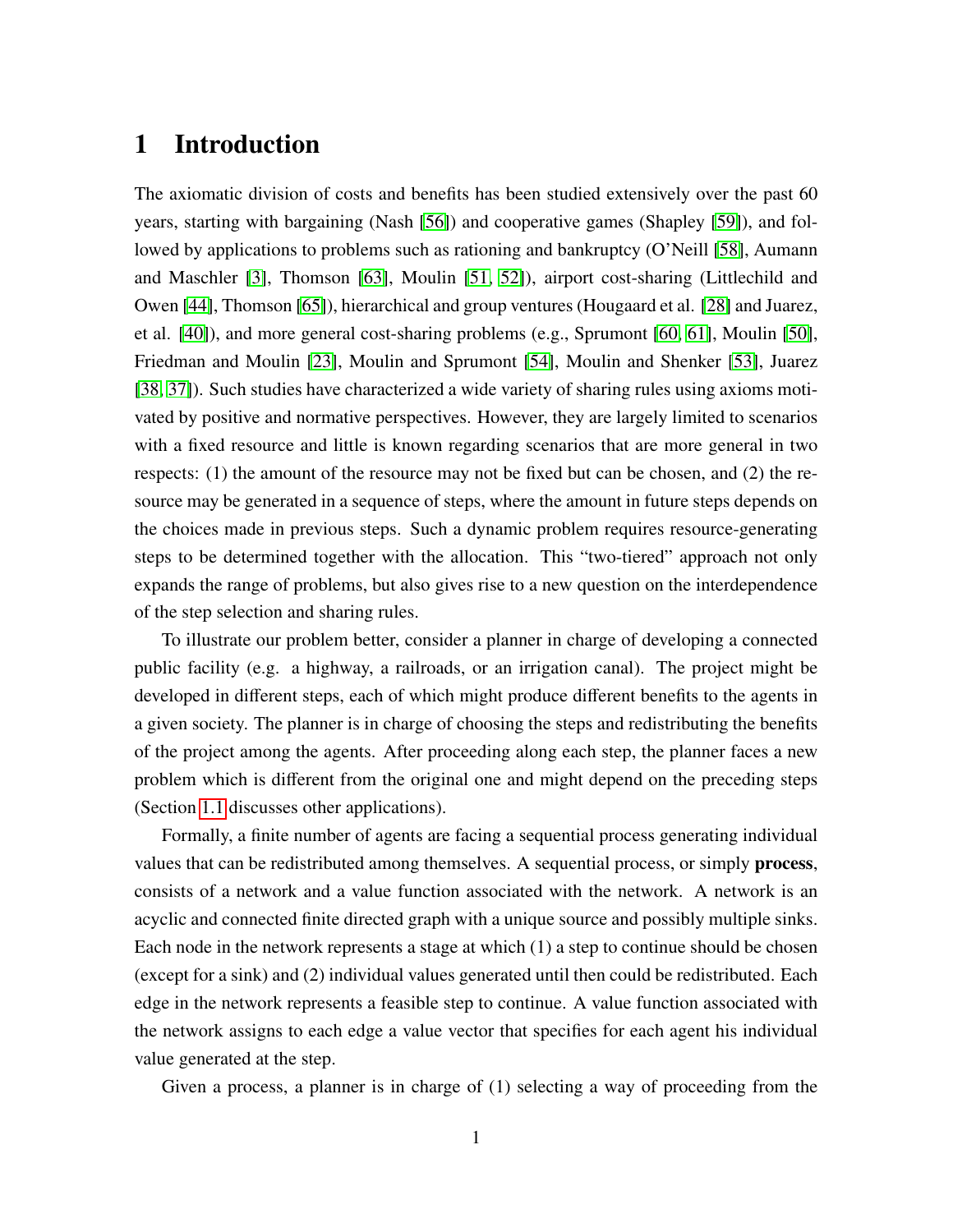source to a sink which is called a **path**, and  $(2)$  redistributing the sum of individual values accumulated over all edges along the path which is called the value of the path. A solution consists of a path selection rule and a sharing rule which respectively recommends for each process a set of paths with the same value and an allocation of the value among agents.

We provide the first systematic and comprehensive study of this problem by considering axioms appropriate to a wide range of scenarios. Surprisingly, our four sets of axioms from different perspectives characterize similar classes of solutions — selecting the path(s) with the highest value (hereafter referred to as the efficient path(s)) and assigning to each agent a share of the value of the path(s) that is independent of network configuration and individual values. Moreover, we show the richness of suitable solutions in different scenarios; for instance, we characterize a large class of solutions that depend on individual values in a "rationalizable" way. For an overview of our results, see Section 1.2.

### <span id="page-3-0"></span>1.1 Applications and Solutions

Our model can be applied to the following situations.

Sharing benefits of connected public facilities. Imagine a planner who is in charge of selecting a route for a connected public facility such as highway, rail-road or irrigation canal. The set of potential routes can be modeled by a network in which each node is a geographical end point of a location, and each edge represents a feasible section of the public facility connecting two locations. Agents are the surrounding districts and they receive different individual benefits at an edge depending on the convenience of their access to the section of the public facility represented by the edge. Imagine that the construction of the connected public facility is conducted section by section. When the construction of the facility is completed up to a certain location represented by a node, a further section connecting to the next feasible location needs to be chosen and the benefits brought by the constructed sections can be redistributed among agents.

Profit sharing in companies and joint-business ventures. Imagine that a manager can complete a project by having employees execute a sequence of profit-generating tasks. Different tasks bring different individual profits to employees. The manager is in charge of choosing a sequence of tasks and redistributing profits among employees. The set of possible sequences of tasks can be modeled by a network. Each node represents a stage at which a previous task is completed, the next task needs to be chosen, and individual profits generated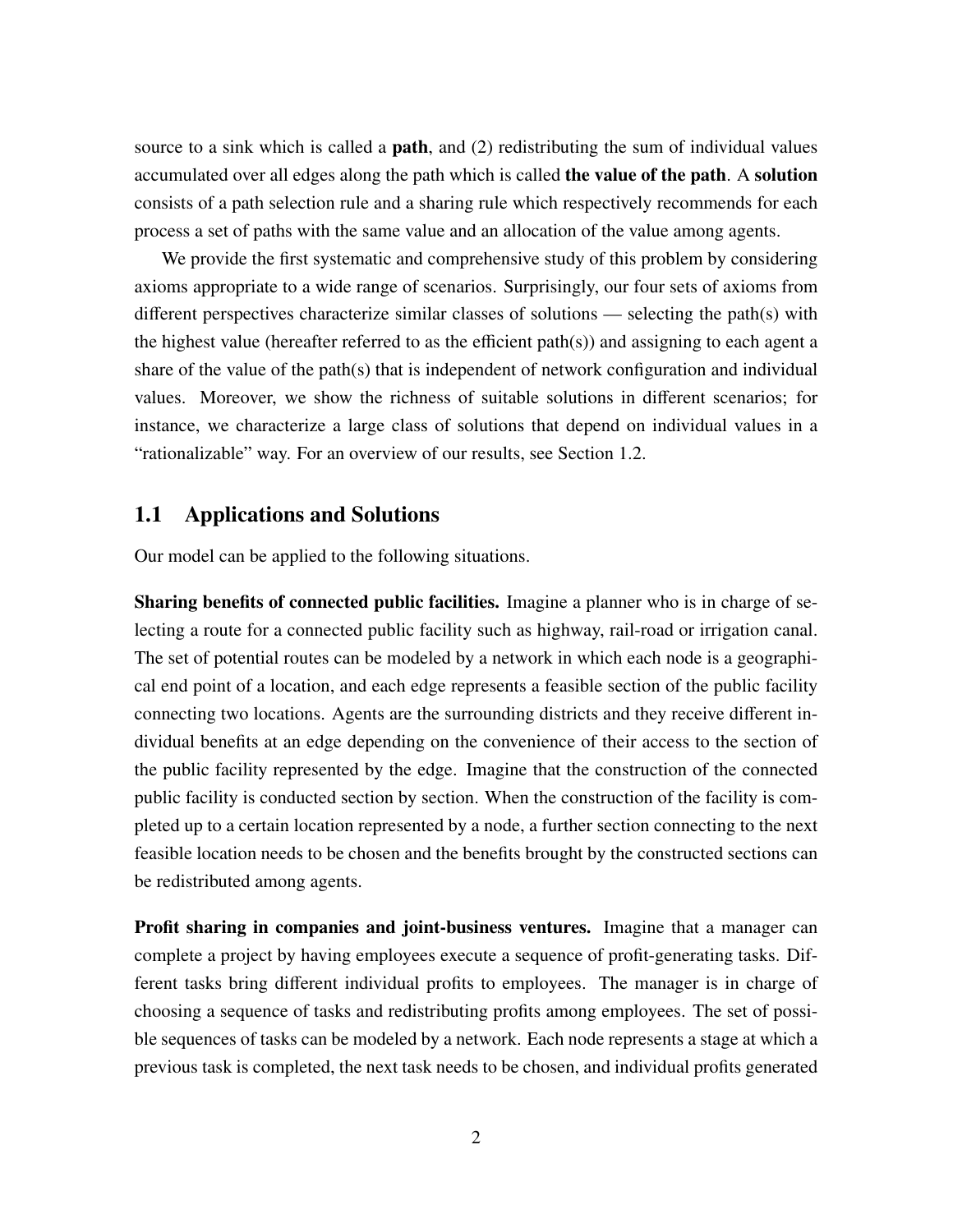by the completion of all previous tasks can be redistributed. Each edge represents a feasible task. Some tasks may be feasible only after the completion of some other tasks, so the choice of earlier tasks give rise to different further tasks.<sup>[1](#page-0-0)</sup>

Sharing benefits in dynamic machine allocation. Imagine a planner who is in charge of allocating a set of machines among a group of users repeatedly over time. At each point in time, the planner assigns to each user a subset of machines for him to use and decides the length of service time that is assumed to be uniform for all users for simplicity. When the service time ends, all users return their machines. Then the planner may redistribute individual benefits of users generated from using their machines, and reallocate the machines among users for another service period forward. The set of possible allocations can be modeled by a network. Each node represents a point in time where machines are to be reallocated, and individual benefits generated in earlier periods can be redistributed. Each edge represents a feasible allocation of machines among users from a certain point in time to another. Individual benefits of users are generated at each edge by the service of their machines. A queuing problem (Chun [\[16\]](#page-58-2)), where there is only one machine serving only one agent at a time, can be modeled by a particular network with parallel paths representing different service orders.

#### 1.1.1 Solutions

For the public facilities process, the government typically selects the efficient path, and performs no redistributions so that each agent receives his individual benefits. This efficient-path-selection and no-redistribution solution is denoted by EFF-NR.<sup>[2](#page-0-0)</sup> Another solution could have been for the government to select the efficient path and assign to each agent an equal share of the total benefits (denoted by EFF-ES). Such redistribution can be achieved via a lump-sum tax and subsidy on the agents.

For the case of profit-sharing in companies, agents are often rewarded with bonuses that are tied to the profits that they have generated.<sup>[3](#page-0-0)</sup> EFF-NR is a typical solution that rewards

<sup>1</sup>Another interpretation of this application is the sharing of benefit (royalties) in sequential innovation for a research joint venture among member firms. The research joint venture needs to choose research projects repeatedly over time. The set of possible research projects at every point in time is based on what research projects were completed in the past. We thank a referee for suggesting this alternative interpretation.

<sup>&</sup>lt;sup>2</sup>When there are multiple efficient paths, we do an average of all the efficient paths.

<sup>&</sup>lt;sup>3</sup>For partnerships between professionals, such as a group of lawyers in a law firm, redistribution among partners is typically 100% of the total profit (Juarez et al. [\[40\]](#page-59-0)). Our model can also be applied to the case of other for-profit companies, where employees are rewarded with a fixed percentage of the total profit, such as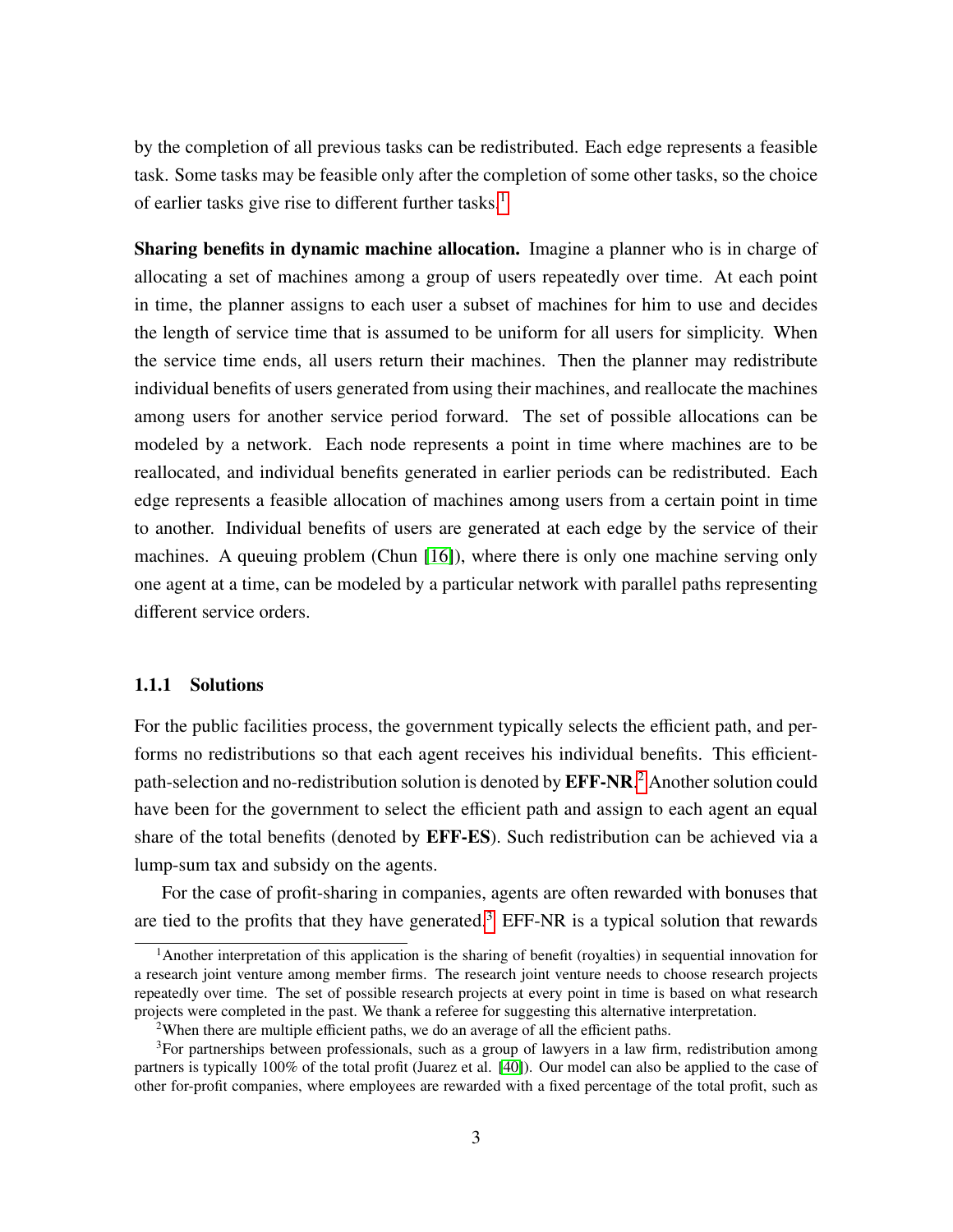agents for the profit they have contributed. Alternatively, EFF-ES rewards each agent an equal share of the total profit. [4](#page-0-0)

For the case of dynamic machine allocation, myopically selecting an assignment at each point in time that maximize the total benefits over all allocations available at that point in time is simple to implement, especially for problems with a large number of agents. For instance, supercomputers are allocated using the available information at a particular point in time, disregarding information at subsequent points in time. Selecting the myopic path with no redistribution among agents is denoted by MYO-NR, while selecting the myopic path with equal sharing is denoted by MYO-ES.

All four solution above divide the value of the path disregarding the information of the values outside the selected path(s). Our model, however, allows for more general solutions that may take into consideration values outside the selected path(s). For instance, consider the rule that selects the efficient path and re-distributes its value in proportion to the sum of individual values at every edge in a process (**EFF-PR**). This solution may be relevant for a planner who wants to compensate the agents for opportunities that were not realized.

#### 1.2 Overview of the Results

We study two versions of the problem in relation to the planner's information. For the first part of the paper, the planner has complete information about the process. The planner is interested in systematically selecting a path(s) and sharing the value of the selected path(s). We provide three axiomatic characterizations in this case.

Our first characterization relates to the independence of the timing of redistribution. Loosely speaking, given any node of a selected path, agents could be paid first based on the subprocess from the source to the node and then based on the other subprocess from the node to the original sinks. We require that the two allocations from the two subprocesses add up to the allocation chosen for the original process. Hence, agents are indifferent between receiving a lump-sum payment at the end of the process or receiving installments step by step (sequential composition). This rules out renegotiations of agents at intermediate stages. Besides, we impose two basic axioms. First, in each process with a path of positive value, at least one agent should receive a positive share (non-triviality). Second, a small change in the individual values should have a small impact on the allocation (continuity). These three

Chobani which commits to redistribute 10% of the profits to its employees.

<sup>4</sup>Equal sharing is often used in professional partnership (Encinosa et al. [\[21\]](#page-58-3), and Farrell and Sctochmer [\[22\]](#page-58-4)). See Bartling and von Siemens [\[6\]](#page-57-0), Bose et al. [\[12\]](#page-57-1), and Kobayashi et al. [\[43\]](#page-60-7) for justifications under various situations.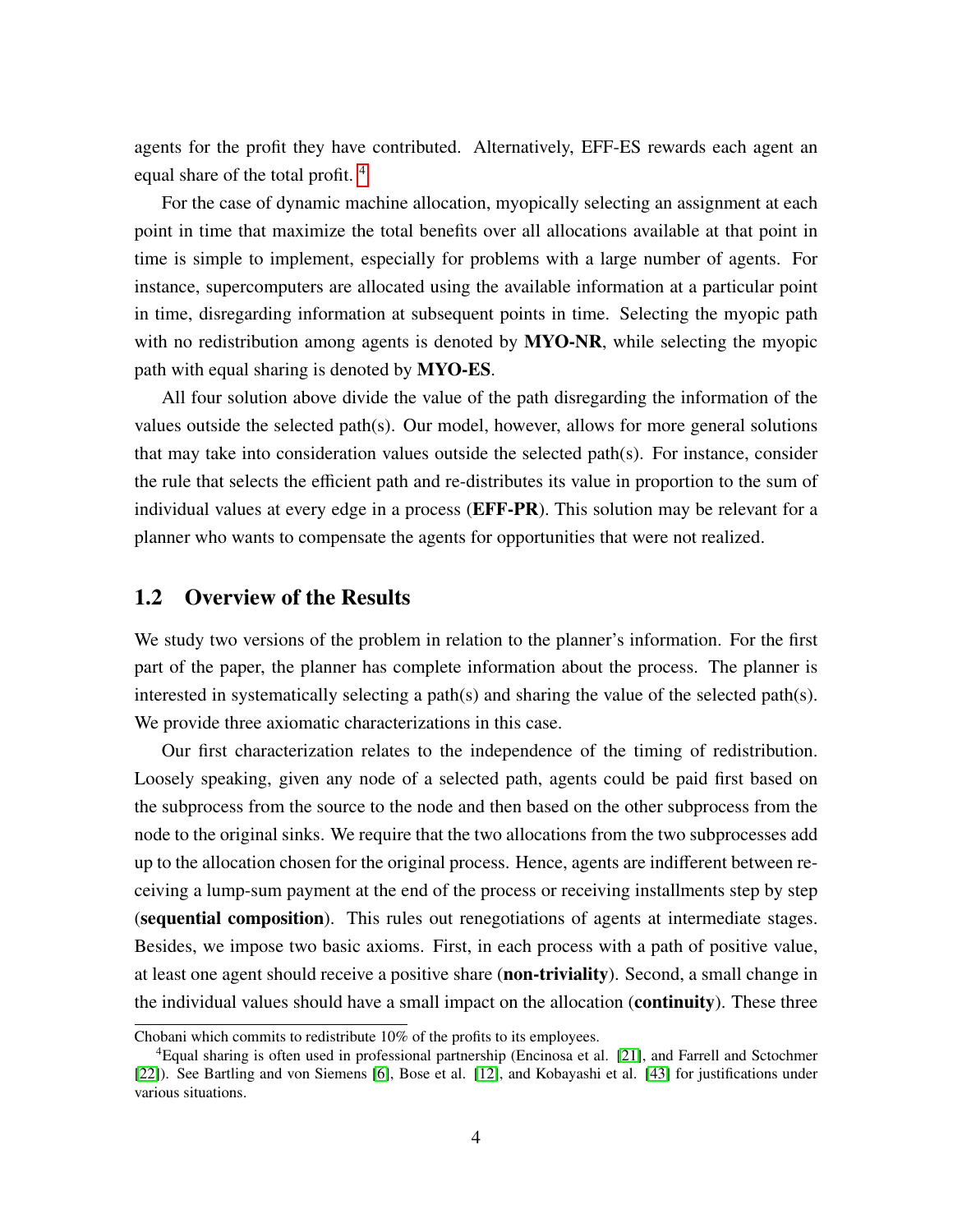axioms characterize the class of solutions that selects efficient path(s) and assigns to each agent a proportion of the value of the selected path(s) where the proportion is constant over all processes. For example, in a two-agent case, for each process, 10% is always assigned to agent 1, and 90% to agent 2.

Our second characterization imposes a monotonicity axiom. It requires that no agent should get worse off after a technology improvement which brings a new value-generating step at some stage in a process leading to either another stage in the process or a new ending stage (technology monotonicity). This single axiom characterizes the class of solutions that select efficient path(s) and assigns to each agent a proportion of the value of the selected path(s) where the proportion depends only on this value. For example, in a two-agent case, for each process, equal sharing between agents 1 and 2 whenever the total value is no less than 100, and for any incremental value above 100, 10% is assigned to agent 1 and 90% to agent 2.

Our third characterization relates to several independence principles with respect to certain network transformations. Our first independence axiom relates to splitting a step in a process into two consecutive sub-steps. Imagine that due to a refined examination of the value-generating process, individual values generated at one step in a process are found to be accumulated through two consecutive substeps. Thus, the original step can be divided into two, and at the end of the first one, a new stage at which individual values can be redistributed becomes available. The axiom requires that the refinement of the value-generating process has no impact on value allocation, so that agents would not dispute whether such a refinement should be adopted (split invariance). Our second axiom relates to path elimination justified by a basic efficiency criterion. Consider a process with two subnetworks intersecting only at the source. Each path in one subnetwork is step-wise Pareto dominated by some other path in the other subnetwork. Then removing this subnetwork from the network should not affect the allocation (**irrelevance of dominated paths**). Our third axiom supposes that after solving a process, an undiscovered disjoint subprocess connecting to the source is found to be available. To deal with this issue, one procedure is to cancel the initial allocation and select an allocation from the complete process that augments the original process with the new subprocess. An alternative procedure is to select an allocation from the simplified process that augments an edge associated with the initial allocation with the new subprocess. We require that the two procedures lead to the same allocation to avoid the dispute of agents (parallel composition). The three axioms, together with continuity, characterize a general class of "rationalizable" solutions. A planner who adopts such a so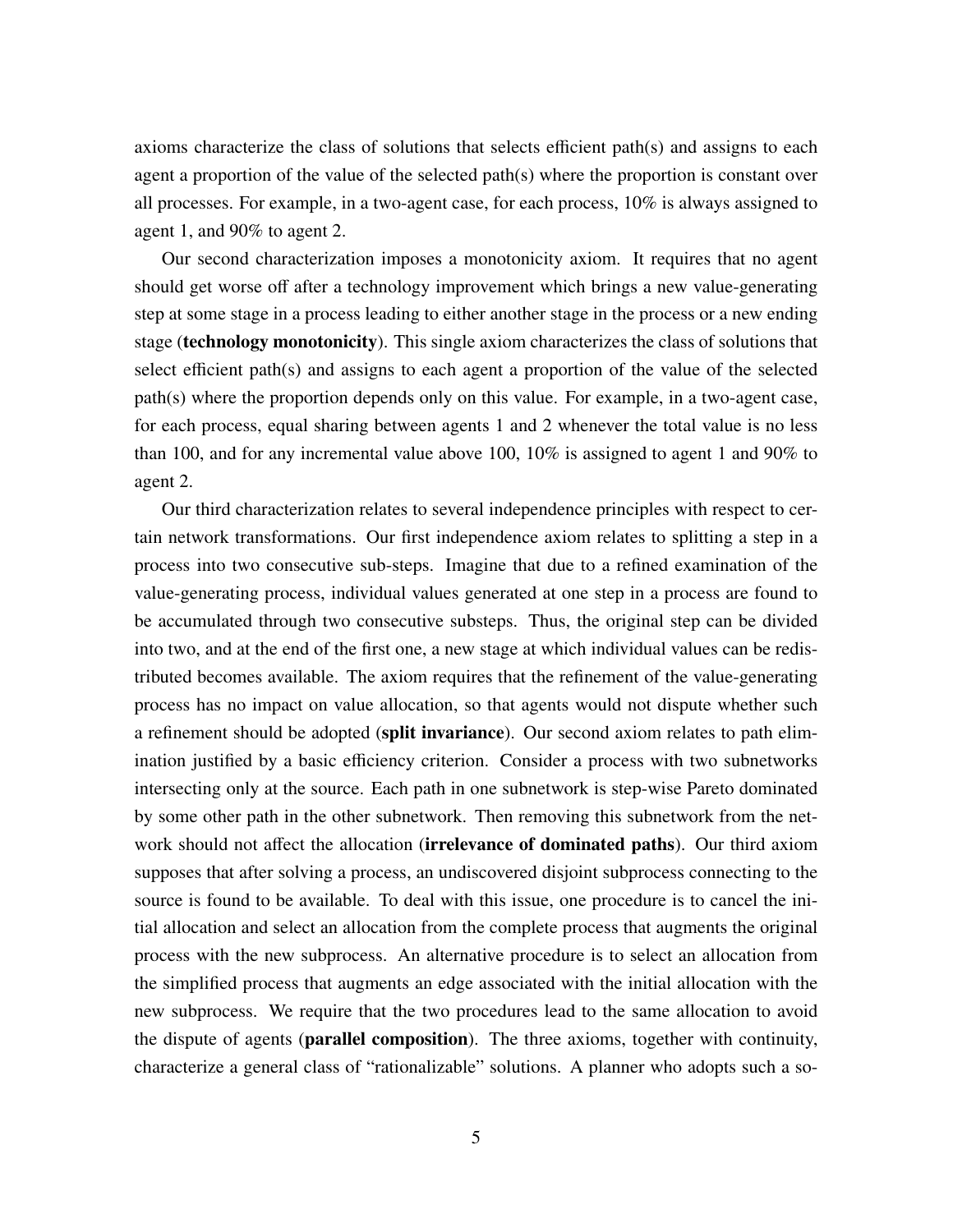lution selects an efficient path(s) and divides the value in two steps. In each process, the planner first redistributes the value of each path based on individual values at the path. This gives a set of potential redistributions. Second, the planner selects an optimal allocation based on the set of potential redistributions according to a partial order. To understand the partial order, imagine that the planner has some selection criteria such as Pareto dominance and "fairness". If there is one potential redistribution that dominates every other potential redistribution in the set by some criterion, then the planner selects this potential redistribution (the maximum redistribution). Otherwise, the planner selects one outside allocation that dominates each potential redistribution in the set and has the minimum "departure" from the set (the least upper bound). Thus, the sharing rule is rationalizable by this partial order. This order is incomplete since some redistributions may not be comparable by either criterion. When the partial order is complete, the sharing depends only on the value of the selected path(s). This subclass of rules is characterized by an additional axiom. Loosely speaking, it requires that in each process with a generic "parallel network," the allocation depends only on the selected path (irrelevance of parallel outside options). The solutions obtained in the first two characterizations are special cases of this subclass.

Although the classes of solutions above are characterized from three different perspec-tives, they all reduce to EFF-ES if we further impose a basic fairness requirement.<sup>[5](#page-0-0)</sup> That is, agents having the same individual values should receive the same shares (equal treatment of equals).

For the second part of the paper, we relax the assumption that a planner has complete information about a process including network configuration and individual values of agents. Instead, we consider a situation in which agents but the planner have complete information about a process, and the planner can only observe the generated individual values along a realized path.

Unlike the complete information case where the planner is free to choose both a path selection rule and a sharing rule, we consider in the incomplete information case that the planner has the goal of selecting an efficient path and is only free to redistribute the realized individual values to implement that goal. This is relevant when the planner has **limited** power in designing a full game to incentivizes the agents. In particular, when the agents can collectively select a path through some fixed procedure, the only way for the planner to influence their choices is to redistribute their individual values. As such, in the incomplete information case, we focus on axiomatizing sharing rules rather than solutions (pairs of path

<sup>&</sup>lt;sup>5</sup>In the third characterization, the subclass of rationalizable solutions satisfying irrelevance of parallel outside options, rather than the general class, reduces to EFF-ES.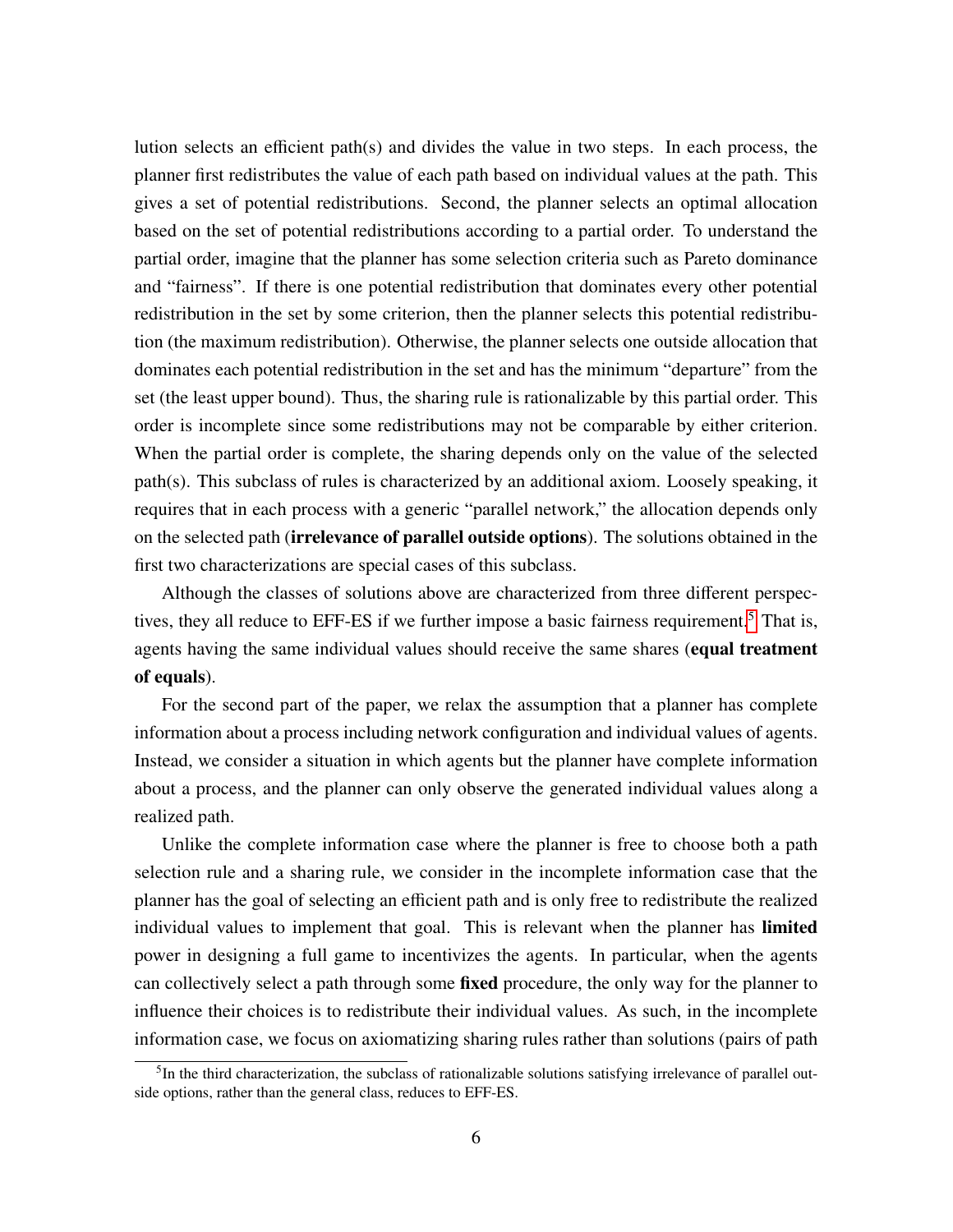selection and sharing rules).

We characterize a class of sharing rules that incentivize the agents to collectively select an efficient path for a large class of voting procedures. Our first axiom requires that, for any two paths, the sharing rule assign weakly larger shares to at least *M* agents at the path with a larger value (*M*-majority), where *M* is larger than half the number of agents. This is a stability notion since it guarantees an efficient path to be a Condorcet winner when agents vote for paths. Moreover, when agents sequentially vote at each node for edges to continue, it guarantees an efficient path to be chosen as a subgame perfect equilibrium under the *M*majority rule. Second, we require that the identity of agents should not matter (anonymity). These two axioms imply that a sharing rule assigns the average value of a path to at least *M* agents. Furthermore, the equal sharing rule is characterized by adding one of several axioms ranging from sequential composition to other monotonicity axioms.

#### 1.3 Literature review

While the axiomatic study of sharing rules has been widely discussed and applied in many settings, our general two-tiered framework, which selects the path along with the sharing rule, has not received much attention in the literature. Our model provides an abstract framework for more stylistic two-step problems such as the queuing problem (Chun [\[16\]](#page-58-2)), the minimal cost spanning tree and related network models (Kar [\[42\]](#page-59-3), Dutta and Kar [\[19\]](#page-58-5), Bergantiños and Vidal-Puga [\[8\]](#page-57-2), Hougaard et al. [\[29\]](#page-59-4), Claus and Kleitman [\[17\]](#page-58-6), Han and Juarez [\[26\]](#page-58-7)) and other cost-sharing models (Juarez [\[37\]](#page-59-2), Juarez [\[38\]](#page-59-1), Juarez and Kumar [\[39\]](#page-59-5)). In such problems, an ordering of agents (queuing), a network meeting certain conditions (spanning tree), or other decisions (selection of a group or a path) must be made and its benefit/cost divided among agents. In contrast with this literature, we do not assume that the most efficient path (subnetwork, subgraph, ordering or group of agents) is selected, but instead its selection is axiomatized along with a sharing rule.

The division of benefits/costs under exogenous network structures has been recently studied. For instance, allocations in linear river problems are studied by Ambec and Sprumont [\[2\]](#page-56-1), Ni and Wang [\[57\]](#page-61-6), and Ambec and Ehlers [\[1\]](#page-56-2). More complex river network problems are studied by van den Brink et al. [\[11\]](#page-57-3), and Dong et al. [\[18\]](#page-58-8). The allocation of benefits in hierarchical ventures is studied by Hougaard et al. [\[28\]](#page-58-0). Values of cooperative game under permissible structures are studied by van den Brink [\[9\]](#page-57-4), van den Brink et al. [\[10\]](#page-57-5) and Gilles et al. [\[25\]](#page-58-9). Unlike our paper, this literature does not study the selection of the path, but instead assume that it is given.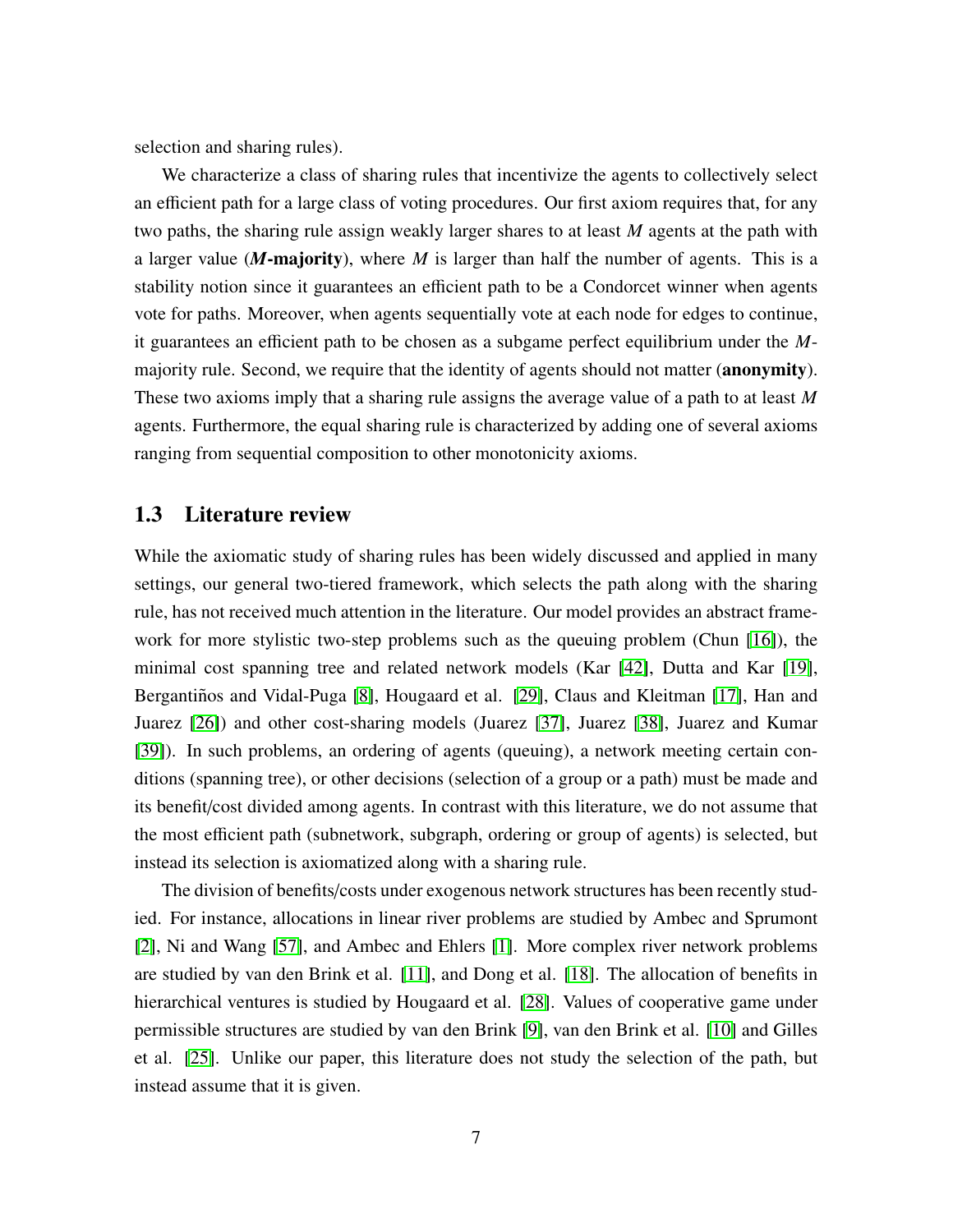The second part of the paper relates to the recent literature on the implementation of the efficient subgraphs in networks. For instance, Juarez and Kumar [\[39\]](#page-59-5) implement the efficient subgraph in connection networks, Hougaard and Tvede [\[30,](#page-59-6) [31\]](#page-59-7) implement the minimal cost spanning tree, and Juarez et al. [\[40\]](#page-59-0) implement the efficient time allocation in production economies. Similar to our paper, the main objective of this body of literature is to select an "efficient path". In contrast with this literature, we adopt an axiomatic approach that works for a variety of games, including sequential voting for a path.

Our model is the first to address jointly the issue of selecting paths and sharing the total value axiomatically for sequential processes where information on the individual values of agents is available at every step.

### 2 The model under complete information

A group of agents,  $N := \{1, ..., N\}$ , is facing a "sequential process" that generates individual values which can be redistributed among themselves. We model a sequential process using a network and a value function associated with the network. In this paper, a network is a finite directed graph that is acyclic and connected and has a unique source (possibly multiple sinks). We denote a network by  $G := (D, E)$ , where *D* is a set of nodes and  $E \subseteq D \times D$  a set of edges, a generic element of *D* by *d*, and that of *E* by either *e* or  $(d_1, d_2)$ , where  $d_1, d_2 \in D$ . Let G be the set of all networks. Given  $G = (D, E) \in G$ , a **value function**  $v : E \to \mathbb{R}^N_+$ associated with *G* specifies for each  $e \in E$  a value vector  $v(e)$  whose *n*-th coordinate,  $v_n(e)$ , is agent *n*'s value at edge *e*. For each  $G \in \mathcal{G}$ , let  $\mathcal{V}^G$  be the set of all value functions associated with *G*. We define a sequential process, or simply a **process**, to be a couple  $(G, v)$  where *G* ∈ *G* and  $v \in \mathcal{V}^G$ . It represents a series of value-generating choices. Specifically, each node in a network is a stage at which a step to continue should be chosen (except for a sink) and individual values accumulated until then could be redistributed, each edge is a feasible step to continue, and a value function specifies at each feasible step a value generated for each agent. Let  $P$  be the set of all processes.

To facilitate the discussion about the aggregate values generated by different choices in a process, we need some notations. Given a network  $G = (D, E) \in \mathcal{G}$ , a **path** in *G* is a sequence  $\{d_j\}^J_i$  $J_{j=1}$ ,  $J \ge 2$ , of elements of *D* such that  $d_1$  is the source,  $d_J$  a sink, and for each *j* ∈ {1, · · · , *J* − 1}, ( $d_j$ ,  $d_{j+1}$ ) ∈ *E* a feasible edge.<sup>[6](#page-0-0)</sup> It describes a way of proceeding from the

<sup>&</sup>lt;sup>6</sup>The usual definition of a path does not require  $d_1$  to be a source and  $d_1$  a sink. We impose the requirement since we are only interested in the paths going from the source to a sink.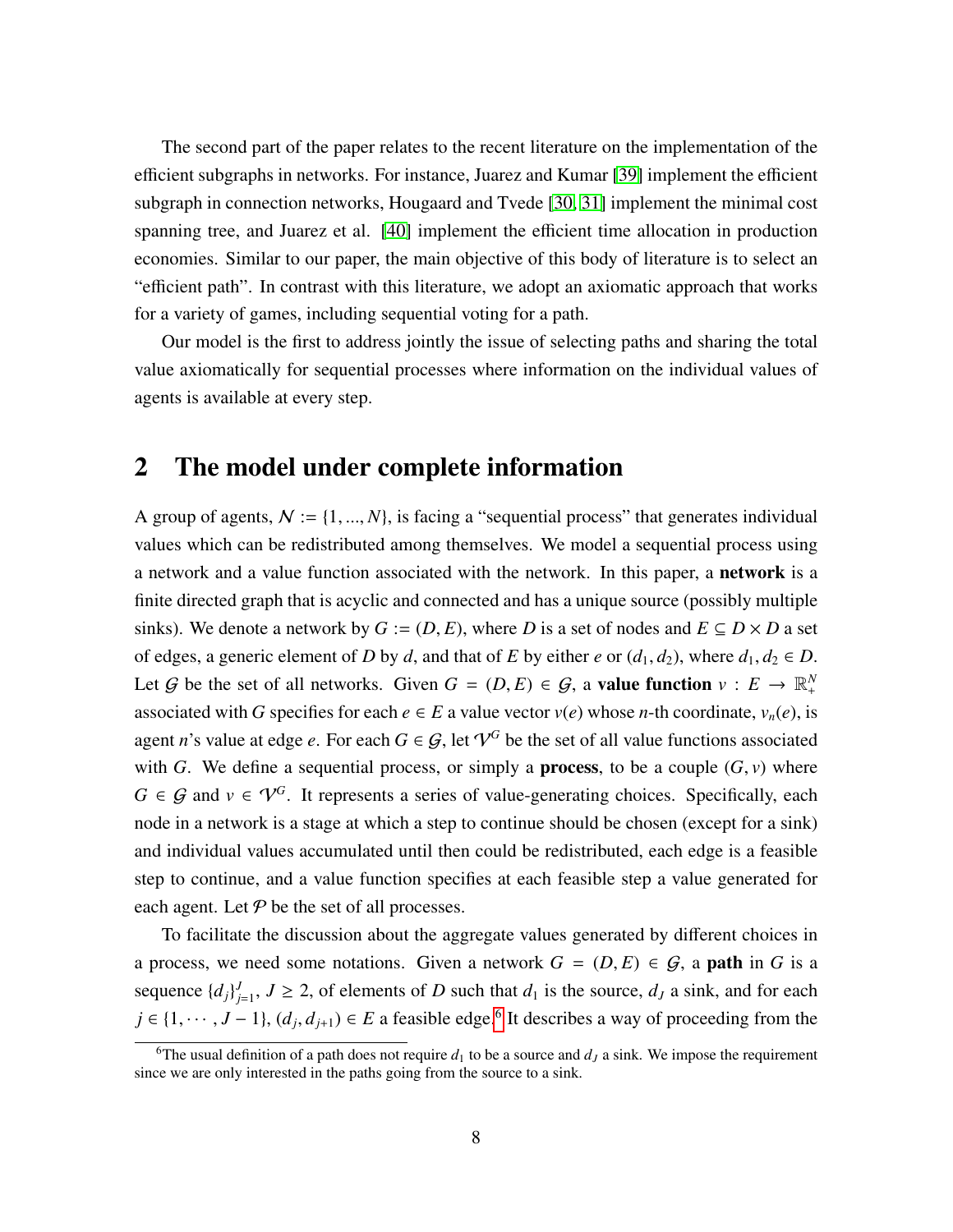source to a sink. Alternatively, given a network  $G = (D, E) \in \mathcal{G}$ , a path in G can be defined as a sequence  $\{e_j\}^J_i$  $J_{j=1}$ ,  $J \geq 1$ , of elements of *E* such that there is a sequence  $\{d_j\}_{j=1}^{J+1}$  $j=1 \atop j=1}$  of elements of *D* with  $d_1$  being the source,  $d_{J+1}$  a sink, and for each  $j \in \{1, \dots, J\}$ ,  $e_j = (d_j, d_{j+1})$ . We will interchangeably refer to a path as a sequence of nodes or a sequence of edges. For each *G* ∈ *G*, let  $\mathcal{L}^G$  denote the set of all paths in *G*, and let *L* be a generic element of  $\mathcal{L}^G$ . Given a process (*G*, *v*) ∈  $P$  with *G* = (*D*, *E*), for each *e* ∈ *E*, we define  $v_e := \sum_{n \in \mathbb{N}}$  $\sum_{n \in \mathcal{N}} v_n(e)$  to be the **value** 

of *e*, for each  $L \in \mathcal{L}^G$  with  $L = \{e_j\}^J$  $y'_{j=1}, v_L := \sum_{i=1}^{J}$  $\sum_{j=1}^{n} v_{e_j}$  the **value of** *L*, and  $v_G := \max_{L \in \mathcal{L}^G} v_L$  the **value of** *G*. In addition, we say that  $L \in \mathcal{L}^G$  is **efficient** if  $v_L = v_G$ .

We are interested in systematic solutions on how to select paths and divide their values in all processes. Formally, a **solution** is a pair  $(\varphi, \mu)$  where  $\varphi : \mathcal{P} \rightrightarrows \bigcup_{G \in \mathcal{G}}$ *G*∈G  $\mathcal{L}^G$  and  $\mu: \mathcal{P} \to \mathbb{R}_+^N$ are such that (1) for each  $(G, v) \in \mathcal{P}, \varphi(G, v) \subseteq \mathcal{L}^G$  is nonempty, and (2) for each  $L \in \varphi(G, v)$ ,  $\overline{\Sigma}$  $\sum_{n \in \mathbb{N}} \mu_n(G, v) = v_L$ , where  $\mu_n(G, v)$ , the *n*-th coordinate of  $\mu(G, v)$ , is the value assigned to agent *n*. We call  $\varphi$  a **path selection rule** and  $\mu$  a **sharing rule**. For each process,  $\varphi$  recommends which path(s) to select, and  $\mu$  recommends how to share the value among the agents. We allow multiple paths to be recommended for generality, while requiring them to have the same value (condition (2)). In a generic case where all paths have different values, a unique path would be recommended.[7](#page-0-0)

Throughout the paper, we assume that nodes and edges have no identity, so our solutions do not depend on their labels. Moreover, for each process with only one edge, we shall use the value vector associated with the edge to denote the process for simplicity — for each  $x \in \mathbb{R}^N_+$ , let  $\varphi(x), \mu(x)$  denote, respectively,  $\varphi(G, v), \mu(G, v)$  where  $(G, v) \in \mathcal{P}$  with  $G = (D, E)$ is such that  $E = \{e\}$  and  $v(e) = x$ . Lastly, for each  $c \in \mathbb{R}$ , let  $c1$  denote the constant vector  $(c, \dots, c) \in \mathbb{R}^N_+$ , and when  $c = 1$  or  $c = 0$ , we simply write **1** or **0** respectively.

Both network configurations and value-generation dynamics may matter for a solution, as illustrated in Examples [1](#page-10-0) and [2.](#page-11-0) Moreover, a path selection rule and a sharing rule can be interdependent, as illustrated in Example [3.](#page-11-1)

#### <span id="page-10-0"></span>Example 1. *[Consecutive edges may not be treated as a collapsed edge.]*

*Imagine three public projects with two agents modeled as single-path processes shown in Figure [1.](#page-11-2) On one hand, the projects di*ff*er in either the number of phases represented by edges, or individual values generated at each phase shown by the value vector attached*

 $<sup>7</sup>$  In case multiple paths are recommended, the definition of a solution implicitly requires that the sharing not</sup> depend on the recommended paths. This requirement makes sharing rules simple. It is also reasonable when the choice of a path from the recommended ones is made by some outside force that should not influence the sharing.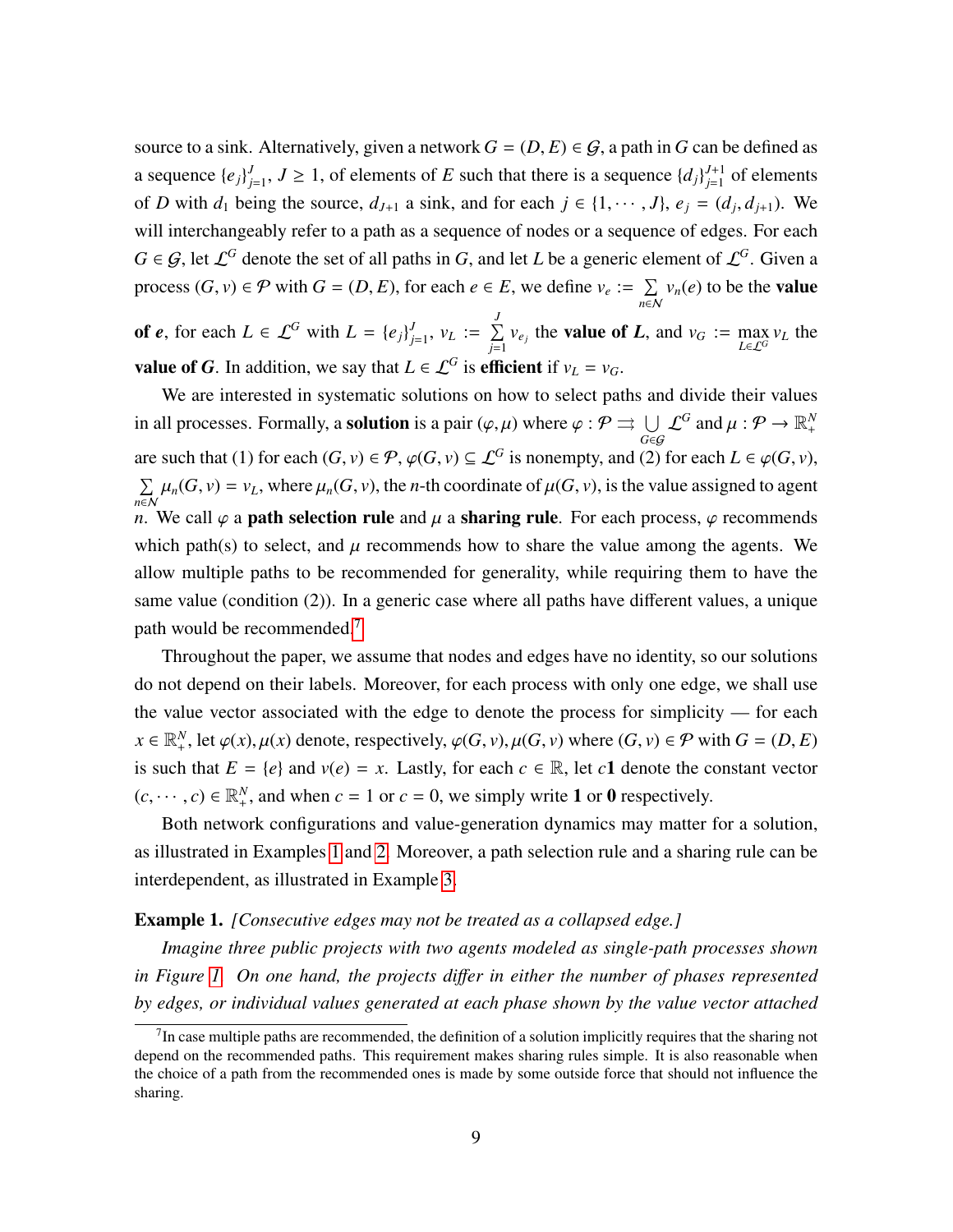<span id="page-11-2"></span>*above each edge. On the other hand, all the projects generate for both agents the same total individual values of* 2 *and* 8 *respectively, so that collapsing all edges to one in the later two processes yields exactly the first one.*



Figure 1: Three public projects modeled as three processes

*Imagine a progressive planner, redistributing individual values phase by phase, who wants to exempt small individual values from redistribution. For example, at the end of each phase of a project, the part of individual value that is below 10% of the project's value is awarded entirely to each agent, whereas any excess is divided equally between the two. This sharing rule yields di*ff*erent value allocations among agents for di*ff*erent projects. Indeed, the allocation for process 1* is  $(1 + \frac{2-1+8-1}{2})$  $\frac{+8-1}{2}$ , 1 +  $\frac{2-1+8-1}{2}$  $\frac{+8-1}{2}$ ) = (5, 5)*, for process 2* (1+ $\frac{8-1}{2}$ )  $\frac{-1}{2}$ , 1 +  $\frac{8-1}{2}$  $\frac{-1}{2}$ )+  $(1,0) = (5.5, 4.5)$ *, and for process* 3  $(1 + \frac{2-1+4-1}{2})$  $\frac{+4-1}{2}$ , 1 +  $\frac{2-1+4-1}{2}$  $\frac{+4-1}{2}$ ) + (0 +  $\frac{4-1}{2}$  $\frac{-1}{2}$ , 1 +  $\frac{4-1}{2}$  $\frac{-1}{2}$ ) = (4.5, 5.5).

#### <span id="page-11-0"></span>Example 2. *[The solution may depend on network configuration.]*

*Consider two sets of possible routes for a connected public facility modeled by the processes in Figure [2.](#page-12-0) Observe that both processes have two routes, generating the same individual values at each section of the connected public facility. The di*ff*erence is that the two routes in the left process share a common section, while the two routes in the right process do not intersect. Even if the same route is selected in both processes, the di*ff*erence in network configuration may lead to di*ff*erent redistribution outcomes.*

*For instance, a social planner who decides to select an e*ffi*cient route may be willing to redistribute benefits taking into account unselected opportunities. Specifically, the planner may assign to each agent a share in proportion to the average of his individual benefits over all potential sections of the public facility. Then the allocation in the left process is*  $\left(\frac{10+10+10+40+0}{71} \times 61, \frac{10+10+10+0+1}{71} \times 61\right) = \left(\frac{70}{101} \times 61, \frac{31}{101} \times 61\right)$ , and the allocation in the right *process is*  $\left(\frac{10+10+10+40+0+10}{121} \times 61, \frac{10+10+10+0+1+10}{71} \times 61\right) = \left(\frac{80}{121} \times 61, \frac{41}{121} \times 61\right)$ .

<span id="page-11-1"></span>Example 3. *[Path selection and sharing can be interdependent.]*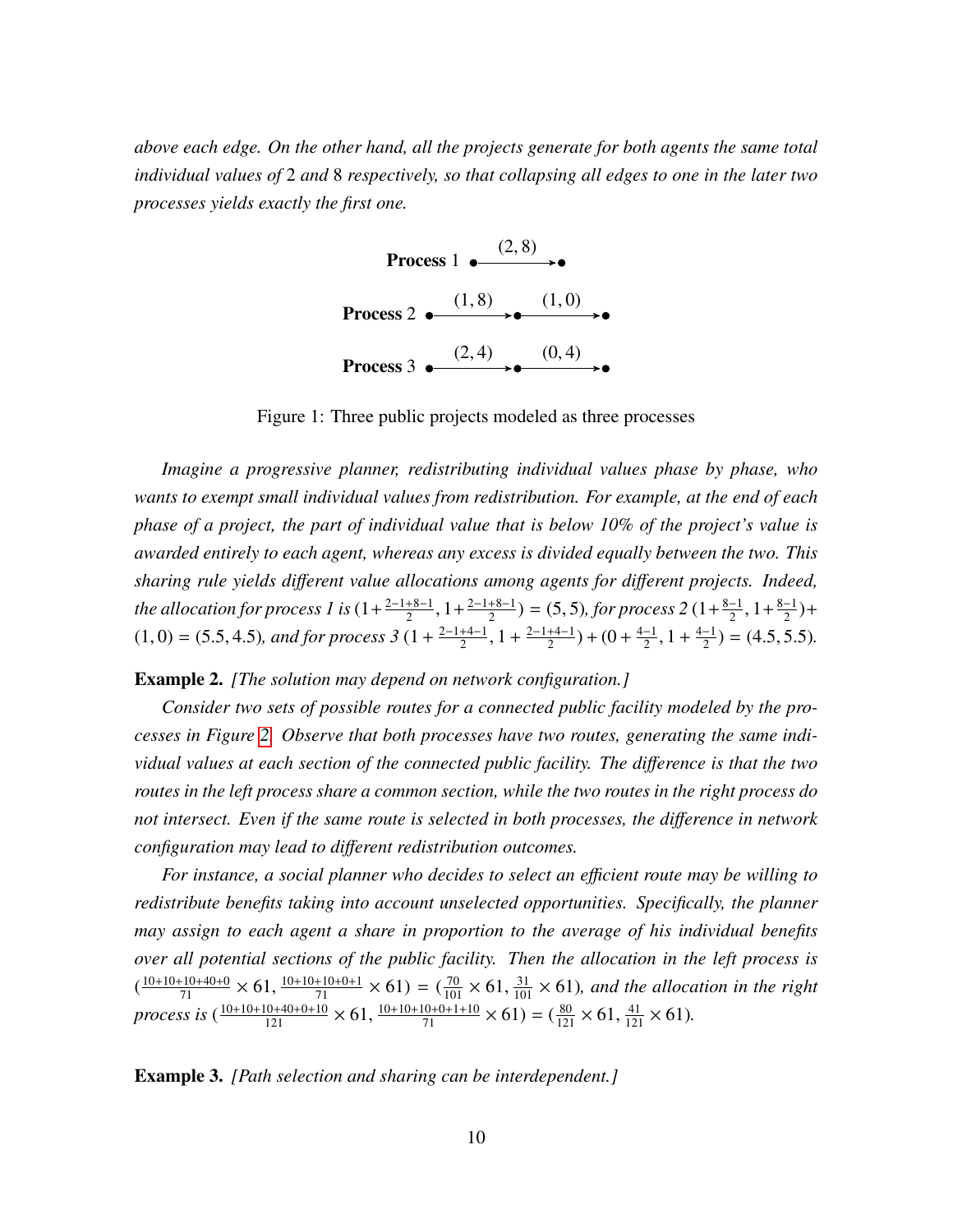<span id="page-12-0"></span>

Figure 2: Two processes with identical paths and different network configuration

*Consider the process in Figure [3.](#page-12-1) Imagine two planners both of whom are both interested in equalizing agents' benefits, while they have di*ff*erent opinions on sharing. The first planner is more libertarian and would like to equalize as much as possible agents' shares without making any redistribution among the agents. The planner would then select the top path and allocate*  $(10, 10) + (10, 10) = (20, 20)$  *although the top path is not efficient. The second planner is more parsimonious and is willing to equalize agents' benefits with all means of redistribution. The planner would then select the bottom (e*ffi*cient) path and allocate*  $\frac{(40,0)+(0,1)}{2}$  = (20.5, 20.5). This shows that the choice of a sharing rule may well affect the path *selection.*



<span id="page-12-1"></span>Figure 3: A public project with two paths and two different processes on each path.

We now introduce two parametric families of path selection rules followed by four familiar sharing rules in the literature.

<span id="page-12-2"></span>**Definition 1.** [Path selection rules] Let  $u : \mathbb{R}^N_+ \to \mathbb{R}$  be an arbitrary function. For each value *vector*  $x \in \mathbb{R}^N$ ,  $u(x)$  *is interpreted as a planner's utility of choosing a step that generates* x *in a process. Let*  $u^0$  :  $\mathbb{R}^N_+ \to \mathbb{R}$  *be such that for each*  $x \in \mathbb{R}^N_+$ ,  $u^0(x) = \sum$  $\sum_{n \in \mathcal{N}} x_n$ .

*i. [Additively separable] An additively separable path selection rule selects path(s) to maximize the sum of the utilities of all steps. Formally, for each*  $(G, v) \in \mathcal{P}$ *, let a preference ordering*  $\succsim_u$  *over*  $\mathcal{L}^G$  *be such that for each pair*  $L, L' \in \mathcal{L}^G$  *with*  $L = \{e_j\}^J_j$ *j*=1 *and*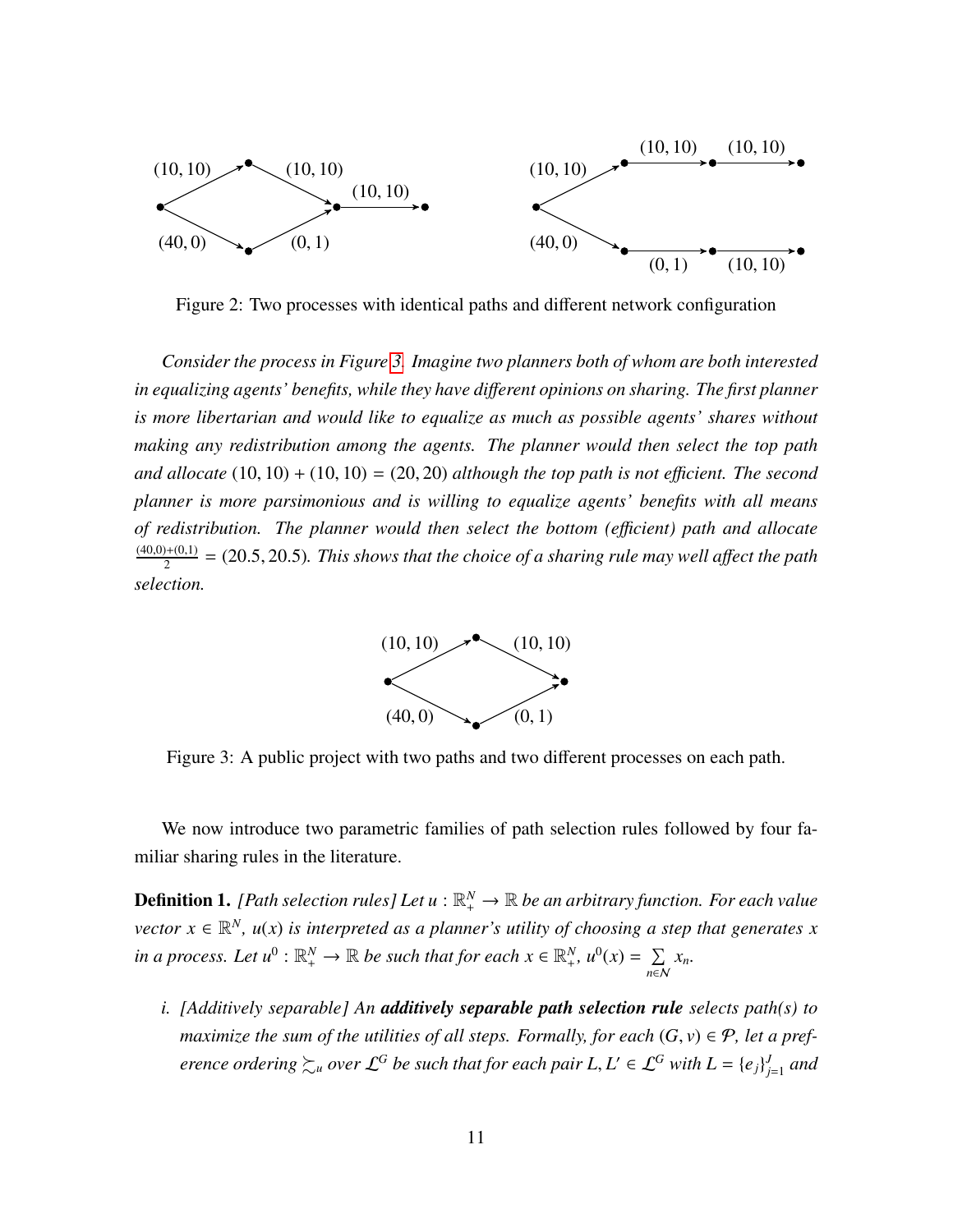$L' = \{e\}$  $\sum_{j=1}^{J'}$  $J'_{j=1}, L \succsim u L' \Leftrightarrow \sum_{i=1}^{J}$  $\sum_{j=1}^{J} u(v(e_j)) \geq \sum_{j=1}^{J'}$  $\overline{\Sigma}$ *j*=1  $u(v(e))$ *j* ))*. This preference ordering is additively separable across value vectors generated along paths. An additively separable path selection rule associated with*  $u : \mathbb{R}^N_+ \to \mathbb{R}$  *recommends for each*  $(G, v) \in \mathcal{P}$  *a subset of*  $\{L \in \mathcal{L}^G : \text{for each } L' \in \mathcal{L}^G, L \succsim_u L'\}$  *in which all paths have the same value. In particular, selecting all e*ffi*cient paths in each process is an additively separable path selection rule associated with u*<sup>0</sup> *. We denote this rule by EFF.*

*ii. [Myopic] A myopic path selection rule selects path(s) to maximize the immediate utility (i.e., future utilities are discounted lexicographically). Formally, for each*  $(G, v) \in$ P, let a preference ordering  $\succsim^u$  over  $\mathcal{L}^G$  be such that for  $L, L' \in \mathcal{L}^G$  with  $L = \{e_j\}_j^J$ *j*=1 *and*  $L' = \{e'_{\hat{i}}\}$ *j* } *J*  $J_{j=1}$ ,  $L \gtrsim^u L'$  if and only if

$$
u(v(e_1)) > u(v(e'_1)); \text{ or}
$$
  
\n
$$
u(v(e_1)) = u(v(e'_1)) \text{ and } u(v(e_2)) > u(v(e'_2)); \text{ or}
$$
  
\n
$$
\vdots
$$
  
\n
$$
u(v(e_1)) = u(v(e'_1)), \cdots, u(v(e_{J-2})) = u(v(e'_{J-2})) \text{ and } u(v(e_{J-1})) > u(v(e'_{J-1}));
$$
  
\n
$$
u(v(e_1)) = u(v(e'_1)), \cdots, u(v(e_{J-1})) = u(v(e'_{J-1})) \text{ and } u(v(e_J)) \ge u(v(e'_J)).
$$

)); *or*

*If one path has fewer edges than the other, we assign it edges with zero utility to match the number of edges of the other path, so that the comparison is still defined. A myopic path selection rule associated with*  $u : \mathbb{R}^N_+ \to \mathbb{R}$  *recommends for each*  $(G, v) \in \mathcal{P}$  *a subset of*  $\{L \in \mathcal{L}^G : \text{for each } L' \in \mathcal{L}^G, L \succsim^u L'\}$  in which all paths have the same value. *In particular, selecting all paths that maximize the sum of individual values over all* immediate steps lexicographically is a myopic path selection rule associated with  $u^0$ . *We denote this rule by MYO.*

**Definition 2.** *[Sharing rules] Let*  $(\varphi, \mu)$  *be a solution.* 

- *i. [Equal sharing]* We call  $\mu$  *the equal sharing rule, denoted by ES, if for each*  $(G, v) \in \mathcal{P}$ *,*  $\mu(G, v) = \frac{v_L}{N}$  $\frac{N_L}{N}$ *I where*  $L \in \varphi(G, v)$ *. It divides the value of a selected path equally among agents.*
- *ii. [No redistribution] We call* µ *the no redistribution sharing rule, denoted by NR, if for each*  $(G, v) \in \mathcal{P}$ ,  $\mu(G, v) = \frac{1}{|\varphi(G)|}$  $\frac{1}{\left|\varphi(G,v)\right|}\sum\limits_{J}\sum\limits_{L\in\varphi(G)}$ *<sup>L</sup>*∈ϕ(*G*,*v*)  $x^L$  *where for each*  $L \in \varphi(G, v)$  *with*  $L = \{e_j\}^J_i$ *J*<sub>*j*=1</sub>,  $x^L \in \mathbb{R}^N_+$  *is given by*  $x^L = \sum_{i=1}^J$  $\sum_{j=1}^{\infty}$   $v(e_j)$ *. It assigns to each agent his average*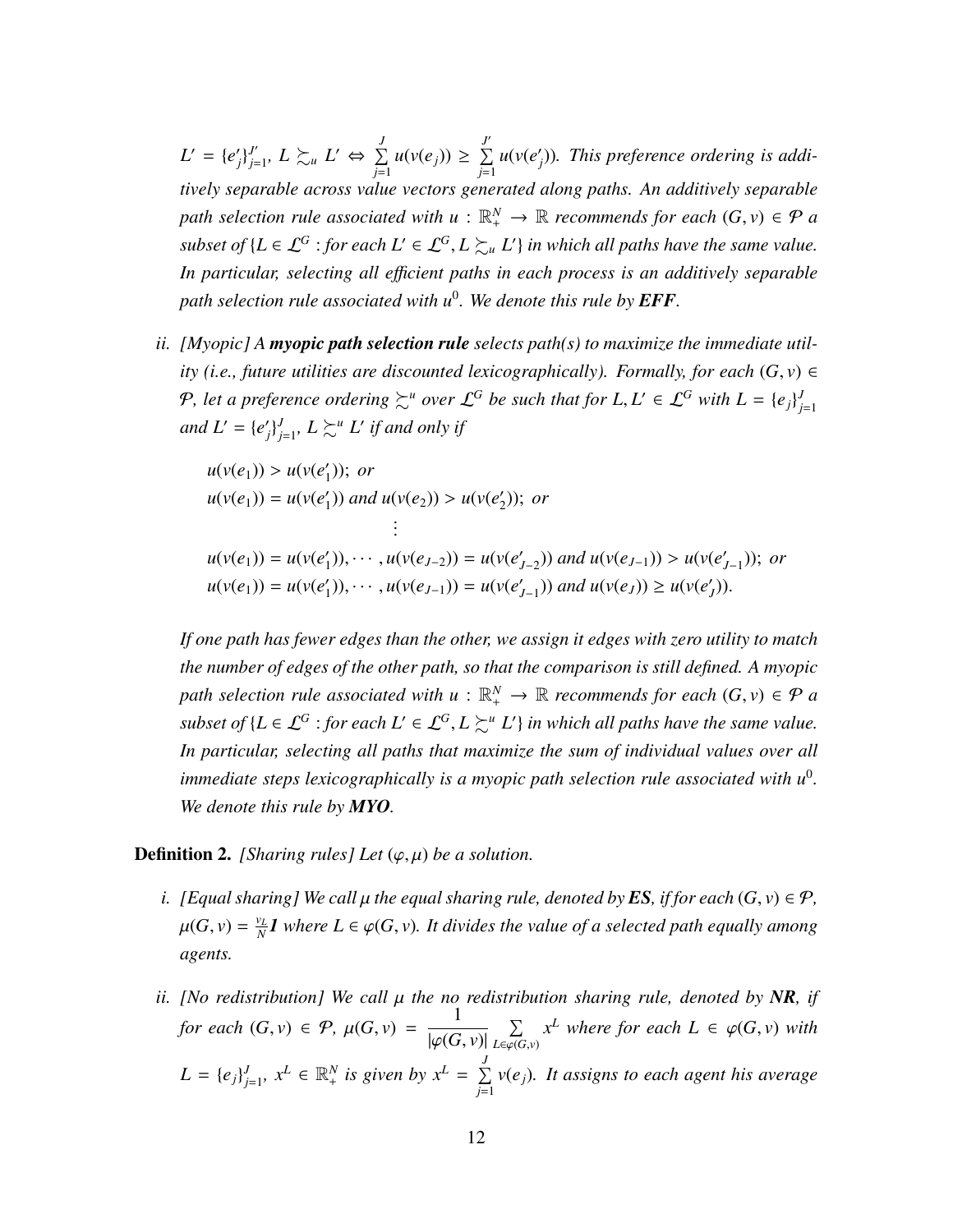*total individual value generated along all selected paths. In a generic case where a unique path is selected, it simply assigns total individual values to agents without redistribution.*

*iii. [Proportional] We call* µ *the proportional sharing rule, denoted by PR, if for each*  $(G, v) \in \mathcal{P}$  *with*  $G = (D, E)$ ,  $\mu(G, v) = v_L \alpha$  *where*  $L \in \varphi(G, v)$  *and*  $\alpha \in [0, 1]^N$  *is given by*

$$
\alpha = \begin{cases} \frac{1}{\sum\limits_{e \in E} v_e} \sum\limits_{e \in E} v(e) & \text{if } \sum\limits_{e \in E} v_e > 0, \\ \mathbf{0} & \text{if } \sum\limits_{e \in E} v_e = 0. \end{cases}
$$

*It divides the value of the selected path(s) in proportion to the sum of individual values of agents over all feasible steps in a process.*

It is readily evident that any combination of the path selection rules and sharing rules defined above constitutes a solution. We use EFF-ES to denote a combination of an EFF path selection rule and the ES sharing rule, and use EFF-NR, EFF-PR, MYO-ES, MYO-NR, and MYO-PR to denote analogous combinations.

To find desirable solutions, we adopt an axiomatic approach. We propose three different types of axioms on a solution  $(\varphi, \mu)$  respectively from the perspectives of sequential value redistribution, technology improvement, and network transformations.

#### <span id="page-14-0"></span>2.1 Sequential Composition

We start with two basic axioms before introducing the main one regarding sequential value redistribution. The first basic axiom states that each process with a positive value should positively benefit at least one agent. This is a minimal efficiency property ruling out that all agents get nothing when there is something to distribute.

**Non-triviality**: For each  $(G, v) \in \mathcal{P}$  such that  $v_G > 0$ , there is  $n \in \mathcal{N}$  such that  $\mu_n(G, v) > 0$ .

While non-triviality imposes a requirement on the sharing rule  $\mu$ , it is equivalent to the requirement on the path selection rule  $\varphi$  that for each process with a positive value,  $\varphi$  select positive-value path(s). It is readily evident that non-triviality holds for a large class of solutions. For example, it holds when  $\varphi$  is either an additively separable or a myopic path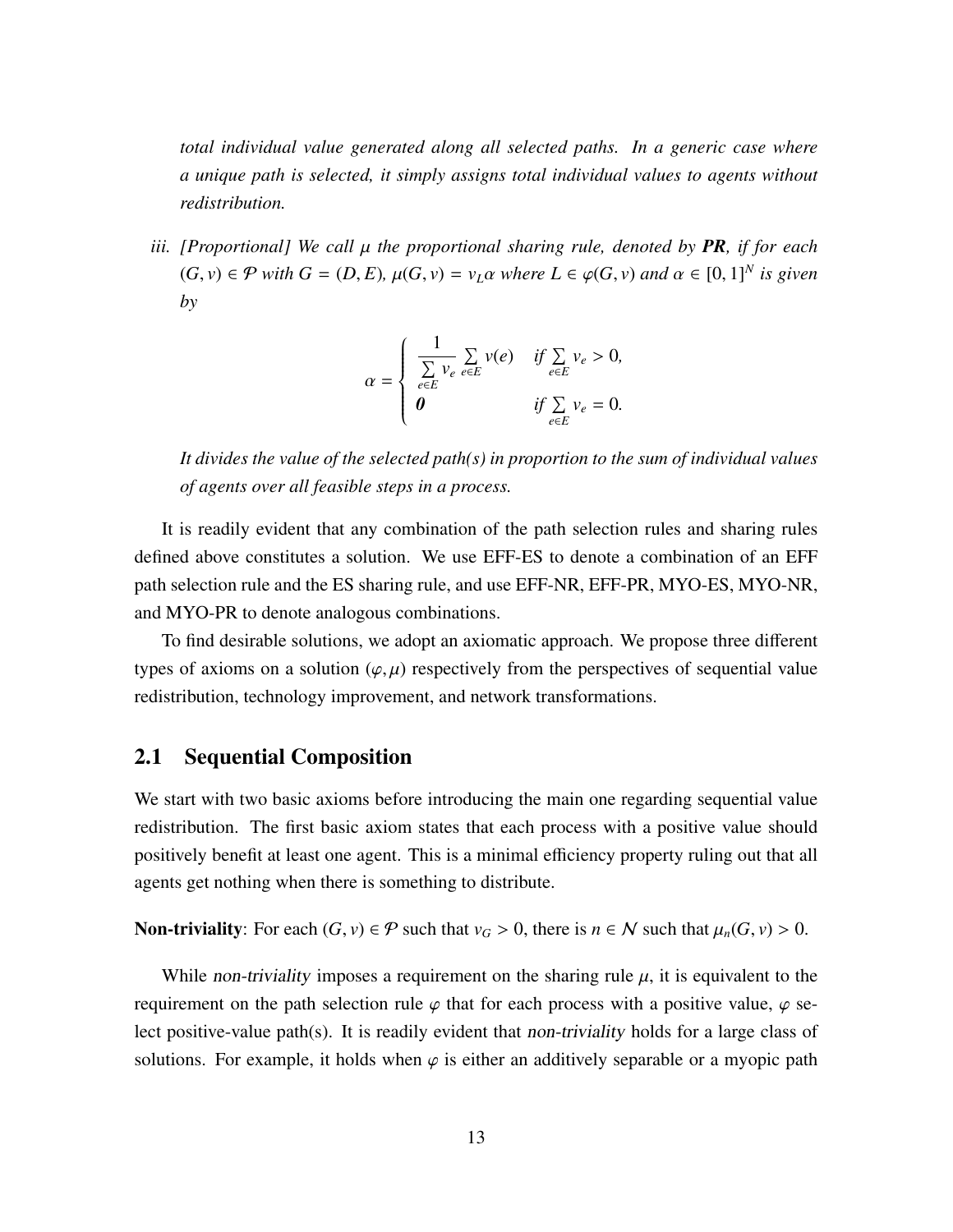selection rule associated with  $u : \mathbb{R}^N_+ \to \mathbb{R}$  such that for each  $x \ge 0$ ,  $u(x) > u(0)$  (see Definition [1\)](#page-12-2). In particular, it holds for EFF-ES, EFF-NR, EFF-PR, MYO-ES, MYO-NR, and MYO-PR.

The second basic axiom is a continuity property, which states that in each process, small changes in individual values should have a small impact on the value allocation. Such small changes often happen due to measurement errors, and we therefore require that the solution is robust with respect to such errors.

**Continuity:** For each  $(G, v) \in \mathcal{P}$  and a sequence  $\{v^k\}_{k=0}^{\infty}$  $\sum_{k=1}^{\infty}$  of elements of  $\mathcal{V}^G$ , if for each *e* in *G*,  $\lim_{k \to \infty} v^k(e) = v(e)$ , then  $\lim_{k \to \infty} \mu(G, v^k) = \mu(G, v)$ .

Continuity is standard in the fair allocation literature, and in our model, it has strong implications not only on the sharing rule but also on the path selection rule. Indeed, it implies that the path selection rule is continuous in the sense that the value of the selected path is continuous in individual values. In particular, for a generic process where all paths have different values, continuity ensures that when the changes in individual values are sufficiently small, the same path will be selected. For example, MYO-ES violates continuity. In the left process in Figure [4,](#page-15-0) for each  $\epsilon > 0$ , MYO-ES selects the top path and allocates  $(2 + \frac{\epsilon}{2}, 2 + \epsilon)$  $\frac{\epsilon}{2}$ ), while for each  $\epsilon$  < 0, it selects the bottom path and allocates (1, 1). Moreover, even when a path selection rule is continuous, its combination with a sharing rule may generate discontinuity. For example, EFF-NR violates continuity. In the right process in Figure [4,](#page-15-0) for each  $\epsilon > 0$ , EFF-NR selects the top path and allocates  $(2 + \epsilon, 0)$ , and for each  $\epsilon < 0$ , it selects the lower path and allocates  $(0, 2)$ .

<span id="page-15-0"></span>

Figure 4: Processes illustrating that MYO-ES and EFF-NR violate continuity.

It can also be readily seen that MYO-NR and MYO-PR violate continuity. On the other hand, there is a large class of solutions satisfying continuity. The following example provides an interesting class of such solutions.

<span id="page-15-1"></span>Example 4 (Solutions satisfying continuity). *EFF-PR and EFF-ES satisfy continuity. More generally, there is a large class of path selection rules that in combination with the sharing*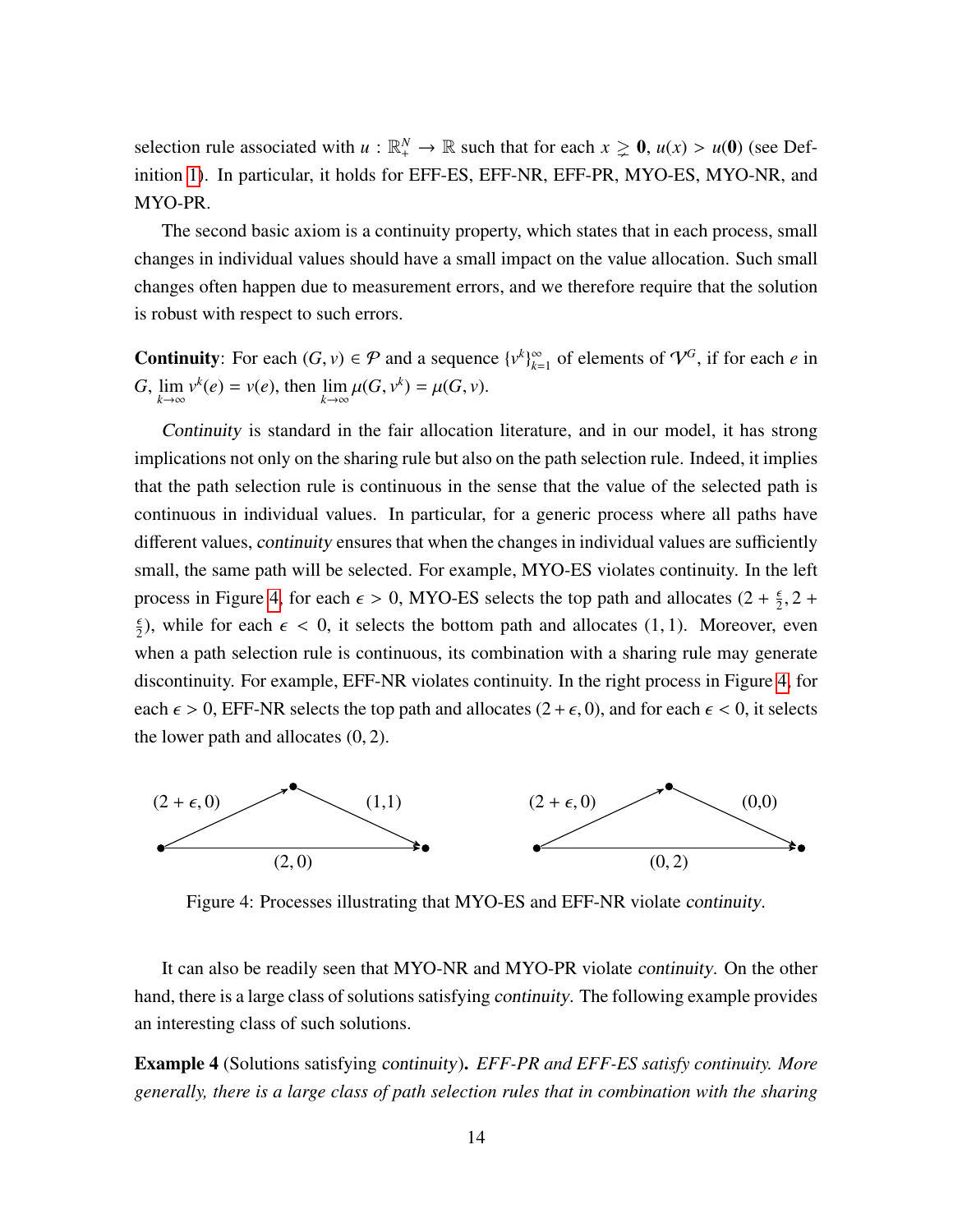*rules PR or ES satisfy continuity. For instance, consider a path selection rule such that for each process with K paths, the path with the*  $\gamma(K)$ -th largest value is selected, where  $\gamma(K) \in \{1, \ldots, K\}$  for each  $K \in \mathbb{N}$ . When  $\gamma(K) = 1$  for all K, an efficient path is selected. *When*  $\gamma(K) = K$  *for all K, a least efficient path is selected. When*  $\gamma(K) = \lfloor \frac{K+1}{2} \rfloor$  $\frac{+1}{2}$ ],<sup>[8](#page-0-0)</sup> a path with *the median value is selected.*

*Continuity is satisfied by either of these path selection rules and sharing rule PR (or ES), because the value of the* γ(*K*)*-th largest path is a continuous function on the individual values of each process.*

Our main axiom in this subsection relates to the independence of value redistribution timing. Imagine that a path involving at least two steps is selected in a process. The accounting practice may require that an interim payment be made in the middle of implementing the path, in which case agents receive two installments, where the first of which is based on the "backward subprocess" from the beginning to the middle of the path, and the second one is based on the "forward subprocess" from the middle of the path to the end. The axiom requires that receiving a lump-sum payment at the end of the process be the same as receiving two installments, and it rules out the possibility that some agents, after receiving their interim payments, initiate renegotiation for the forward subprocess in order to get better overall payments than initially agreed.

This requirement naturally arises in the applications discussed in the Introduction. For example, imagine that a planner selects the route of a connected public facility. The construction is usually done section by section, while the realized interim benefits are redistributed after each section of the public facility is completed. Similarly, imagine that a manager selects a sequence of profit-generating tasks. The realized interim profits are typically redistributed after the completion of each task. In either situation, sequential composition requires that interim redistribution be "dynamically consistent" with the initially planned redistribution.

To define subprocesses formally, let  $(G, v) \in \mathcal{P}$  with  $G = (D, E)$  and  $d \in D$  be given such that *d* is neither the source nor a sink. Let  $D|_d := \{d' \in D : \text{there are } \{d_j\}^J$  $j=1}$   $\in \mathcal{L}^G$  and *j*, *j*<sup> $\prime$ </sup> ∈ N with 1 ≤ *j*<sup> $\prime$ </sup> ≤ *j* ≤ *J* such that  $d_{j'} = d'$  and  $d_{j} = d$ } be the set of nodes preceding *d* in some path going through *d*. Let  $E|_d := E \cap (D|_d \times D|_d)$  be the set of feasible edges whose end points precede *d*. Let  $G|_d := (D|_d, E|_d)$  be the maximum sub-network with *d* being the sink, and  $v|_d : E|_d \to \mathbb{R}^N_+$  the restriction of  $v$  to  $E|_d$ . We call  $(G|_d, v|_d)$  the **backward process** at  $d$ .

Analogously, Let  $D \mid d' := \{ d' \in D : \text{there are } \{ d_j \}_{j=1}^J$ *j*<sub>=1</sub>  $\in \mathcal{L}^G$  and *j*, *j'*  $\in \mathbb{N}$  with  $1 \le j \le j' \le J$ such that  $d_f = d'$  and  $d_f = d$  be the set of nodes following *d* in some path going through

<sup>&</sup>lt;sup>8</sup>For each  $c \in \mathbb{R}$ ,  $|c|$  is the largest integer no more than *c*.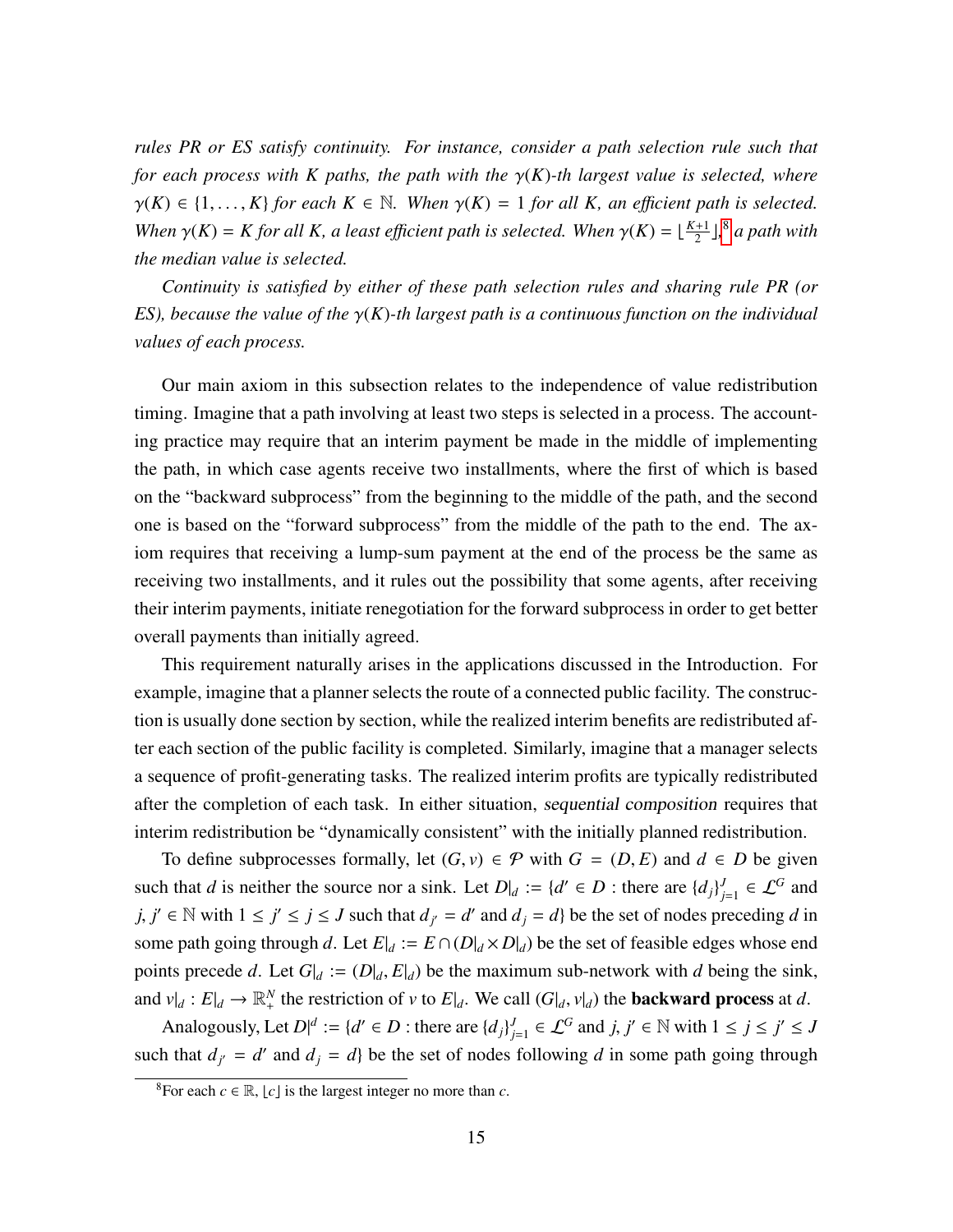<span id="page-17-0"></span>*d*. Let  $E|_d := E \cap (D|^{d} \times D|^{d})$  be the set of feasible edges whose end points follow *d*. Let  $G|^{d} := (D|^{d}, E|^{d})$  be maximum sub-network with *d* being the source, and  $v|^{d} : E|^{d} \to \mathbb{R}_{+}^{N}$  the restriction of *v* to  $E|^d$ . We call  $(G|^d, v|^d)$  be **forward process** at *d*.



Figure 5: The dotted and dashed sub-networks illustrate respectively the maximum subnetworks with *d* being the sink and the source.

Sequential composition: For each  $(G, v) \in \mathcal{P}$  with  $G = (D, E)$  and each  $d \in D$  which is neither a source nor a sink, if all paths in  $\varphi(G, v)$  pass *d*, then  $\mu(G, v) = \mu(G|_d, v|_d) + \mu(G|^d, v|^d)$ .

For a generic process in which all paths have different values, a unique path is selected. In this case, sequential composition requires that at every intermediate node in the selected path, the allocations for the backward and forward subprocesses add up to the one for the original process. In a non-generic case where multiple paths are selected, sequential composition only imposes the requirement at a common intermediate node belonging to all selected paths. A stronger version of sequential composition may require at every intermediate node of any selected path the same to happen. Our results hold no matter which version of sequential composition we consider.

While *sequential composition* imposes a dynamic consistency requirement on the sharing rule  $\mu$ , it implies an analogous requirement on the path selection rule  $\varphi$ . For a generic process  $(G, v)$  in which all paths have different values including when restricted to subprocesses, sequential composition implies that if path *L* is selected in  $(G, v)$  and *d* is a node in *L* which is neither the source nor a sink, then the restriction of *L* to  $(G|_d, v|_d)$  and  $(G|^d, v|^d)$  should continue to be selected in the respective subprocesses.

A solution combining any path selection rule with PR violates sequential composition. To see this, recall that PR assigns to each agent a share in proportion to the sum of his individual values across all edges in a process. When restricted to each subprocess, the edges connecting two subprocesses become irrelevant (see the solid edges in Figure [5\)](#page-17-0), so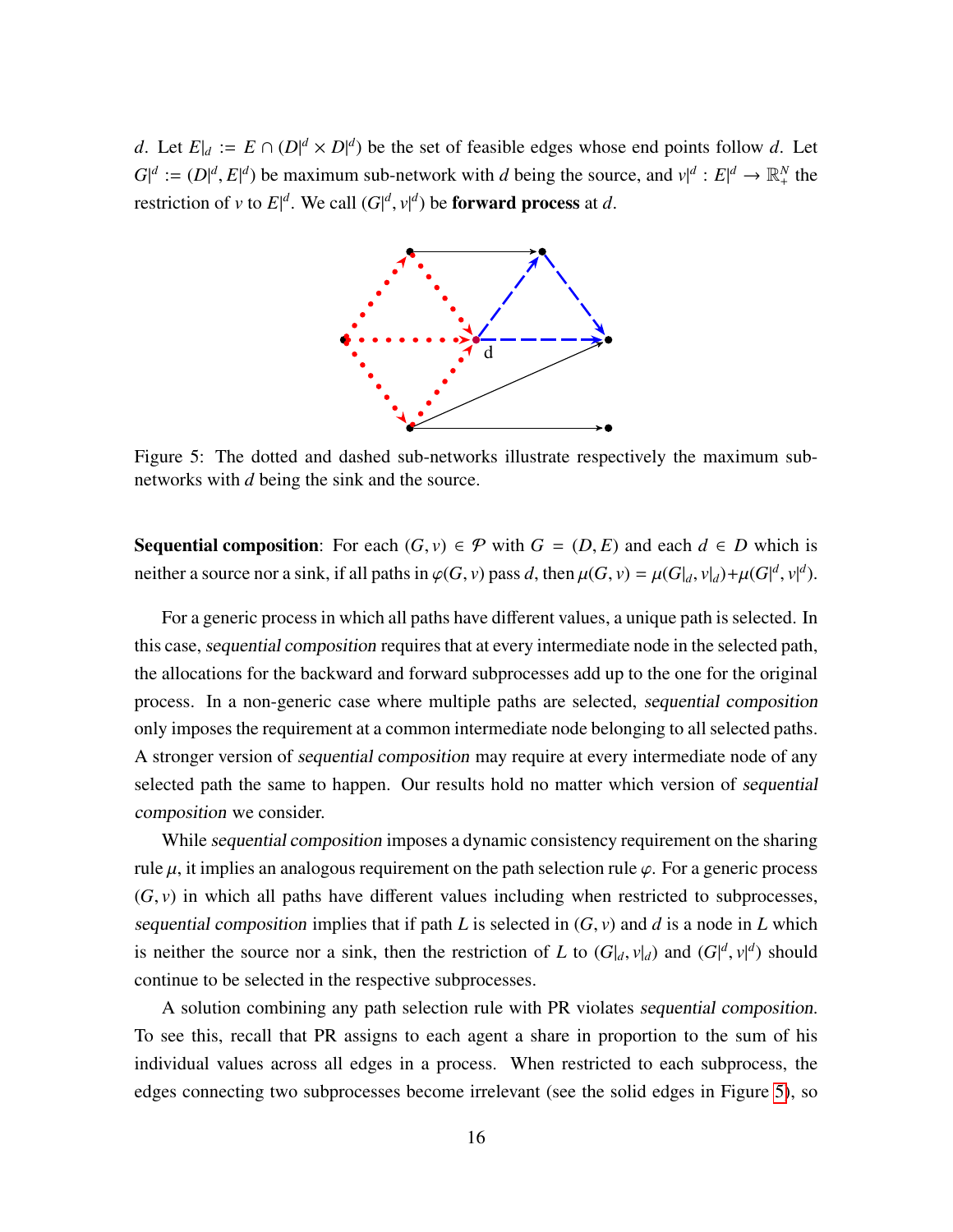that the individual values associated with these edges are irrelevant in calculating agents' proportional shares in the subprocess. Thus, the PR allocations for the two subprocesses may not add up to the PR allocation for the initial process.

On the other hand, sequential composition holds for a large class of rules. For example, it holds for an additively separable or a myopic path selection rule combined with ES or NR, as long as in non-generic cases where there are multiple optimal paths with the same value, the path selection rule consistently selects the same path(s) for subprocesses as for the initial process. In particular, it holds for EFF-ES, EFF-NR, MYO-ES, and MYO-NR.

Although each of the three axioms above holds for a large class of solutions, together they narrow down a very specific class.

<span id="page-18-0"></span>**Theorem 1.** A solution  $(\varphi, \mu)$  satisfies non-triviality, continuity, and sequential composition *if and only if the path(s) selected by*  $\varphi$  *is (are) efficient, and there is*  $\alpha \in [0, 1]^N$  *with*  $\sum_{n \in N} \alpha_n = 1$ *n*∈N *such that for each*  $(G, v) \in \mathcal{P}$ ,  $\mu(G, v) = \nu_G \alpha$ .

Surprisingly, Theorem [1](#page-18-0) shows that efficient path selection is guaranteed with the three axioms that are seemingly far from efficiency. More interestingly, it shows that these three axioms jointly rule out the dependence of sharing on network configurations and individual values — each agent receives a constant proportion of the value of each process.

The intuition of the proof is as follows. Each process with a single efficient path can be thought of as being built up from a simplified process where all the edges outside the efficient path have zero value. If the efficient path has a unique edge, then it is the only path with a positive value. Then by non-triviality, it is selected in the simplified process. Otherwise, we need the other axioms to ensure that the efficient path is selected. Then by continuity, the same efficient path will be selected when individual values outside the efficient path are increased to the initial values. A similar argument can be made for processes that contain more than one efficient path. This will imply that the allocation of a process depends only its value. Sequential composition further implies that the sharing rule is linear in the values of processes.

The characterization is tight. Dropping sequential composition, a class of solutions satisfying non-triviality and continuity will be discussed after introducing Theorem [2.](#page-20-0) Dropping continuity, EFF-NR, MYO-ES, and MYO-NR satisfy non-triviality and sequential composition. Dropping non-triviality, the solution combining the path selection rule that chooses all the least efficient paths in each process with ES satisfies continuity and sequential composition.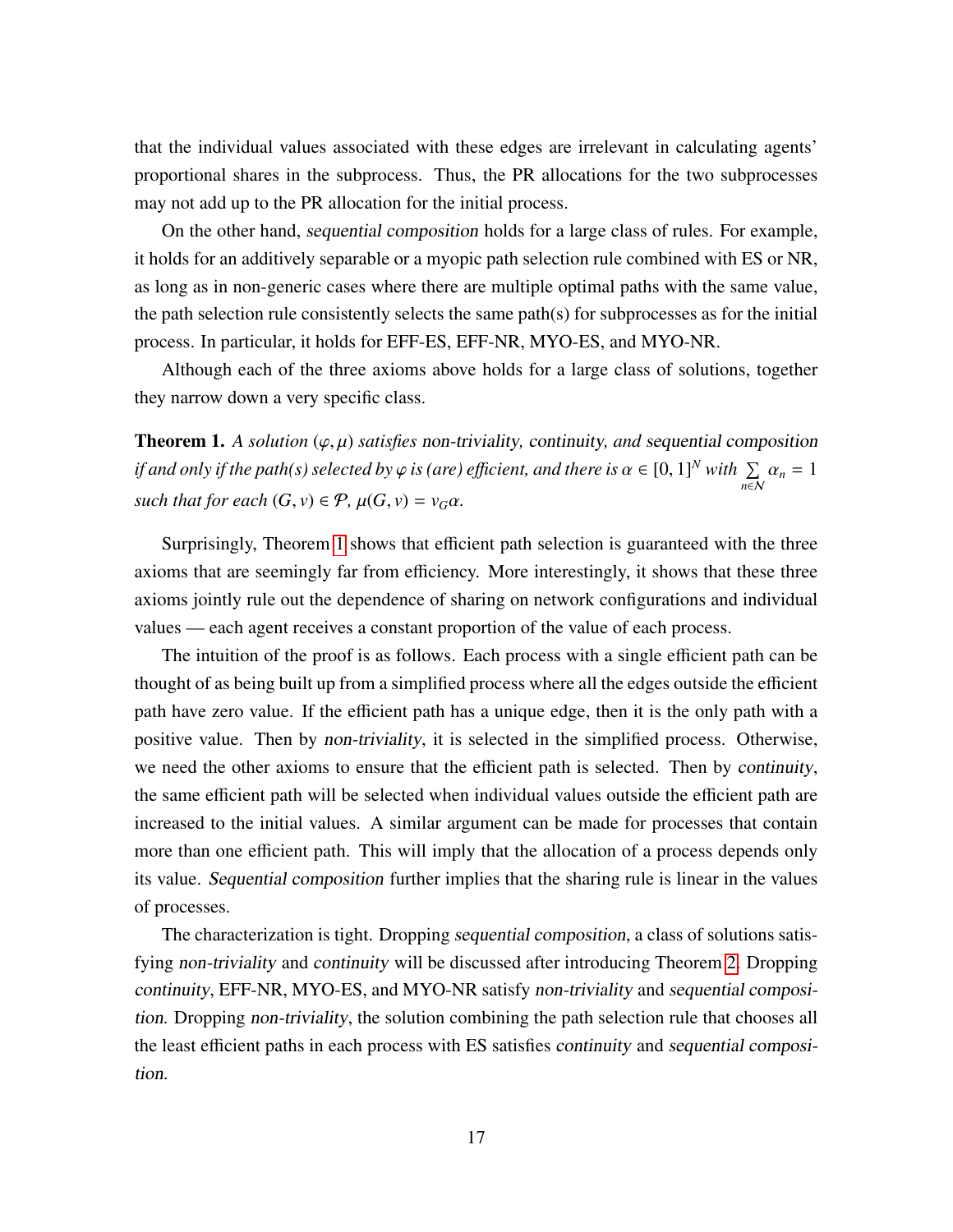It follows readily from Theorem [1](#page-18-0) that if the solution satisfies an additional fundamental fairness requirement that agents having the same individual values at all steps are assigned the same amount, then  $\mu$  is the ES sharing rule.

**Equal treatment of equals:** For each  $(G, v) \in \mathcal{P}$  with  $G = (D, E)$  and each pair  $n, n' \in \mathcal{N}$ , if for each  $e \in E$ ,  $v_n(e) = v_{n'}(e)$ , then  $\mu_n(G, v) = \mu_{n'}(G, v)$ .

Corollary 1. A *solution*  $(\varphi, \mu)$  *satisfies* non-triviality, continuity, sequential composition, *and* equal treatment of equals *if and only if the path(s) selected by*  $\varphi$  *is (are) efficient, and for*  $\text{each}(G, v) \in \mathcal{P}, \mu(G, v) = \frac{v_G}{N}$  $\frac{\nu_G}{N}$ **1**.

### 2.2 Technology Monotonicity

We now turn to a different perspective and propose a monotonicity axiom regarding technology improvement. It says that no agent should get worse off after a technology improvement which brings a new value-generating step at some stage in a process leading to either another stage in the process or a new ending stage. For example, after a planner selects a railway route, a new section of route connecting either two existing stations or one existing station and a new destination may become available. Alternatively, after a manager selects a sequential series of profit-generating tasks in a long-term project, a new task may become feasible at some phase of the project resulting in either another phase facing the same continuation tasks forward or a new ending phase. In either situation, we require the improvement to hurt no agent.

To define a technology improvement formally, let  $(G, v) \in \mathcal{P}$  with  $G = (D, E)$  and  $(G', v') \in \mathcal{P}$  with  $G' = (D', E')$  be given. We say that  $(G', v')$  is a **technology improvement** of (*G*, *v*) if (1) there are *d*<sub>1</sub> ∈ *D* and *d*<sub>2</sub> ∈ *D'* such that *D'* = *D* ∪ {*d*<sub>2</sub>} and *E'* = *E* ∪ {(*d*<sub>1</sub>,*d*<sub>2</sub>)}, and (2) for each  $e \in E$ ,  $v'(e) = v(e)$ . Note that condition (1) includes two cases. First, G' is formed by adding a new edge connecting two unconnected nodes in *G*, i.e.,  $d_2 \in D$  and  $(d_1, d_2) \notin E$ . Second, *G'* is formed by adding a new sink and a new edge connecting a node in *G* to it, i.e.,  $d_2 \notin D$ .

**Technology monotonicity:** For each  $(G, v), (G', v') \in \mathcal{P}$ , if  $(G', v')$  is a technology improvement of  $(G, v)$ , then  $\mu(G', v') \ge \mu(G, v)$ .

Technology monotonicity has implications not only on the sharing rule but also on the path selection rule. For example, if an efficient path has been selected in a process, then after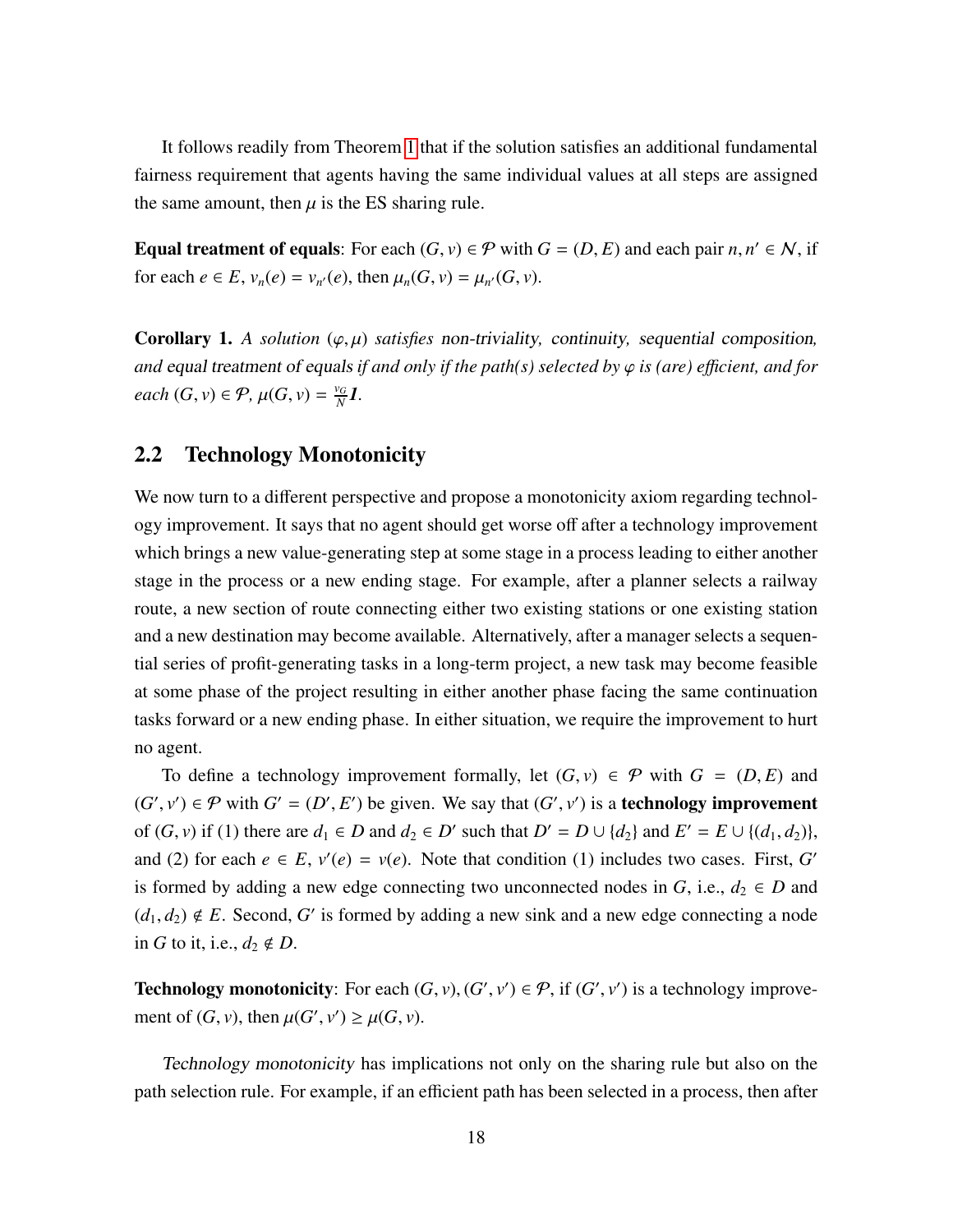adding new edges that do not increase the value of the process, an efficient path will still be selected.

<span id="page-20-0"></span>**Theorem 2.** A solution  $(\varphi, \mu)$  satisfies technology monotonicity if and only if the path(s) *selected by*  $\varphi$  *is (are) efficient, and there is a non-decreasing function*  $f : \mathbb{R}_+ \to \mathbb{R}_+^N$  *such*<br> $d \cdot (G \to G \to G \to G \to G$ *that for each*  $(G, v) \in \mathcal{P}$ ,  $\mu(G, v) = f(v_G)$ .

The intuition of the proof is as follows. Each process can be thought of as being built up from an efficient path in the process by adding the remaining edges gradually. Therefore, by technology monotonicity, the allocation of a process depends only on the efficient path. For processes that contain more than one efficient paths, it does not matter from which efficient path the process is built up. This further implies that the allocation of a process depends only on its value.

To compare this characterization with the one in the last subsection, we first observe that by Theorem [2,](#page-20-0) technology monotonicity implies efficient path selection and thus nontriviality. Second, technology monotonicity also implies continuity. To see this, observe that by the definition of a solution, the non-decreasing function *f* in Theorem [2](#page-20-0) satisfies that for each  $c \in \mathbb{R}_+$ ,  $\Sigma$  $\sum_{n \in \mathbb{N}} f_n(c) = c$ . Hence, *f* is continuous and so is  $\mu$ . Third, it can be readily seen with single-path processes that if *f* is not additive, then  $(\varphi, \mu)$  does not satisfy sequential composition, which completes the discussion on the tightness of Theorem [1.](#page-18-0) On the other hand, if *f* is additive, then  $(\varphi, \mu)$  satisfies sequential composition. Since a continuous function is additive if and only if it is linear,  $9$  the class of solutions characterized in Theorem [1](#page-18-0) is also characterized by technology improvement and sequential composition.

**Corollary 2.** A solution  $(\varphi, \mu)$  satisfies technology improvement and sequential composition *if and only if the path(s) selected by*  $\varphi$  *is (are) efficient, and there is*  $\alpha \in [0, 1]^N$  *with*  $\sum_{n \in N} \alpha_n = 1$ *such that for each*  $(G, v) \in \mathcal{P}$ ,  $\mu(G, v) = \nu_G \alpha$ .

Lastly, it is apparent that if the equal treatment of equals is imposed additionally in Theorem [2,](#page-20-0) then the function *f* satisfies that for each  $c \in \mathbb{R}_+$ ,  $f(c) = \mu(\frac{c}{N})$  $\frac{c}{N}$ **1**) =  $\frac{c}{N}$  $\frac{c}{N}$ **1**, and thus  $\mu$  is the ES sharing rule.

**Corollary 3.** A solution  $(\varphi, \mu)$  satisfies technology monotonicity and equal treatment of equals *if and only if the path(s) selected by*  $\varphi$  *is (are) efficient, and for each (G, v)*  $\in \mathcal{P}$ *,*  $\frac{\mu(G, v) = \frac{v_G}{N}}{v}$  $\frac{\nu_G}{N}$ **1**.

<sup>&</sup>lt;sup>9</sup>See Step 4 in the proof of Theorem [1.](#page-18-0)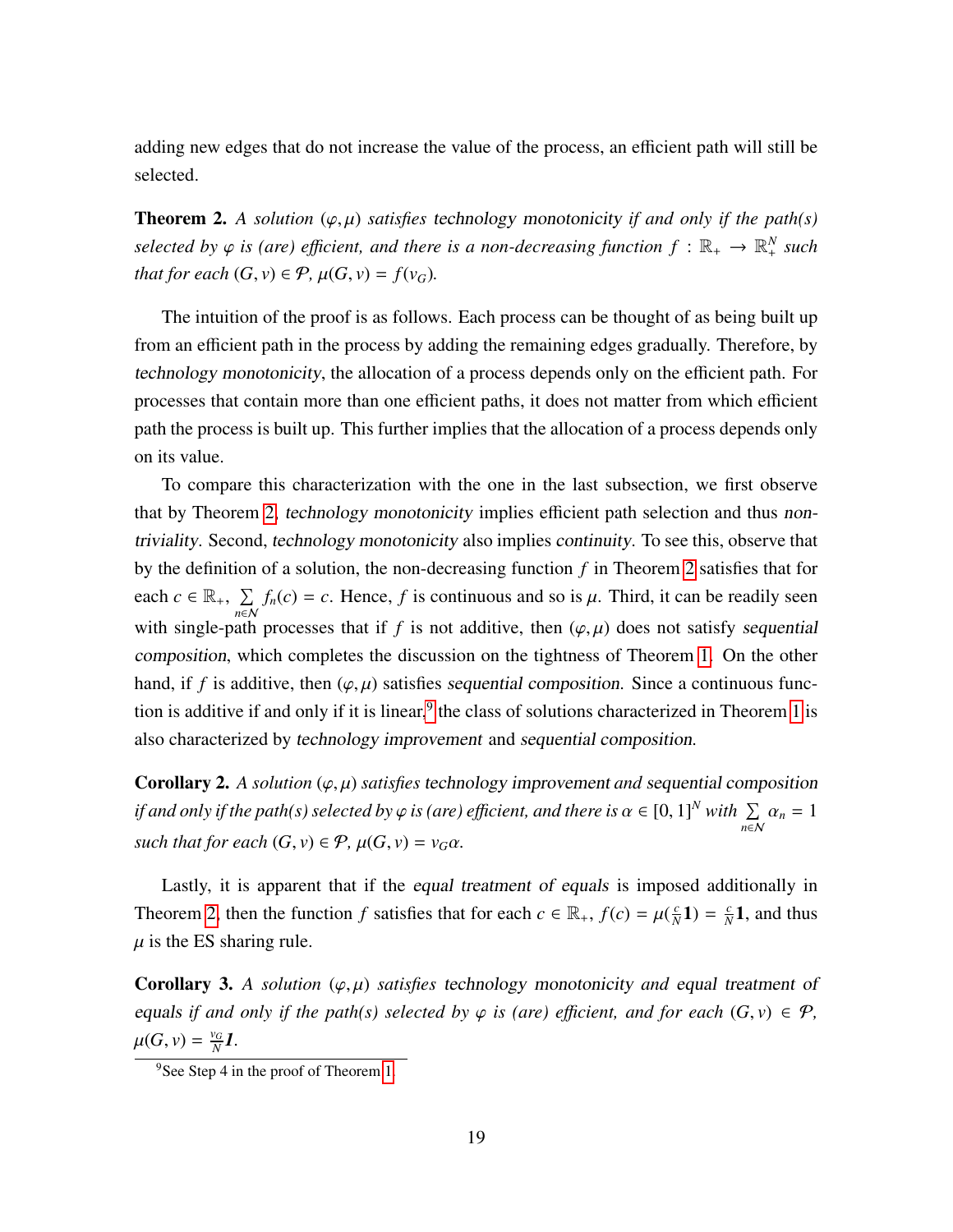### 2.3 Independence with respect to network transformations

Turning to a third different perspective, we now propose several independence axioms with respect to various types of network transformations.

Our first independence axiom relates to splitting a step in a process into two consecutive substeps. Imagine that due to a refined examination of the value-generating process, individual values generated at one step in a process are found to be accumulated through two consecutive substeps. Thus, the original step can be divided into two, and at the end of the first one, a new stage at which individual values can be redistributed becomes available. The axiom requires that the refinement of the value-generating process have no impact on value allocation, so that agents would not dispute about whether such a refinement should be adopted.

This situation naturally appears in our applications. For example, after choosing a route for a connected public facility and a benefit allocation, a planner may find that individual benefits at one potential section of the facility are accumulated through two adjacent subsec-tions and redistribution of benefits can be made after the construction of each subsection.<sup>[10](#page-0-0)</sup> Alternatively, after choosing a sequential series of tasks for a long-term project and a profit allocation, a manager may find that individual profits at one possible task are accumulated through two consecutive subtasks and redistribution of profits can be made after the completion of each subtask. In either situation, our axiom require that the initial allocation of benefits or profits be still chosen after the refinement of the value-generating process.

To state the axiom formally, let  $(G, v) \in \mathcal{P}$  with  $G = (D, E)$  and  $(G', v') \in \mathcal{P}$  with  $G' = (D', E')$  be given. We say that  $(G', v')$  is a **split** of  $(G, v)$  if (1) there are  $d_1, d_2 \in D$ and  $d_0 \in D'$  such that for  $e_1 := (d_1, d_2), e_0 := (d_1, d_0),$  and  $e_2 := (d_0, d_2), E \setminus E' = \{e_1\},$  $E' \setminus E = \{e_0, e_2\}$ , and (2)  $v'(e_0) + v'(e_2) = v(e_1)$  and for each  $e \in E \cap E'$ ,  $v'(e) = v(e)$ . See Figure [6.](#page-22-0) Note that  $e_0$ ,  $e_2$  are two consecutive steps in  $(G', v')$  that together yield the same individual values as  $e_1$  does in  $(G, v)$ , and  $d_0$  is a new stage at which individual values can be redistributed.

Split invariance: For each pair  $(G, v), (G', v') \in \mathcal{P}$ , if  $(G', v')$  is a split of  $(G, v)$ , then  $\mu(G, v) = \mu(G', v').$ 

An immediate implication of split invariance on the path selection rule is that in a generic

 $10$ For instance, it may be found that individual benefits at a canal section are generated by connecting its two end locations with some intermediate location in an additive way.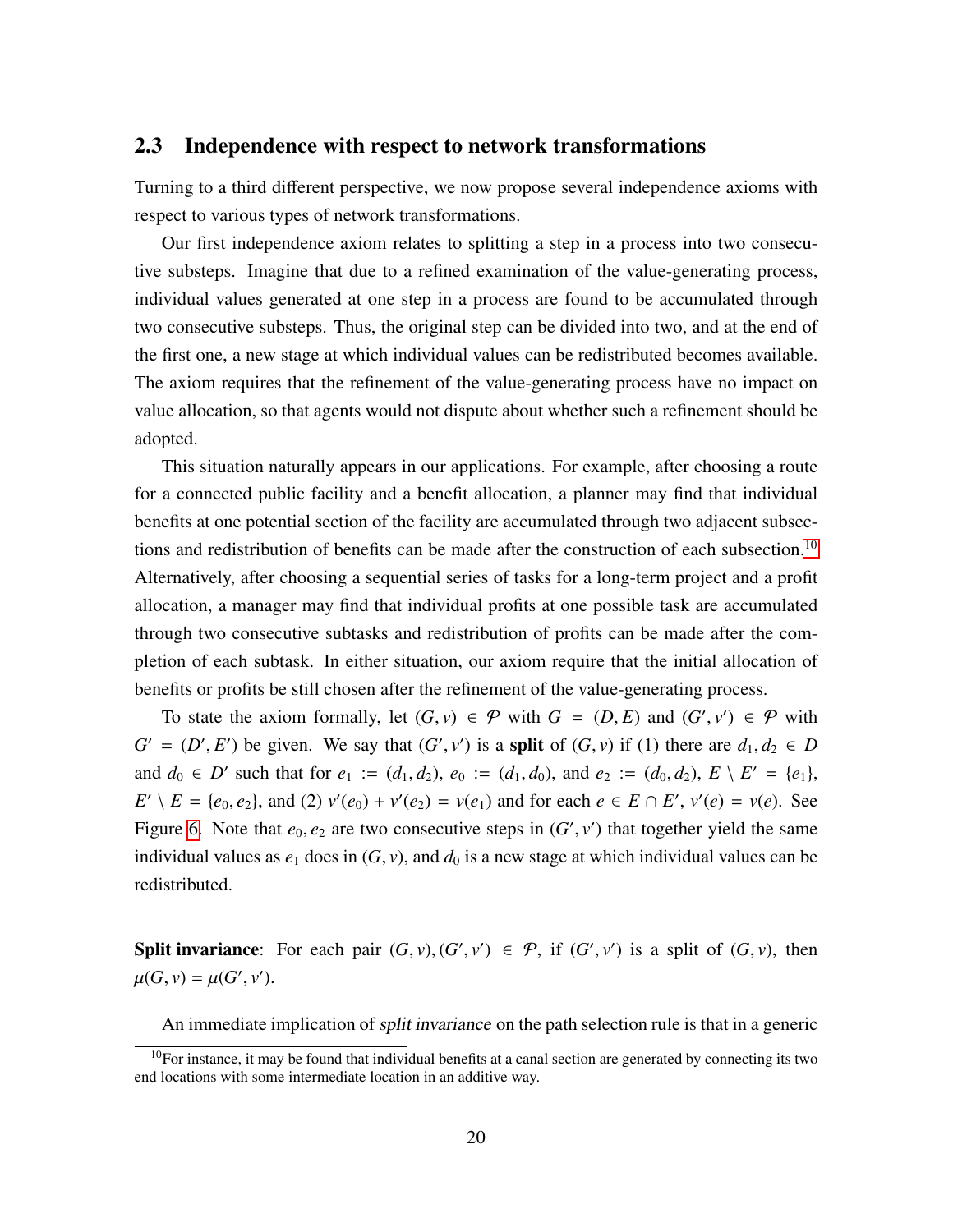<span id="page-22-0"></span>

Figure 6:  $(G', v')$  is a split of  $(G, v)$ :  $v(e_1) = v'(e_0) + v'(e_2)$ 

process, where all paths have difference values, if a path is selected, upon splitting, the path will continue being selected.

It is interesting to compare sequential composition with split invariance. The former requires the independence of the timing of redistribution, and the latter the independence of the refinement of a process. The two types of independence are out of different concerns, while they have exactly opposite implications. To see this, consider a single-path process. Sequential composition requires the allocation selected for this process be given by adding up stepwise allocations. In contrast, split invariance requires that the allocation for the process only depend on the sum of the value vectors over all steps along the path. While the former accommodates the choice of a progressive planner as illustrated in Example [1,](#page-12-2) the latter simplifies the choice and would be accepted by a reductionist.

Our split invariance is different from the split (or merge) proofness axiom in the fair allocation literature (Banker [\[5\]](#page-57-6), Moulin [\[47\]](#page-60-8), de Frutos [\[24\]](#page-58-10), Ju [\[34\]](#page-59-8), Sprumont [\[62\]](#page-61-7), and Chun  $[15]$ .<sup>[11](#page-0-0)</sup> There the amount of a resource is fixed, and a sharing rule is required to be immune to the split of an agent into several participation units by dividing his endowment or other divisible personal characteristics.

The next independence axiom relates to path elimination justified by a basic efficiency criterion. Imagine that for each path in one "component" of a process, there is another path outside the component with value vectors that Pareto dominate those generated by the former path step by step. In this situation, we require that removing the dominated component from the process not affect the allocation. Note that when two paths do not have the same number of steps, our comparison only follows if after the same number of steps, say *K* steps, both paths have edges with zero values till the end. In such a case, we only apply step-wise comparison for the first *K* steps.

To formally describe a component of a process, let  $(G, v) \in \mathcal{P}$  with  $G = (D, E)$  and

 $11$  Split (or merge) invariance is investigated in a unified framework of allocation problems by Ju et al. [\[36\]](#page-59-9).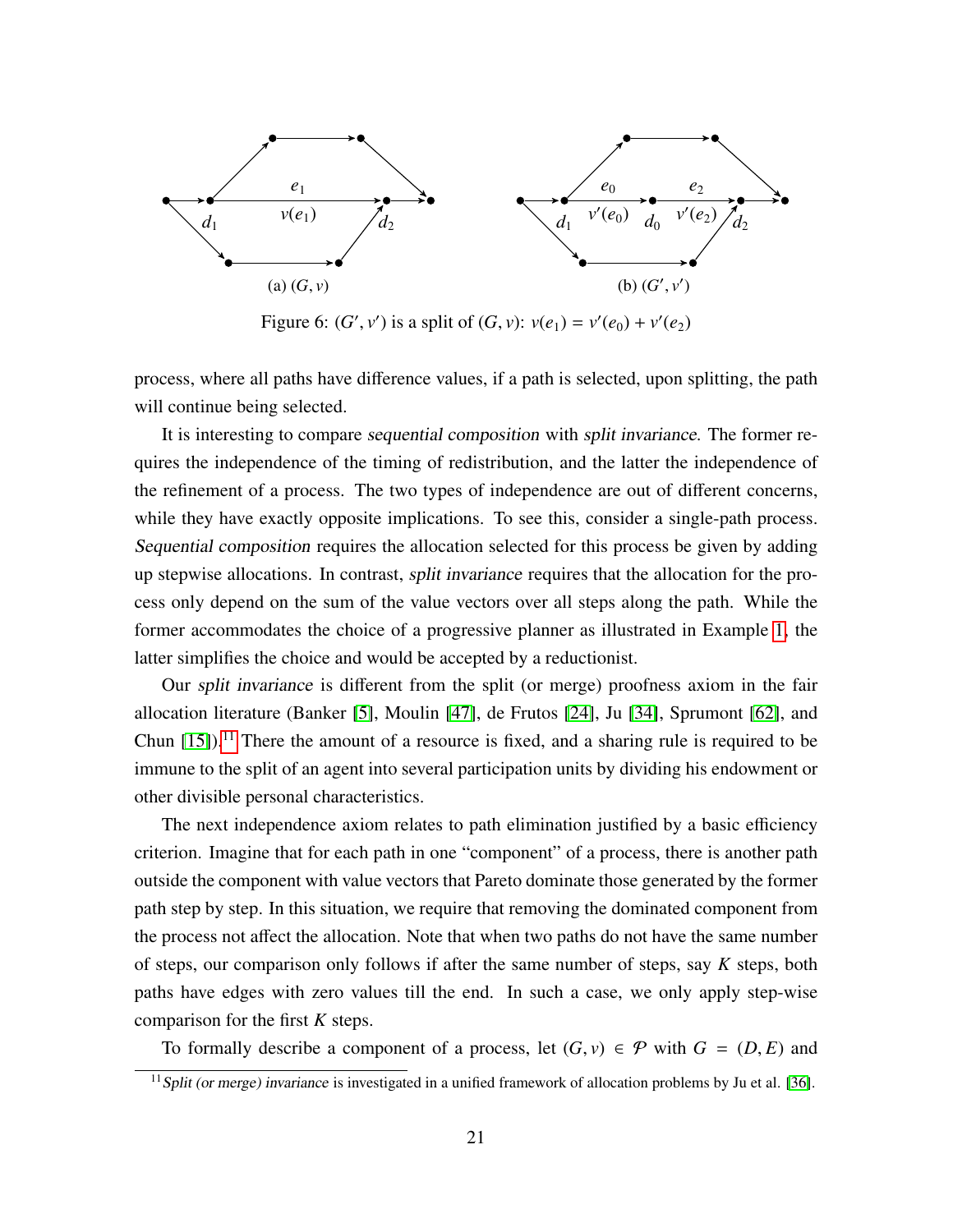<span id="page-23-0"></span>

Figure 7: Union of two processes

 $(G', v') \in \mathcal{P}$  with  $G' = (D', E')$  be given. Since nodes and edges have no identity, we can relabel the nodes in *D*' so that  $D \cap D' = \{d\}$  where *d* is the source in both *G* and *G*'. Abusing notation, let *D'* continue to denote the relabeled set of nodes in *G'*. Let  $(G, v) \cup (G', v') :=$  $(G'', v'') \in \mathcal{P}$  in which  $G'' = (D \cup D', E \cup E')$ , for each  $e \in E$ ,  $v''(e) = v(e)$ , and for each  $e \in E'$ ,  $v''(e) = v'(e)$ . See Figure [7.](#page-23-0) Since our solutions do not depend on labels of nodes and edges, the choice of new labels of nodes in  $D'$  does not matter for the definition of  $(G, v) \cup (G', v')$ . Either  $(G, v)$  or  $(G', v')$  is regarded as a **component** of  $(G, v) \cup (G', v')$ . It can also be readily seen that  $(G, v) \cup (G', v') = (G', v') \cup (G, v)$ .

Recall that a single-edge process is simply denoted by the value vector associated with the edge. For each  $x \in \mathbb{R}_+^N$  and each  $(G, v) \in \mathcal{P}$ , let  $(G, v) \cup x$  (or  $x \cup (G, v)$ ) denote  $(G, v) \cup (G', v)$  $(G', v')$  where  $(G', v') \in \mathcal{P}$  with  $G' = (D', E')$  is such that  $E' = \{e\}$  and  $v(e) = x$ . Similarly, for each pair  $x, x' \in \mathbb{R}_+^N$ , let  $x \cup x'$  denote the union of two single-edge processes with the associated value vectors being  $x$  and  $x'$  respectively.

For each pair  $(G, v), (G', v') \in \mathcal{P}$ , we say that a path  $\{e_j\}^J_j$  $J_{j=1}^J \in \mathcal{L}^G$  is **stepwise dominated** by a path  $\{e_i\}$  $\int_{j}^{'}$ *f*<sup>'</sup>  $\mu$ <sup>*i*</sup> =  $\mu$ <sup>*G*</sup> if there is *K* ≤ min{*J*, *J*<sup>'</sup>} such that *v*(*e<sub>j</sub>*) ≤ *v*<sup>'</sup>(*e'<sub>j</sub>*) ≤ *v*<sup>'</sup> *j*) for all  $j \leq K$ , and  $v(e_j) = 0, v'(e'_j)$  $f_j$ ) = **0** for  $j > K$ .

**Irrelevance of dominated paths:** For each pair  $(G, v), (G', v') \in \mathcal{P}$ , if each  $L \in \mathcal{L}^G$  is stepwise dominated by some  $L' \in \mathcal{L}^{G'}$ , then  $\mu((G, v) \cup (G', v')) = \mu(G', v')$ .

The third independence axiom pertains to the possibility that after a value allocation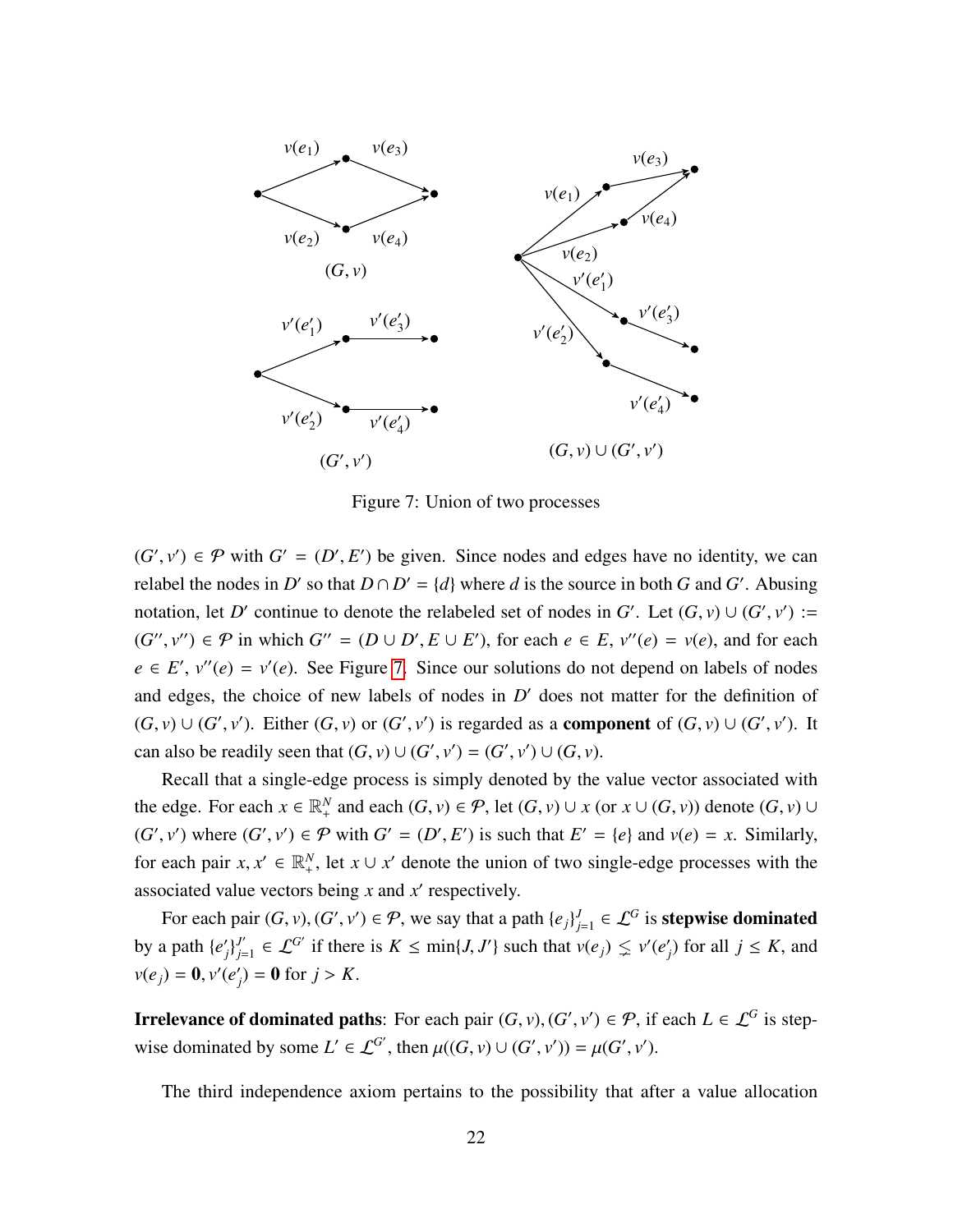has been chosen for a process, a new component is found to be available. Then the initial allocation can be canceled and a new allocation selected based on the augmented process that combines the new component with the initial process. Alternatively, the initial allocation can be preserved, and a new allocation selected based on the process that combines the new component with the reduced initial process consisting of a single edge and taking the initial allocation as the associated value vector. Both approaches are reasonable and we require that they yield the same allocation in the end.

**Parallel composition**: For each pair  $(G, v), (G', v') \in \mathcal{P}$ ,  $\mu((G, v) \cup (G', v')) = \mu(\mu(G, v) \cup (G', v'))$  $(G', v')).$ 

Parallel composition basically allows a process to be solved component by component. This is reminiscent of the "lower composition" axiom in the rationing problem (Young [\[66\]](#page-61-8)) and the "step by step negotiation" property in the axiomatic bargaining problem (Kalai [\[41\]](#page-59-10)). An immediate implication of parallel composition on the path selection rule is that in a generic process, where all paths have difference values, if a path is not selected when restricted to a component containing it, it will not be selected in the entire process.

The solutions that we characterized in the previous subsections trivially satisfy the three independence axioms, since all the sharing rules disregard network configuration and individual values. We now provide an example of a solution satisfying the three axioms and depending on individual values in a desirable way. For the ease of presentation, we assume that  $N = 2$  in the example. The proofs involved are provided in Appendix [A.2](#page-50-0) with a general *N*.

<span id="page-24-0"></span>Example 5. *[A solution satisfying the three axioms and depending on individual values] Imagine a planner who selects every e*ffi*cient path in a process and divides the value of the process in the following way. First, for each path in the process, the planner finds the noredistribution allocation induced by the path — the sum of the value vectors over all steps along the path — as a potential allocation. Second, based on the set of potential allocations induced by all paths, the planner selects the optimal allocation according to two criteria.*

*To illustrate the two criteria, let*  $x, y \in \mathbb{R}^2_+$  *be two potential allocations. The first criterion is Pareto e*ffi*ciency — if x Pareto dominates y, then x is preferred to y. The second criterion is about fairness. If x is a convex combination of y and the equal-sharing allocation*  $\frac{y_1+y_2}{2}$ *I*, *i.e., x and y allocate the same aggregate value and x is closer to equal sharing, then x is preferred to y.*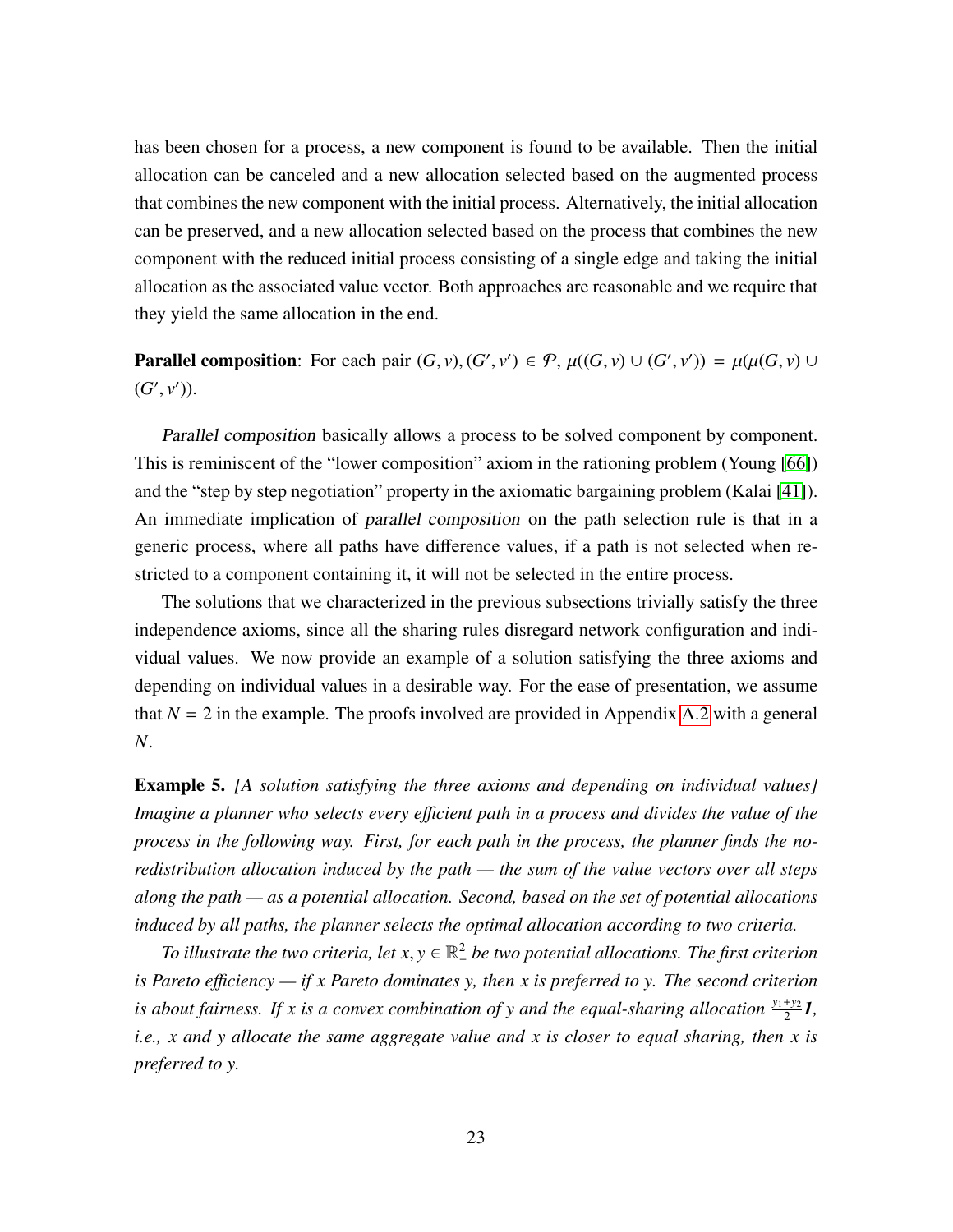*The planner will compare two potential allocations by the two criteria above and the transitivity principle. This is done by finding the minimal relation (transitive closure) that satisfies these two criteria and transitivity. Note that this relation may not be complete. Formally, the transitive closure of the two binary relations given by the two criteria is a*  $partial\ order \gtrsim over \mathbb{R}^2_+$ , defined by setting for each pair  $x, y \in \mathbb{R}^2_+$ ,  $x \gtrsim y$  if there is  $\lambda \in [0, 1]$ *such that*

$$
x \ge \lambda y + (1 - \lambda) \frac{y_1 + y_2}{2} \mathbf{1}.\tag{1}
$$

Moreover, it can be shown that for any finite subset from  $\mathbb{R}_+^2$  of potential allocations, the *optimal allocation with respect to*  $\geq$  *always exists. Precisely speaking, the optimal allocation of the process is the join (least upper bound) of the set of potential allocations induced by* all paths, and the set  $\mathbb{R}^2_+$  equipped with  $\succsim$  is a join-semilattice.<sup>[12](#page-0-0)</sup>

*Formally, define*  $\varphi$  :  $\mathcal{P} \Rightarrow \bigcup_{G \in \mathcal{G}}$  $\bigcup_{G \in \mathcal{G}} \mathcal{L}^G$  *and*  $\mu : \mathcal{P} \to \mathbb{R}^2$ , *by setting for each*  $(G, v) \in \mathcal{P}$ ,  $\varphi(G, v) := \{ L \in \mathcal{L}^G : v_L = v_G \}$  and  $\mu(G, v) := \max_{\substack{\sum \atop \sim j = 1}}^J$  $\sum_{j=1}^{n} v(e_j) : \{e_j\}_{j=1}^{J}$  $J_{j=1}$   $\in \mathcal{L}^G$ , where  $\max_{\succ}$  is the join operator on the set  $\mathbb{R}^2_+$  partially ordered by  $\succsim$  .

**Proposition 1.** *The couple*  $(\varphi, \mu)$  *is a well-defined solution. It satisfies split invariance, irrel*evance of dominated paths*,* parallel composition*, and* continuity*.*

*To see how the sharing rule depends on individual values at all paths (including ine*ffi*cient ones), consider the three processes shown in Figure [8.](#page-26-0) The process in (a) has a single edge. Thus, the no-redistribution allocation* (0, 2)*, as a trivially optimal allocation, is selected. The process in (b) is given by adding to (a) a parallel edge at which the individual values of agents are switched. Then instead of selecting a no-redistribution allocation favoring a particular agent, the solution selects the equal-sharing allocation* (1, 1) *as a compromise. Even when the additional path is ine*ffi*cient, as shown in (c), the solution still depends on the individual values at the path and selects*  $(1 - \frac{\epsilon}{2}, 1 + \frac{\epsilon}{2})$ . Figure [9](#page-26-1) illustrates *why*  $(1 - \frac{\epsilon}{2}, 1 - \frac{\epsilon}{2})$  *is the join of*  $(0, 2)$  *and*  $(2 - \epsilon, 0)$ *, and it can also be seen that when*  $\epsilon$  *goes to* <sup>0</sup>*,* (1, 1) *is the join of* (0, 2) *and* (2, 0)*.*

 $12A$  join-semilattice is a partially order set over potential allocations that ensures the existence of the least upper bound for any nonempty finite subset.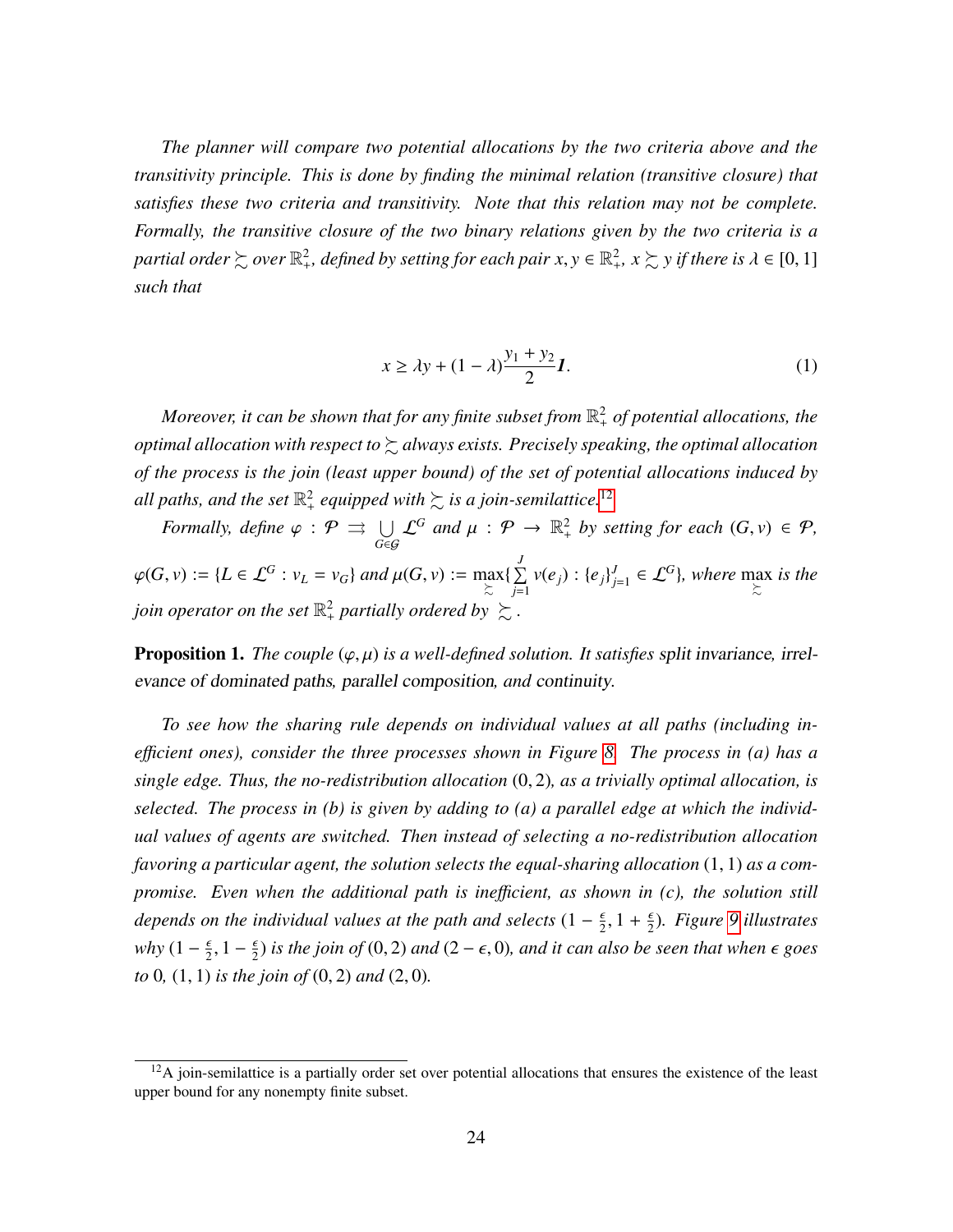<span id="page-26-0"></span>

Figure 8: The sharing rule depends on individual values at all paths.

<span id="page-26-1"></span>

Figure 9: The upper contour sets of  $(2 - \epsilon, 0)$ ,  $(0, 2)$ , and  $(1 - \frac{\epsilon}{2}, 1 + \frac{\epsilon}{2})$ .

Unlike the axioms in the previous subsections, the three independence axioms together with continuity actually characterize a general class of solutions that takes into account individual values in all paths of a process. Similar to the solution in Example [5,](#page-24-0) each solution in this class makes efficient path selection and has a sharing rule that is "rationalizable" by some (partial) preference order. More precisely, given a process, the sharing rule selects an allocation in the following way. First, it collapses each path into a single step and sums up value vectors over all steps along the path. Second, it conducts a redistribution for the sum of value vectors associated with each collapsed path. Lastly, it selects an optimal allocation based on the redistributed allocations induced by all paths according to some partial order. The solution in Example [5](#page-24-0) is a special case that simply conducts no redistribution for collapsed paths.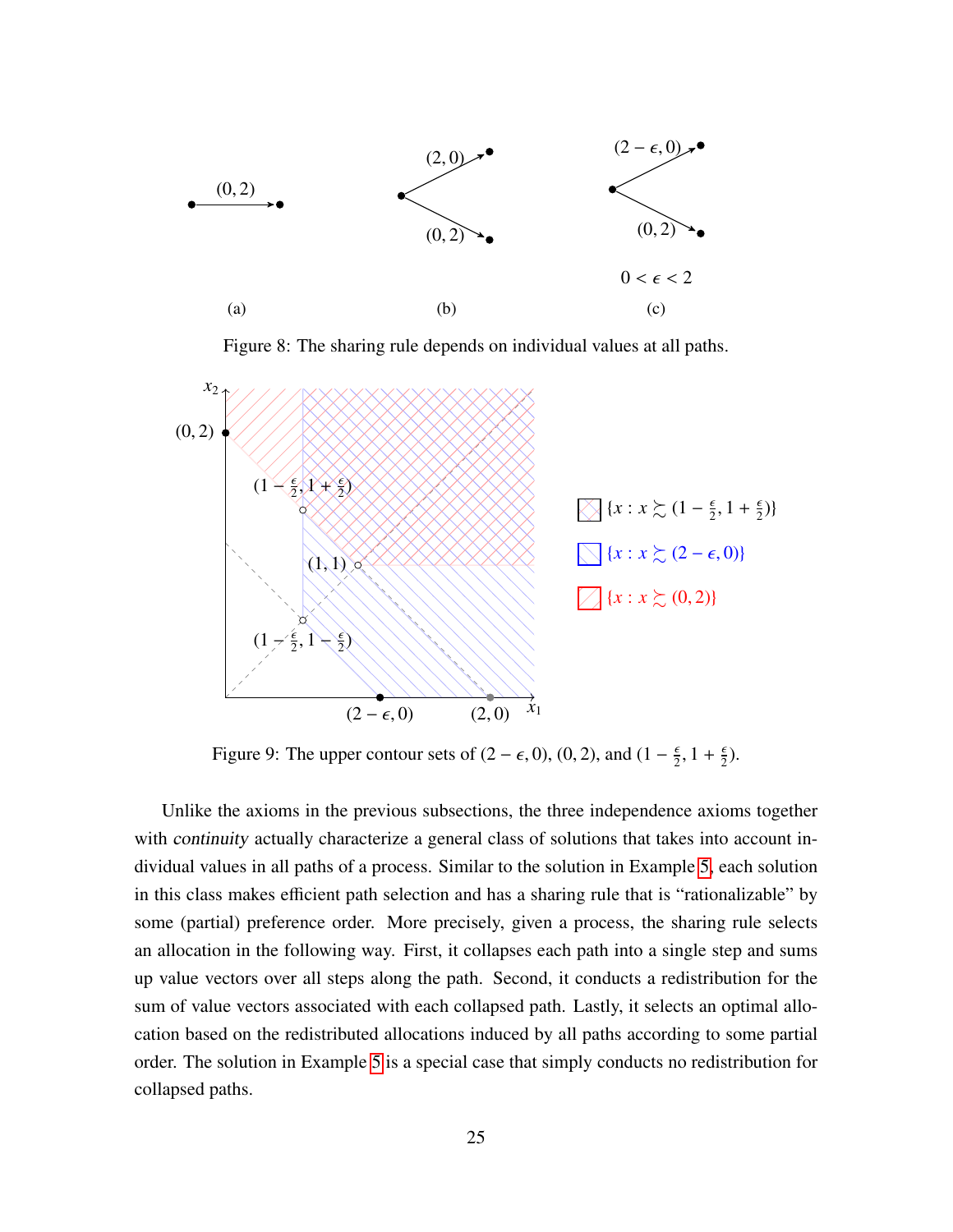Formally, a **redistribution scheme** is a pair  $(r, \geq)$  where  $r : \mathbb{R}^N_+ \to \mathbb{R}^N_+$  is a function such that for each  $x \in \mathbb{R}^N_+$ ,  $\Sigma$  $\sum_{n \in \mathcal{N}} r_n(x) = \sum_{n \in \mathcal{N}}$  $\sum_{n \in \mathbb{N}} x_n$  and  $r(r(x)) = r(x)$ , and  $\geq$  a partial order over  $r(\mathbb{R}^N_+)$  equipped with which  $r(\mathbb{R}^N_+)$  is a join-semilattice. Intuitively, for each value vector, *r* determines a redistribution of individual values which is stable in the sense that no further redistribution will be made when *r* is applied again. Besides,  $\gtrsim$  provides a partial order over redistributed value vectors so that for each nonempty finite set of redistributed value vectors, there is an optimal one, i.e., a join (or a least upper bound) with respect to  $\succsim$  . For each finite  $X \subseteq r(\mathbb{R}^N_+)$ , let max *X* denote the join of *X*. If  $\succsim$  is a complete order, then for each finite  $X \subseteq r(\mathbb{R}^N_+), \max_{\succ} X \in X$ .

We say that a redistribution scheme  $(r, \geq)$  is **monotone** if for each pair  $x, y \in \mathbb{R}^N_+$ ,  $x \geq$  $y \Rightarrow r(x) \succsim r(y)$ , and **continuous** if both *r* and the join operator  $\max_{\succsim} \{\cdot, \cdot\} : r(\mathbb{R}^N_+)^2 \to r(\mathbb{R}^N_+)$ are continuous. It can be readily seen that if  $(r, \geq)$  is continuous, then  $\geq$  is continuous. Given a redistribution scheme  $(r, \geq)$  and a solution  $(\varphi, \mu)$ , we say that  $\mu$  is  $(r, \geq)$  - ratio**nalizable** if for each  $(G, v) \in \mathcal{P}$ ,  $\mu(G, v) = \max_{\substack{\sum \atop |j|=1}} \{r(\sum_{j=1}^J f_j) \}$  $\sum_{j=1}^{n} v(e_j)$ ) : { $e_j$ }<sup>*J*</sup></sup>  $J_{j=1} \in \mathcal{L}^G$ .

<span id="page-27-0"></span>**Theorem 3.** A solution  $(\varphi, \mu)$  satisfies split invariance, irrelevance of dominated paths, parallel composition, and continuity if and only if the path(s) selected by  $\varphi$  *is (are) efficient*, *and there is a monotone and continuous redistribution scheme*  $(r, \geq)$  *such that*  $\mu$  *is*  $(r, \geq)$ *- rationalizable.*

The intuition of the proof is as follows. Under irrelevance of dominated paths and continuity, every process is reduced to a collection of paths. By split invariance, each path is collapsed into a single edge associated with a value vector being the sum of value vectors along the path. When the efficient path Pareto dominates all the other paths, it is selected. Otherwise, we increase the individual values along the efficient path so that it is Pareto dominant and selected. By continuity, the same efficient path is selected when the increased individual values are gradually reduced to the original values. Parallel composition further ensures that there is a well behaved partial ordering over potential allocations.

The solutions characterized in Theorem [2](#page-20-0) (and thus in Theorem [1\)](#page-18-0) are associated with some redistribution schemes. To see this, let  $(\varphi, \mu)$  be a solution in Theorem [2](#page-20-0) defined in terms of a non-decreasing function  $f : \mathbb{R}_+ \to \mathbb{R}^N_+$ . Let  $r : \mathbb{R}^N_+ \to \mathbb{R}^N_+$  be such that for each  $x \in \mathbb{R}^N_+$ ,  $r(x) = f(\sum$  $\sum_{n \in \mathbb{N}} x_n$ ). Let  $\geq$  be a complete order on *r*( $\mathbb{R}^N_+$ ) such that for each pair  $x, y \in r(\mathbb{R}^N_+), x \succsim y$  if  $\sum_{n \in \mathcal{N}}$  $\sum_{n \in \mathcal{N}} x_n \geq \sum_{n \in \mathcal{N}}$  $\sum_{n \in \mathbb{N}} y_n$ . It can be readily seen that (*r*,  $\succeq$  ) is a monotone and continuous redistribution scheme and  $\mu$  is  $(r, \geq)$  - rationalizable.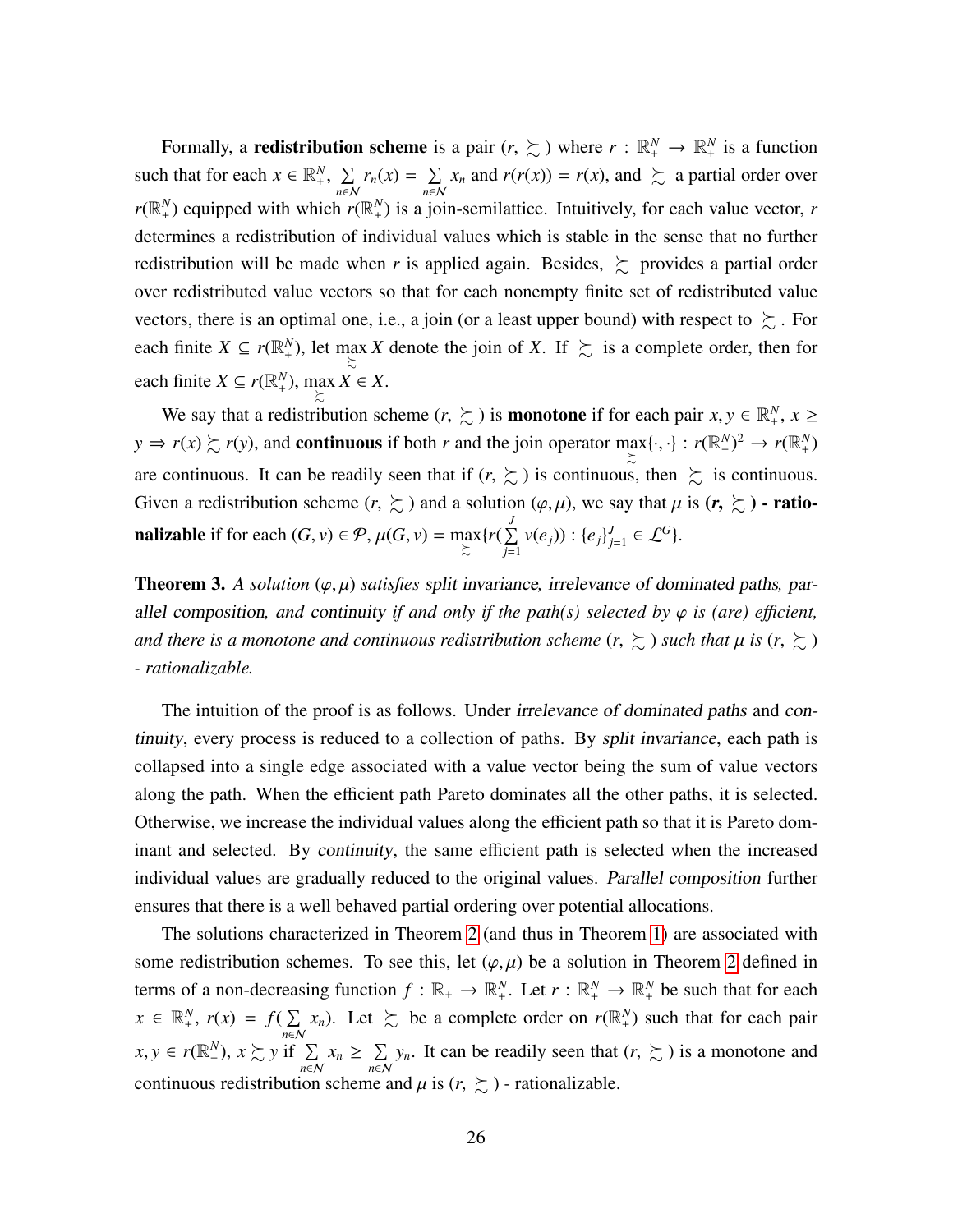Indeed, whenever the partial order in Theorem [3](#page-27-0) is complete, the corresponding solution disregards individual values in each process and selects an allocation based only on the value of the process, like the solutions in Theorem [2.](#page-20-0) Such solutions are singled out by an additional axiom which essentially implies the completeness of associated partial orders. This axiom says that in each process containing only parallel paths, the allocation depends only on one of the paths.

Irrelevance of parallel outside options: For each  $K \in \mathbb{N}$  and each set  $\{(G^k, v^k) \in \mathcal{P}$ :  $\mathcal{L}^{G^k}$  is a singleton,  $k = 1, \dots, K$ , there is  $k' \in \{1, \dots, K\}$  such that  $\mu(\bigcup_{k=1}^K K)$ *k*=1  $(G^k, v^k)) = \mu(G^{k'}, v^{k'}).$ 

Generically, if no two paths in a process have the same value, the allocation depends only on the selected path. When this axiom is imposed in addition to those in Theorem [3,](#page-27-0) split invariance and parallel composition become redundant.

<span id="page-28-0"></span>**Theorem 4.** A solution  $(\varphi, \mu)$  satisfies irrelevance of dominated paths, irrelevance of parallel outside options, and continuity *if and only if the path(s)* selected by  $\varphi$  *is (are) efficient, and there is a continuous function*  $f : \mathbb{R}_+ \to \mathbb{R}_+^N$  such that for each  $(G, v) \in \mathcal{P}$ ,  $\mu(G, v) = f(v_G)$ .

The intuition for the efficient path selection is very similar to Theorem [3.](#page-27-0) Irrelevance of parallel outside options ensures that there is a complete ordering over potential allocations. Moreover, it guarantees that the allocation of any process is the same as the allocation when restricted to an efficient path. Whenever there are more than one efficient paths, they should give rise to the same allocation. Thus, the allocation of a process only depends on its value.

The characterizations in both Theorem [3](#page-27-0) and [4](#page-28-0) are tight. Dropping split invariance, consider the solution in Appendix [A.2](#page-50-0) (an *N*-agent version of Example [5\)](#page-24-0) with *r* depending on not only the value vector but also on the number of edges in the path that generate the value vector. That is, for each (*G*, *v*) ∈  $P$  and each *L* ∈  $\mathcal{L}^G$ , if *L* has two edges, then *r* divides equally among agents in group  $S_1$  ( $S_1 \subseteq N$ ) the aggregate values generated by agents of the other group  $S_2$  ( $S_2 = N \setminus S_1$ ) along the path, and among agents in  $S_2$  those generated by agents of  $S_1$ ; if *L* does not have two edges, then *r* agrees with the redistribution function in Appendix [A.2.](#page-50-0) The solution with modified redistribution function satisfies irrelevance of dominated paths, parallel composition, and continuity. Dropping irrelevance of dominated paths, the solution that selects all paths with the smallest values and divides the value equally among agents satisfies split invariance, parallel composition, irrelevance of parallel outside options, and continuity. Dropping parallel composition, consider the solution that selects all the efficient paths and divides the value to each agent in proportion to the maximum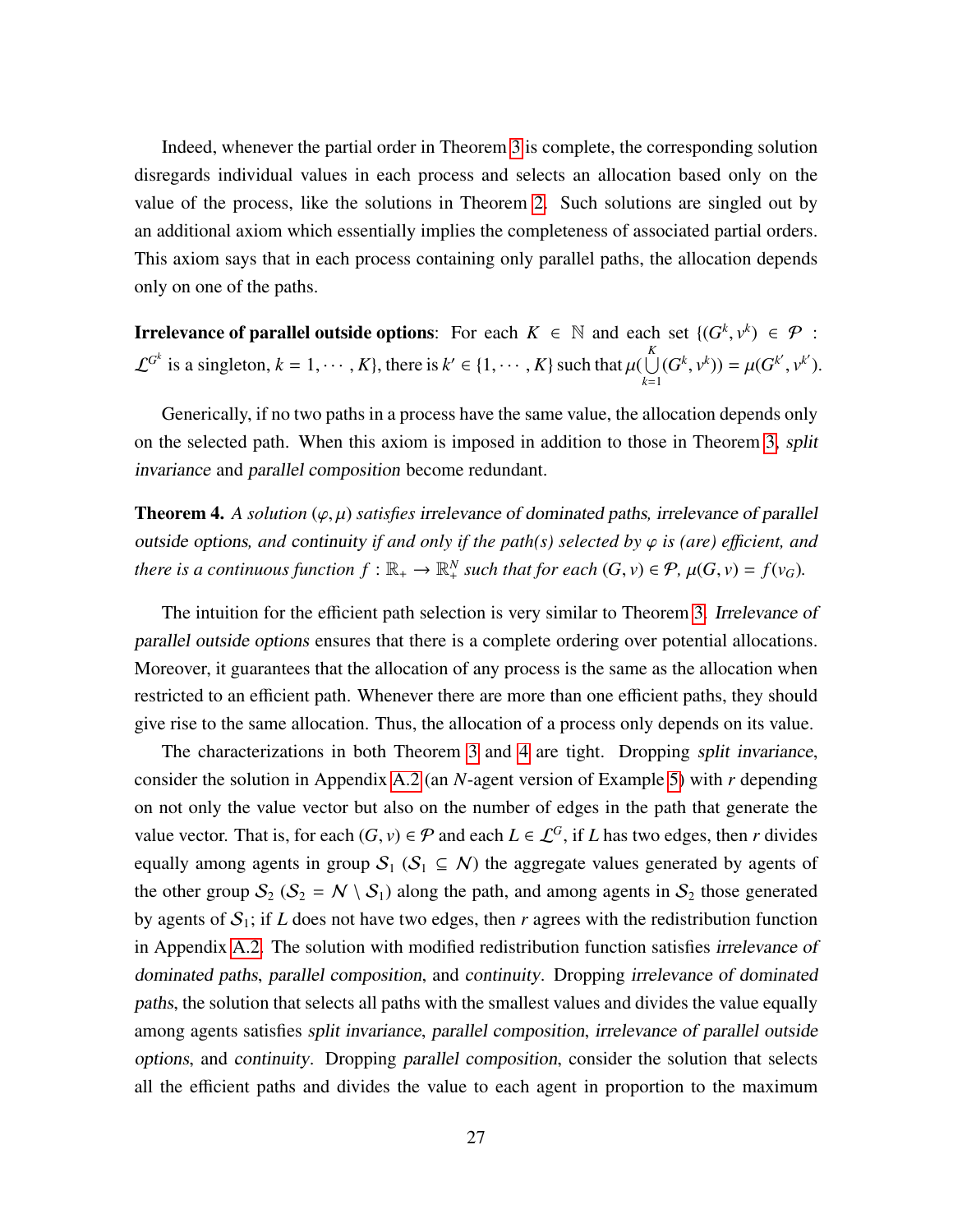aggregate values he can generate over all the paths in a process. This solution satisfies split invariance, irrelevance of dominated paths, and continuity. Dropping continuity, consider a path selection rule that picks in the first round the paths among all the efficient ones that maximizes the total individual value of agent 1. Then, it picks among the selected ones in the first round those maximizing the total individual value of agent 2, and so on and so forth, to the *N*-th round. The solution that adopts this path selection rule and assigns to the agents their individual aggregate values along the selected path(s) satisfies split invariance, irrelevance of dominated paths, parallel composition, and irrelevance of parallel outside options. Dropping irrelevance of parallel outside options, the solution in Example [5](#page-24-0) satisfies irrelevance of dominated paths and continuity.

Lastly, as in the previous subsections, equal treatment of equals singles out the ES sharing rule.

**Corollary 4.** A solution  $(\varphi, \mu)$  satisfies irrelevance of dominated paths, irrelevance of parallel outside options*,* continuity*, and* equal treatment of equals *if and only if the path(s) selected by*  $\varphi$  *is (are) efficient, and for each (G, v)*  $\in \mathcal{P}$ ,  $\mu$ (*G, v)* =  $\frac{v_G}{N}$  $\frac{\nu_G}{N}$ **1**.

## 3 The model under incomplete information

Our study so far has been based on the underlying assumption that a planner has complete information about a process including network configuration and individual values of agents. We relax the assumption in this section. In particular, we consider a situation in which agents but the planner have complete information about a process, and the planner can only observe the generated individual values along a realized path.

In this incomplete information setting, we directly assume that the planner's objective is to implement an efficient path. On the one hand, efficient path selection stands out in the complete information setting in all our axiomatizations (Theorems 1-4) from different perspectives. On the other hand, it also naturally arises in the profit sharing context where the goal of a manager is to maximize the total profit in a project process. Note that although the planner is uninformed about the details of a process, efficiency is a well-defined objective since agents have full information and are able to find an efficient path.

The traditional mechanism design literature is centralized in designing a game to incentivize agents to either reveal their information or select an efficient path. We depart from the traditional literature and assume that the planner has limited power in designing such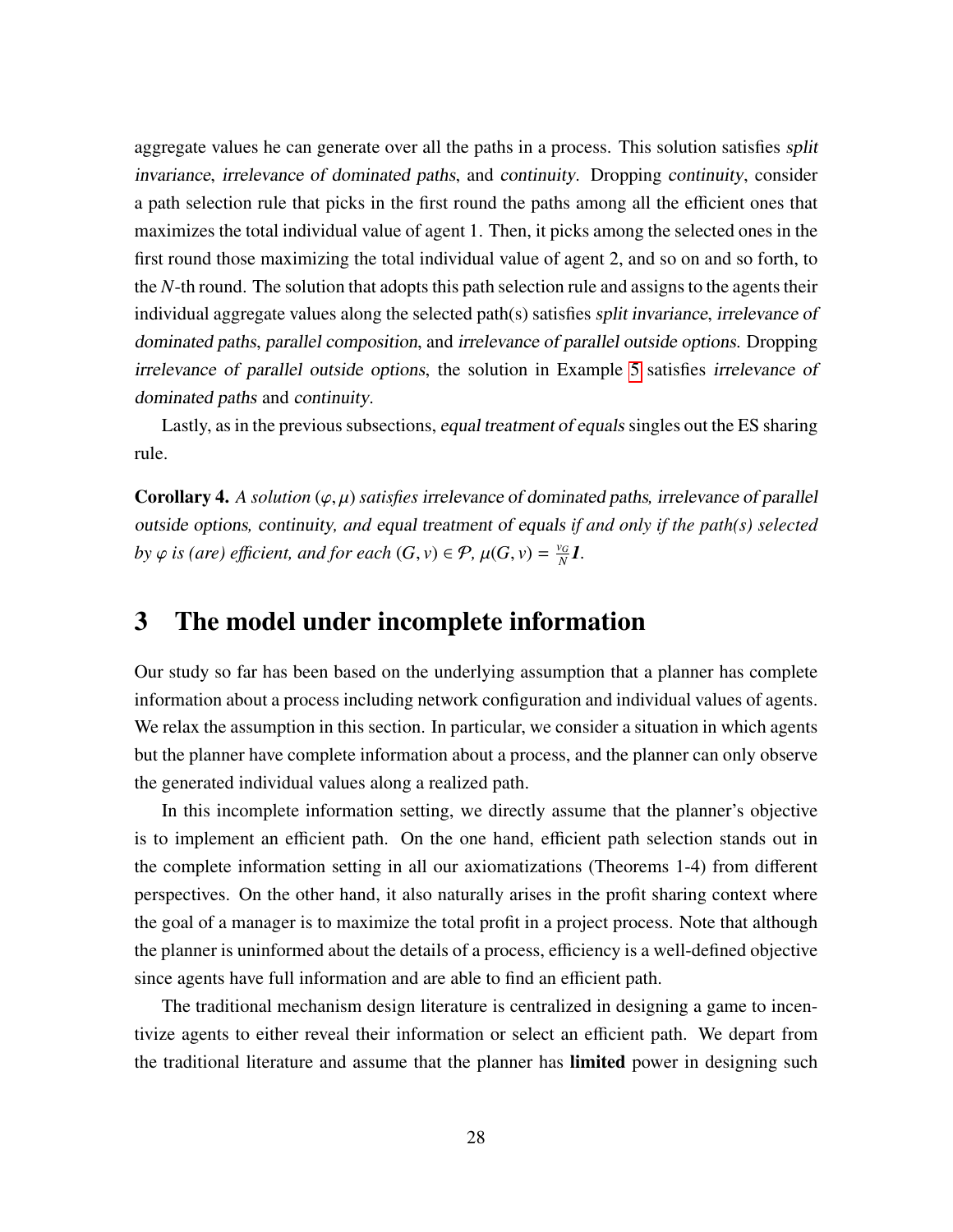a game.[13](#page-0-0) In particular, we consider a situation in which agents collectively select a path through some fixed procedure, and the only way for the planner to influence agents' choices is to redistribute their individual values realized along the chosen path.

For example, imagine that a planner does not fully know about agents' benefits from each potential section of a connected public facility, and the choice of its route is determined through some political procedure such as step-by-step voting. In such a situation, the planner may not be free to change the political procedure to influence the outcome. But the planner may find a way of sharing realized benefits to align her objective with agents' incentives.

Alternatively, imagine that a manager has limited information about the exact profits brought by employees from completing each potential task, and a sequence of tasks is collectively chosen by employees. The manager may have little control of the way of making a collective decision by employees. But the manager may set a profit sharing scheme to incentive them to choose a profit-maximizing sequence.

Instead of finding a sharing rule that implements efficient path selection for each specific collective decision rule of agents, we are interested in finding a sharing rule that works for a large class of common collective decision rules. For this propose, we follow an axiomatic approach and the key axiom in this section captures this robustness idea.<sup>[14](#page-0-0)</sup>

We need to modify our model primitives since the planner can only choose a sharing rule depending on sequences of individual values generated along realized paths. Let a path be a finite sequence  $\{x^j\}$  $J_{j=1}$  of elements of  $\mathbb{R}^N_+$ , where *J* is the number of edges in the path and  $x^j$  is the vector of individual values of the *j*-th edge. We denote a typical path by  $\ell$ , and the set of all paths by  $\mathcal{L}$ . For each path  $\ell \in \mathcal{L}$  with  $\ell = \{x^j\}^J_j$ *J*<sub>*j*=1</sub>, let  $v_{\ell} := \sum_{j=1}^{J}$ *j*=1  $\overline{\Sigma}$ *n*∈N  $x_n^j$  be the **value** of  $\ell$ . Abusing notation, a **sharing rule** is a function  $\mu : L \to \mathbb{R}^N_+$  $_{+}^{N}$  such that for each  $\ell \in \mathcal{L}$ ,  $\overline{\Sigma}$  $\sum_{n \in \mathbb{N}} \mu_n(\ell) = v_\ell$ . For each path with only one edge, we simply use the value vector associated with the edge to denote the path when we study a sharing rule. Precisely, for each  $x \in \mathbb{R}^N_+$ , we shall write  $\mu(x)$  instead of  $\mu({x})$ .

As mentioned above, our key axiom requires that the sharing rule implement efficient path selection for common collective decision rules of agents. It says that for each pair of paths, at least *M* agents should receive weakly more at the path with a larger value, where *M* is more than half of the number of the agents. This is a robustness requirement which is necessary to guarantee efficient path selection when agents are delegated to make a decision

<sup>&</sup>lt;sup>13</sup> Section [3.1](#page-33-0) briefly discusses a more traditional approach regarding eliciting private information of agents.

<sup>&</sup>lt;sup>14</sup>This is related to recent works on robust mechanism design in which the designer selects a mechanism that works well for a variety of scenarios. Jackson and Moulin [\[33\]](#page-59-11) and Bag [\[4\]](#page-57-7) study a related problem where the planner can control the voting rule but not the sharing rule.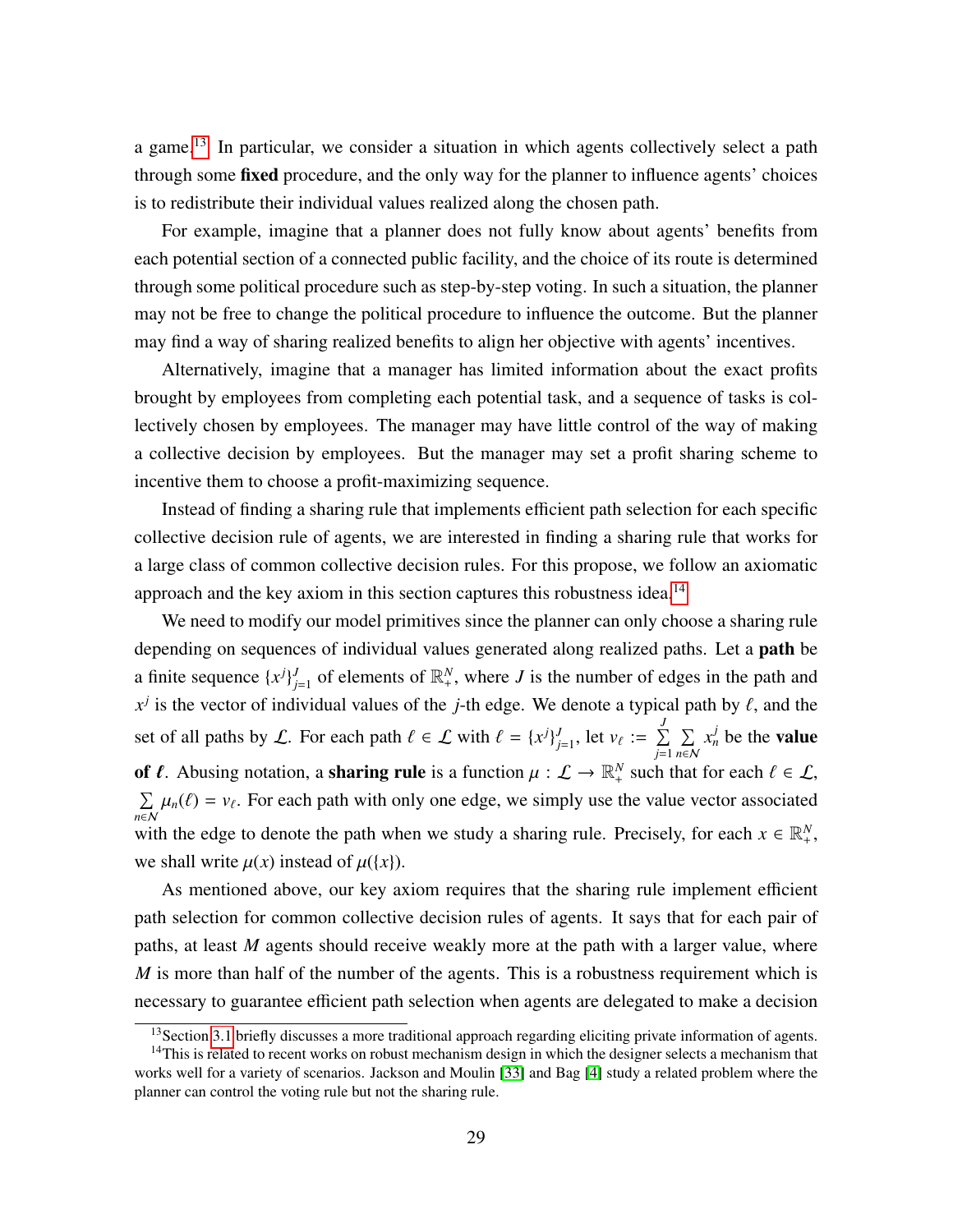using a Condorcet social choice function and other *M*-majoritarian voting rules, as we will see in Applications [1](#page-31-0) and [2.](#page-31-1)

*M*-majority ( $\frac{N}{2}$  $\frac{N}{2} < M \le N$ ): For each pair  $\ell, \ell' \in \mathcal{L}$ , if  $v_{\ell} \ge v_{\ell'}$ , then there is  $S \subseteq N$  such that  $|S| \ge M$  and for each  $n \in S$ ,  $\mu_n(\ell) \ge \mu_n(\ell')$ .

A sharing rule satisfying this axiom will be referred to as *M*-majoritarian. When *M* =  $\frac{N}{2}$  $\frac{N}{2}$   $\rfloor$  + 1, a majority of agents always prefer a more efficient path. When *M* = *N*, all agents prefer a more efficient path.[15](#page-0-0)

<span id="page-31-0"></span>Application 1 (Path selection using a Condorcet Social Choice Function). *Suppose that a path is selected using a Social Choice Function (SCF) that satisfies the Condorcet property. That is, the SCF elects a Condorcet winner when available.*[16](#page-0-0)

*For each agent, a sharing rule determines an allocation for each path, which induces an ordinal ranking over paths. Each M*−*majoritarian sharing rule guarantees that an e*ffi*cient path is a Condorcet winner regardless of the network and individual values. Therefore, each SCF that meets the Condorcet property picks an e*ffi*cient path. Conversely, if a rule is not M*−*majoritarian for each M* >  $\frac{N}{2}$  $\frac{N}{2}$ , then a SCF that meets the Condocret property may pick *an ine*ffi*cient path.*

<span id="page-31-1"></span>Application 2 (Sequential voting). *Suppose that agents vote step by step to decide a path. More precisely, consider the dynamic game of complete information where at every node agents vote on the direction to continue. A path is selected using an M-majoritarian voting rule at every node; that is, if a direction receives at least M-votes, then it is chosen. The payo*ff *of the agents is given by applying the sharing rule to the realized path.*

*A M-majoritarian sharing rule will always implement an e*ffi*cient path as a strong subgame perfect Nash equilibrium. Such an equilibrium is unique when there are no two paths with the same values.*

*Finally, the implementation of the e*ffi*cient path(s) is robust to voting only at a subset of nodes. It is also robust to incomplete information of the agents about at which nodes voting*

<sup>&</sup>lt;sup>15</sup>When  $M = N$ , we have an *N*-majority. It is reminiscent to the property of Pareto Nash Implementation in connection networks by Juarez and Kumar [\[39\]](#page-59-5), that requires that the efficient Nash equilibrium be preferred by all the agents over any other equilibrium.

<sup>&</sup>lt;sup>16</sup>Formally, given the set of objects  $\mathcal{L}$ , let  $\mathcal{R}$  be the set of ordinal preferences over  $\mathcal{L}$ . A social choice function  $\Psi : \mathcal{R}^N \to \mathcal{L}$  meets the Condorcet property if for the preference profile  $\succeq = (\succeq_1, \ldots, \succeq_N) \in \mathcal{R}^N$  there exists  $\ell^* \in \mathcal{L}$  such that for any  $\ell \in \mathcal{L}$   $\downarrow \mu \in \mathcal{L}/\ell^* \searrow \ell \downarrow \searrow \frac{N}{N$ exists  $\ell^* \in \mathcal{L}$  such that for any  $\ell \in \mathcal{L}$ ,  $|\{n \in \mathcal{N} | \ell^* >_n \ell\}| > \frac{N}{2}$ , then  $\Psi(\ge) = \{\ell^*\}\$ . A large class of SCFs that eatisfy this property are discussed in Moulin [49] satisfy this property are discussed in Moulin [\[49\]](#page-60-9).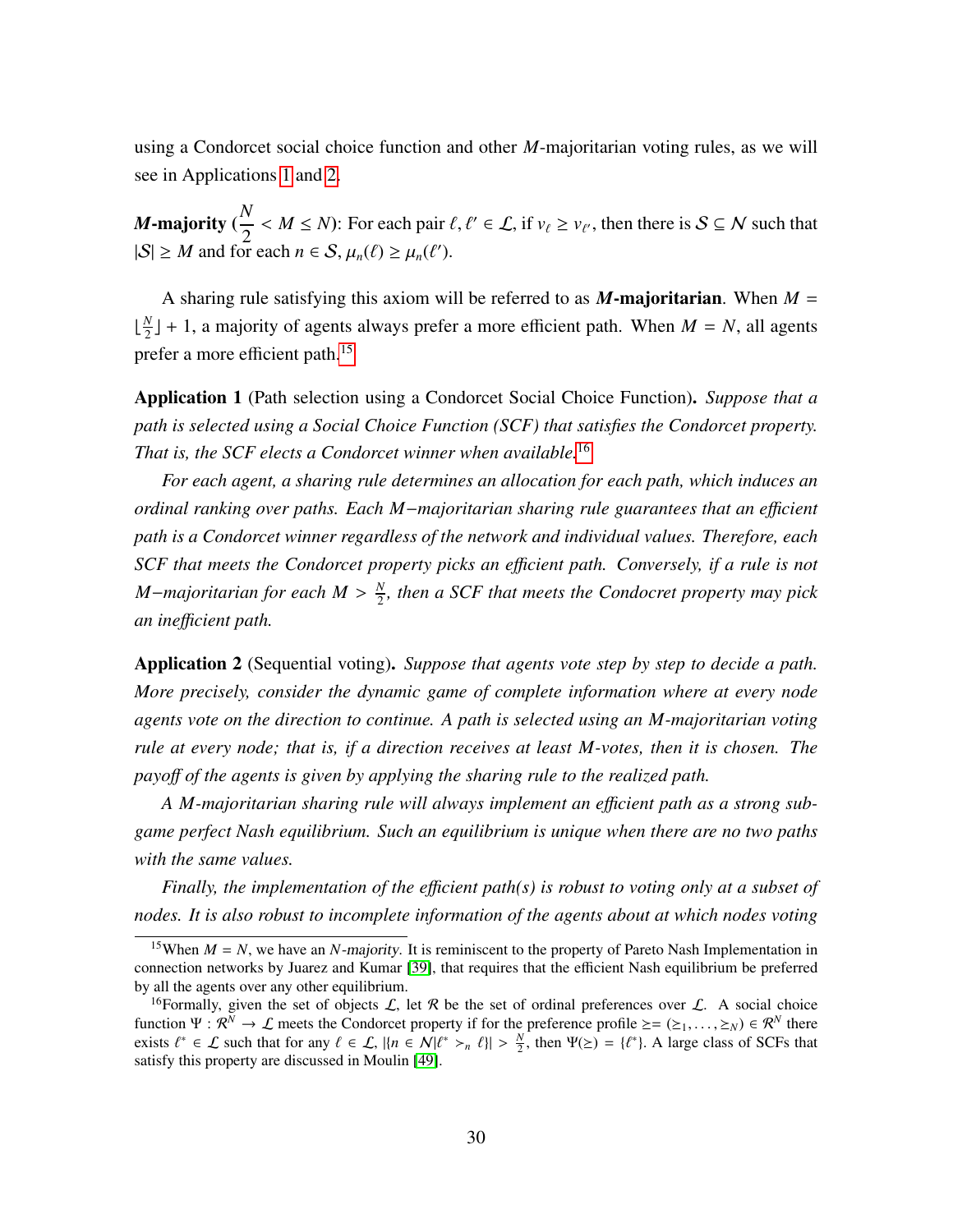*will occur.*[17](#page-0-0)

The following example shows some sharing rules satisfying *M*-majority.

#### Example 6. *[Sharing rules satisfying M*-majority*]*

*i. Fix a priority group*  $S \subseteq N$  *with at least M agents. Let*  $\mu$  *divide the value of each path equally among the agents in the priority group and assign nothing to the others. That is, for each*  $\ell \in \mathcal{L}$ *,* 

$$
\mu_n(\ell) = \begin{cases} \frac{\nu_{\ell}}{|S|} & \text{if } n \in S, \\ 0 & \text{if } n \in \mathcal{N} \setminus S. \end{cases}
$$

*Since all agents in S prefer a path with a larger value and*  $|S| \ge M$ ,  $\mu$  *satisfies* Mmajority*.*

*ii. Consider a sharing rule that depends on agents' individual values. For each realized path, agents are classified into two groups: (1) the top group with the top M agents who have the highest M accumulated individual values along the path, and (2) the bottom group with the remaining N* − *M agents. Each top group member shares equally the value of the realized path. The bottom group receives nothing. Formally, let*  $K \in \mathbb{N}$ *be such that*  $M \leq K \leq N$ . Given  $\ell = \{x^j\}^J_j$ *J*<sub>*j*=1</sub> and  $n \in \mathcal{N}$ , let  $v_{\ell_n} := \sum_{i=1}^J$ *j*=1  $x_n^j$  *be the accumulated value of agent n at the path*  $\ell$ . For each path  $\ell$  with  $v_{\ell_{n_1}} \ge v_{\ell_{n_2}} \ge \cdots \ge v_{\ell_{n_N}}$ *(a tie-breaking rule is needed when there is indifference) and each*  $n_i \in \mathcal{N}$ *,* 

$$
\mu_{n_i}(\ell) = \begin{cases} \frac{v_{\ell}}{K} & \text{if } 1 \leq i \leq K, \\ 0 & \text{if } K + 1 \leq i \leq N. \end{cases}
$$

*The sharing rule*  $\mu$  *satisfies*  $M$ -majority. To see this, let  $\ell$ ,  $\ell'$  be two paths such that  $v_{\ell} \ge v_{\ell'}$ . Then, the K agents in the top group at  $\ell$  is assigned no less than at  $\ell'$ .

We focus on sharing rules that do not discriminate agents by their names. Formally, for permutation  $\pi$  of  $N$  and each vector  $x \in \mathbb{R}^N_+$ , let  $x^{\pi} \in \mathbb{R}^N_+$  be such that for each  $n \in N$ ,  $x_{\pi(n)}^{\pi} = x_n$ . For permutation  $\pi$  of  $N$  and each path  $\ell \in \mathcal{L}$  with  $\ell = \{x^j\}_{j=1}^J$  $j_{j=1}$ , let  $\ell^{\pi} \in \mathcal{L}$  be such that  $\ell^{\pi} = \{x^{j\pi}\}_{j}^{J}$ *j*<br>j=1</sub>.

<sup>&</sup>lt;sup>17</sup>This problem often occurs when voters want to re-evaluate a chosen route after it has been partially built, for instance in projects that take several years to construct, like the rail in Honolulu, from Ewa side to Waikiki via Downtown. While the decision to build the rail from Honolulu to Ewa was approved by voters, their construction stopped in the middle to re-evaluate the route chosen and to be confirmed by the voters before further spending on the project occurs.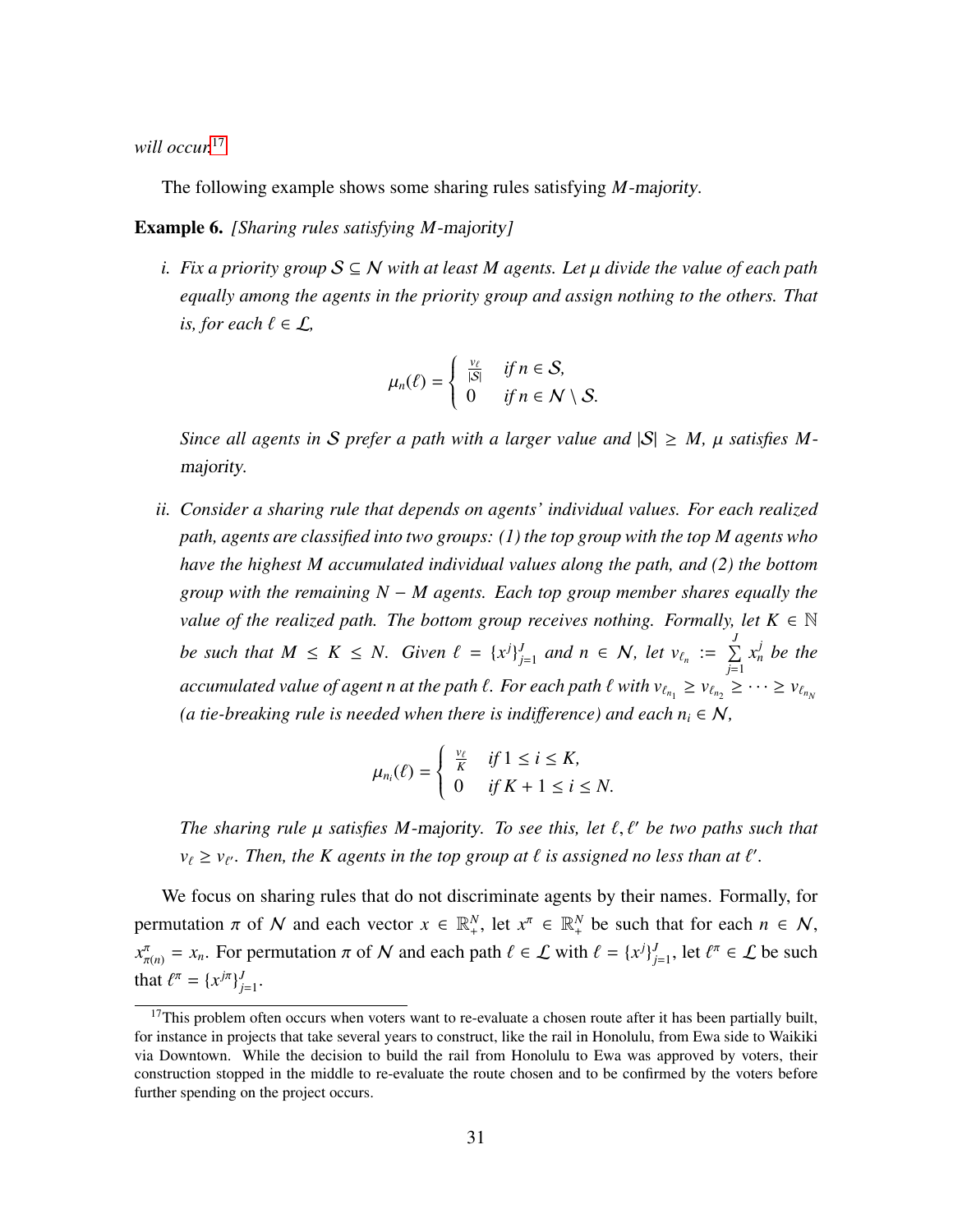**Anonymity**: For each permutation  $\pi$  of *N* and each  $\ell \in \mathcal{L}$ ,  $\mu(\ell^{\pi}) = \mu(\ell)^{\pi}$ .

The combination of the above two axioms lead to an important restriction on the sharing rules: at least *M* agents should be allocated the average of the value of the path.

<span id="page-33-1"></span>**Proposition 2.** *If*  $\mu$  *satisfies M*-majority *and* anonymity, *then for each*  $\ell \in \mathcal{L}$ *, there is*  $S \subseteq \mathcal{N}$ *such that*  $|S| \geq M$  *and for each*  $n \in S$ ,  $\mu_n(\ell) = \frac{v_{\ell}}{N}$ .

When the population is small, in particular, when  $N = 3$  or  $N = 4$ , Proposition [2](#page-33-1) implies that the equal sharing rule is the only rule meeting *M*-majority and anonymity. When the population is large, the equal sharing rule can be characterized by adding either one of the axioms stated in the following theorem. These axioms include a version of sequential composition in Section [2.1,](#page-14-0) a fairness axiom that requires no less egalitarian sharing at a more egalitarian path, and a basic monotonicity of a sharing rule with respect to transfers between agents.

<span id="page-33-2"></span>Theorem 5. *A rule* µ *is the equal sharing rule if and only if it satisfies M*-majority*,* anonymity*, and either of the following axioms:*

- *i.* Sequential composition: For each  $\ell \in \mathcal{L}$  with  $\ell = \{x^j\}^J_j$  $J_{j=1}$ ,  $\mu(l) = \sum_{j=1}^{J}$  $\sum_{j=1}^{6} \mu(x^j)$ .
- *ii.* Lorenz monotonicity: For each pair  $\ell, \ell' \in \mathcal{L}$  with  $\ell = \{x^j\}_{j=1}^J$  $J_{j=1}$  and  $\ell' = \{x'^j\}^J_j$ *j*=1 *, if for each j*  $\in$  {1,  $\cdots$  *, J*}*, x<sup><i>j*</sup> ><sub>Lorenz</sub> *x*<sup>*j*</sup>*, then*  $\mu$ ( $\ell'$ )  $\neq$ <sub>Lorenz</sub>  $\mu$ ( $\ell$ ).<sup>[18](#page-0-0)</sup>
- *iii.* Transfer monotonicity: For each pair  $n, n' \in \mathbb{N}$ , and each pair  $\ell, \ell' \in \mathbb{Z}$  with  $\ell =$  ${x^j}$ *J*<sub>*j*</sub>=1 and  $\ell' = \{x'^j\}^J_j$ *j*<sub>=1</sub>*, if for each j* ∈ {1, · · · *, J*}*,*  $x_n^j - x_n^j = x_n^j$  $\frac{d}{n'} - x'^{j}_{n'}$  $v''_{n'} \geq 0$  *and for each*  $m \in \mathcal{N} \setminus \{n, n'\}, x_m^j = x_m^{j'}$ , then  $\mu_n(\ell') \ge \mu_n(l)$ .

### <span id="page-33-0"></span>3.1 Remarks about Information

So far, we have studied the case of complete information among agents. We can alternatively consider the case where only a few of the agents have complete information about the network and individual values. A natural mechanism to select a path is one that delegates the more informed agents to decide which direction to continue. Consider a rule that incentivizes

<sup>&</sup>lt;sup>18</sup>To define  $\succ_{Lorenz}$ , for each  $x \in \mathbb{R}^N$ , let  $x^* \in \mathbb{R}^N$  be such that for each  $n \in \{1, \dots, N\}$ ,  $x^*$  is the *n*-th pallest number of  $x$ ,  $\ldots$   $y$ . For each pair  $x, y \in \mathbb{R}^N$ , we denote by  $x \searrow y$  if for smallest number of  $x_1, \dots, x_N$ . For each pair  $x, y \in \mathbb{R}^N_+$ , we denote by  $x >_{Lorenz} y$  if for each  $m \in \{1, \dots, N\}$ ,  $\sum_{n=1}^{m} x_n^* \ge \sum_{n=1}^{m} y_n^*$ , with at least one inequality being strict. See Hougaard [\[27\]](#page-58-12) for recent applications of Lorenz monotonicity to allocation problems.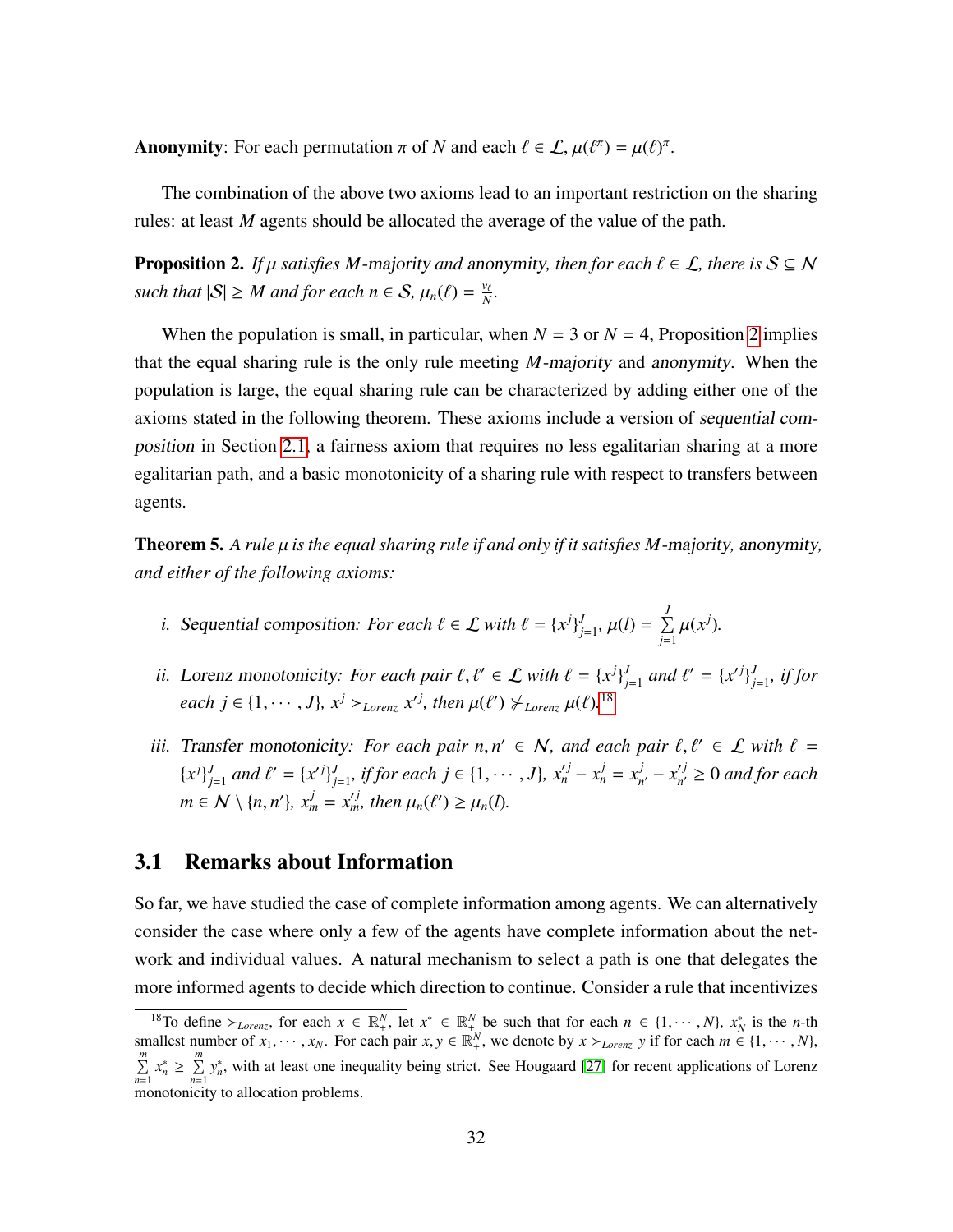the delegates to make the efficient decision regardless of the network and individual values. It is easy to show that such a rule should allocate the delegates a share depending only on the value of a path, while non-delegates can be given arbitrary shares. Moreover, we can show that the equal sharing rule is the only anonymous rule in this class.

We can alternatively consider the problem where there is no agent with complete information about the network and individual values. For instance, consider the case where agents only know the network and their own values. In this setting, a more traditional approach from the mechanism design literature would require agents to report their information to the planner, who will use this information to make an estimation of the values in the network and select an efficient path —see Hougaard and Tvede [\[30,](#page-59-6) [31\]](#page-59-7) for a related study of implementation of the efficient path in minimal cost spanning trees. A natural issue in this setting is to find the mechanisms and sharing rules that incentivize agents to report their true information. When agents are critical, that is, when they have information about the values at some edges that no one else has, it is easy to prove that every mechanism is manipulable. On the other hand, when agents are not critical, in particular, when for every edge there are at least three agents who have information about all agent's values on that edge, several mechanisms and sharing rules can achieve truth telling as an equilibrium.

## 4 Conclusion

We have introduced the problem of division of sequential values and provided a comprehensive study of it. In particular, we have addressed the problem from different perspectives, including the complete and incomplete information case, and used old and new axioms from other strands in the literature to characterize several classes of solutions not uncovered elsewhere. An advantage of covering this problem from a wide variety of angles is that axioms can be chosen according to the relevancy of the application in mind. Our analysis highlights the robustness of the EFF-ES solution, in both the complete and incomplete information settings. This rule, however, is by no means the only rule when less stringent axioms are imposed. Indeed, we have also characterized a class of solutions that take into account individual values accumulated along all paths in a rationalizable way.

We see this work as opening up new avenues of research in the distribution of sequential costs and benefits, especially from the normative and positive angles. New classes of solutions, like the ones uncovered in Examples [1](#page-12-2) and [4,](#page-15-1) require further study.

Several extensions of our characterizations to variants of sequential processes remain an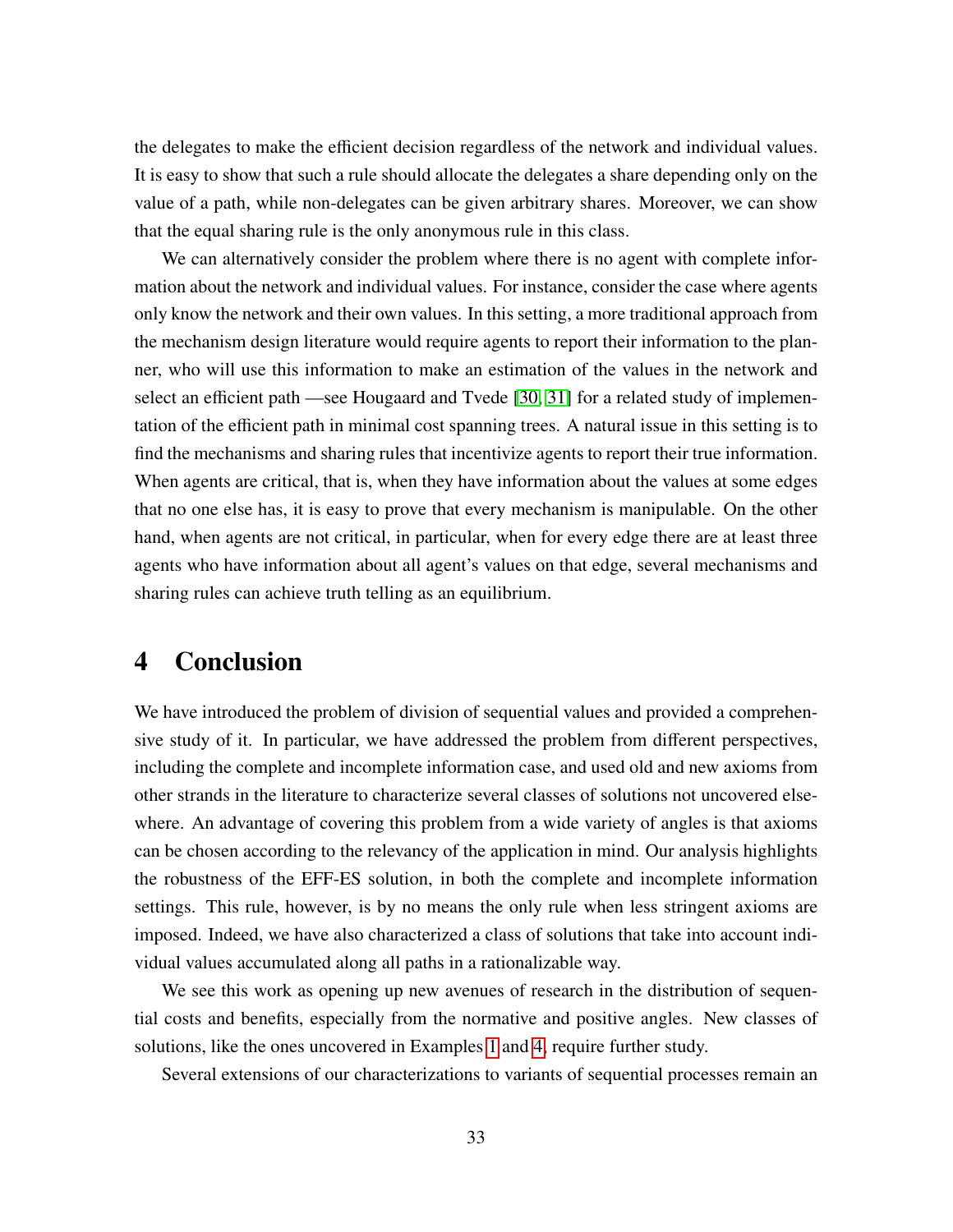open question. One such variant of sequential processes occurs when values are realized at nodes instead of edges, where the graph only describes the transition between states and each state would be associated to one particular vector. Another variant of a sequential process is where collective values (instead of individual values) are observed at every edge. Finally, we consider value function to be associated with each edge but it is possible that additional value may be created upon the completion of the entire path. For example, railway may have additional benefit when the whole system is completed. Hence, one interesting extension is to consider a general model that allows the value function to be associated with sequences of connecting edges.[19](#page-0-0)

## A Appendix

### A.1 Proofs of results

*Proof of Theorem [1.](#page-18-0)* The "if" direction is readily verified, so the proof is omitted. To show the "only if" direction, let  $(\varphi, \mu)$  be a solution satisfying non-triviality, continuity, and sequential composition.

Step 1. If  $(G, v) \in \mathcal{P}$  has a unique efficient path, the value of each edge along the path is positive, and the value of each other edge is zero, then  $\varphi(G, v)$  selects the efficient path.

Let  $(G, v) \in \mathcal{P}$  with  $G = (D, E)$  have a unique efficient path  $L := \{d_j\}_{j=1}^J$  $j$ <sub>j=1</sub> ∈  $\mathcal{L}^G$ . For each *j* ∈ {1, · · · , *J* − 1}, let *e*<sub>*j*</sub> := (*d*<sub>*j*</sub>, *d*<sub>*j*+1</sub>). Suppose that for each *j* ∈ {1, · · · , *J* − 1}, *v*<sub>*ej*</sub> > 0, and for each  $e \in E \setminus \{e_1, \dots, e_{J-1}\}, v_e = 0$ . We want to show that  $\varphi(G, v) = \{L\}$ . When  $J = 2$ , there is a unique edge with a positive value, so non-triviality implies that  $\varphi(G, v) = \{L\}$ . In the following, we assume  $J > 2$ .

For each  $\lambda \in [0, 1]$ , let  $v^{\lambda} \in \mathcal{V}^G$  be such that  $v^{\lambda}(e_1) = v(e_1), v^{\lambda}(e_2) = \lambda v(e_2) + (1 - \lambda)0$ , and for each  $e \in E \setminus \{e_1, e_2\}$ ,  $v^{\lambda}(e) = 0$ . Since  $v_G^0 \ge v_{e_1}^0 = v_{e_1} > 0$ , by non-triviality,  $\overline{\Sigma}$  $\sum_{n \in \mathbb{N}} \mu_n(G, v^0) > 0$ . Since  $\sum_{n \in \mathbb{N}} \mu_n(G, v^0) > 0$  and for each  $e \in E \setminus \{e_1\}, v^0(e) = 0$ , by the definition of a solution,  $\Sigma$  $\sum_{n \in \mathbb{N}} \mu_n(G, v^0) = v_{e_1}$ . Since for each  $e \in E$ ,  $\lim_{\lambda \to 0}$  $\lambda \rightarrow 0$  $v^{\lambda}(e) = v^{0}(e)$ , by continuity, lim  $\lambda \rightarrow 0$  $\overline{\Sigma}$  $\sum_{n \in \mathcal{N}} \mu_n(G, v^{\lambda}) = \sum_{n \in \mathcal{N}}$  $\sum_{n \in \mathbb{N}} \mu_n(G, v^0) = v_{e_1}$ . Then there is  $\lambda' \in (0, 1]$  such that for each  $\lambda \in [0, \lambda'], \sum_{n \in \mathbb{N}} \mu_n(G, v^{\lambda}) > \frac{v_{e_1}}{2}$ *n*∈N  $\frac{e_1}{2}$  and  $v_{e_2}^{\lambda}$  < *ve*1  $\frac{e_1}{2}$ , so each path in  $\varphi(G, v^{\lambda})$  passes  $e_1 = (d_1, d_2)$ , and since  $d_2$  is neither the source nor a sink in *G*, by sequential composition,  $\Sigma$  $\sum_{n\in\mathcal{N}}\mu_n(G,v^{\lambda})=$ 

 $19$ We appreciate a referee for suggesting the last two extensions of the model.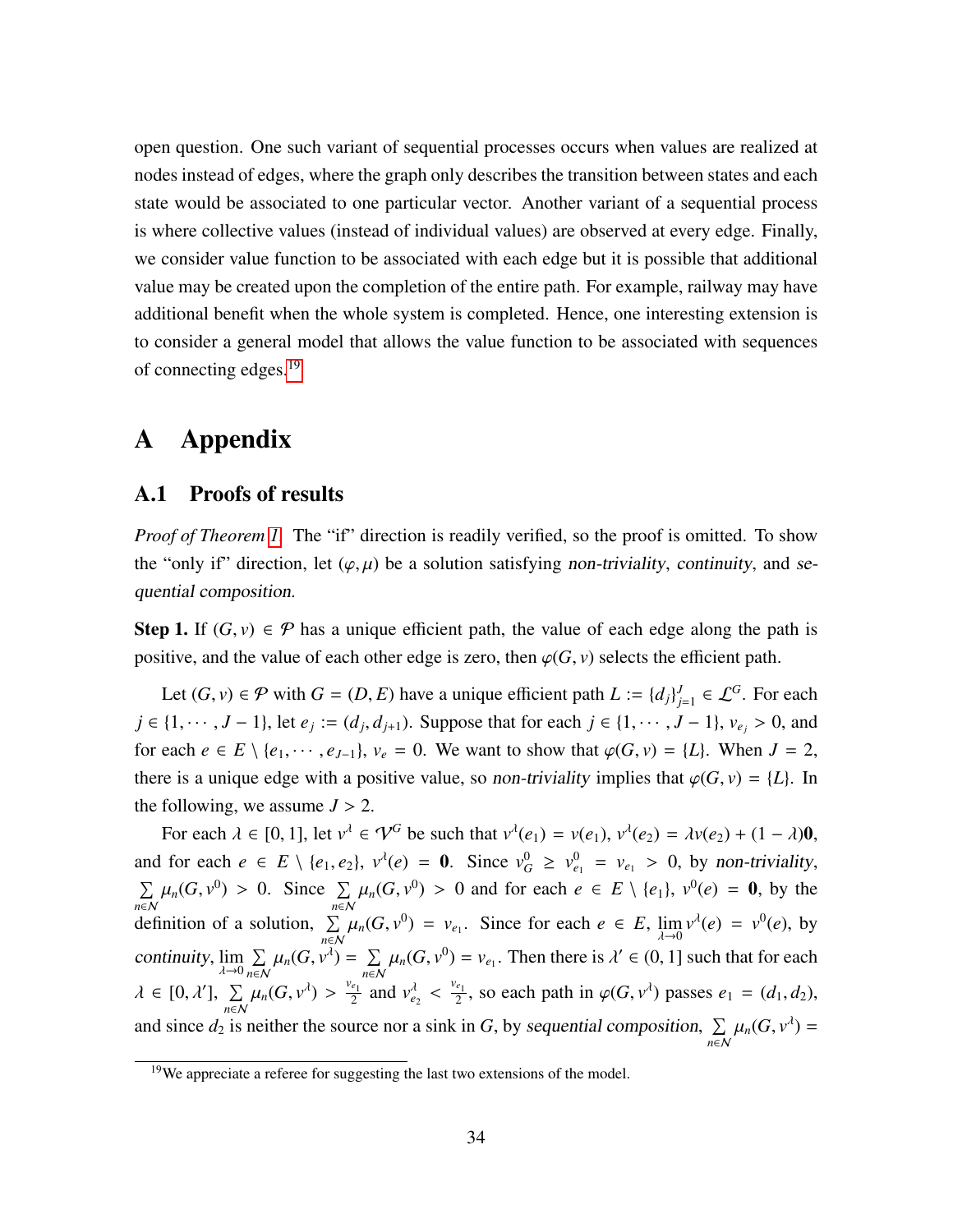$\overline{\Sigma}$  $\sum_{n \in \mathcal{N}} \mu_n(G|_{d_2}, v^{\lambda}|_{d_2}) + \sum_{n \in \mathcal{N}}$  $\sum_{n \in \mathbb{N}} \mu_n(G|^{d_2}, v^{\lambda}|^{d_2})$ . Since for each  $\lambda \in (0, \lambda'], v_{e_1}^{\lambda}, v_{e_2}^{\lambda} > 0$  and for each |  $e \in E \setminus \{e_1, e_2\}, v_e^d = 0$ , by non-triviality and the definition of a solution,  $\sum_{n \in \mathcal{N}} \mu_n(G|_{d_2}, v^d|_{d_2}) =$  $v_{e_1}^{\lambda}$  and  $\Sigma$  $\sum_{n \in \mathcal{N}} \mu_n(G|^{d_2}, v^{\lambda}|^{d_2}) = v_{e_2}^{\lambda}$ , and thus  $\sum_{n \in \mathcal{N}}$ |  $\sum_{n \in \mathbb{N}} \mu_n(G, v^{\lambda}) = v_{e_1}^{\lambda} + v_{e_2}^{\lambda}, \text{ i.e., each path in } \varphi(G, v^{\lambda})$ passes  $e_1, e_2$ 

Let  $\overline{\lambda} := \sup \{ \lambda' \in (0, 1] : \text{for each } \lambda \in (0, \lambda'] \}$ , each path in  $\varphi(G, v^{\lambda})$  passes  $e_1, e_2 \}$ . By the analysis in the previous paragraph,  $\overline{\lambda} > 0$ . By the definition of  $\lambda$ , for each  $\lambda \in [0, \overline{\lambda})$ ,  $\overline{\Sigma}$  $\sum_{n \in \mathcal{N}} \mu_n(G, v^{\lambda}) = v_{e_1}^{\lambda} + v_{e_2}^{\lambda}$ . Then  $\lim_{\lambda \uparrow \overline{\lambda}}$ λ↑λ  $\overline{\Sigma}$  $\sum_{n \in \mathcal{N}} \mu_n(G, v^{\lambda}) = \lim_{\lambda \uparrow \overline{\lambda}}$  $\lambda \uparrow \overline{\lambda}$  $(v_{e_1}^{\lambda} + v_{e_2}^{\lambda}) = v_{e_1} + \overline{\lambda}v_{e_2}$ . Since for each  $e \in$ *E*, lim  $\lambda \rightarrow \overline{\lambda}$  $v^{\lambda}(e) = v^{\lambda}(e)$ , by continuity, lim  $\lambda\downarrow\overline{\lambda}$  $\overline{\Sigma}$  $\sum_{n \in \mathcal{N}} \mu_n(G, v^{\lambda}) = \sum_{n \in \mathcal{N}}$  $\sum_{n \in \mathcal{N}} \mu_n(G, v^{\lambda}) = \lim_{\lambda \uparrow \overline{\lambda}}$ λ↑λ  $\overline{\Sigma}$  $\sum_{n\in\mathcal{N}}\mu_n(G,\nu^{\lambda})=$  $v_{e_1} + \lambda v_{e_2}$ . Thus, each path in  $\varphi(G, v^{\lambda})$  passes  $e_1, e_2$ .

We claim that  $\overline{\lambda} = 1$ . Suppose to the contrary that  $\overline{\lambda} < 1$ . By the definition of  $\overline{\lambda}$ , for each  $\epsilon > 0$  satisfying  $\overline{\lambda} + \epsilon \le 1$  and  $\epsilon v_{e_2} < \frac{1}{2}$  $\frac{1}{2}v_{e_1}$ , there is  $\lambda \in (\lambda, \overline{\lambda} + \epsilon]$  such that some path in  $\varphi(G, v^{\lambda})$  does not pass either  $e_1$  or  $e_2$ , and thus either

$$
\sum_{n \in \mathbb{N}} \mu_n(G, v^{\lambda}) \le v_{e_2}^{\lambda} \le (\overline{\lambda} + \epsilon)v_{e_2} < \overline{\lambda}v_{e_2} + \frac{1}{2}v_{e_1} \le v_{e_1} + \overline{\lambda}v_{e_2} - \min\{\frac{1}{2}v_{e_1}, \overline{\lambda}v_{e_2}\} < v_{e_1} + \overline{\lambda}v_{e_2},\}
$$
  
or 
$$
\sum_{n \in \mathbb{N}} \mu_n(G, v^{\lambda}) \le v_{e_1}^{\lambda} = v_{e_1} \le v_{e_1} + \overline{\lambda}v_{e_2} - \min\{\frac{1}{2}v_{e_1}, \overline{\lambda}v_{e_2}\} < v_{e_1} + \overline{\lambda}v_{e_2},
$$

which contradicts that lim  $\lambda\downarrow\overline{\lambda}$  $\sum$  $\sum_{n \in \mathbb{N}} \mu_n(G, v^{\lambda}) = v_{e_1} + \lambda v_{e_2}$ . Hence,  $\lambda = 1$ , and thus each path in  $\varphi(G, v^1)$  passes  $e_1, e_2$ .

If *J* = 3, then *L* passes edges  $e_1$ ,  $e_2$  only, and thus  $\varphi(G, v) = \varphi(G, v^1) = \{L\}$ . If *J* > 3, then by repeating the analogous argument as above, it can be seen that each path in  $\varphi(G, v)$  passes  $e_1, \dots, e_{J-1}$ , and thus  $\varphi(G, v) = \{L\}.$ 

**Step 2.** For each  $(G, v) \in \mathcal{P}$ ,  $\sum_{n \in \mathcal{N}}$  $\sum_{n \in \mathbb{N}} \mu_n(G, v) = v_G$ , i.e., the path(s) selected by  $\varphi$  is (are) efficient.

Let  $(G, v) \in \mathcal{P}$  with  $G = (D, E)$ . Let  $L := \{d_j\}_{j=1}^J$ *J*<sub> $j=1$ </sub> ∈  $\mathcal{L}^G$  be an efficient path in  $(G, v)$ . For each  $j \in \{1, \dots, J-1\}$ , let  $e_j := (d_j, d_{j+1})$ . For each  $\lambda \in [0, 1]$ , let  $v^{\lambda} \in \mathcal{V}^G$  be such that for each  $e \in \{e_1, \dots, e_{J-1}\}, v^{\lambda}(e) = v(e) + (1 - \lambda)\mathbf{1}$ , and for each  $e \in E \setminus \{e_1, \dots, e_{J-1}\},$  $v^{\lambda}(e) = \lambda v(e) + (1 - \lambda)$ **0**. Note that  $v^1 = v$ , and for each  $\lambda \in [0, 1]$  and each  $L' \in \mathcal{L}^G \setminus \{L\}$ ,  $v_L$  +  $(1 - \lambda)N(J - 2) \ge v_L^{\lambda}$ . Since *L* is an efficient path in  $(G, v)$ ,  $v_L \ge \max_{L' \in \mathcal{L}^G \setminus \{L\}} v_L$ , and thus for each  $\lambda \in [0, 1)$ ,  $v_L^{\lambda} = v_L + (1 - \lambda)N(J - 1) > \max_{L' \in \mathcal{L}^G \setminus \{L\}} [v_{L'} + (1 - \lambda)N(J - 2)] \ge \max_{L' \in \mathcal{L}^G \setminus \{L\}} v_L^{\lambda}$ . In particular,  $v_L^0 > \max_{L' \in \mathcal{L}^G \setminus \{L\}} v_{L'}^0$ , so *L* is the unique efficient path in  $(G, v^0)$ .

Since *L* is the unique efficient path in  $(G, v^0)$ , for each  $e \in \{e_1, \dots, e_{J-1}\}, v^0_e > 0$ , and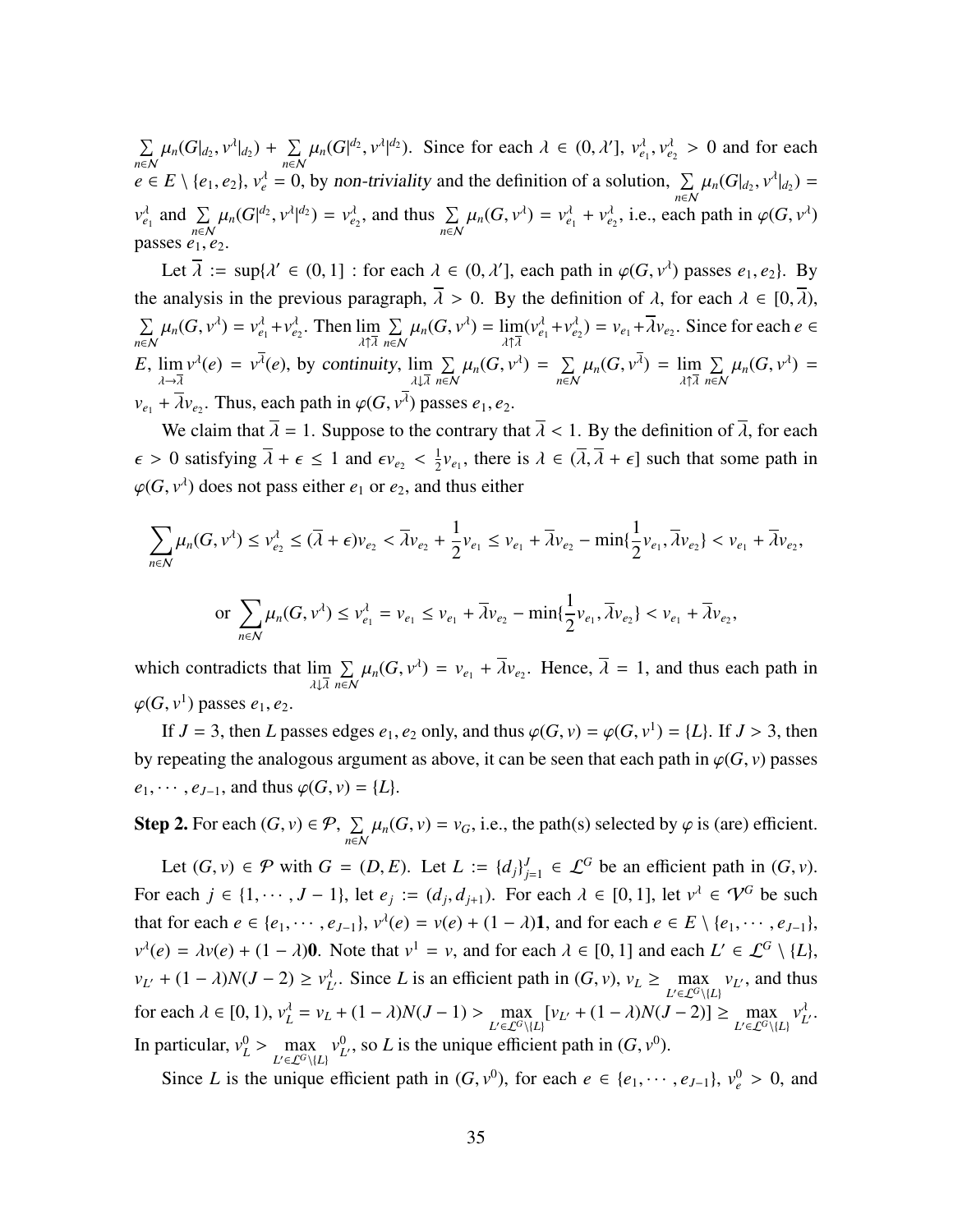for each  $e \in E \setminus \{e_1, \dots, e_{J-1}\}, v_e^0 = 0$ , by Step 1,  $\varphi(G, v^0) = \{L\}$ , and thus by the definition of a solution,  $\Sigma$  $\sum_{n \in \mathbb{N}} \mu_n(G, v^0) = v_L^0$ . Since for each  $e \in E$ ,  $\lim_{\lambda \to 0}$  $\lambda \rightarrow 0$  $v^{\lambda}(e) = v^0(e)$ , by continuity, lim  $\lambda \rightarrow 0$  $\overline{\Sigma}$  $\sum_{n \in \mathcal{N}} \mu_n(G, v^{\lambda}) = \sum_{n \in \mathcal{N}}$  $\sum_{n \in \mathcal{N}} \mu_n(G, v^0) = v_L^0$ . Since  $\lim_{\lambda \to 0}$  $\lambda \rightarrow 0$  $\overline{\Sigma}$  $\sum_{n \in \mathcal{N}} \mu_n(G, v^{\lambda}) = v_L^0 > \max_{L' \in \mathcal{L}^G \setminus \{L\}} v_{L'}^0 =$ lim  $\lambda \rightarrow 0$ max  $v_L^{\lambda}$ , there is  $\lambda' \in (0, 1]$  such that for each  $\lambda \in [0, \lambda']$ ,  $\sum_{n \in \Lambda}$  $\sum_{n \in \mathcal{N}} \mu_n(G, v^{\lambda}) > \max_{L' \in \mathcal{L}^G \setminus \{L\}} v^{\lambda}_{L'},$ and thus by the definition of a solution,  $\Sigma$  $\sum_{n \in \mathcal{N}} \mu_n(G, v^{\lambda}) = v_L^{\lambda}.$ 

Let  $\overline{\lambda} := {\lambda' \in [0,1]}$ : for each  $\lambda \in [0, \lambda'], \sum_{n \in \Lambda}$  $\sum_{n \in \mathbb{N}} \mu_n(G, v^{\lambda}) = v_L^{\lambda}$ . By the analysis in the previous paragraph,  $\overline{\lambda} > 0$ . By the definition of  $\overline{\lambda}$ , for each  $\lambda \in [0, \overline{\lambda})$ ,  $\sum_{n \in \mathbb{N}} \mu_n(G, v^{\lambda}) = v_L^{\lambda}$ . Then lim λ↑λ  $\overline{\Sigma}$  $\sum_{n \in \mathcal{N}} \mu_n(G, v^{\lambda}) = \lim_{\lambda \uparrow \overline{\lambda}}$ λ↑λ  $v_L^{\lambda} = v_L + (1 - \overline{\lambda})N(J-1)$ . Since for each  $e \in E$ , lim  $v^{\lambda}(e) = v^{\lambda}(e),$ by continuity, lim  $\lambda\downarrow\overline{\lambda}$  $\overline{\Sigma}$  $\sum_{n \in \mathcal{N}} \mu_n(G, v^{\lambda}) = \sum_{n \in \mathcal{N}}$  $\sum_{n \in \mathcal{N}} \mu_n(G, v^{\lambda}) = \lim_{\lambda \uparrow \overline{\lambda}}$  $\lambda$ ↑λ  $\overline{\Sigma}$  $\sum_{n \in \mathbb{N}} \mu_n(G, v^{\lambda}) = v_L + (1 - \overline{\lambda})N(J - 1).$ 

We claim that  $\overline{\lambda} = 1$ . Suppose to the contrary that  $\overline{\lambda} < 1$ . By the definition of  $\overline{\lambda}$ , for each  $\epsilon > 0$  satisfying  $\overline{\lambda} + \epsilon \le 1$ , there is  $\lambda \in (\overline{\lambda}, \overline{\lambda} + \epsilon)$  such that  $\sum_{n \in \mathcal{N}} \mu_n(G, v^{\lambda}) \ne v_L^{\lambda}$ , and thus

$$
\sum_{n \in \mathbb{N}} \mu_n(G, \nu^{\lambda}) \le \max_{L' \in \mathcal{L}^G \setminus \{L\}} \nu_{L'}^{\lambda} \le \max_{L' \in \mathcal{L}^G \setminus \{L\}} [\nu_{L'} + (1 - \lambda)N(J - 2)]
$$
  

$$
\le \max_{L' \in \mathcal{L}^G \setminus \{L\}} [\nu_{L'} + (1 - \overline{\lambda})N(J - 2)] < \nu_L + (1 - \overline{\lambda})N(J - 1),
$$

which contradicts that lim  $\lambda\downarrow\overline{\lambda}$  $\overline{\Sigma}$  $\sum_{n \in \mathbb{N}} \mu_n(G, v^{\lambda}) = v_L + (1 - \lambda)N(J - 1)$ . Hence,  $\lambda = 1$ , and thus  $\sum$  $\sum_{n\in\mathcal{N}}\mu_n(G,\nu)=\sum_{n\in\mathcal{N}}$  $\sum_{n \in \mathbb{N}} \mu_n(G, v^1) = v_L + (1 - 1)N(J - 1) = v_G$ , as desired. **Step 3.** For each  $(G, v) \in \mathcal{P}$ ,  $\mu(G, v) = \mu(\frac{v_G}{N})$  $\frac{\nu_G}{N}$ **1**).

Let  $(G, v) \in \mathcal{P}$  with  $G = (D, E)$  and  $d_1 \in D$  being the source in *G*. We enlarge *G* by adding a new source and a new path as depicted in Figure [10.](#page-38-0) Precisely, let  $G' := (D', E')$  be such that *D'* = *D*∪{*d*<sub>0</sub>, *d*<sub>2</sub>, *d*<sub>3</sub>}, *E'* = *E*∪{(*d*<sub>0</sub>, *d*<sub>1</sub>), (*d*<sub>0</sub>, *d*<sub>2</sub>), (*d*<sub>2</sub>, *d*<sub>3</sub>)}, where *d*<sub>0</sub>, *d*<sub>2</sub>, *d*<sub>3</sub> ∉ *D*. Note that  $G' \in \mathcal{G}$ , and  $d_0$  is the new source and  $d_3$  a new sink. Let  $e_1 := (d_0, d_1)$ ,  $e_2 := (d_0, d_2)$ ,  $e_3 := (d_2, d_3)$ , and  $L := \{d_0, d_2, d_3\}.$ 

For each  $\lambda \in [0, 1]$ , let  $v^{\lambda} \in \mathcal{V}^{G'}$  be such that  $v^{\lambda}(e_1) = \frac{\lambda}{N} \mathbf{1}, v^{\lambda}(e_2) = \frac{v_G}{N}$  $\frac{\partial G}{\partial N}$ **1**,  $v^{\lambda}(e_3) =$  **0**, and for each  $e \in E$ ,  $v^{\lambda}(e) = v(e)$ . For each  $\lambda \in (0, 1]$ , observe that  $v_{G'}^{\lambda} = \lambda + v_G$ , so by Step 2,  $\sum$  $\sum_{n \in \mathbb{N}} \mu_n(G', v^{\lambda}) = \lambda + v_G$ . For each  $\lambda \in (0, 1]$ , since  $\sum_{n \in \mathbb{N}} \mu_n(G', v^{\lambda}) = \lambda + v_G > v_L^{\lambda}$ , then every path in  $\varphi(G', v^{\lambda})$  passes  $d_1$ , and since  $d_1$  is neither the source nor a sink in *G*', by sequential composition,  $\mu(G', v^{\lambda}) = \mu(G'|_{d_1}, v^{\lambda}|_{d_1}) + \mu(G'|^{d_1}, v^{\lambda}|^{d_1}) = \mu(\frac{\lambda}{N}\mathbf{1}) + \mu(G, v)$ . Since for each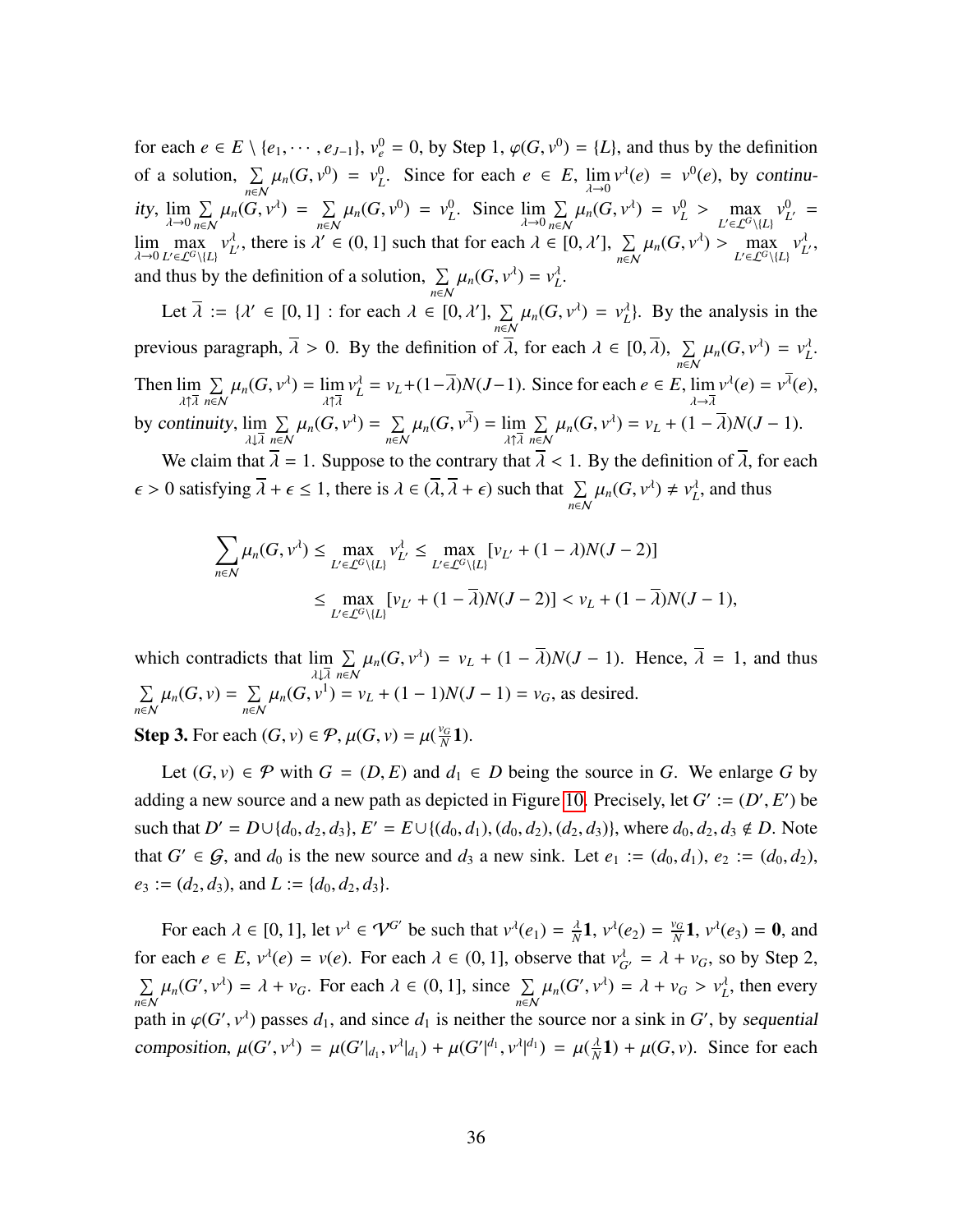<span id="page-38-0"></span>

<span id="page-38-1"></span>Figure 10: Enlarged network G' based on G

 $e \in E'$ , lim  $\lambda\downarrow0$  $v^{\lambda}(e) = v^0(e)$ , and  $\lim_{\lambda \to 0}$  $\lim_{\lambda \downarrow 0} \frac{\lambda}{N}$ **1** = **0**, by continuity,

$$
\mu(G',\nu^0) = \lim_{\lambda \downarrow 0} \mu(G',\nu^{\lambda}) = \lim_{\lambda \downarrow 0} [\mu(\frac{\lambda}{N}1) + \mu(G,\nu)] = \mu(0) + \mu(G,\nu) = \mu(G,\nu),\tag{2}
$$

where the last equality is because  $\mu(0) = 0$  by the definition of a solution.

Analogously, for each  $\lambda \in [0, 1]$ , let  $v^{\lambda} \in \mathcal{V}^{G'}$  be such that  $v^{\lambda} (e_1) = v^{\lambda} (e_3) = \mathbf{0}$ ,  $v^{\lambda} (e_2) =$  $\frac{\lambda + v_G}{N}$ **1**, and for each  $e \in E$ ,  $v'^{\lambda}(e) = v(e)$ . For each  $\lambda \in (0, 1]$ , observe that  $v'^{\lambda}(e) = \lambda + v_G$ , so by Step 2,  $\Sigma$  $\sum_{n \in \mathbb{N}} \mu_n(G', v'^{\lambda}) = \lambda + v_G$ . For each  $\lambda \in (0, 1]$ , since  $\sum_{n \in \mathbb{N}} \mu_n(G', v'^{\lambda}) = \lambda + v_G > v'^{\lambda}_{e_1} + v_G$ , then  $\varphi(G', v'^{\lambda}) = \{L\}$ , and since  $d_2 \in L$  is neither the source nor a sink in *G*', by sequential composition,  $\mu(G', v'^{\lambda}) = \mu(G'|_{d_2}, v'^{\lambda}|_{d_2}) + \mu(G'|^{d_2}, v'^{\lambda}|^{d_2}) = \mu((\frac{\lambda + v_G}{N})\mathbf{1}) + \mu(\mathbf{0}) = \mu((\frac{\lambda + v_G}{N})\mathbf{1}),$ where the last equality is because  $\mu(0) = 0$  by the definition of a solution. Since for each  $e \in E'$ , lim  $\lambda\downarrow0$  $v'^\lambda(e) = v'^0(e)$ , and  $\lim_{\lambda \to 0}$  $\lambda\downarrow0$  $\left(\frac{\lambda + v_G}{N}\right)\mathbf{1} = \frac{v_G}{N}$  $\frac{\partial C}{\partial N}$ **1**, by continuity,

<span id="page-38-2"></span>
$$
\mu(G',\nu'^0) = \lim_{\lambda \downarrow 0} \mu(G',\nu'^\lambda) = \lim_{\lambda \downarrow 0} \mu((\frac{\lambda + \nu_G}{N})\mathbf{1}) = \mu(\frac{\nu_G}{N}\mathbf{1}).
$$
 (3)

Since  $v^0 = v'^0$ , by [\(2\)](#page-38-1) and [\(3\)](#page-38-2),  $\mu(G, v) = \mu(\frac{v_G}{N})$  $\frac{\nu_G}{N}$ **1**).

Step 4. There is  $\alpha \in \mathbb{R}^N_+$  with  $\sum_{n \in \mathbb{N}} \alpha_n = 1$  such that for each  $(G, v) \in \mathcal{P}, \mu(G, v) = v_G \alpha$ .

By Step 3, it is sufficient to show that there is  $\alpha \in \mathbb{R}^N_+$  with  $\sum_{n \in \mathcal{N}} \alpha_n = 1$  such that for each  $c \in \mathbb{R}_+$ ,  $\mu(\frac{c}{N})$  $\frac{c}{N}$ **1**) = *ca*. To show it, we first check that for each pair *c*, *c*<sup>'</sup>  $\in \mathbb{R}_+$ ,  $\mu(\frac{c+c^2}{N})$  $\frac{+c'}{N}$ **1**) =  $\mu(\frac{c}{\lambda})$  $\frac{c}{N}$ **1**) +  $\mu(\frac{c'}{N})$ *n*  $\frac{c'}{N}$ **1**). Let *c*,  $c' \in \mathbb{R}_+$ . Let *G* := (*D*, *E*)  $\in$  *G* be such that  $D = \{d_1, d_2, d_3\}$  and  $E = \{(d_1, d_2), (d_2, d_3)\}\$ as depicted in Figure [11.](#page-39-0) Let  $e_1 := (d_1, d_2)$  and  $e_2 := (d_2, d_3)$ . Let  $v \in \mathcal{V}^G$  be such that  $v(e_1) = \frac{c}{\lambda}$  $\frac{c}{N}$ **1** and  $v(e_2) = \frac{c'}{N}$  $\frac{c'}{N}$ **1**. Since  $\mathcal{L}^G$  contains the single path  $\{d_j\}^3$ *j*=1 , it is uniquely selected by  $\varphi$ , and thus by sequential composition,  $\mu(G, v) = \mu(G|_{d_2}, v|_{d_2}) +$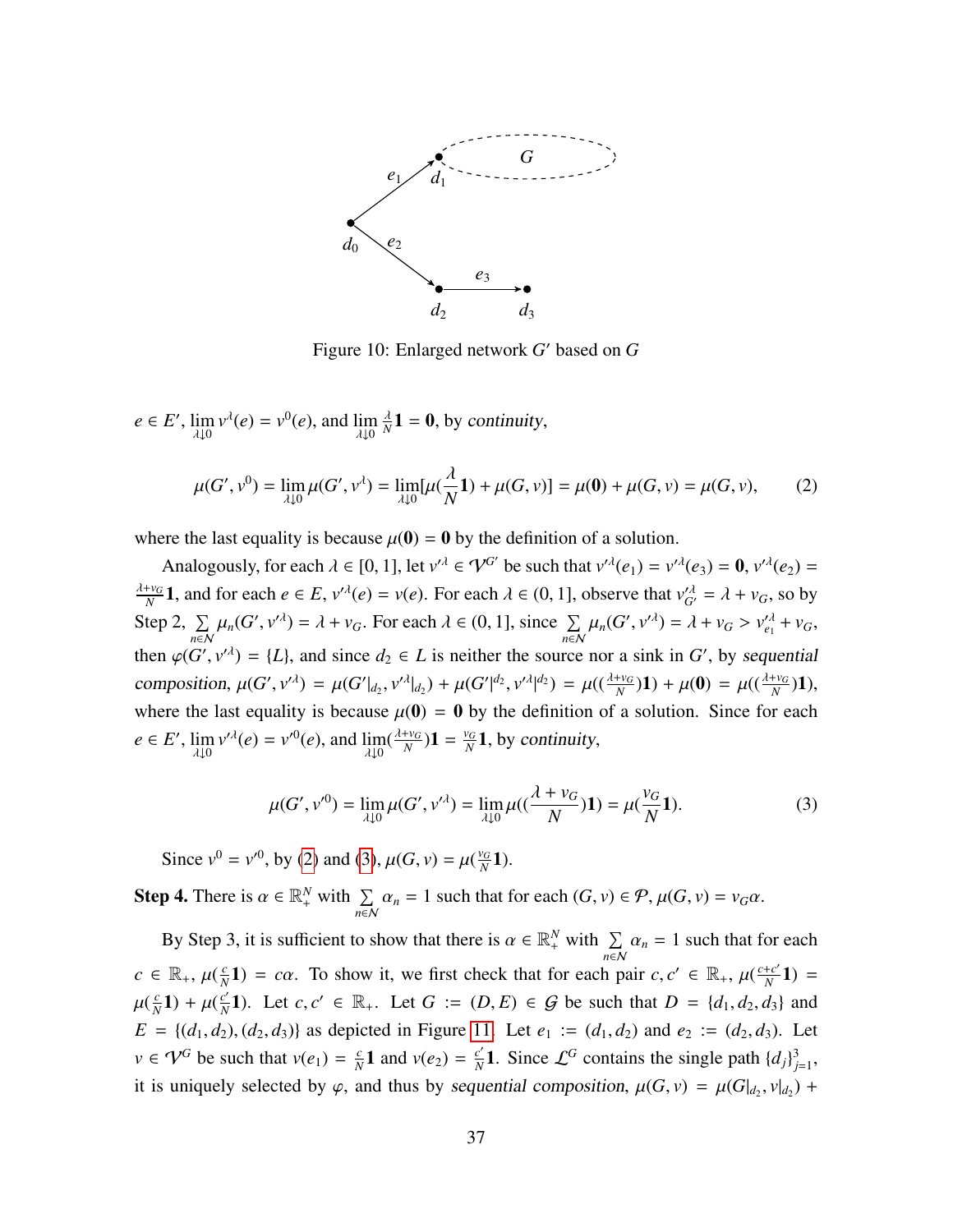<span id="page-39-0"></span> $\mu(G|^{d_2}, v|^{d_2}) = \mu(\frac{c}{N})$  $\frac{c}{N}$ **1**) +  $\mu$ ( $\frac{c'}{N}$  $\frac{\rho}{N}(1)$ . By Step 3,  $\mu(G, v) = \mu(\frac{v_G}{N})$  $\frac{\psi_G}{N}$ **1**) =  $\mu(\frac{c+c'}{N})$  $\frac{+c'}{N}$ **1**). Hence,  $\mu(\frac{c+c'}{N})$  $\frac{+c'}{N}$ **1**) =  $\mu(G, v) = \mu(\frac{c}{N})$  $\frac{c}{N}$ **1**) +  $\mu$ ( $\frac{c'}{N}$  $\frac{c'}{N}$ **1**).



Figure 11: Network *G*

For each  $n \in \mathbb{N}$ , define  $f_n : \mathbb{R}_+ \to \mathbb{R}_+$  by setting for each  $c \in \mathbb{R}_+$ ,  $f_n(c) = \mu_n(\frac{c}{\lambda})$  $\frac{c}{N}$ **1**). For each *n* ∈ *N*, by continuity,  $f_n$  is continuous, and since for each pair  $c, c' \in \mathbb{R}_+$ ,  $\mu(\frac{c+c'}{N})$  $\frac{+c'}{N}$ **1**) =  $\mu(\frac{c}{\lambda})$  $\frac{c}{N}$ **1**) +  $\mu$ ( $\frac{c'}{N}$  $\frac{c'}{N}$ **1**),  $f_n$  is additive. For each  $n \in \mathcal{N}$ , since  $f_n$  is additive and continuous, there is  $\alpha_n \in \mathbb{R}$  such that for each  $c \in \mathbb{R}_+$ ,  $f_n(c) = \alpha_n c$ , and by the definition of a solution,  $\alpha_n \ge 0$  and  $\sum_{n=1}^{\infty} \alpha_n = 1$ , as desired.  $\overline{\Sigma}$  $\sum_{n \in \mathcal{N}} \alpha_n = 1$ , as desired.

<span id="page-39-1"></span>*Proof of Theorem [2.](#page-20-0)* The "if" direction is readily verified, so the proof is omitted. To show the "only if" direction, let  $(\varphi, \mu)$  be a solution satisfying technology monotonicity. Define *f* :  $\mathbb{R}_+ \to \mathbb{R}_+^N$  by setting for each  $c \in \mathbb{R}_+$ ,  $f(c) = \mu(\frac{c}{N})$ *n*<sup>*z*</sup> **1**). Let  $(G, v)$  ∈  $\mathcal{P}$  with  $G = (D, E)$ . To show that  $\mu(G, v) = f(v_G)$ , it is equivalent to show that  $\mu(G, v) = \mu(\frac{v_G}{N})$  $\frac{\partial G}{\partial N}$ **1**). This also implies that the path(s) in  $\varphi(G, v)$  is (are) efficient.



Figure 12: Enlarged network  $(G^K, v^K)$  based on  $G$ 

First, we show that the solution to a process  $(G, v)$  coincides with the solution to the process restricted to one of its efficient path. To see this, let  $L := \{d_j\}_{j=1}^J$  $J$ <sub>*j*=1</sub> ∈  $\mathcal{L}^G$  be an efficient</sub> path in  $(G, v)$ . Construct a sequence  $\{(G^k, v^k)\}_{k=1}^K$  $K_{k=1}$  of processes in the following way. First,  $(G^1, v^1)$  is the restriction of  $(G, v)$  to the path *L*. Precisely,  $G^1 = (D^1, E^1)$  is such that  $D^1 =$ { $d_1, \dots, d_J$ } and  $E^1 = \{(d_j, d_{j+1}) : j = 1, \dots, J-1\}$ , and for each  $e \in E^1$ ,  $v^1(e) = v(e)$ . Second, for each  $k \in \{2, \dots, K-1\}$ ,  $(G^k, v^k)$  is a technological improvement of  $(G^{k-1}, v^{k-1})$ , and  $(G^{k-1}, K^{-1})$  $(G^{K-1}, v^{K-1}) := (G, v)$ . It can be readily seen that there is a sequence of gradually expanding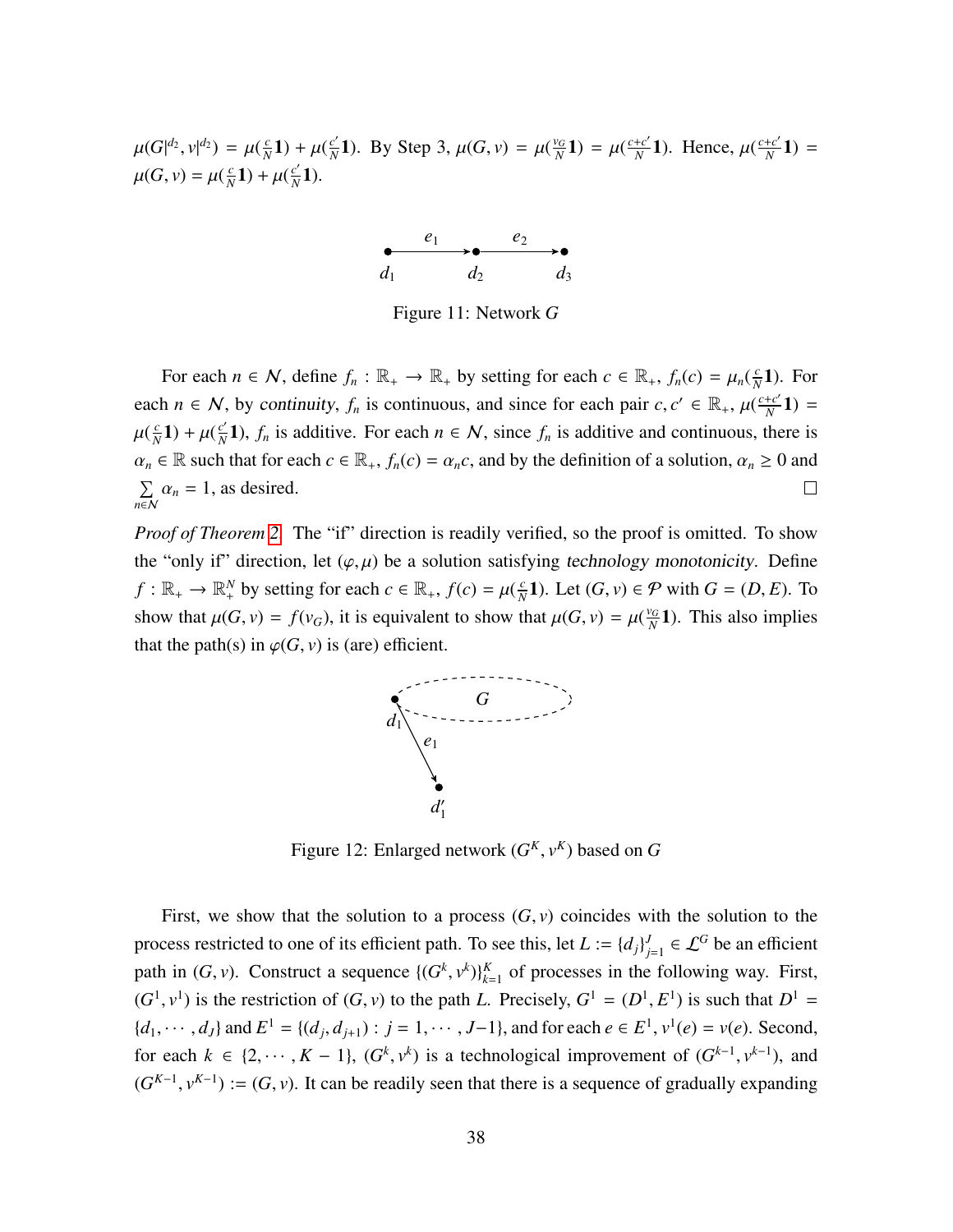processes from  $(G^1, v^1)$  to  $(G, v)$  in which each process is a technological improvement of the previous one. Lastly,  $(G^K, v^K)$  is a technological improvement of  $(G^{K-1}, v^{K-1}) = (G, v)$ , with a sink  $d_1$  $\begin{aligned} \n\mu_1' \notin D \text{ and an edge } e_1 := (d_1, d'_1) \n\end{aligned}$  $j_1$ ) being added (see Figure [12\)](#page-39-1). Precisely,  $G^K = (D^K, E^K)$  is such that  $D^K = D \cup \{d'_1\}$  $\mathcal{F}_1^{\mathcal{X}}$ ,  $E^K = E \cup \{e_1\}, \mathcal{V}^K(e_1) = \frac{\mathcal{V}_G}{N}$  $\frac{\partial \mathcal{C}}{\partial N}$ **1**, and for each  $e \in E$ ,  $v^K(e) = v(e)$ .

Since each process in  $\{(G^k, v^k)\}_{k=1}^K$  $k = k_{k=1}$  is a technological improvement of the previous one, by technology monotonicity,  $\mu(G^K, v^K) \ge \mu(G^{K-1}, v^{K-1}) \ge \mu(G^1, v^1)$ , and thus  $\sum_{n \in \mathcal{N}}$  $\sum_{n \in \mathcal{N}} \mu_n(G^K, v^K) \geq$  $\overline{\Sigma}$  $\sum_{n \in \mathcal{N}} \mu_n(G, v) \geq \sum_{n \in \mathcal{N}}$  $\sum_{n \in \mathcal{N}} \mu_n(G^1, v^1)$ . Since  $\mathcal{L}^{G^1} = \{L\}$ , by the definition of a solution,  $\sum_{n \in \mathcal{N}}$  $\sum_{n\in\mathcal{N}}\mu_n(G^1,v^1)=$  $v_L^1$ . Since a technological improvement does not increase the value of the efficient path,  $v_G \geq \sum$  $\sum_{n \in \mathcal{N}} \mu_n(G^K, v^K) \geq \sum_{n \in \mathcal{N}}$  $\sum_{n \in \mathcal{N}} \mu_n(G, v) \geq \sum_{n \in \mathcal{N}}$  $\sum_{n \in \mathcal{N}} \mu_n(G^1, v^1) = v_L^1 = v_G$ . Thus,  $\sum_{n \in \mathcal{N}} \mu_n(G^K, v^K) =$  $\overline{\Sigma}$  $\sum_{n \in \mathbb{N}} \mu_n(G, v)$ . Since  $\mu(G^K, v^K) \ge \mu(G^{K-1}, v^{K-1}) = \mu(G, v)$  and  $\sum_{n \in \mathbb{N}} \mu_n(G^K, v^K) = \sum_{n \in \mathbb{N}} \mu_n(G^K, v^K)$  $\sum_{n\in\mathcal{N}}\mu_n(G,\nu),$  $\mu(G^K, v^K) = \mu(G, v) = \mu(G^1, v^1).$ 

Next, we note that the process  $(G^K, v^K)$  has two efficient paths,  $(G^1, v^1)$  and  $(\frac{v_G}{N}\mathbf{1})$ . Therefore, by repeating the above argument starting from  $(\frac{v_G}{N}\mathbf{1})$  instead of  $(G^1, v^1)$ , we have that  $\mu(G^K, v^K) = \mu(\frac{v_G}{N})$  $\mu_{\overline{N}}(G) = \mu(G^K, v^K) = \mu(G, v) = \mu(G^1, v^1), \mu(G, v) = \mu(\frac{v_G}{N})$  $\frac{\nu_G}{N}$ **1**) holds.  $\Box$ 

*Proof of Theorem [3.](#page-27-0)* The "if" direction is readily verified, so the proof is omitted. To show the "only if" direction, let  $(\varphi, \mu)$  be a solution satisfying split invariance, irrelevance of dominated paths, parallel composition, and continuity.

Step 1. For each  $x \in \mathbb{R}^N_+$ ,  $\mu(x \cup x) = \mu(x)$ .

Let  $x \in \mathbb{R}^N_+$ . For each  $k \in \mathbb{N}$ , by irrelevance of dominated paths,  $\mu((x + \frac{1}{k})$  $\frac{1}{k}$ **1**)∪*x*) =  $\mu(x + \frac{1}{k})$  $\frac{1}{k}$ **1**), and thus  $\lim_{k \to \infty} \mu((x + \frac{1}{k})$  $\frac{1}{k}$ **1**) ∪ *x*) =  $\lim_{k \to \infty} \mu(x + \frac{1}{k})$  $\frac{1}{k}$ **1**). Since  $\lim_{k \to \infty} (x + \frac{1}{k})$  $\frac{1}{k}$ **1**) = *x*, by continuity,  $\lim_{k\to\infty}\mu((x+\frac{1}{k})$  $\frac{1}{k}$ **1**)  $\cup$  *x*) =  $\mu(x \cup x)$  and  $\lim_{k \to \infty} \mu(x + \frac{1}{k})$  $\frac{1}{k}$ **1**) =  $\mu(x)$ . Hence,  $\mu(x \cup x) = \mu(x)$ .

Step 2. Define  $r : \mathbb{R}_+^N \to \mathbb{R}_+^N$  by setting for each  $x \in \mathbb{R}_+^N$ ,  $r(x) = \mu(x)$ . Then for each  $x \in \mathbb{R}_+^N$ ,  $\overline{\Sigma}$  $\sum_{n \in \mathcal{N}} r_n(x) = \sum_{n \in \mathcal{N}}$  $\sum_{n \in \mathbb{N}} x_n$  and  $r(r(x)) = r(x)$ .

Let  $x \in \mathbb{R}^N_+$ . By definition of a solution,  $\Sigma$  $\sum_{n \in \mathcal{N}} \mu_n(x) = \sum_{n \in \mathcal{N}}$  $\sum_{n \in \mathcal{N}} x_n$ , and thus  $\sum_{n \in \mathcal{N}} r_n(x) = \sum_{n \in \mathcal{N}} r_n(x)$  $\sum_{n \in \mathcal{N}} x_n$ . To see that  $r(r(x)) = r(x)$ , let  $y := r(x)$ . Thus,  $\mu(x) = y$ , and by parallel composition,  $\mu(x \cup x) = \mu(\mu(x) \cup x) = \mu(\mu(x) \cup \mu(x)) = \mu(y \cup y)$ . By Step 1,  $\mu(x \cup x) = \mu(x)$  and  $\mu(y \cup y) = \mu(y)$ . Then *r*(*y*) =  $\mu(y) = \mu(x) = y$ , as desired.

Step 3. Define a binary relation  $\geq$  over  $r(\mathbb{R}^N_+)$  by setting for each pair  $x, y \in r(\mathbb{R}^N_+)$ ,  $y \geq x$  if  $\mu(x \cup y) = y$ . Then  $\succsim$  is a partial order.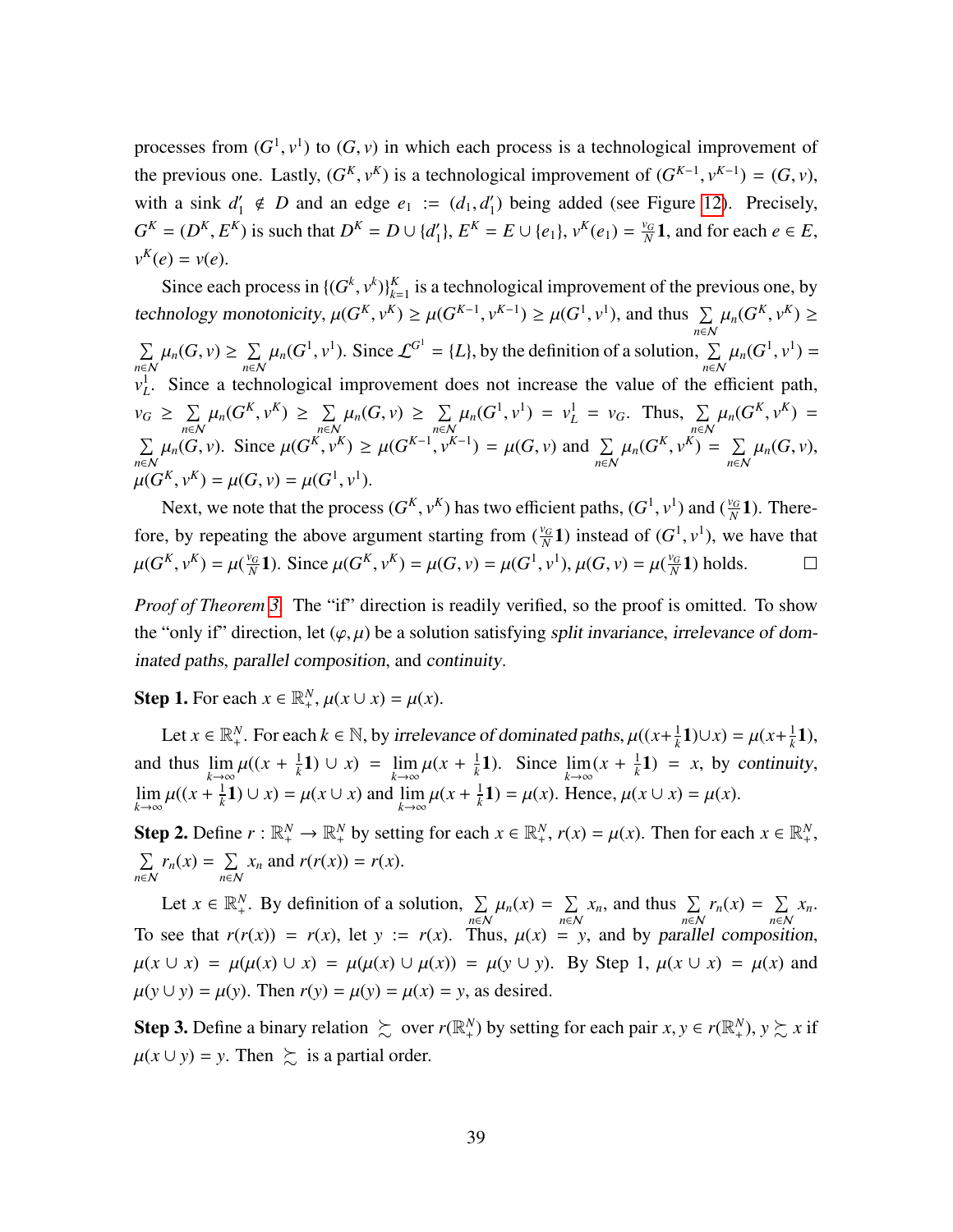By Step 1, for each  $x \in r(\mathbb{R}^N_+)$ ,  $\mu(x \cup x) = x$ , so  $\succeq$  is reflexive. By definition of  $\succeq$ , it is antisymmetric. To show that  $\sum$  is transitive, let *x*, *y*,  $z \in r(\mathbb{R}^N_+)$  be such that  $y \sum x$  and  $z \sum y$ , and  $z' := \mu(x \cup z)$ . We want to show that  $z \gtrsim x$ . Since  $y \gtrsim x$  and  $z \gtrsim y$ ,  $\mu(x \cup y) = y$  and  $\mu(y \cup z) = z$ . By parallel composition and Step 1, on the one hand,

$$
\mu(z \cup x \cup y \cup z) = \mu((x \cup y) \cup (z \cup z)) = \mu(\mu(x \cup y) \cup \mu(z \cup z)) = \mu(y \cup \mu(z)) = \mu(y \cup z) = z,
$$

and on the other hand,

$$
\mu(z \cup x \cup y \cup z) = \mu(z \cup x \cup (y \cup z)) = \mu(z \cup x \cup \mu(y \cup z)) = \mu(z \cup x \cup z)
$$
  
= 
$$
\mu(x \cup (z \cup z)) = \mu(x \cup \mu(z \cup z)) = \mu(x \cup \mu(z)) = \mu(x \cup z) = z',
$$

Hence,  $z = z' = \mu(x \cup z)$ , and thus  $z \succsim x$ , as desired.

Step 4. Let  $K \in \mathbb{N}$ , and for each  $k \in \{1, \dots, K\}$ ,  $x^k \in r(\mathbb{R}^N_+)$ . Then  $\mu(\bigcup_{k=1}^K K)$ *k*=1  $(x^k) = \max_{\succ} \{x^k :$  $k = 1, \cdots, K$ , i.e.,  $\mu(\bigcup_{k=1}^{K}$ *k*=1  $x^k$ )  $\in$  *r*( $\mathbb{R}^N_+$ ), for each  $k \in \{1, \dots, K\}$ ,  $z \succsim x^k$ , and whenever there is  $z' \in r(\mathbb{R}^N_+)$  such that for each  $k \in \{1, \dots, K\}$ ,  $z' \succsim x^k$ ,  $z' \succsim z$ .

Let  $z := \mu(\bigcup_{k=1}^{K}$ *k*=1  $(x^k)$ . By definition of a solution,  $z \in \mathbb{R}^N_+$ , and then by parallel composition and Step 1,

$$
\mu(z) = \mu(z \cup z) = \mu(\mu(\bigcup_{k=1}^K x^k) \cup \mu(\bigcup_{k=1}^K x^k)) = \mu((\bigcup_{k=1}^K x^k) \cup \bigcup_{k=1}^K x^k)
$$

$$
= \mu(\bigcup_{k=1}^K (x^k \cup x^k)) = \mu(\bigcup_{k=1}^K \mu(x^k \cup x^k)) = \mu(\bigcup_{k=1}^K \mu(x^k)) = \mu(\bigcup_{k=1}^K x^k) = z.
$$

Thus, by definition of  $r, z \in r(\mathbb{R}^N_+).$ 

For each  $k' \in \{1, \dots, K\}$ , since  $z = \mu(\bigcup_{k=1}^K$ *k*=1 *x k* ), by parallel composition and Step 1,

$$
\mu(x^{k'} \cup z) = \mu(x^{k'} \cup \mu(\bigcup_{k=1}^{K} x^{k})) = \mu(x^{k'} \cup \bigcup_{k=1}^{K} x^{k}) = \mu((x^{k'} \cup x^{k'}) \cup \bigcup_{k \in \{1, \dots, K\} \setminus \{k'\}} x^{k})
$$

$$
= \mu(\mu(x^{k'} \cup x^{k'}) \cup \bigcup_{k \in \{1, \dots, K\} \setminus \{k'\}} x^{k}) = \mu(\mu(x^{k'}) \cup \bigcup_{k \in \{1, \dots, K\} \setminus \{k'\}} x^{k})
$$

$$
= \mu(x^{k'} \cup \bigcup_{k \in \{1, \dots, K\} \setminus \{k'\}} x^{k}) = \mu(\bigcup_{k=1}^{K} x^{k}) = z,
$$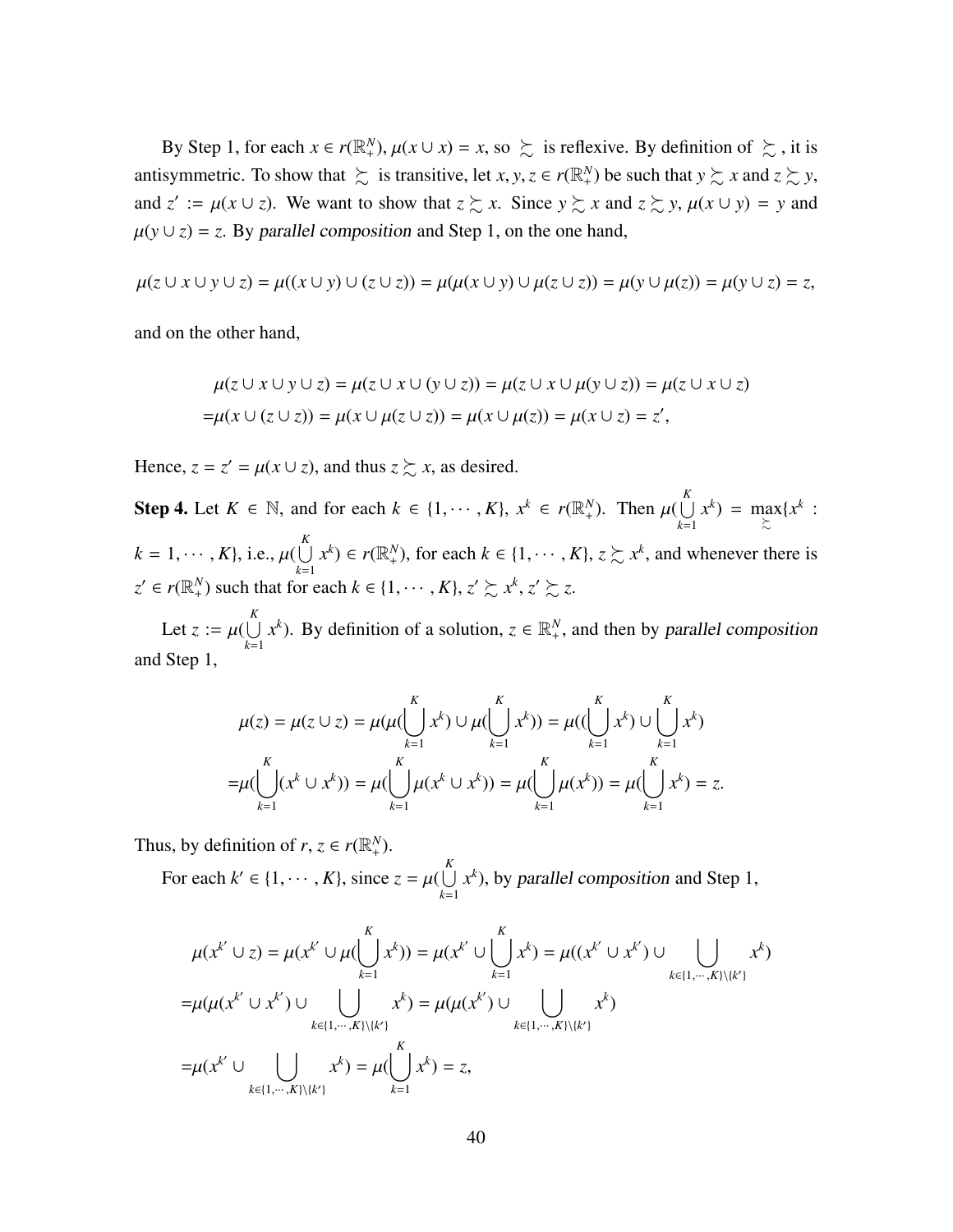Thus, by definition of  $\sum z \sum x^{k'}$ .

Let  $z' \in r(\mathbb{R}^N_+)$  be such that for each  $k \in \{1, \dots, K\}$ ,  $z' \succsim x^k$ , i.e.,  $z' = \mu(x^k \cup z')$ . Since  $z = \mu(\bigcup_{k=1}^K$ *k*=1  $(x^k)$  and for each  $k \in \{1, \dots, K\}$ ,  $z' = \mu(x^k \cup z')$ , by parallel composition,

$$
\mu(z \cup z')\n= \mu(\mu(\bigcup_{k=1}^K x^k) \cup z') = \mu((\bigcup_{k=1}^K x^k) \cup z')
$$
\n
$$
= \mu((\bigcup_{k=2}^K x^k) \cup (x^1 \cup z')) = \mu((\bigcup_{k=2}^K x^k) \cup \mu(x^1 \cup z')) = \mu((\bigcup_{k=2}^K x^k) \cup z')
$$
\n
$$
= \mu((\bigcup_{k=3}^K x^k) \cup (x^2 \cup z')) = \mu((\bigcup_{k=3}^K x^k) \cup \mu(x^2 \cup z')) = \mu((\bigcup_{k=3}^K x^k) \cup z')
$$
\n
$$
= \mu(x^K \cup \mu(x^{K-1} \cup z')) = \mu(x^K \cup z')
$$
\n
$$
= z'.
$$

Thus,  $z' \gtrsim z$ .

**Step 5.** The pair  $(r, \geq)$  is a monotone and continuous redistribution scheme.

By Steps 3 and 4,  $r(\mathbb{R}^N_+)$  equipped with the partial order  $\geq$  is a join-semilattice, and together by Step 2,  $(r, \geq)$  is a redistribution scheme.

Next, we show that  $(r, \geq)$  is continuous. By continuity and the definition of *r*, *r* is continuous. To show that the join operator  $\max_{\Sigma} \{\cdot, \cdot\} : r(\mathbb{R}^N_+)^2 \to r(\mathbb{R}^N_+)$  is continuous, let  $x, y \in r(\mathbb{R}^N_+), z := \max_{\substack{k}} \{x, y\}$ , and for each  $k \in \mathbb{N}, x^k, y^k \in r(\mathbb{R}^N_+), z^k := \max_{\substack{k}} \{x^k, y^k\}$  be such that  $\{(x^k, y^k)\}_{k=0}^{\infty}$  $\sum_{k=1}^{\infty}$  converges to  $(x, y)$ . Then  $\lim_{k \to \infty} x^k = x$  and  $\lim_{k \to \infty} y^k = y$ . By Step 4,  $z = \mu(x \cup y)$ , and for each  $k \in \mathbb{N}$ ,  $z^k = \mu(x^k \cup y^k)$ . Since  $\lim_{k \to \infty} x^k = x$  and  $\lim_{k \to \infty} y^k = y$ , by continuity,  $\lim_{k \to \infty} \mu(x^k \cup y^k) = \mu(x \cup y)$ . Thus,  $\lim_{k \to \infty} z^k = z$ .

Lastly, we show that  $(r, \geq)$  is monotone. Let  $x, y \in \mathbb{R}^N_+$  be such that  $x \geq y$ . For each  $k \in \mathbb{N}$ , let  $x^k := x + \frac{1}{k}$  $\frac{1}{k}$  **1** so that  $x^k > y$ , and thus by irrelevance of dominated paths,  $\mu(x^k \cup y) =$  $\mu(x^k)$ . Since  $\lim_{k \to \infty} x^k = x$ , by continuity,  $\mu(x \cup y) = \lim_{k \to \infty} \mu(x^k \cup y) = \lim_{k \to \infty} \mu(x^k) = \mu(x)$ . By parallel composition,  $\mu(x \cup y) = \mu(\mu(x) \cup \mu(y))$ . Thus,  $\mu(\mu(x) \cup \mu(y)) = \mu(x)$ . By definition of *r*,  $\mu(r(x) \cup r(y)) = r(x)$ , and by definition of  $\geq r(x) \geq r(y)$ .

Step 6. Let  $(G, v) \in \mathcal{P}$ . For each  $L \in \mathcal{L}^G$  with  $L = \{d_j\}^J$ *J*<sub> $j=1$ </sub>, let  $(G^L, v^L) \in \mathcal{P}$  with  $G^L = (D^L, E^L)$ consist of the single path *L*, i.e.,  $D^L = \{d_1, \dots, d_J\}$ ,  $E^L = \{(d_j, d_{j+1}) : j = 1, \dots, J - 1\}$ , and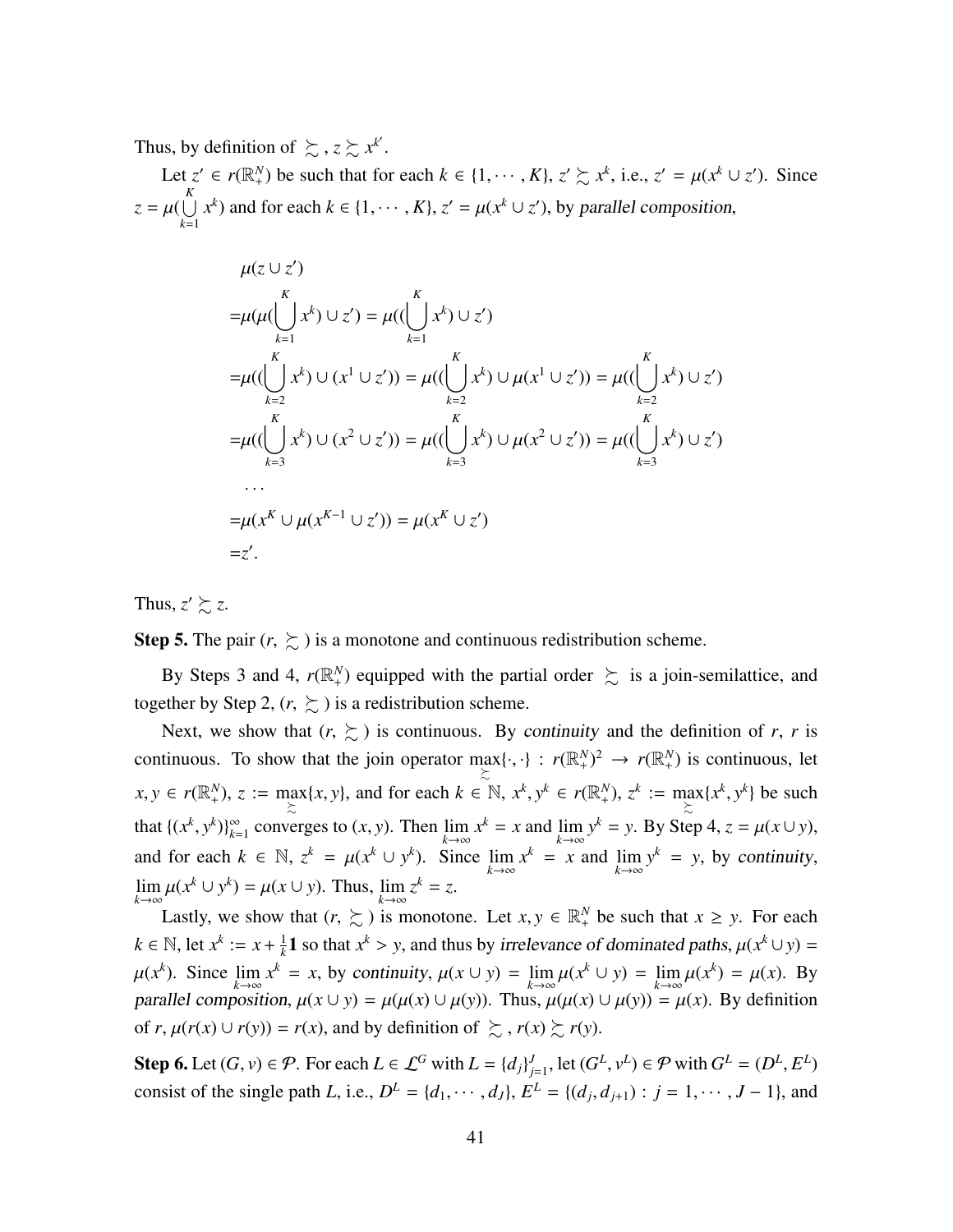for each  $e \in E^L$ ,  $v^L(e) = v(e)$ . Then  $\mu(G, v) = \mu(\bigcup_{L \in \mathcal{L}}$ *L*∈L*<sup>G</sup>*  $(G^L, v^L)$ .

Let *E* be the set of edges in *G*. For each  $k \in \mathbb{N}$ , let  $(G, v^k) \in \mathcal{P}$  be such that for each  $e \in E$ ,  $v^k(e) = v(e) + \frac{1}{k}$ *k* **1**, so that for each *L* ∈  $\mathcal{L}^G$  and each *e* ∈  $E^L$ ,  $v^L(e) = v(e) < v^k(e)$ . Then for each  $k \in \mathbb{N}$ , each path in  $\bigcup$ *L*∈L*<sup>G</sup>*  $(G^L, v^L)$  is stepwise dominated by a path in  $(G, v^k)$ , so by irrelevance of dominated paths,  $\mu((G, v^k) \cup \bigcup_{L \in \mathcal{L}}$ *L*∈L*<sup>G</sup>*  $((G^L, v^L)) = \mu(G, v^k)$ . Since for each  $e \in E$ , lim  $v^k(e) = v(e)$ , by continuity,  $\mu((G, v) \cup \bigcup_{L \in \mathcal{L}}$ *L*∈L*<sup>G</sup>*  $(G^L, v^L)$  =  $\lim_{k \to \infty} \mu((G, v^k) \cup \bigcup_{L \in \mathcal{L}}$ *L*∈L*<sup>G</sup>*  $(G^L, v^L)$  =  $\lim_{k \to \infty} \mu(G, v^k) = \mu(G, v).$ 

Similarly, for each  $k \in \mathbb{N}$  and each  $L \in \mathcal{L}^G$ , let  $(G^L, v^{Lk}) \in \mathcal{P}$  be such that for each  $e \in E^L$ ,  $v^{Lk}(e) = v(e) + \frac{1}{k}$  $\frac{1}{k}$ **1**, so that  $v(e) < v^{Lk}(e)$ . Then for each  $k \in \mathbb{N}$ , each path in  $(G, v)$  is stepwise dominated by a path in  $\bigcup_{L \in \mathcal{L}^G}$  $(G^L, v^{Lk})$ , so by irrelevance of dominated paths,  $\mu((G, v) \cup \bigcup_{L \in \mathcal{L}}$ *L*∈L*<sup>G</sup>*  $(G^L, v^{Lk})) = \mu(\bigcup_{L \in \mathcal{L}}$ *L*∈L*<sup>G</sup>* ( $G^L$ ,  $v^{Lk}$ )). Since for each  $L \in \mathcal{L}^G$  and each  $e \in E^L$ , lim  $v^{Lk}(e) = v^{L}(e)$ , by continuity,  $\mu((G, v) \cup \bigcup_{L \in \mathcal{L}}$ *L*∈L*<sup>G</sup>*  $(G^L, v^L)$  =  $\lim_{k \to \infty} \mu((G, v) \cup \bigcup_{L \in \mathcal{L}}$ *L*∈L*<sup>G</sup>*  $(G^L, v^{Lk})) =$  $\lim_{k\to\infty}\mu(\bigcup_{L\in\mathcal{L}}$ *L*∈L*<sup>G</sup>*  $(G^L, v^{Lk})) = \mu(\bigcup_{L \in \mathcal{L}}$ *L*∈L*<sup>G</sup>*  $(G^L, v^L)$ .

Combining the results in the two paragraphs above,  $\mu(G, v) = \mu((G, v) \cup \bigcup_{L \in \mathcal{L}}$ *L*∈L*<sup>G</sup>*  $(G^L, v^L)$  =  $\mu ( \bigcup_{L \in \mathcal{L}}$ *L*∈L*<sup>G</sup>*  $(G^L, v^L)$ , as desired.

**Step 7.** The path(s) selected by  $\varphi$  is (are) efficient.

Let  $(G, v) \in \mathcal{P}$  with  $G = (D, E)$ . It suffices to show that  $\sum_{n \in \mathcal{N}} \mu_n(G, v) = v_G$ . This is true if for each  $L \in \mathcal{L}^G$ ,  $v_L = v_G$ . Suppose that there is  $L \in \mathcal{L}^G$  such that  $v_L < v_G$ . Then  $v_G > 0$ . For each  $L \in \mathcal{L}^G$ , let  $(G^L, v^L) \in \mathcal{P}$  with  $G^L = (D^L, E^L)$  be defined as in Step 6. By Step 6, it is equivalent to show that  $\Sigma$  $\sum_{n \in \mathcal{N}} \mu_n(\bigcup_{L \in \mathcal{L}}$ *L*∈L*<sup>G</sup>*  $(G^{L}, v^{L})) = v_{G}.$ 

Let  $L^* \in \mathcal{L}^G$  be an efficient path. For each  $\lambda \in [0, 1]$ , let for each  $e \in E^{L^*}, v^{L^* \lambda}(e) :=$  $\lambda v^{L^*}(e) + 2v_G(1 - \lambda)\mathbf{1}$ , and for each  $L \in \mathcal{L}^G \setminus \{L^*\}$  and each  $e \in E^L$ ,  $v^{L\lambda}(e) := v^L(e)$ . Since  $v_G > 0$  $0, 2v_G 1 > v_G 1$ . Hence, for each  $L \in \mathcal{L}^G \setminus \{L^*\}$  and each  $e \in E^L$ ,  $v^{L^*0}(e) = 2v_G 1 > v_G 1 \ge v_L 1 \ge$  $v^L(e) = v^{L0}(e)$ . Then by irrelevance of dominated paths,  $\mu(\bigcup_{L \in \mathcal{L}}$ *L*∈L*<sup>G</sup>*  $(G^L, v^{L0})) = \mu((G^{L^*}, v^{L^*0})).$ Thus,  $\Sigma$  $\sum_{n \in \mathcal{N}} \mu_n(\bigcup_{L \in \mathcal{L}^G} (G^L, v^{L0})) = \sum_{n \in \mathcal{N}}$ *L*∈L*<sup>G</sup>*  $\sum_{n \in \mathbb{N}} \mu_n((G^{\mathcal{L}^*}, v^{\mathcal{L}^*0})) \geq 2v_G N > v_G$ . Since for each  $L \in \mathcal{L}^G$ and each  $e \in E^L$ , lim  $\lambda \rightarrow 0$  $v^{L\lambda}(e) = v^{L0}(e)$ , by continuity,  $\lim_{h \to 0}$  $\lim_{\lambda \to 0} \mu(\bigcup_{L \in \mathcal{L}}$ *L*∈L*<sup>G</sup>*  $(G^L, v^{L\lambda})) = \mu(\bigcup_{L \in \mathcal{L}}$ *L*∈L*<sup>G</sup>*  $(G^L, v^{L0})$ ). Thus, there is  $\lambda' \in (0, 1]$  such that for each  $\lambda \in [0, \lambda']$ ,  $\sum_{n \in \Lambda}$  $\sum_{n \in \mathcal{N}} \mu_n(\bigcup_{L \in \mathcal{L}}$ *L*∈L*<sup>G</sup>*  $(G^L, v^{L\lambda})) > v_G.$ 

Let  $\overline{\lambda} := \sup\{\lambda' \in [0, 1] : \text{for each } \lambda \in [0, \lambda'], \sum_{n \in \Lambda} \lambda\}$  $\sum_{n \in \mathcal{N}} \mu_n(\bigcup_{L \in \mathcal{L}}$ *L*∈L*<sup>G</sup>*  $(G^L, v^{L\lambda})) \ge v_G$ . By analysis in the previous paragraph,  $\overline{\lambda} > 0$ . By definition of  $\overline{\lambda}$ , for each  $\lambda \in [0, \overline{\lambda})$ ,  $\sum_{n \in \mathcal{N}} \mu_n(\bigcup_{L \in \mathcal{L}}$ *L*∈L*<sup>G</sup>*  $(G^L, v^{L\lambda})) \ge$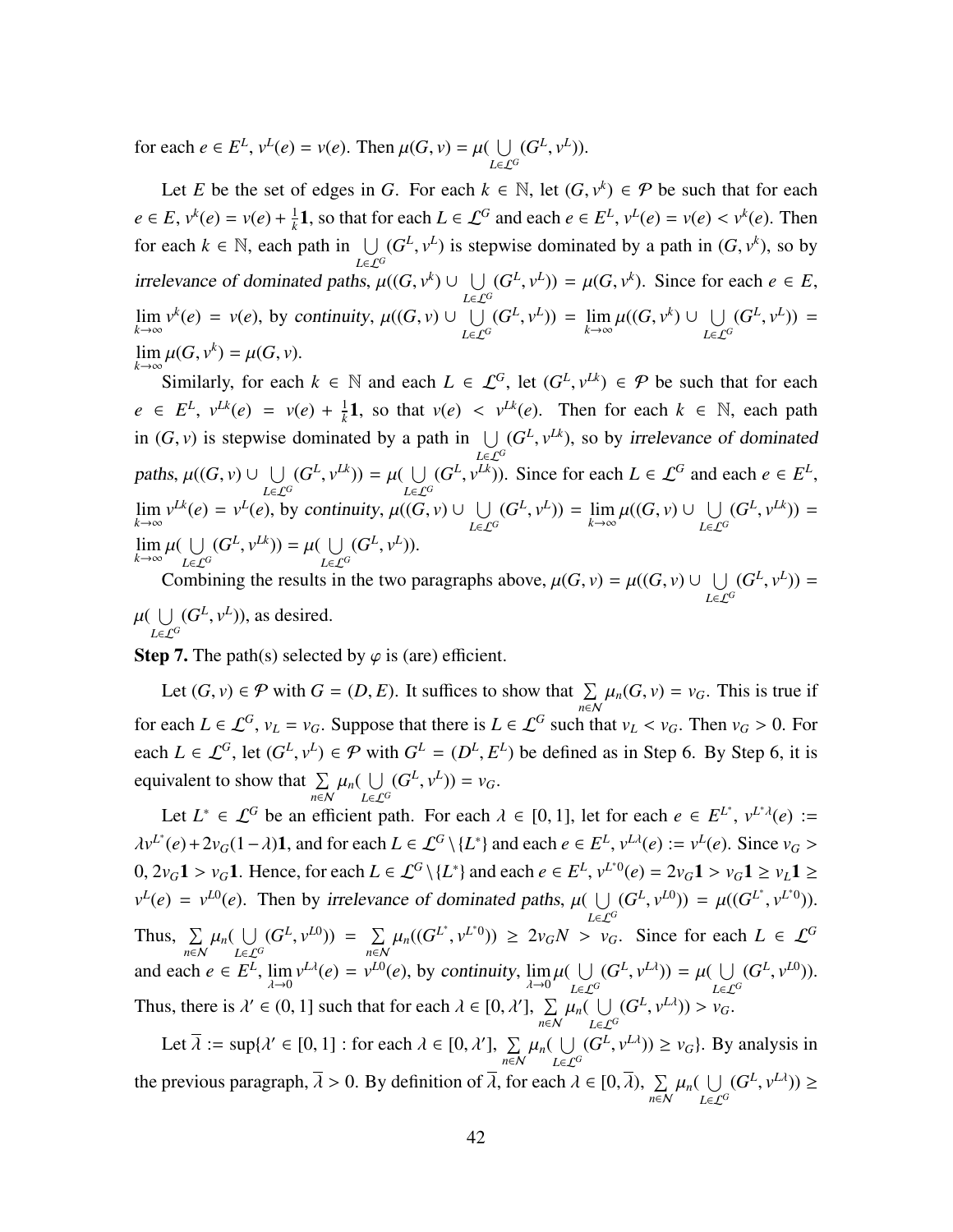$v_G$ . Then sup  $\Sigma$  $\lambda \in [0,\overline{\lambda})$  $\sum_{n \in \mathcal{N}} \mu_n(\bigcup_{L \in \mathcal{L}}$ *L*∈L*<sup>G</sup>*  $(G^L, v^{L\lambda})) \geq v_G > \max_{L \in \mathcal{L}^G: v_L < v_G}$ *v*<sub>*L*</sub>. Since for each  $L \in \mathcal{L}^G$  and each  $e \in E^L$ , lim  $\lambda \rightarrow \lambda$  $v^{L\lambda}(e) = v^{L\lambda}(e)$ , by continuity, lim λ↓λ  $\overline{\Sigma}$  $\sum_{n \in \mathcal{N}} \mu_n(\bigcup_{L \in \mathcal{L}}$ *L*∈L*<sup>G</sup>*  $(G^L, v^{L\lambda})) = \sum_{n \in \mathcal{N}}$  $\sum_{n \in \mathcal{N}} \mu_n(\bigcup_{L \in \mathcal{L}}$ *L*∈L*<sup>G</sup>*  $(G^L, v^{L\lambda})) =$ lim  $\lambda$ 1 $\overline{\lambda}$  $\overline{\Sigma}$  $\sum_{n \in \mathcal{N}} \mu_n(\bigcup_{L \in \mathcal{L}}$ *L*∈L*<sup>G</sup>*  $(G^L, v^{L\lambda})) = \sup_{\lambda \in [0, \overline{\lambda}]}$ λ∈[0, $\overline{\lambda}$ )  $\overline{\Sigma}$  $\sum_{n \in \mathcal{N}} \mu_n(\bigcup_{L \in \mathcal{L}}$ *L*∈L*<sup>G</sup>*  $(G^L, v^{L\lambda})) > \max_{L \in \mathcal{L}^G: v_L < v_G}$ *vL*.

We claim that  $\overline{\lambda} = 1$ . Suppose on the contrary that  $\overline{\lambda} < 1$ . By definition of  $\overline{\lambda}$ , for each  $\epsilon > 0$  satisfying  $\lambda + \epsilon \leq 1$ , there is  $\lambda \in (\lambda, \lambda + \epsilon)$  such that  $\sum_{n \in \mathcal{N}} \mu_n(\bigcup_{L \in \mathcal{L}}$ *L*∈L*<sup>G</sup>*  $(G^L, v^{L\lambda})) < v_G$ , and since  $v_{L^*}^{L^* \lambda} \ge v_{L^*} = v_G$  and for each  $L \in \mathcal{L}^G \setminus \{L\}, v_L^{L \lambda} = v_L^L = v_L$ ,

$$
\sum_{n\in\mathcal{N}}\mu_n(\bigcup_{L\in\mathcal{L}^G}(G^L,\nu^{L\lambda}))\leq \max_{L\in\mathcal{L}^G:v_L
$$

which contradicts that lim  $\lambda\downarrow\overline{\lambda}$  $\overline{\Sigma}$  $\sum_{n \in \mathcal{N}} \mu_n(\bigcup_{L \in \mathcal{L}}$ *L*∈L*<sup>G</sup>*  $(G^L, v^{L\lambda}))$  >  $\max_{L \in \mathcal{L}^G: v_L < v_G} v_L$ . Hence,  $\overline{\lambda} = 1$ , and thus

$$
\sum_{n\in\mathcal{N}}\mu_n(\bigcup_{L\in\mathcal{L}^G}(G^L,\nu^L))=\sum_{n\in\mathcal{N}}\mu_n(\bigcup_{L\in\mathcal{L}^G}(G^L,\nu^{L1}))>\max_{L\in\mathcal{L}^G:v_L
$$

Since  $\Sigma$  $\sum_{n \in \mathcal{N}} \mu_n(\bigcup_{L \in \mathcal{L}}$ *L*∈L*<sup>G</sup>*  $(G^L, v^L)$  > max<br>*L*<sub>E</sub>C<sup>G</sup>: $v_L$ < $v_G$ *v*<sub>*L*</sub>, and for each  $L \in \mathcal{L}^G$ ,  $v_L^L = v_L$ , by definition of a solution,  $\Sigma$  $\sum_{n \in \mathcal{N}} \mu_n(\bigcup_{L \in \mathcal{L}}$ *L*∈L*<sup>G</sup>*  $(G^{L}, v^{L})) = v_{G}.$ 

**Step 8.** The sharing rule  $\mu$  is  $(r, \geq)$  - rationalizable.

Let  $(G, v) \in \mathcal{P}$ . For each  $L \in \mathcal{L}^G$ , let  $(G^L, v^L) \in \mathcal{P}$  with  $G^L = (D^L, E^L)$  be defined as in Step 6. By Step 6,  $\mu(G, v) = \mu(\bigcup_{L \in \mathcal{L}}$ *L*∈L*<sup>G</sup>* ( $G^L$ ,  $v^L$ )). By parallel composition,  $\mu$ ( $\bigcup_{L \in \mathcal{L}}$ *L*∈L*<sup>G</sup>*  $(G^L, v^L)$  =  $\mu(\bigcup\limits_{L\in\mathcal{L}}%{\color[rgb]{0.8,0.3,0} (\Delta_l)}\mu(M))=\mu(M)$ *L*∈*L<sup>G</sup>* µ(*G*<sup>*L*</sup>, *v*<sup>*L*</sup>)). By split invariance, for each *L* ∈ *L*<sup>G</sup>, µ(*G*<sup>*L*</sup>, *v*<sup>*L*</sup>) = µ( $\sum_{e \in E}$ *e*∈*E<sup>L</sup>*  $v^L(e)$ ). By definition of *r* and Step 5,

$$
\mu(\bigcup_{L\in\mathcal{L}^G}\mu(\sum_{e\in E^L}\nu^L(e)))=\mu(\bigcup_{L\in\mathcal{L}^G}r(\sum_{e\in E^L}\nu^L(e)))=\max_{\stackrel{\succeq}{\sim}}\{r(\sum_{e\in E^L}\nu^L(e)):L\in\mathcal{L}^G\}.
$$

Thus,  $\mu(G, v) = \max_{\substack{\sim \\ \sim}} \{r(\sum_{e \in E}$ *e*∈*E<sup>L</sup>*  $v^L(e)$ ) :  $L \in \mathcal{L}^G$  = max{ $r(\sum_{i=1}^{J-1}$  $\sum_{j=1}^{\infty} v(e_j)$ ) : { $d_j$ }<sup>*j*</sup></sup>  $J$ <sub>*j*=1</sub> ∈  $\mathcal{L}^G$  and for each  $j \in \{1, \cdots, J-1\}, e_j = (d_j, d_{j+1})\}.$ 

*Proof of Theorem [4.](#page-28-0)* The "if" direction is readily verified, so the proof is omitted. To show the "only if" direction, let  $(\varphi, \mu)$  be a solution satisfying irrelevance of dominated paths, irrelevance of parallel outside options, and continuity.

Step 1. Let  $(G, v) \in \mathcal{P}$ . For each  $L \in \mathcal{L}^G$  with  $L = \{d_j\}_{j=1}^J$ *J*<sub> $j=1$ </sub>, let  $(G^L, v^L) \in \mathcal{P}$  with  $G^L = (D^L, E^L)$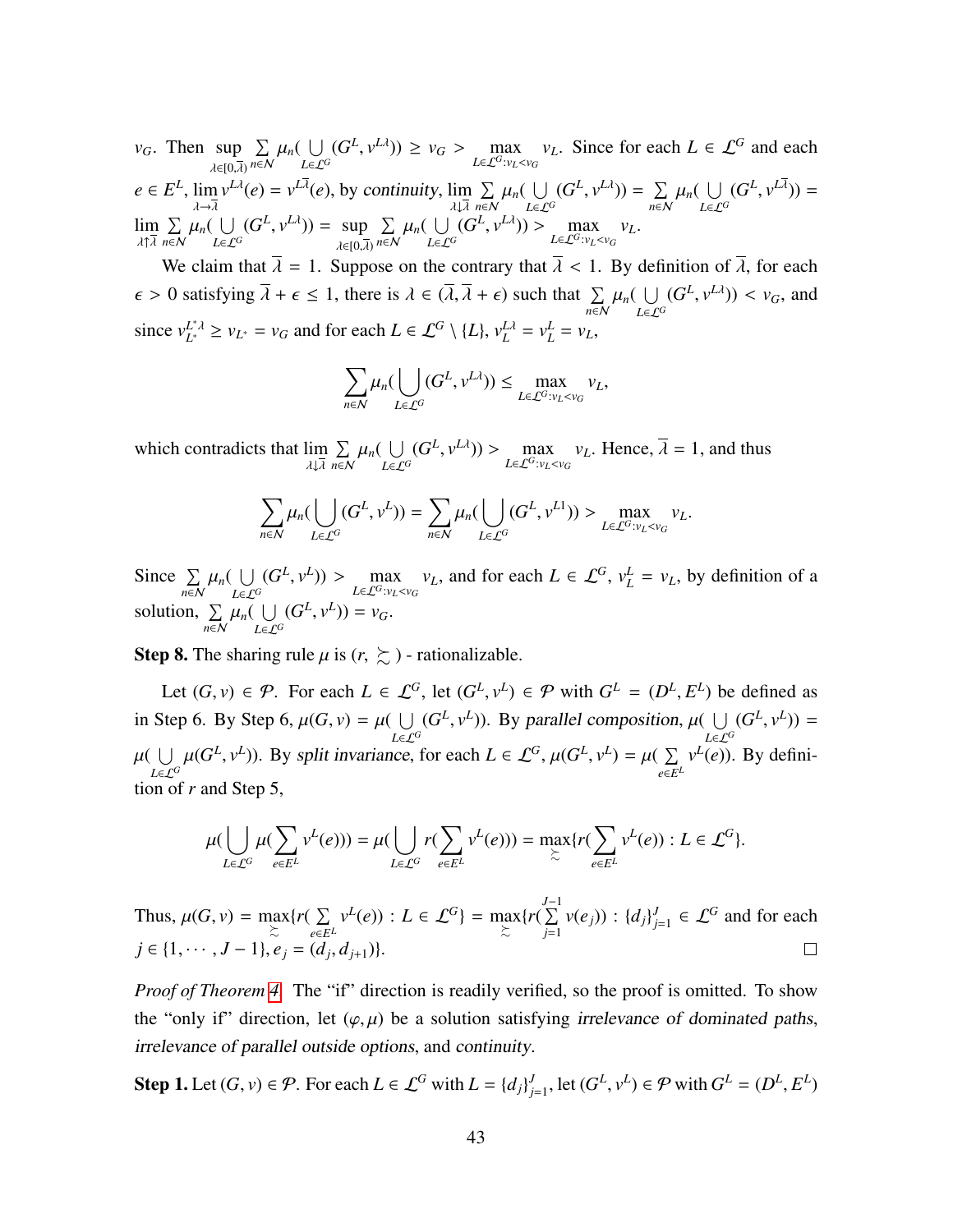consist of the single path *L*, i.e.,  $D^L = \{d_1, \dots, d_J\}$ ,  $E^L = \{(d_j, d_{j+1}) : j = 1, \dots, J - 1\}$ , and for each  $e \in E^L$ ,  $v^L(e) = v(e)$ . Then  $\mu(G, v) = \mu(\bigcup_{L \in \mathcal{L}}$ *L*∈L*<sup>G</sup>*  $(G^L, v^L)$ ). Moreover, the path(s) selected by  $\varphi$  is (are) efficient.

Since Steps 6 and 7 in the proof of Theorem [3](#page-27-0) use only irrelevance of dominated paths and continuity, the arguments can be applied here to show the same results.

Step 2. For each  $(G, v) \in \mathcal{P}$ , if  $L^* \in \mathcal{L}^G$  is efficient, then  $\mu(G, v) = \mu(G^{L^*}, v^{L^*})$ , where  $(G^{L^*}, v^{L^*})$  is defined as in Step 1.

Let  $(G, v) \in \mathcal{P}$ . For each  $L \in \mathcal{L}^G$ , let  $(G^L, v^L) \in \mathcal{P}$  with  $G^L = (D^L, E^L)$  be defined as in Step 1. By Step 1,  $\mu(G, v) = \mu(\bigcup_{L \in \mathcal{L}}$ *L*∈L*<sup>G</sup>*  $(G^L, v^L)$ ). Suppose that  $L^* \in \mathcal{L}^G$  is efficient. Then for each  $L \in \mathcal{L}^G \setminus \{L^*\}, v_{L^*}^{L^*}$  $L^*$  =  $v_{L^*}$  ≥  $v_L$  =  $v_L^L$ . For each  $k \in \mathbb{N}$ , let  $v^{L^*k} \in \mathcal{V}^{G^{L^*}}$  be such that for each  $e \in E^{L^*}$ ,  $v^{L^*k}(e) = v^{L^*}(e) + \frac{1}{k}$  $\frac{1}{k}$ **1**. Thus, for each *k* ∈ N and each  $L \in \mathcal{L}^G \setminus \{L^*\}, v_{L^*}^{L^*k} > v_{L^*}^{L^*}$  $L^* \geq v_L^L$ , i.e.,  $L^*$  is the unique efficient path in  $(G^L^*, v^{L^*k}) \cup$  $\bigcup$  $L$ ∈ $\mathcal{L}^{G}\backslash\{L^{*}\}$ ( $G^L$ ,  $v^L$ ), so by Step 1,  $\varphi((G^{L^*}, v^{L^*k}) \cup \bigcup_{L \in \mathcal{L}^G\setminus}$ *L*∈L*G*\{*L* ∗ }  $(G^L, v^L)$  = { $L^*$ }. Then for each  $k \in \mathbb{N}$ ,  $\overline{\Sigma}$  $\sum_{n \in \mathcal{N}} \mu_n((G^{\mathcal{L}^*}, v^{\mathcal{L}^*k}) \cup \bigcup_{\mathcal{L} \in \mathcal{L}^G\setminus \mathcal{L}^*}$ *L*∈L*G*\{*L* ∗ }  $(G^L, v^L)$  =  $\sum_{n \in \mathcal{N}}$  $\sum_{L \in \mathcal{L}^G \setminus \{L^*\}} \mu_n(G^{L^*}, v^{L^*k})$  >  $\max_{L \in \mathcal{L}^G \setminus \{L^*\}} v_L^L$ , and thus by irrelevance of parallel outside options,  $\mu((G^{L^*}, v^{L^*k}) \cup \bigcup_{L \in \mathcal{L}^G} \bigcup_{L \in \mathcal{L}^G}$ *L*∈L*G*\{*L* ∗ }  $(G^L, v^L)$  =  $\mu(G^{L^*}, v^{L^*k})$ . Since for each  $e \in E^{L^*}$ ,  $\lim_{k \to \infty} v^{L^*k}(e) = v^{L^*}(e)$ , by continuity,  $\mu(\bigcup_{L \in \mathcal{L}}$ *L*∈L*<sup>G</sup>*  $(G^L, v^L)$  =  $\lim_{k \to \infty} \mu((G^{L^*}, v^{L^*k}) \cup$  $\bigcup$  $L$ ∈ $\mathcal{L}^{G}\backslash\{L^{*}\}$  $(G^L, v^L)$  =  $\lim_{k \to \infty} \mu(G^{L^*}, v^{L^*k}) = \mu(G^{L^*}, v^{L^*})$ . Hence,  $\mu(G, v) = \mu(\bigcup_{L \in \mathcal{L}}$ *L*∈L*<sup>G</sup>*  $(G^L, v^L)$  =  $\mu(G^{\overrightarrow{L^*}}, v^{\overrightarrow{L^*}})$ , as desired.

Step 3. For each pair  $(G, v), (G', v') \in \mathcal{P}$ , if  $v_G = v'_{G'}$ , then  $\mu(G, v) = \mu(G', v')$ .

Let  $(G, v), (G', v') \in \mathcal{P}$ . Let  $L \in \mathcal{L}^G$  be an efficient path in  $(G, v)$ , and  $L' \in \mathcal{L}^{G'}$  an efficient path in  $(G', v')$ . Let  $(G^L, v^L)$  and  $(G'^{L'}, v'^{L'})$  be defined as in Step 1. By Step 2,  $\mu(G, v) =$  $\mu(G^L, v^L)$  and  $\mu(G', v') = \mu(G'^{L'}, v'^{L'})$ . Since  $v_G = v'_{G'}$ , both *L* and *L*' are efficient paths in  $(\mathbf{G}, v) \cup (\mathbf{G}', v')$ . Then by Step 2,  $\mu((\mathbf{G}, v) \cup (\mathbf{G}', v')) = \mu(\mathbf{G}^L, v^L)$  and  $\mu((\mathbf{G}, v) \cup (\mathbf{G}', v')) =$  $\mu(G'^{L'}, v'^{L'})$ , so that  $\mu(G^L, v^L) = \mu(G'^{L'}, v'^{L'})$ . Hence,  $\mu(G, v) = \mu(G^L, v^L) = \mu(G'^{L'}, v'^{L'}) =$  $\mu(G', v')$ , as desired.

Step 4. Define  $f : \mathbb{R}_+ \to \mathbb{R}_+^N$  by setting for each  $c \in \mathbb{R}_+$ ,  $f(c) = \mu(\frac{c}{N})$  $\frac{c}{N}$ **1**). Then *f* is continuous, and for each  $(G, v) \in \mathcal{P}$ ,  $\mu(G, v) = f(v_G)$ .

It can be readily seen that by continuity, *f* is continuous. Let  $(G, v) \in \mathcal{P}$ . Let  $L^* \in \mathcal{L}^G$  be an efficient path and  $(G^{L^*}, v^{L^*})$  be defined as in Step 1. By Step 2,  $\mu(G, v) = \mu(G^{L^*}, v^{L^*})$ . Since  $v_{cl}^{L^*}$  $L^*$ <sub>*GL*<sup>\*</sup></sup> =  $v_{L^*}^{L^*}$ </sub>  $L^* = v_{L^*} = v_G$ , by Step 3,  $\mu(G^{L^*}, v^{L^*}) = \mu(\frac{v_G}{N})$  $\frac{\partial \mathcal{G}}{\partial N}$ **1**). Thus,  $\mu(G, v) = \mu(\frac{v_G}{N})$  $\frac{\nu_G}{N}$ **1**) =  $f(\nu_G)$ .  $\Box$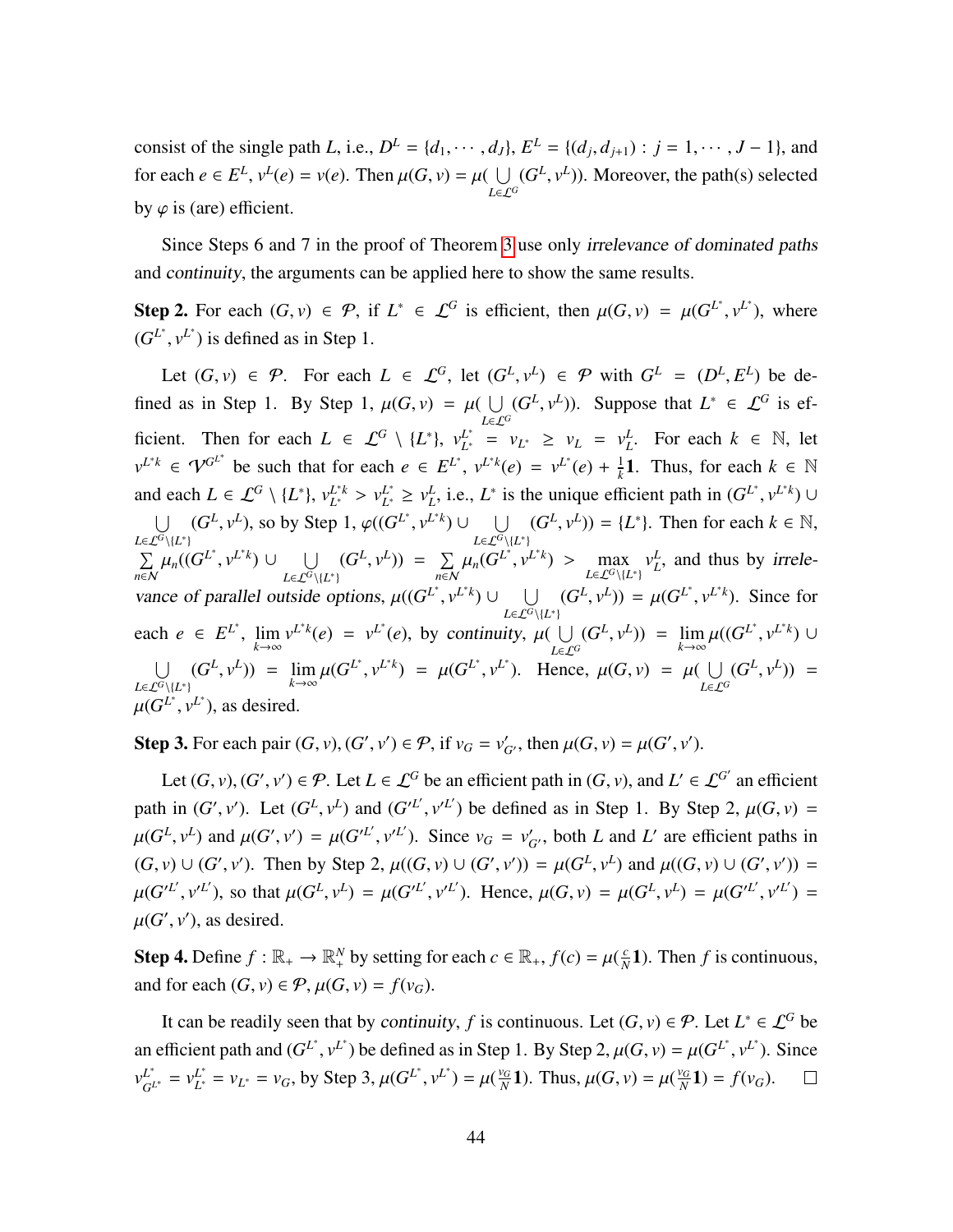Before proceeding to prove Proposition [2](#page-33-1) and Theorem [5,](#page-33-2) we first prove two useful lemmas.

<span id="page-46-3"></span>**Lemma 1.** *Let*  $c > 0$  *and*  $X \subseteq \{x \in \mathbb{R}^N_+ : \sum_{n \in \mathbb{N}} \sum_{n \in \mathbb{N}} a_n x^n\}$  $\sum_{n \in \mathbb{N}} x_n = c$ }*.* Assume that (1)  $\frac{c}{N}$ **I** ∈ *X,* (2*)* for each *pair*  $x, y \in X$ *, there is*  $S \subseteq N$  *such that*  $|S| \geq M$  *and for each*  $n \in S$ *,*  $x_n \geq y_n$ *, and* (3) *for each permutation*  $\pi$  *of*  $N$  *and each*  $x \in X$ ,  $x^{\pi} \in X$ . Then for each  $x \in X$ , there is  $S \subseteq N$  *such that*  $|S| \geq M$  and for each  $n \in S$ ,  $x_n = \frac{c}{N}$  $\frac{c}{N}$ .

*Proof.* For each pair  $x, y \in X$ , let  $\mathcal{N}_>^{xy} := \{n \in \mathcal{N} : x_n > y_n\}$ ,  $\mathcal{N}_<^{xy} := \{n \in \mathcal{N} : x_n < y_n\}$ , and  $\mathcal{N}^{\text{xy}} = \{n \in \mathcal{N} : x_n = y_n\}$ ; by assumption (1),  $\frac{c}{N} \mathbf{1} \in X$ , and when  $y = \frac{c}{N}$  $\frac{c}{N}$ **1**, we simply omit the superscript *y* in  $\mathcal{N}_>^{xy}, \mathcal{N}_<^{xy}$ , and  $\mathcal{N}_=^{xy}$ , and write  $\mathcal{N}_>^{x}, \mathcal{N}_<^{x}$ , and  $\mathcal{N}_=^{x}$  respectively instead. For each pair  $x, y \in X$ , by assumption (2),  $|N_0^{xy} \cup N_2^{xy}| \ge M$  and  $|N_2^{yx} \cup N_2^{xy}| \ge M$ , so that  $|N_{\leq}^{xy}| \leq N - M$ ,  $|N_{\geq}^{xy}| = |N_{\leq}^{yx}| \leq N - M$ , and

<span id="page-46-2"></span>
$$
|N_{\pm}^{xy}| = N - |N_{>}^{xy}| - |N_{<}^{xy}| \ge N - 2(N - M) = 2M - N.
$$
 (4)

In particular, for each  $x \in X$ ,  $|\mathcal{N}_\le^x| \le N - M$ ,  $|\mathcal{N}_\le^x| \le N - M$ , and  $|\mathcal{N}_\le^x| \ge 2M - N$ .

Let *x* ∈ *X*. To show that there is  $S \subseteq N$  such that  $|S| \ge M$  and for each  $n \in S$ ,  $x_n = \frac{c}{N}$  $\frac{c}{N}$ , it is equivalent to show that  $|N_{\pm}^x| \ge M$ . Suppose to the contrary that  $|N_{\pm}^x| < M$ . We shall find a contradiction in each of the following two cases.

Case 1:  $|N_{\pm}^x| \ge \frac{N}{2}$ . Since  $|N_{\pm}^x| \ge \frac{N}{2} \ge |N_{\pm}^x \cup N_{\pm}^x|$ , we can pick a permutation  $\pi$  of *N* such that  $\pi(N^x > \cup N^x) \subseteq N^x = N^x$ . By assumption (3),  $x^{\pi} \in X$ . Since for each *n* ∈ N,  $x_{\pi(n)}^{\pi} = \frac{c}{N} \Leftrightarrow x_n = \frac{c}{N}, \mathcal{N}_{\pi}^{x^{\pi}}$  $\frac{c}{N}$ ,  $\mathcal{N}_{=}^{x^{\pi}} = \pi(\mathcal{N}_{=}^{x})$ . Then

<span id="page-46-1"></span><span id="page-46-0"></span>
$$
\mathcal{N}_{>}^{x^{\pi}} \cup \mathcal{N}_{<}^{x^{\pi}} = \mathcal{N} \setminus \mathcal{N}_{=}^{x^{\pi}} = \mathcal{N} \setminus \pi(\mathcal{N}_{=}^{x}) = \pi(\mathcal{N}_{>}^{x} \cup \mathcal{N}_{<}^{x}) \subseteq \mathcal{N}_{=}^{x}.
$$
 (5)

Since  $\mathcal{N}_{\leq}^{x^{\pi}} \cup \mathcal{N}_{\leq}^{x^{\pi}} \subseteq \mathcal{N} \setminus \mathcal{N}_{\leq}^{x} \subseteq \mathcal{N} \setminus (\mathcal{N}_{\leq}^{x^{\pi}} \cup \mathcal{N}_{\leq}^{x^{\pi}})$  and thus  $\mathcal{N}_{\leq}^{x} \cup \mathcal{N}_{\leq}^{x} \subseteq \mathcal{N}_{\leq}^{x^{\pi}}$ . See Figure [13](#page-47-0) for an illustration.

We claim that  $\mathcal{N}^{xx^{\pi}} = \mathcal{N}^{x}_{=} \cap \mathcal{N}^{x^{\pi}}_{=}$ . Since for each  $n \in \mathcal{N}^{x}_{=} \cap \mathcal{N}^{x^{\pi}}_{=}$ ,  $x_n = \frac{c}{N}$  $\frac{c}{N} = x_n^{\pi}, \, \mathcal{N}_{\!=}^{\scriptscriptstyle \mathcal{X}} \cap \mathcal{N}_{\!=}^{\scriptscriptstyle \mathcal{X}^{\pi}} \subseteq$  $N_{\pm}^{xx}$ . We now show that  $N_{\pm}^{xx} \subseteq N_{\pm}^{x} \cap N_{\pm}^{x^{\pi}}$ . Since  $N_{\infty}^{x^{\pi}} \cup N_{\leq}^{x^{\pi}} \subseteq N_{\pm}^{x}$ , for each  $n \in N_{\infty}^{x^{\pi}} \cup N_{\leq}^{x^{\pi}}$ ,  $x_n^{\pi} \neq \frac{c}{N} = x_n$ . Thus,  $\mathcal{N}_{\pm}^{xx^{\pi}} \subseteq \mathcal{N} \setminus (\mathcal{N}_{\geq}^{x^{\pi}} \cup \mathcal{N}_{\leq}^{x^{\pi}}) = \mathcal{N}_{\pm}^{x^{\pi}}$ . Similarly, since  $\mathcal{N}_{\geq}^{x} \cup \mathcal{N}_{\leq}^{x} \subseteq \mathcal{N}_{\pm}^{x^{\pi}}$ , for each  $\frac{c}{N} = x_n$ . Thus,  $\mathcal{N}^{\mathbf{x}^{\pi}} \subseteq \mathcal{N} \setminus (\mathcal{N}^{\mathbf{x}^{\pi}} \cup \mathcal{N}^{\mathbf{x}^{\pi}}) = \mathcal{N}^{\mathbf{x}^{\pi}} \subseteq \mathcal{N}$ . Similarly, since  $\mathcal{N}^{\mathbf{x}} \cup \mathcal{N}^{\mathbf{x}} \subseteq \mathcal{N}^{\mathbf{x}^{\pi}} \subseteq \mathcal{N}^{\mathbf{x}^{\pi}}$ , for each  $n \in \mathcal{N}_{\leq}^x \cup \mathcal{N}_{\leq}^x$ ,  $x_n \neq \frac{c}{N} = x_n^{\pi}$ . Thus,  $\mathcal{N}_{\leq}^{xx^{\pi}} \subseteq$  $\frac{c}{N} = x_n^{\pi}$ . Thus,  $\mathcal{N}_{\pm}^{xx^{T}} \subseteq \mathcal{N} \setminus (\mathcal{N}_{\geq}^{x} \cup \mathcal{N}_{\leq}^{x}) = \mathcal{N}_{\pm}^{x}$ . Hence,  $\mathcal{N}_{\pm}^{xx^{T}} \subseteq \mathcal{N}_{\pm}^{x} \cap \mathcal{N}_{\pm}^{x^{T}}$ .

Since  $N_{\pm}^{xx^{\pi}} = N_{\pm}^{x} \cap N_{\pm}^{x^{\pi}} = N_{\pm}^{x} \setminus (N_{\pm}^{x^{\pi}} \cup N_{\pm}^{x^{\pi}})$ , and since [\(5\)](#page-46-0) gives  $N_{\pm}^{x^{\pi}} \cup N_{\pm}^{x^{\pi}} = \pi(N_{\pm}^{x} \cup N_{\pm}^{x}) \subseteq$  $\mathcal{N}_{=}^{x},$ 

$$
|\mathcal{N}^{xx}_{=}|\ = |\mathcal{N}^{x}_{=}|\ - |\mathcal{N}^{x}_{>}|\ \cup \ \mathcal{N}^{x}_{<}| = |\mathcal{N}^{x}_{=}|\ - |\mathcal{N}^{x}_{>}|\ \cap \ \mathcal{N}^{x}_{<}| = |\mathcal{N}^{x}_{=}|\ - (N - |\mathcal{N}^{x}_{=}|\ ) = 2|\mathcal{N}^{x}_{=}|\ - N. \tag{6}
$$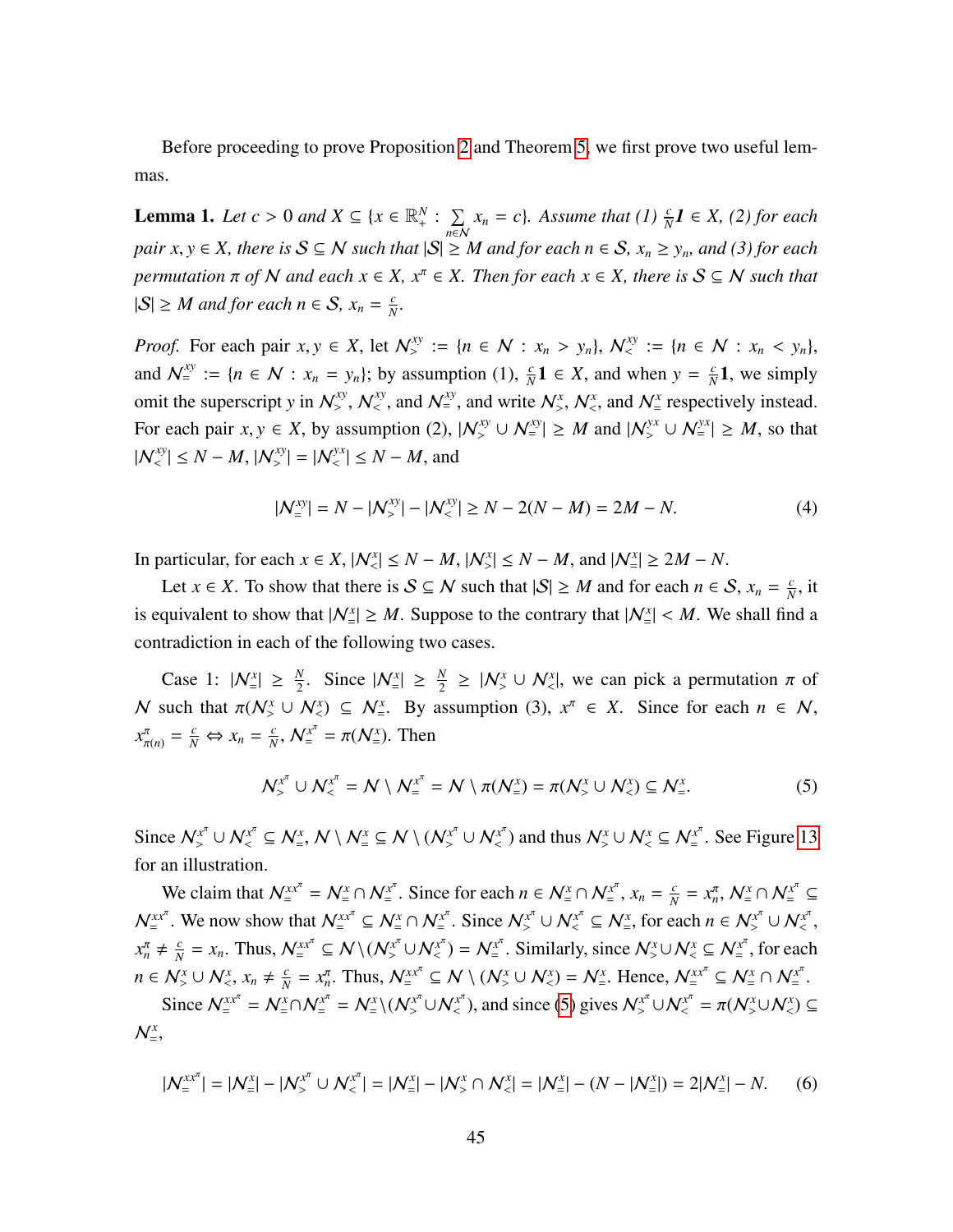<span id="page-47-0"></span>

Figure 13: Permutation  $\pi$  of N

By our hypothesis that  $|N_{=}^x| < M$ , [\(6\)](#page-46-1) implies  $|N_{=}^{xx^{\pi}}| < 2M - N$ , which contradicts [\(4\)](#page-46-2), as desired.

Case 2:  $|N_{=}^x| < \frac{N}{2}$ 2. Recall that  $|\mathcal{N}_\le| \le N-M$  and  $|\mathcal{N}_>^x| \le N-M$ , and since  $M > \frac{N}{2}$ and  $|N_{>}^x| < \frac{N}{2}$ . Assume that  $|N_{>}^x| \le |N_{<}^x| \le |N_{=}^x|$ . Since  $|N_{=}^x| < \frac{N}{2}$ ,  $|N_{=}^x| < N - |N_{=}^x| = |N_{>}^x|$  $\frac{N}{2}$ ,  $|\mathcal{N}^x_{\leq}| < \frac{N}{2}$ 2 Since  $|N_z^x| \le |N_z^x| < |N_z^x| \cup N_z^x|$  and  $|N_z^x| \le |N_z^x|$ , we can pick a permutation  $\pi$  of *N* such that *N*<sub>2</sub>. Assume that  $|N_{>}^x| \le |N_{<}^x| \le |N_{=}^x|$ . Since  $|N_{=}^x| < \frac{N}{2}$  $\frac{N}{2}$ ,  $|\mathcal{N}_{=}^x|$  <  $N-|\mathcal{N}_{=}^x|$  =  $|\mathcal{N}_{>}^x \cup \mathcal{N}_{<}^x|$ .  $N^x > \subseteq \pi(N^x) \subseteq N^x > \cup N^x   
\infty$  and  $\pi(N^x) \subseteq N^x = \mathbb{R}$ . By assumption (3),  $x^{\pi} \in X$ . Since for each  $n \in \mathbb{N}$ ,  $x_{\pi(n)}^{\pi} = \frac{c}{N} \Leftrightarrow x_n = \frac{c}{N}$  and  $x_{\pi(n)}^{\pi} < \frac{c}{N}$  $\frac{c}{N}$  and  $x_{\pi(n)}^{\pi}$  <  $\frac{c}{N}$ ⇔ *x<sub>n</sub>* <  $\frac{c}{N}$  $\frac{c}{N}$ ,  $N_{\pm}^{x^{\pi}} = \pi(N_{\pm}^{x})$  and  $N_{\lt}^{x^{\pi}} = \pi(N_{\lt}^{x})$ ). Then  $N_>^x$  ⊆  $N_{\pm}^{x^{\pi}} \subseteq N_{\geq}^{x} \cup N_{\leq}^{x}, N_{\leq}^{x^{\pi}} \subseteq N_{\pm}^{x}.$  Since  $N_{\geq}^{x} \subseteq N_{\pm}^{x^{\pi}}, N_{\geq}^{x^{\pi}} = N \setminus (N_{\leq}^{x^{\pi}} \cup N_{\pm}^{x^{\pi}}) \subseteq N \setminus N_{\geq}^{x} = N_{\leq}^{x} \cup N_{\pm}^{x}.$ < See Figure [14](#page-47-1) for an illustration.

<span id="page-47-1"></span>

Figure 14: Permutation  $\pi$  of N

Since  $\mathcal{N}_{\pm}^{x^{\pi}} \subseteq \mathcal{N}_{\geq}^{x} \cup \mathcal{N}_{<}^{x}$ , for each  $n \in \mathcal{N}_{\pm}^{x^{\pi}}$ ,  $x_{n}^{\pi} = \frac{c}{N}$  $N_c^{\chi^{\pi}} \subseteq N_{\pm}^{\chi}$ , for each  $n \in N_c^{\chi^{\pi}}$ ,  $x_n^{\pi} < \frac{c}{N}$  $\frac{c}{N} \neq x_n$ . Thus,  $\mathcal{N}^{xx^{\pi}} \subseteq \mathcal{N} \setminus \mathcal{N}^{x^{\pi}} \subseteq \mathcal{N}$ . Since  $N_{\leq} \subseteq N_{\leq}$ , for each  $n \in N_{\leq}^{x^{\pi}}$ ,  $x_n^{\pi} > \frac{c}{N} \geq x_n$ . Thus,  $N_{\leq}^{x^{\pi}} \subseteq N \setminus N_{\leq}^{x^{\pi}}$ . Since  $N_{\leq}^{x^{\pi}}$ <br>for each  $n \in N_{\leq}^{x^{\pi}}$ ,  $x_n^{\pi} > \frac{c}{N} \geq x_n$ . Thus,  $N_{\leq}^{x^{\pi}} \subseteq N \setminus N_{\leq}^{x^{\pi}}$ .  $\frac{c}{N} = x_n$ . Thus,  $\mathcal{N}^{\mathfrak{X}^{\pi}} \subseteq \mathcal{N} \setminus \mathcal{N}^{\mathfrak{X}^{\pi}}_{\leq}$ . Since  $\mathcal{N}^{\mathfrak{X}^{\pi}}_{>} \subseteq \mathcal{N}^{\mathfrak{X}}_{\leq} \cup \mathcal{N}^{\mathfrak{X}}_{=}$ ,  $N_{\pm}^{x x^{\pi}} = \emptyset$ . Since  $N_{\pm}^{x x^{\pi}} = \emptyset$  and  $M > \frac{N}{2}$ ,  $|N_{\pm}^{x x^{\pi}}| = 0 < 2M - N$ , which contradicts (4),  $\frac{c}{N} \geq x_n$ . Thus,  $\mathcal{N}_{\equiv}^{xx^{\pi}} \subseteq \mathcal{N} \setminus \mathcal{N}_{\geq}^{x^{\pi}}$ . Since  $\mathcal{N}_{\equiv}^{xx^{\pi}} \subseteq \mathcal{N} \setminus (\mathcal{N}_{\equiv}^{x^{\pi}} \cup \mathcal{N}_{\leq}^{x^{\pi}} \cup \mathcal{N}_{\geq}^{x^{\pi}})$ ,  $\left|\sum_{n=1}^{N} |N^{\text{xx}}_{n}| \right| = 0 < 2M - N$ , which contradicts [\(4\)](#page-46-2), as desired.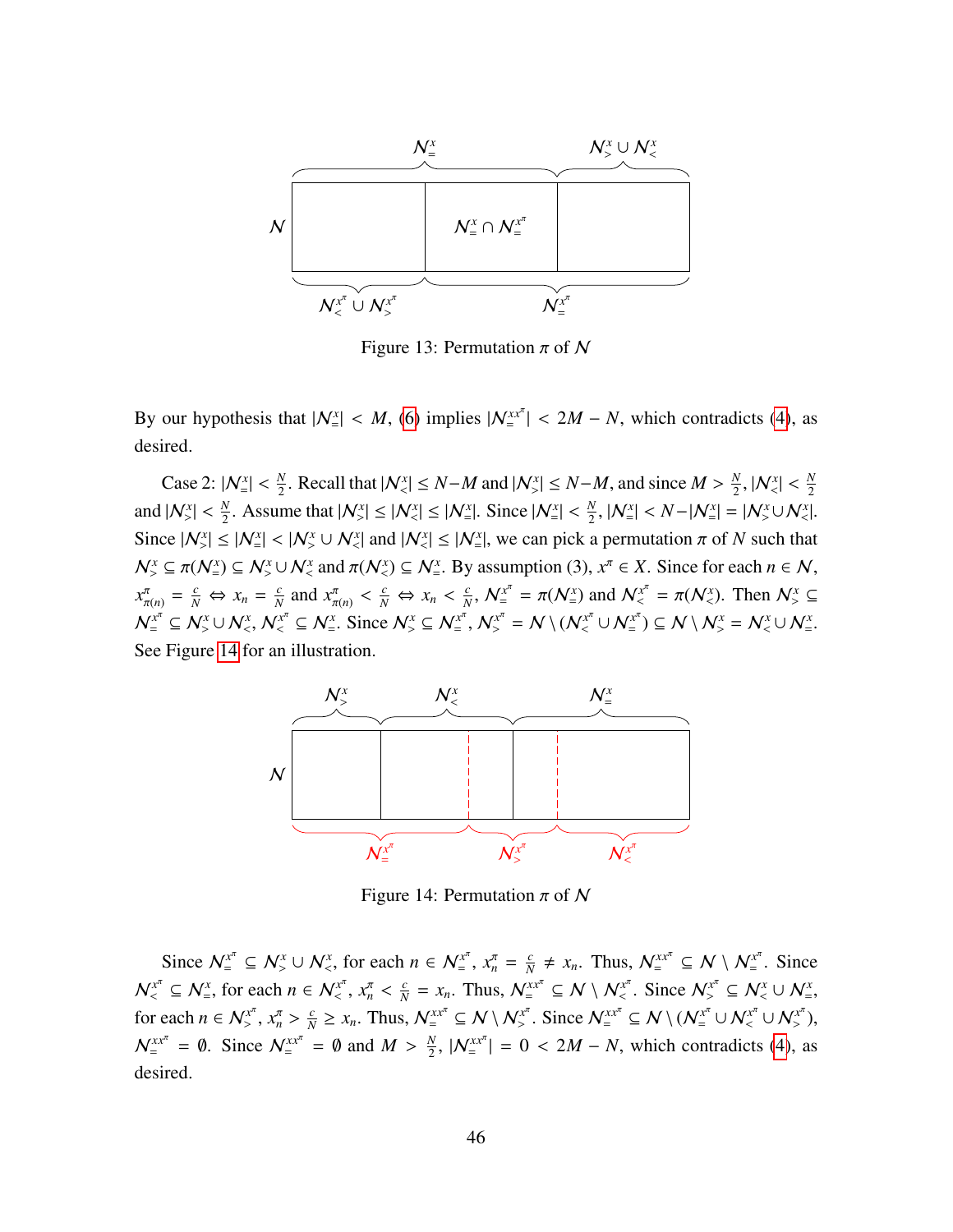Relaxing the assumption that  $|N_z^x| \leq |N_z^x| \leq |N_z^x|$ , observe that the arguments above essentially rely on the fact that max $\{|N_{\pm}^x|, |N_{\pm}^x|, |N_{\pm}^x|\} < \frac{N}{2}$  $\frac{N}{2}$ . For a different ordering of  $|\mathcal{N}_{=}^x|$ ,  $|N_{=}^x|$ , and  $|N_{=}^x|$ , an analogous permutation of N can be constructed and analogous arguments applied to derive a contradiction.  $\Box$ 

<span id="page-48-0"></span>**Lemma 2.** *Suppose that*  $\mu$  *satisfies* anonymity. For each  $\ell \in \mathcal{L}$  *with*  $\ell = \{x^j\}_{j=1}^J$ *j*=1 *and each pair*  $n, n' \in \mathbb{N}$ *, if for each*  $k \in \{1, \cdots, J\}$ *,*  $x_n^j = x_n^j$  $\mu_{n'}$ , then  $\mu_n(\ell) = \mu_{n'}(\ell)$ .

*Proof.* Suppose to the contrary that there are  $\ell \in \mathcal{L}$  with  $\ell = \{x^j\}^J_j$ *j*<sub>=1</sub> and *n*, *n'*  $\in$  *N* such that for each  $j \in \{1, \dots, J\}$ ,  $x_n^j = x_n^j$  $\mu_n$ , and  $\mu_n(\ell) \neq \mu_{n'}(\ell)$ . Define  $\pi : \mathcal{N} \to \mathcal{N}$  by setting for each  $m \in \mathcal{N} \setminus \{n, n'\}, \pi(m) = m, \pi(n) = n'$ , and  $\pi(n') = n$ . For each  $j \in \{1, \dots, J\},\$ Since  $x_n^j = x_n^j$ *n*<sup>*n*</sup>, by definition of  $\pi$ ,  $x^j = x^{j\pi}$ , and thus  $\ell = \ell^{\pi}$ . By anonymity,  $\mu(\ell)^{\pi} = \mu(\ell^{\pi})$ . Since  $\mu_n(\ell) = \mu_{\pi(n)}(\ell)^{\pi} = \mu_{n'}(\ell)^{\pi}$  and  $\mu(\ell)^{\pi} = \mu(\ell^{\pi}), \mu_n(\ell) = \mu_{n'}(\ell^{\pi}).$  Since  $\ell = \ell^{\pi}$  and  $\mu_n(\ell) = \mu_{n'}(\ell^n), \mu_n(\ell) = \mu_{n'}(\ell)$ , which contradicts that  $\mu_n(\ell) \neq \mu_{n'}(\ell)$ , as desired.  $\Box$ 

*Proof of Proposition [2.](#page-33-1)* The "if" direction is readily verified, so the proof is omitted. To show the "only if" direction, let  $\mu$  be a sharing rule satisfying *M*-majority and anonymity.

Let  $\ell \in \mathcal{L}$ ,  $c := v_{\ell}$ , and  $X := \{\mu(\ell') : \ell' \in \mathcal{L}, v_{\ell'} = c\}$ . We want to show that there is  $S \subseteq N$ such that  $|S| \ge M$  and for each  $n \in S$ ,  $\mu_n(\ell) = \frac{v_\ell}{N}$ . Note that  $\mu(\ell) \in X \subseteq \{x \in \mathbb{R}^N_+ : \sum_{n \in \mathbb{N}} \ell_n \le \ell \}$  $\sum_{n \in \mathcal{N}} x_n = c$  }. Thus by Lemma [1,](#page-46-3) it suffices to show that *X* satisfies assumptions (1) - (3) in Lemma [1.](#page-46-3) By Lemma [2,](#page-48-0)  $\mu(\frac{c}{N})$  $\frac{c}{N}$ **1**) =  $\frac{c}{N}$  $\frac{c}{N}$ **1**, so assumption (1) is satisfied. By *M*-majority, assumption (2) is also  $\Box$ satisfied, and by anonymity, so is assumption (3).

*Proof of Theorem [5.](#page-33-2)* The "if" direction is readily verified, so the proof is omitted. To show the "only if" direction, let  $\mu$  be a sharing rule satisfying *M*-majority and anonymity. We want to show that if  $\mu$  satisfies either of the following three additional axioms, then for each  $\ell \in \mathcal{L}, \mu(\ell) = \frac{v_{\ell}}{N} \mathbf{1}.$ 

Suppose that  $\mu$  satisfies sequential composition. Suppose to the contrary that there is  $\ell \in \mathcal{L}$  with  $\ell = \{x^j\}^J_j$ *j*=1 such that  $\mu(\ell) \neq \frac{v_{\ell}}{N}$ **1**. For each  $\ell' \in \mathcal{L}$ , let  $\mathcal{N}_{\ell}^{\ell'}$  $\frac{e^{t}}{n} := \{ n \in \mathcal{N} : \mu_n(\ell') = \frac{\nu_{\ell'}}{N} \}$  $\frac{\gamma_{\ell'}}{N}$ and  $\mathcal{N}_{\neq}^{\ell'} := \mathcal{N} \setminus \mathcal{N}_{\neq}^{\ell'}$  $\frac{f''}{\pi}$ . Since  $\mu(\ell) \neq \frac{\nu_{\ell}}{N}$ **1**,  $\mathcal{N}_{\neq}^{\ell} \neq \emptyset$ . By Proposition [2,](#page-33-1)  $|\mathcal{N}_{\neq}^{\ell}| \geq M$ . Since  $|N_{=}^{\ell}| \geq M > \frac{N}{2}$  $\frac{N}{2}$  and  $|\mathcal{N}_{\neq}^{\ell}| = N - |\mathcal{N}_{\neq}^{\ell}| \leq N - M < \frac{N}{2}$  $\frac{N}{2}$ ,  $|\mathcal{N}_{\pm}^{\ell}| > |\mathcal{N}_{\pm}^{\ell}|$ . Thus, we can pick a permutation  $\pi$  of N such that  $\pi(N^{\ell}_{\neq}) \subseteq N^{\ell}_{\neq}$ . By anonymity,  $\mu(\ell^{\pi}) = \mu(\ell)^{\pi}$ . Since for each  $n \in \mathcal{N}, \mu_{\pi(n)}(\ell^{\pi}) \neq \frac{\nu_{\ell}}{N} \Leftrightarrow \mu_n(\ell) \neq \frac{\nu_{\ell}}{N}, \mathcal{N}_{\neq}^{\ell^{\pi}} = \pi(\mathcal{N}_{\neq}^{\ell})$ . Since  $\mathcal{N}_{\neq}^{\ell^{\pi}} = \pi(\mathcal{N}_{\neq}^{\ell}) \subseteq \mathcal{N}_{\neq}^{\ell}$  and  $\mathcal{N}_{\neq}^{\ell} \neq \emptyset$ ,  $\emptyset \neq \mathcal{N}_{\neq}^{\ell^{\pi}} \subseteq \mathcal{N}_{\neq}^{\ell}$  and thus  $\mathcal{N}_{\neq}^{\ell} = \mathcal{N} \setminus \mathcal{N}_{\neq}^{\ell^{\pi}} \subseteq \mathcal{N} \setminus \mathcal{N}_{\neq}^{\ell^{\pi}} = \mathcal{N}_{\neq}^{\ell^{\pi}}$ . See Figure [15\(](#page-49-0)a) for an illustration. Let  $\ell^1 := \{y^j\}_{j=1}^{2J}$  where for each  $j \in \{1, \dots, J\}$ ,  $y^j = x^j$  and  $y^{J+j} = x^{j\pi}$ . We shall show that  $\mathcal{N}_{=}^{\ell} \subsetneq \mathcal{N}_{=}^{\ell}$ . By sequential composition,  $\mu(\ell^1) = \sum_{j=1}^{2J}$  $\sum_{j=1}^{2J} \mu(y^j) = \sum_{j=1}^{J}$  $\sum_{j=1}^{J} \mu(y^{j}) + \sum_{j=1}^{J}$  $\sum_{j=1}^{J} \mu(y^{J+j}) = \sum_{j=1}^{J}$  $\sum_{j=1}^{n} \mu(x^{j}) +$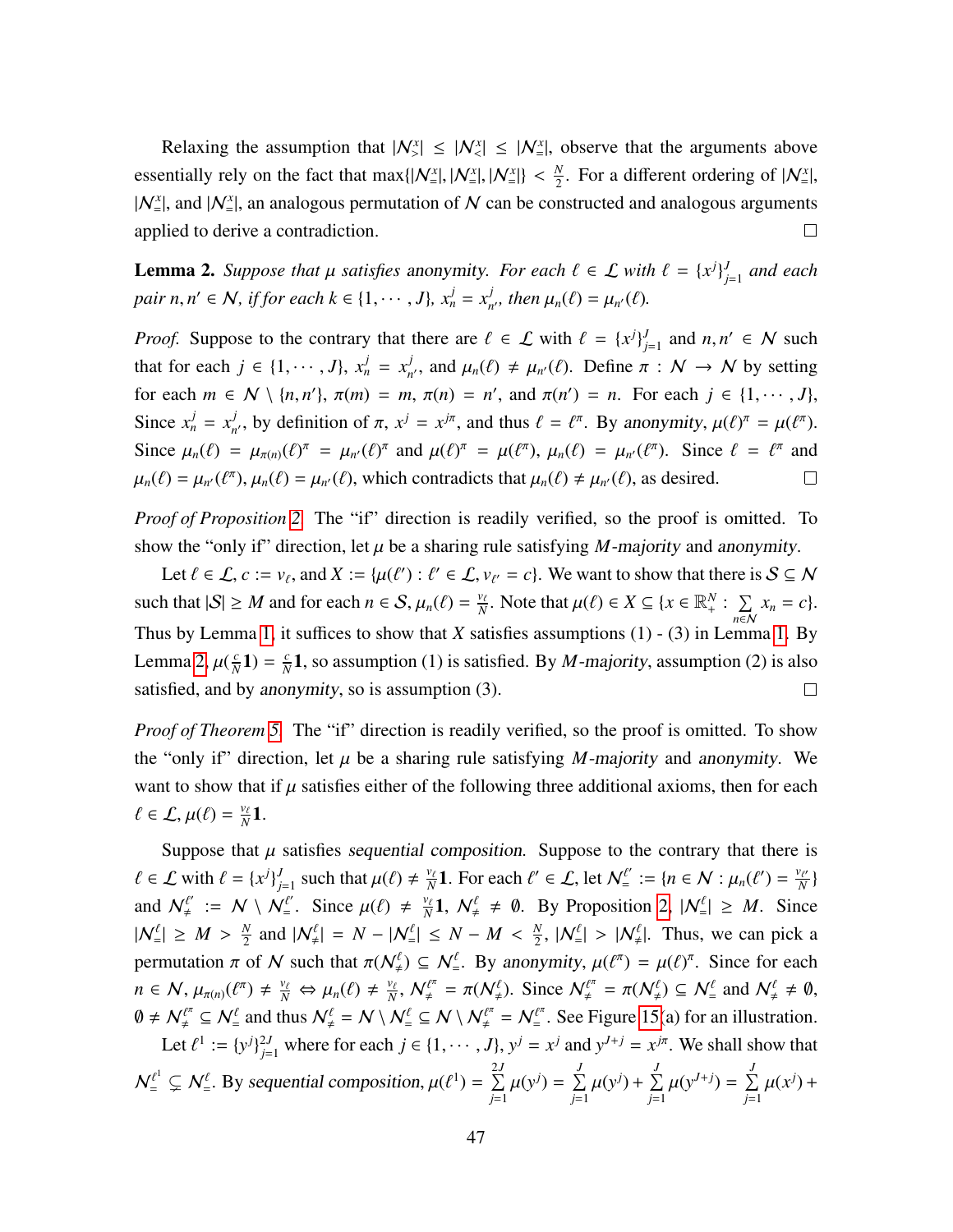P *J*  $\sum_{j=1}^{3} \mu(x^{j\pi}) = \mu(\ell) + \mu(\ell^{\pi})$ . Since  $\mathcal{N}_{\neq}^{\ell^{\pi}} \subseteq \mathcal{N}_{\neq}^{\ell}$ , for each  $n \in \mathcal{N}_{\neq}^{\ell^{\pi}}$ ,  $\mu_n(\ell^{\pi}) \neq \frac{\nu_{\ell^{\pi}}}{N}$  and  $\mu_n(\ell) = \frac{\nu_{\ell}}{N}$ , and thus  $\mu_n(\ell^1) = \mu_n(\ell) + \mu_n(\ell^{\pi}) \neq \frac{\nu_{\ell} + \nu_{\ell^{\pi}}}{N} = \frac{\nu_{\ell^1}}{N}$  $\frac{N_{\ell}!}{N}$ . Thus,  $\mathcal{N}_{\pm}^{\ell^1} \subseteq \mathcal{N} \setminus \mathcal{N}_{\pm}^{\ell^{\pi}}$ . Since  $\mathcal{N}_{\pm}^{\ell} \subseteq \mathcal{N}_{\pm}^{\ell^{\pi}}$ , for each  $n \in \mathcal{N}_{\neq}^{\ell}$ ,  $\mu_n(\ell) \neq \frac{\nu_{\ell}}{N}$  and  $\mu_n(\ell^{\pi}) = \frac{\nu_{\ell^{\pi}}}{N}$ , and thus  $\mu_n(\ell^1) = \mu_n(\ell) + \mu_n(\ell^{\pi}) \neq \frac{\nu_{\ell} + \nu_{\ell^{\pi}}}{N} = \frac{\nu_{\ell^1}}{N}$  $\frac{\ell^1}{N}$ . Thus,  $\mathcal{N}_{\pm}^{\ell^1} \subseteq \mathcal{N} \setminus \mathcal{N}_{\pm}^{\ell} = \mathcal{N}_{\pm}^{\ell}$ . Since  $\mathcal{N}_{\pm}^{\ell^1} \subseteq \mathcal{N}_{\pm}^{\ell} \setminus \mathcal{N}_{\pm}^{\ell^{\pi}}$  and  $\emptyset \neq \mathcal{N}_{\pm}^{\ell^{\pi}} \subseteq \mathcal{N}_{\pm}^{\ell}$ ,  $\mathcal{N}_{\pm}^{\ell^1} \subseteq \mathcal{N}_{\pm}^{\ell}$ . Thus,  $|{\mathcal N}_{{}_{=}}^{\ell^1}$  $|\mathcal{L}^{\ell}| \leq N - 1$  and  $\emptyset \neq \mathcal{N}_{\preceq}^{\ell} \setminus \mathcal{N}_{\preceq}^{\ell^1} \subseteq \mathcal{N} \setminus \mathcal{N}_{\preceq}^{\ell^1} = \mathcal{N}_{\neq}^{\ell^1}$ . See Figure [15\(](#page-49-0)b).

Since  $\mathcal{N}_{\neq}^{\ell^1} \neq \emptyset$ , we can apply the analogous arguments as in the last two paragraphs to show that there is  $\ell^2 \in \mathcal{L}$  such that  $|N_{\perp}^{\ell^2}|$  $\vert \frac{\ell^2}{\epsilon} \vert$  ≤ *N* − 2 and  $\mathcal{N}^{\ell^2}$  ≠ 0. Repeating the arguments, eventually we can find  $\ell^K \in \mathcal{L}$ , where  $K \in \{1, \dots, N - M + 1\}$ , such that  $|\mathcal{N}_\pm^{\ell^K}$  $\vert \ell^{\ell^{\kappa}} \vert < M$ , which contradicts Proposition [2,](#page-33-1) as desired.

<span id="page-49-0"></span>

Figure 15: Permutation  $\pi$  of N

Suppose that  $\mu$  satisfies Lorenz monotonicity. Let  $\ell \in \mathcal{L}$  with  $\ell = \{x^j\}_{j=1}^J$  $J_{j=1}$ . If  $N = 1$ , by definition of a sharing rule,  $\mu(\ell) = \frac{v_{\ell}}{N}$ **1**. Suppose that  $N \ge 2$ . Let  $\ell' := \{x^{j}\}_{j=1}^{N}$  $\int_{j=1}^{j}$  be such that for each  $j \in \{1, \dots, J\}$ ,  $x_1^{j} = \sum_{n \in \mathcal{N}}$ *n*∈N *x*<sup>*j*</sup> and for each *n* ∈ *N* \ {1},  $x_n^j = 0$ . Thus,  $v_\ell = v_{\ell'}$ , and for each  $j \in \{1, \dots, J\}$ ,  $x^j >_{Lorenz} x'^j$ . By Lorenz monotonicity,  $\mu(\ell') \nsucc_{Lorenz} \mu(\ell)$ . Since for each  $n \in \mathcal{N} \setminus \{1\}$  and each  $j \in \{1, \dots, J\}$ ,  $x_n^{j} = x_N^{j}$  $\mu_N^{(j)}$ , by Lemma [2,](#page-48-0)  $\mu_n(\ell') = \mu_N(\ell').$ Suppose that  $\mu_N(\ell') \neq \frac{\nu_{\ell'}}{N}$ *N*  $\frac{\partial v}{\partial N}$ . Then for each  $n \in \mathcal{N}$ ,  $\mu_n(\ell') \neq \frac{\nu_{\ell'}}{N}$  $\frac{\partial \ell}{\partial N}$ , which contradicts Proposition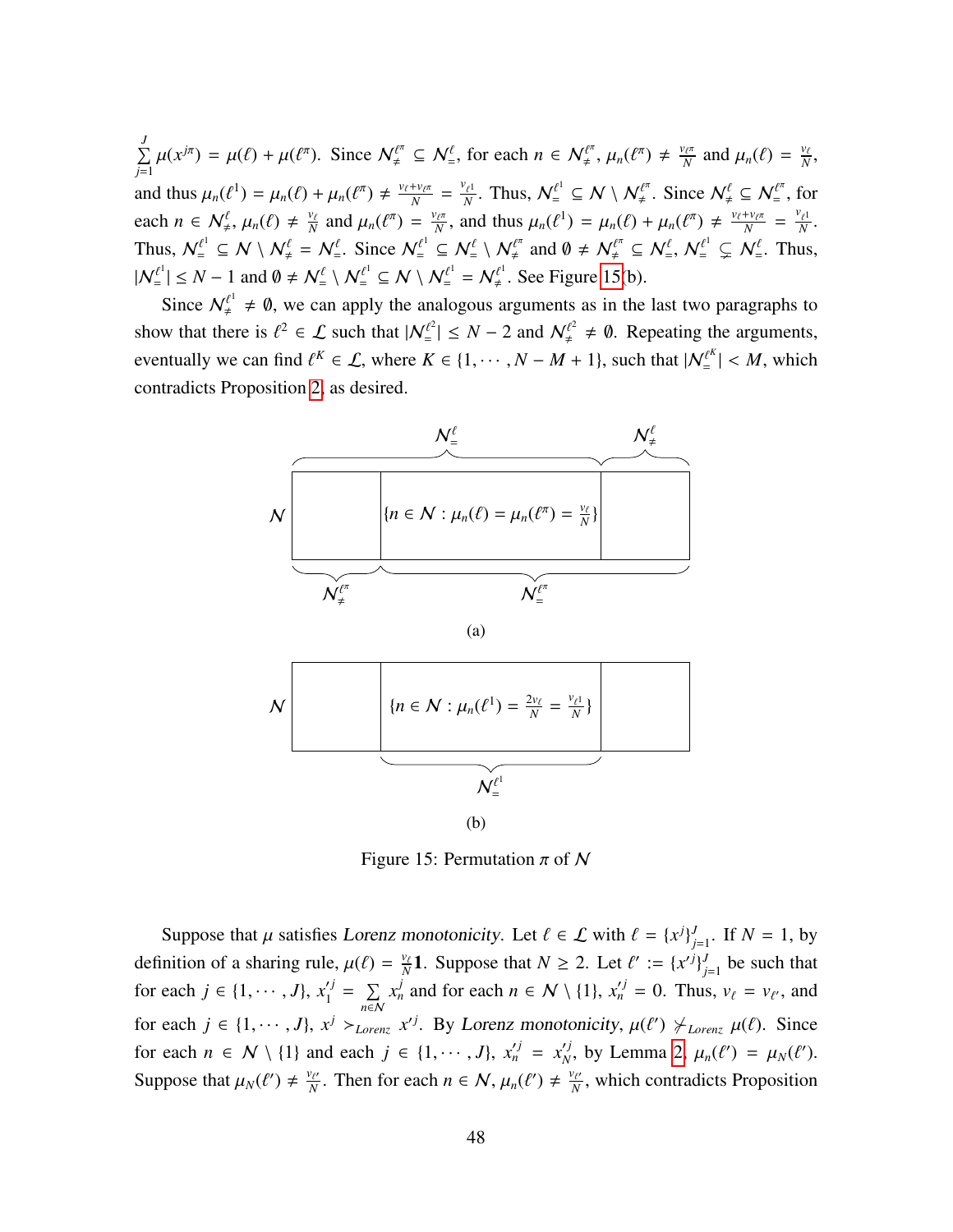[2.](#page-33-1) Hence,  $\mu_N(\ell') = \frac{\nu_{\ell'}}{N}$  $\frac{\partial \ell}{\partial N}$ , and thus  $\mu(\ell') = \frac{\nu_{\ell'}}{N}$  $\frac{\gamma_{\ell}}{N}$ **1** =  $\frac{v_{\ell}}{N}$ **1**. Hence,  $\mu(\ell') = \frac{v_{\ell}}{N}$ **1**. Since  $\mu(\ell') = \frac{v_{\ell}}{N}$ **1** and  $\mu(\ell') \nsucc_{Lorenz} \mu(\ell), \frac{v_{\ell}}{N} \mathbf{1} \nsucc_{Lorenz} \mu(\ell)$  and thus  $\mu(\ell) = \frac{v_{\ell}}{N} \mathbf{1}$ .

Suppose that  $\mu$  satisfies transfer monotonicity. Let  $\ell \in \mathcal{L}$  with  $\ell = \{x^j\}_{j=1}^J$  $'_{j=1}$ . If  $N = 1$ , by definition of a sharing rule,  $\mu(\ell) = \frac{v_{\ell}}{N}$ **1**. Suppose that  $N \ge 2$ . Fix  $n \in \mathbb{N}$ . For each  $m \in \mathcal{N}$ , let  $\ell^m := \{x^{mj}\}_{j=1}^J$ *j*<sub>=1</sub>, where for each  $j \in \{1, \dots, J\}$ ,  $x_n^{mj} = x_n^j + \sum_{n' \in \{1, \dots, j\}}$ *n*  $C\in\{1,\cdots,m\}\setminus\{n\}$  $x_n^j$  $\frac{J}{n'}$ , for each  $n' \in \{1, \dots, m\} \setminus \{n\}, x_{n'}^{mj}$  $\begin{cases} m_j = 0 \text{ and for each } n' \in \mathcal{N} \setminus (\{1, \dots, m\} \cup \{n\}), x_{n'}^{mj} \text{ is a function of } j' \in \mathcal{N} \setminus \{1, \dots, n\} \end{cases}$  $\frac{m_j}{n'} = x_{n'}$ . Thus, for each  $j \in \{1, \dots, J\}$ ,  $x_n^{1j} - x_n^j = x_1^j - x_1^{1j} \ge 0$  and for each  $n' \in \mathcal{N} \setminus \{n, 1\}$ ,  $x_n^j$  $\frac{d}{n'} = x_{n'}^{1j}$  $n'$ <sup>1</sup>, for each  $m \in \mathcal{N} \setminus \{1\}$  and each  $j \in \{1, \dots, J\}$ ,  $x_n^{mj} - x_n^{(m-1)j} = x_m^{(m-1)j} - x_m^{mj} \ge 0$  and for each  $n' \in \mathcal{N} \setminus \{n, m\}, x_{n'}^{(m-1)j}$  $\binom{(m-1)j}{n'} = x_{n'}^{mj}$  $n_j^{m_j}$ . Hence,  $v_\ell = v_{\ell^1} = \cdots = v_{\ell^N}$ , and by *transfer monotonicity*,  $\mu_n(\ell) \leq \mu_n(\ell^1) \leq \cdots \leq \mu_n(\ell^N)$ . Since for each pair  $n', n'' \in \mathcal{N} \setminus \{n\}$  and each  $j \in \{1, \cdots, J\}$ ,  $N! \leq N! \leq \cdots \leq N$  $x_{n'}^{Nj}$  $N_j = x_{n'}^{N}$  $\mu_n^{N,j}$ , by Lemma [2,](#page-48-0)  $\mu_{n'}(\ell^N) = \mu_{n''}(\ell^N)$ . Then  $\mu_n(\ell^N) \neq \frac{\nu_{\ell^N}}{N}$  implies that for each  $n' \in \mathcal{N}$ ,  $\mu_n(\ell^N) \neq \frac{\nu_{\ell^N}}{N}$ , which contradicts Proposition [2.](#page-33-1) Hence,  $\mu_n(\ell^N) = \frac{\nu_{\ell^N}}{N}$ . Thus,  $\mu_n(\ell) \leq \mu_n(\ell^N) =$  $\frac{v_{\ell}N}{N} = \frac{v_{\ell}}{N}$ .

Since the choice of *n* is arbitrary, the analysis in the previous paragraph shows that for each *n*  $\in$  *N*,  $\mu_n(\ell) \leq \frac{v_\ell}{N}$ . By definition of a sharing rule,  $\sum_{n \in \mathcal{N}}$  $\sum_{n \in \mathcal{N}} \mu_n(\ell) = v_\ell$ . Since  $\sum_{n \in \mathcal{N}}$  $\sum_{n \in \mathcal{N}} \mu_n(\ell) = v_\ell$ and for each  $n \in \mathcal{N}$ ,  $\mu_n(\ell) \leq \frac{v_\ell}{N}$ ,  $\mu(\ell) = \frac{v_\ell}{N}$ .

## <span id="page-50-0"></span>A.2 Local egalitarianism with transfers — an *n*-agent version of Example [5.](#page-24-0)

Imagine that *N* agents are divided into two groups according to their exogenous types. Consider the redistribution function that divides equally within each group the sum of the values of its group members. For instance, a partnership firm runs two businesses and adopts the equal sharing rule respectively for its partners involved in each business (Burrows and Black [\[13\]](#page-57-8), Baskenille-Morley and Beechey [\[7\]](#page-57-9)).

Formally, let  $S \subsetneq N$  be such that  $S \neq \emptyset$ . Let  $M := |S|$ . Then  $0 < M < N$ . Define  $r : \mathbb{R}^N_+ \to \mathbb{R}^N_+$  by setting for each  $x \in \mathbb{R}^N_+$ ,

$$
r_n(x) = \begin{cases} \frac{1}{M} \sum_{n' \in S} x_{n'} & \text{if } n \in S, \\ \frac{1}{N-M} \sum_{n' \in \mathcal{N} \setminus S} x_{n'} & \text{if } n \in \mathcal{N} \setminus S. \end{cases}
$$

Note that for each  $x \in r(\mathbb{R}^N_+)$  and each pair *n*, *n'* that are both in S or  $N \setminus S$ ,  $x_n = x_{n'}$ . When  $N = 2$ , *r* is simply the identity mapping that assigns to each agent his individual value.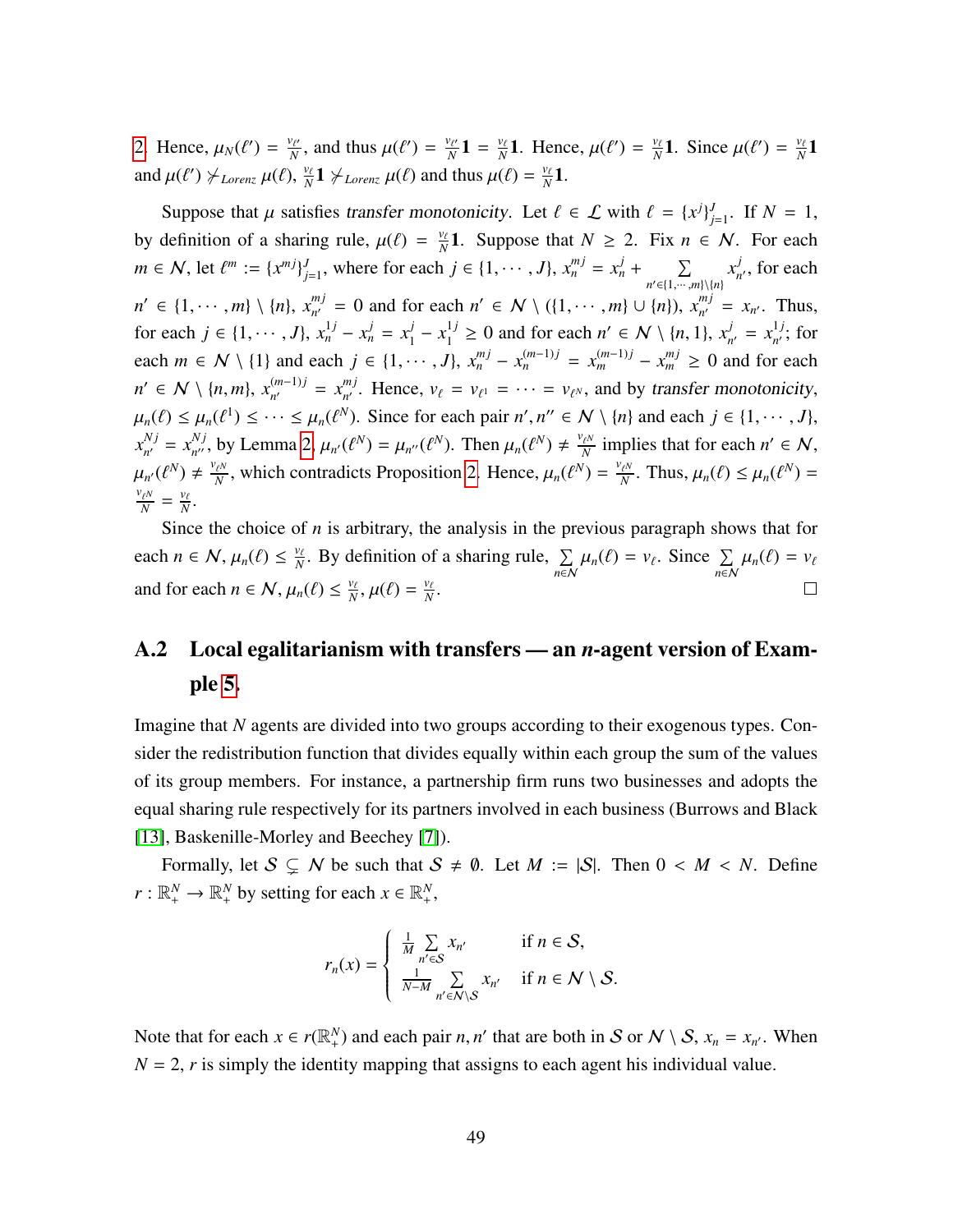For each  $x \in \mathbb{R}^N_+$ , let  $\bar{x} := \frac{1}{N}$  $\frac{1}{N}$   $\sum$  $\sum_{n \in \mathbb{N}} x_n$ . Define a binary relation  $\succeq$  on *r*( $\mathbb{R}^N_+$ ) by setting for each pair  $x, y \in r(\mathbb{R}^N_+), x \succsim y$  if there is  $\lambda \in [0, 1]$  such that

$$
x \ge \lambda y + (1 - \lambda)\bar{y}\mathbf{1}.
$$

Note that for each pair  $x, y \in r(\mathbb{R}^N_+)$ , when  $x \ge y$ ,  $x \succsim y$ ; when  $\sum_{n \in \mathbb{N}}$  $\sum_{n \in \mathcal{N}} x_n = \sum_{n \in \mathcal{N}}$  $\sum_{n \in \mathcal{N}}$  *y<sub>n</sub>*, *x*  $\succeq$  *y* if and only if *x* is a mixture between *y* and the equal-sharing allocation  $\bar{y}$ **1**.

<span id="page-51-0"></span>**Lemma 3.** *For each pair*  $x, y \in r(\mathbb{R}^N_+)$ ,  $x \succsim y$  *if and only if*  $\sum_{n \in \mathbb{N}}$  $\sum_{n \in \mathcal{N}} x_n \geq \sum_{n \in \mathcal{N}}$  $\sum_{n \in \mathcal{N}} y_n$  *and for each*  $n \in \mathcal{N}, x_n \ge \min\{y_n, \bar{y}\}.$ 

*Proof.* The "only if" direction is readily verified, so the proof is omitted. To show the "if" direction, let  $x, y \in r(\mathbb{R}^N_+)$  be such that  $\sum_{n \in \Lambda}$  $\sum_{n \in \mathcal{N}} x_n \geq \sum_{n \in \mathcal{N}}$  $\sum_{n \in \mathbb{N}} y_n$  and for each  $n \in \mathbb{N}$ ,  $x_n \ge \min\{y_n, \bar{y}\}.$ Assume without loss of generality that  $1 \in S$  and  $2 \in N \setminus S$ . Since  $x, y \in r(\mathbb{R}^N_+)$ , by definition of *r*, for each  $n \in S$ ,  $x_n = x_1$  and  $y_n = y_1$ , and for each  $n \in N \setminus S$ ,  $x_n = x_2$  and  $y_n = y_2$ . Note that either  $y_1 \leq \bar{y} \leq y_2$  or  $y_2 < \bar{y} < y_1$ .

We shall prove  $x \succeq y$  only in the case  $y_1 \leq \bar{y} \leq y_2$ , and analogous arguments can be applied to the other case. Since  $y_1 \leq \bar{y} \leq y_2$ ,  $x_1 \geq \min\{y_1, \bar{y}\} = y_1$  and  $x_2 \geq \min\{y_2, \bar{y}\} = \bar{y}$ . If  $x_2 \geq y_2$ , then  $x \geq y$ , and thus by definition of  $\succsim$ ,  $x \succsim y$ . Suppose that  $x_2 < y_2$ . Let  $\lambda := \frac{(N-M)(x_2-\bar{y})}{M(\bar{y}-y_1)}$  $\frac{M(x-y_1)}{M(\bar{y}-y_1)}$ . Since  $\bar{y} \leq x_2 < y_2$  and  $y_1 = \frac{1}{M}$  $\frac{1}{M} [N\bar{y} - (N - M)y_2]$ , we have  $y_1 < \bar{y}$ , and thus  $\lambda \in [0, \infty)$ . Since  $x_2 < y_2$ ,  $My_1 + (N-M)x_2 \le My_1 + (N-M)y_2 = \sum_{n \in \mathbb{N}}$  $\sum_{n \in \mathcal{N}} y_n = N\bar{y} = M\bar{y} + (N-M)\bar{y}$ , and thus  $(N - M)(x_2 - \bar{y}) \le M(\bar{y} - y_1)$  so that  $\lambda \le 1$ . Observe that

$$
\lambda y_2 + (1 - \lambda)\bar{y} = \frac{(N - M)(x_2 - \bar{y})}{M(\bar{y} - y_1)}y_2 + [1 - \frac{(N - M)(x_2 - \bar{y})}{M(\bar{y} - y_1)}]\bar{y}
$$
  
= 
$$
\frac{(N - M)y_2 - (N - M)\bar{y}}{M(\bar{y} - y_1)}x_2 + \bar{y} - \frac{(N - M)y_2 - (N - M)\bar{y}}{M(\bar{y} - y_1)}\bar{y}
$$
  
= 
$$
\frac{N\bar{y} - My_1 - (N - M)\bar{y}}{M(\bar{y} - y_1)}x_2 + \bar{y} - \frac{N\bar{y} - My_1 - (N - M)\bar{y}}{M(\bar{y} - y_1)}\bar{y}
$$
  
= 
$$
x_2.
$$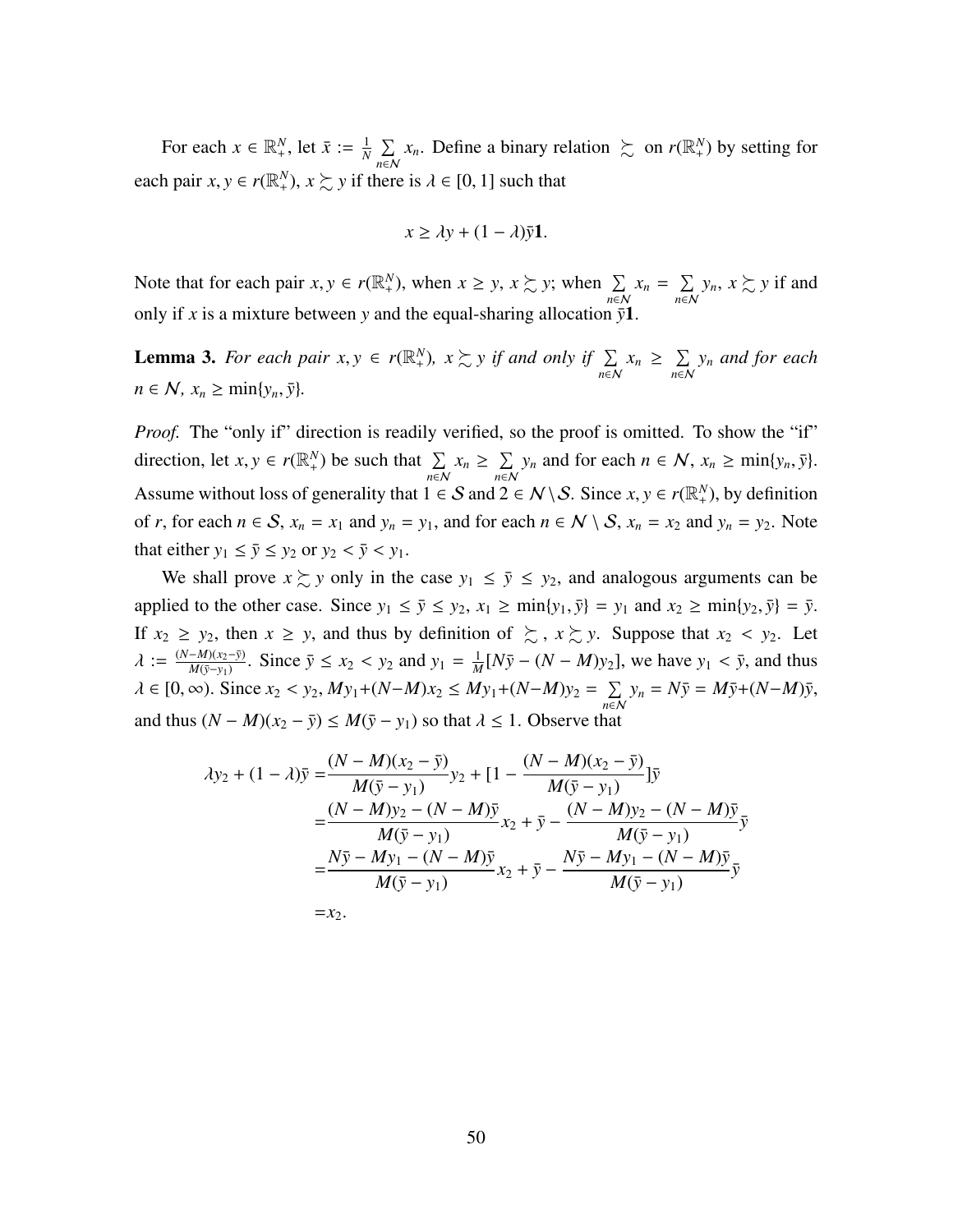Since  $\lambda y_2 + (1 - \lambda)\bar{y} = x_2$  and  $\sum_{n \in \mathcal{N}} y_n \le \sum_{n \in \mathcal{N}} y_n$  $\sum_{n \in \mathcal{N}} x_n$  $M[\lambda y_1 + (1 - \lambda)\bar{y}] + (N - M)x_2$  $=M[\lambda y_1 + (1 - \lambda)\bar{y}] + (N - M)[\lambda y_2 + (1 - \lambda)\bar{y}]$  $= \lambda [Mv_1 + (N - M)v_2] + (1 - \lambda)\bar{v}$  $=\sum$ *n*∈N  $y_n \leq \sum$ *n*∈N *xn*  $=Mx_1 + (N - M)x_2$ 

and thus  $\lambda y_1 + (1 - \lambda)\bar{y} \le x_1$ . Since  $\lambda y_1 + (1 - \lambda)\bar{y} \le x_1$  and  $\lambda y_2 + (1 - \lambda)\bar{y} = x_2$ ,  $\lambda y + (1 - \lambda)\bar{y}1 \le x$ .<br>Hence, by definition of  $\succeq$ ,  $x \succeq y$ . Hence, by definition of  $\succsim$  ,  $x \succsim y$ .

<span id="page-52-0"></span>**Proposition 3.** The binary relation  $\sum$  is a partial order, and  $r(\mathbb{R}^N_+)$  equipped with  $\sum$  is a *join-semilattice.*

*Proof.* First, we show that  $\geq$  is a partial order. By definition of  $\geq$ ,  $\geq$  is reflexive. To show that  $\geq$  is antisymmetric, let  $x, y \in r(\mathbb{R}^N_+)$  be such that  $x \geq y$  and  $y \geq x$ . Then by Lemma [3,](#page-51-0)  $\Sigma$  $\sum_{n \in \mathcal{N}} x_n = \sum_{n \in \mathcal{N}}$  $\sum_{n \in \mathbb{N}} y_n$ , and for each  $n \in \mathbb{N}$ ,  $x_n \ge \min\{y_n, \bar{y}\}\$ and  $y_n \ge \min\{x_n, \bar{x}\}\$ . If  $y = \bar{y}\mathbf{1}$ , then for each  $n \in \mathbb{N}$ ,  $x_n \geq \bar{y} = \bar{x}$ , and thus  $x = \bar{x}$ **1** =  $\bar{y}$ **1** = *y*. Suppose that  $y \neq \bar{y}$ **1**. Then we can pick  $m \in \mathcal{N}$  such that  $y_m < \bar{y}$ . Since  $x_m \ge \min\{y_m, \bar{y}\}\$  and  $y_m < \bar{y}$ ,  $x_m \ge y_m$ . Since  $y_m \ge \min\{x_m, \bar{x}\}\$ and  $y_m < \bar{y} = \bar{x}, y_m \ge x_m$ . Since  $x_m \ge y_m$  and  $y_m \ge x_m$ ,  $x_m = y_m$ . Suppose that  $m \in S$ . Since  $x_m = y_m$ , by definition of *r*, for each  $n \in S$ ,  $x_n = x_m = y_m = y_n$ , and since  $\bar{x} = \bar{y}$ , for each  $n \in \mathcal{N} \setminus \mathcal{S}$ ,  $x_n = \frac{1}{N-1}$  $\frac{1}{N-M}(N\bar{x} - Mx_m) = \frac{1}{N-M}$  $\frac{1}{N-M}(N\bar{y} - My_m) = y_n$ . Hence,  $x = y$ . Similarly, if  $m \in \mathcal{N} \setminus \mathcal{S}$ , it can be shown that  $x = y$ . Lastly, to show that  $\succeq$  is transitive, let *x*, *y*,  $z \in r(\mathbb{R}^N_+)$  be such that  $x \succsim y$  and  $y \succsim z$ . By Lemma [3,](#page-51-0)  $\sum_{n \in \mathbb{N}}$  $\sum_{n \in \mathcal{N}} x_n \geq \sum_{n \in \mathcal{N}}$  $\sum_{n \in \mathcal{N}} y_n \geq \sum_{n \in \mathcal{N}}$  $\sum_{n \in \mathcal{N}} z_n$ , and for each  $n \in \mathcal{N}$ ,  $x_n \ge \min\{y_n, \bar{y}\}\$  and  $y_n \ge \min\{z_n, \bar{z}\}\$ . Hence,  $\sum_{n \in \mathcal{N}} x_n \ge \sum_{n \in \mathcal{N}} x_n$  $\sum_{n \in \mathcal{N}} z_n$  and for each  $n \in \mathcal{N}, x_n \ge \min\{\min\{z_n, \bar{z}\}, \bar{y}\} = \min\{z_n, \bar{z}\}\$ . Thus, by Lemma [3,](#page-51-0)  $x \gtrsim z$ . Overall, since  $\gtrsim$  is reflexive, antisymmetric, and transitive,  $\gtrsim$  is a partial order.

Second, we show that  $r(\mathbb{R}^N_+)$  equipped with  $\gtrsim$  is a join-semilattice. Let  $x, y \in r(\mathbb{R}^N_+)$ . Suppose without loss of generality that  $\Sigma$  $\sum_{n \in \mathcal{N}} x_n \geq \sum_{n \in \mathcal{N}}$  $\sum_{n \in \mathcal{N}} y_n$ , and that 1 ∈ *S* and 2 ∈ *N* \ *S*. Since  $f(x, y) \in r(\mathbb{R}^N_+)$ , by definition of *r*, for each  $n \in S$ ,  $x_n = x_1$  and  $y_n = y_1$ , and for each  $n \in N \setminus S$ ,  $x_n = x_2$  and  $y_n = y_2$ . Let *med* denote the operator that takes the median of a finite list of real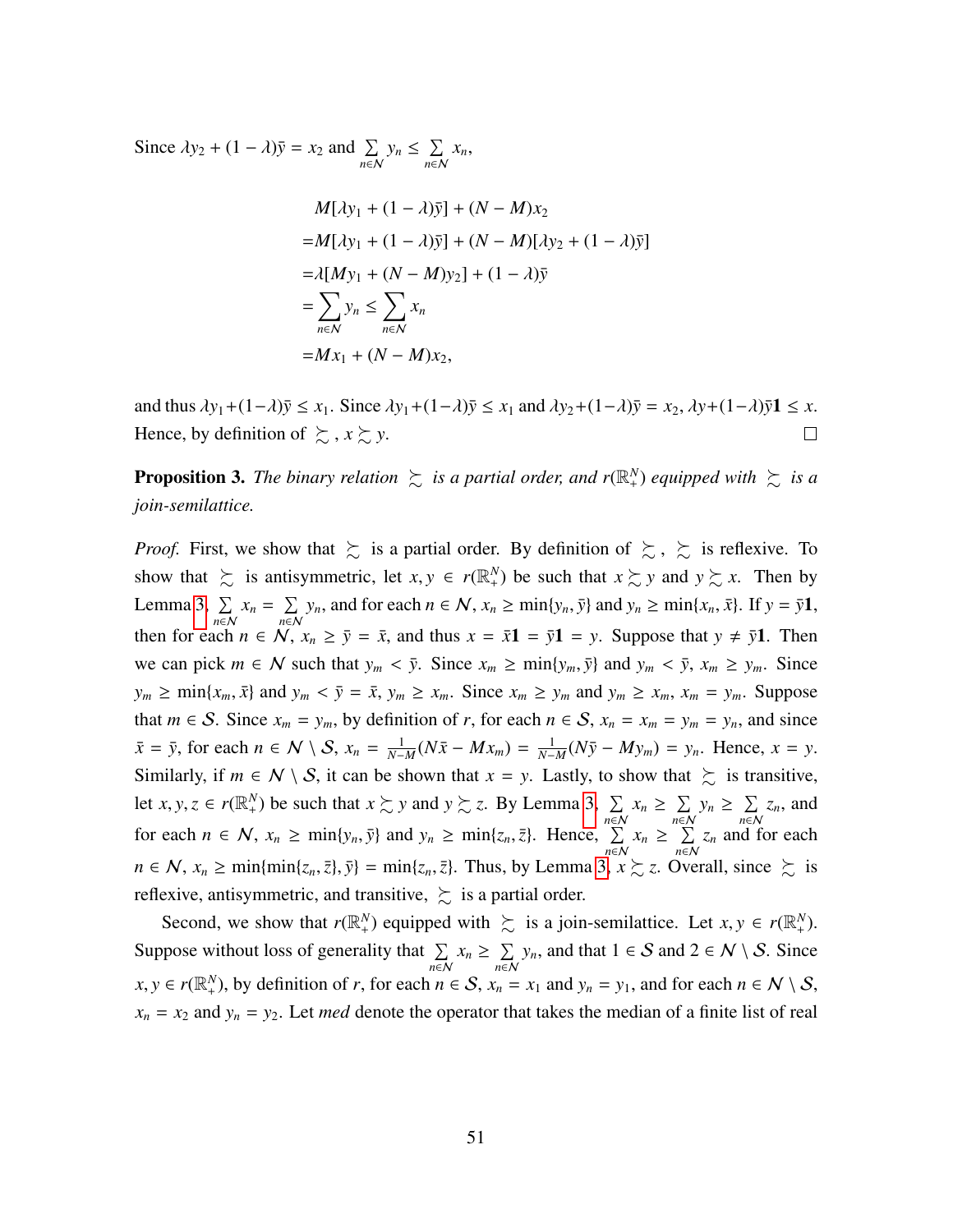numbers. Let  $z^* \in \mathbb{R}^N$  be such that

$$
z_n^* = \begin{cases} \text{med{min{y_1, \bar{y}, x_1, \frac{1}{M}[N\bar{x} - (N - M)\min{y_2, \bar{y}}] } } & \text{if } n \in S, \\ \frac{1}{N-M}(N\bar{x} - Mz_1^*) & \text{if } n \in \mathcal{N} \setminus S. \end{cases}
$$
(7)

Since  $\Sigma$  $\sum_{n \in \mathcal{N}} x_n \geq \sum_{n \in \mathcal{N}}$  $\sum_{n \in \mathcal{N}} y_n$ ,  $\min\{y_2, \bar{y}\} \le \bar{y} \le \bar{x}$ , and thus

<span id="page-53-1"></span><span id="page-53-0"></span>
$$
\frac{1}{M}[N\bar{x} - (N - M)\min\{y_2, \bar{y}\}] \ge \bar{x} \ge \bar{y} \ge \min\{y_1, \bar{y}\}.
$$
 (8)

By [\(8\)](#page-53-0), for each  $n \in \mathcal{S}$ ,  $\frac{1}{M}$  $\frac{1}{M}[N\bar{x} - (N - M)\min\{y_2, \bar{y}\}] \ge z_n^* \ge \min\{y_1, \bar{y}\} \ge 0$ . Since  $1 \in S$ , 1  $\frac{1}{M}[N\bar{x} - (N - M)\min\{y_2, \bar{y}\}] \ge z_1^*$ <sup>\*</sup><sub>1</sub>, and thus for each  $n \in \mathcal{N} \setminus \mathcal{S}$ ,  $z_n^* = \frac{1}{N-1}$  $\frac{1}{N-M}(N\bar{x} - Mz_1^*)$  ≥ 1  $\frac{1}{N-M}(N-M)\min\{y_2, \bar{y}\} = \min\{y_2, \bar{y}\} \ge 0$ . Since for each  $n \in \mathcal{N}$ ,  $z_n^* \ge 0$  and  $r(z^*) = z^*$ ,  $z^* \in r(\mathbb{R}^N_+)$ . We want to show that  $z^* = \max_{\substack{\sim \\ \sim}} \{x, y\}$ . That is,  $z^* \succsim x$ ,  $z^* \succsim y$ , and for each  $z \in r(\mathbb{R}^N_+)$  such that  $z \succsim x$  and  $z \succsim y$ ,  $z \succsim z^*$ .

Since  $\Sigma$ *n*∈N  $z_n^* = N\bar{x} = \sum_i$  $\sum_{n \in \mathcal{N}} x_n \geq \sum_{n \in \mathcal{N}}$  $\sum_{n \in \mathbb{N}} y_n$ , and since for each  $n \in \mathcal{S}$ ,  $z_n^* \ge \min\{y_1, \bar{y}\}$  =  $\min\{y_n, \bar{y}\}\$ , and for each  $n \in \mathcal{N} \setminus \mathcal{S}$ ,  $z_n^* \geq \min\{y_2, \bar{y}\} = \min\{y_n, \bar{y}\}\$ , by Lemma [3,](#page-51-0)  $z^* \succsim y$ . Fix  $z \in r(\mathbb{R}^N_+)$  be such that  $z \succsim x$  and  $z \succsim y$ . By [\(8\)](#page-53-0), either  $\frac{1}{M}[N\bar{x}-(N-M)\min\{y_2, \bar{y}\}] = \min\{y_1, \bar{y}\}\$ or  $\frac{1}{M}[N\bar{x} - (N - M)\min\{y_2, \bar{y}\}] > \min\{y_1, \bar{y}\}$ . We shall show that  $z \gtrsim z^* \gtrsim x$  in each of the two cases.

Case 1: 
$$
\frac{1}{M}[N\bar{x} - (N - M)\min\{y_2, \bar{y}\}] = \min\{y_1, \bar{y}\}
$$
. Then by (8),  

$$
\frac{1}{M}[N\bar{x} - (N - M)\min\{y_2, \bar{y}\}] = \bar{x} = \bar{y} = \min\{y_1, \bar{y}\},
$$

which implies that  $N\bar{y} = N\bar{x} = M \min\{y_1, \bar{y}\} + (N - M) \min\{y_2, \bar{y}\}\$ . Hence,  $y_1 = y_2 = \bar{y} = \bar{x}$ , and thus  $y = \bar{y}$ **1** =  $\bar{x}$ **1** =  $z^*$ . Since  $z^* = \bar{x}$ **1**, by definition of  $\succsim$  ,  $z^* \succsim x$ . Since  $z \succsim y$  and  $y = z^*, z \succsim z^*.$ 

Case 2:  $\frac{1}{M}[N\bar{x}-(N-M)\min\{y_2, \bar{y}\}] > \min\{y_1, \bar{y}\}\$ . Since 1 ∈ *S*, there are three possibilities:  $z_1^* = \min\{y_1, \bar{y}\}, z_1^* = x_1, \text{ or } z_1^* = \frac{1}{M}$  $\frac{1}{M}[N\bar{x} - (N - M)\min\{y_2, \bar{y}\}]$ . First, suppose that  $z_1^* = x_1$ . Then for each  $n \in S$ ,  $z_n^* = z_1^* = x_1 = x_n$ , and for each  $n \in \mathcal{N} \setminus S$ ,  $z_n^* = \frac{1}{N-1}$  $\frac{1}{N-M}(N\bar{x} - Mz_1^*) =$ 1  $\frac{1}{N-M}(N\bar{x} - Mx_1^*) = x_n$ . Thus,  $z^* = x$ . Since  $z^* = x$  and  $\succeq$  is reflexive,  $z^* \succeq x$ . Since  $z^* = x$ and  $z \succsim x, z \succsim z^*$ .

Second, suppose that  $z_1^* = \min\{y_1, \bar{y}\}\$ . Since  $\frac{1}{M}[N\bar{x}-(N-M)\min\{y_2, \bar{y}\}] > \min\{y_1, \bar{y}\} = z_1^*$  $_{1}^{\ast}$ , by definition of  $z_1, z_1^* \ge x_1$ . Since  $z_1^* = \min\{y_1, \bar{y}\}\)$ , by [\(8\)](#page-53-0),  $\bar{x} \ge z_1^*$ <sup>\*</sup><sub>1</sub>. Since  $\bar{x} \ge z_1^* \ge x_1$ , for each  $n \in S$ ,  $z_n^* = z_1^* \ge \min\{x_1, \bar{x}\} = \min\{x_n, \bar{x}\}\$  and for each  $n \in N \setminus S$ ,  $z_n^* = \frac{1}{N-1}$  $\frac{1}{N-M}(N\bar{x} - Mz_1^*)$  ≥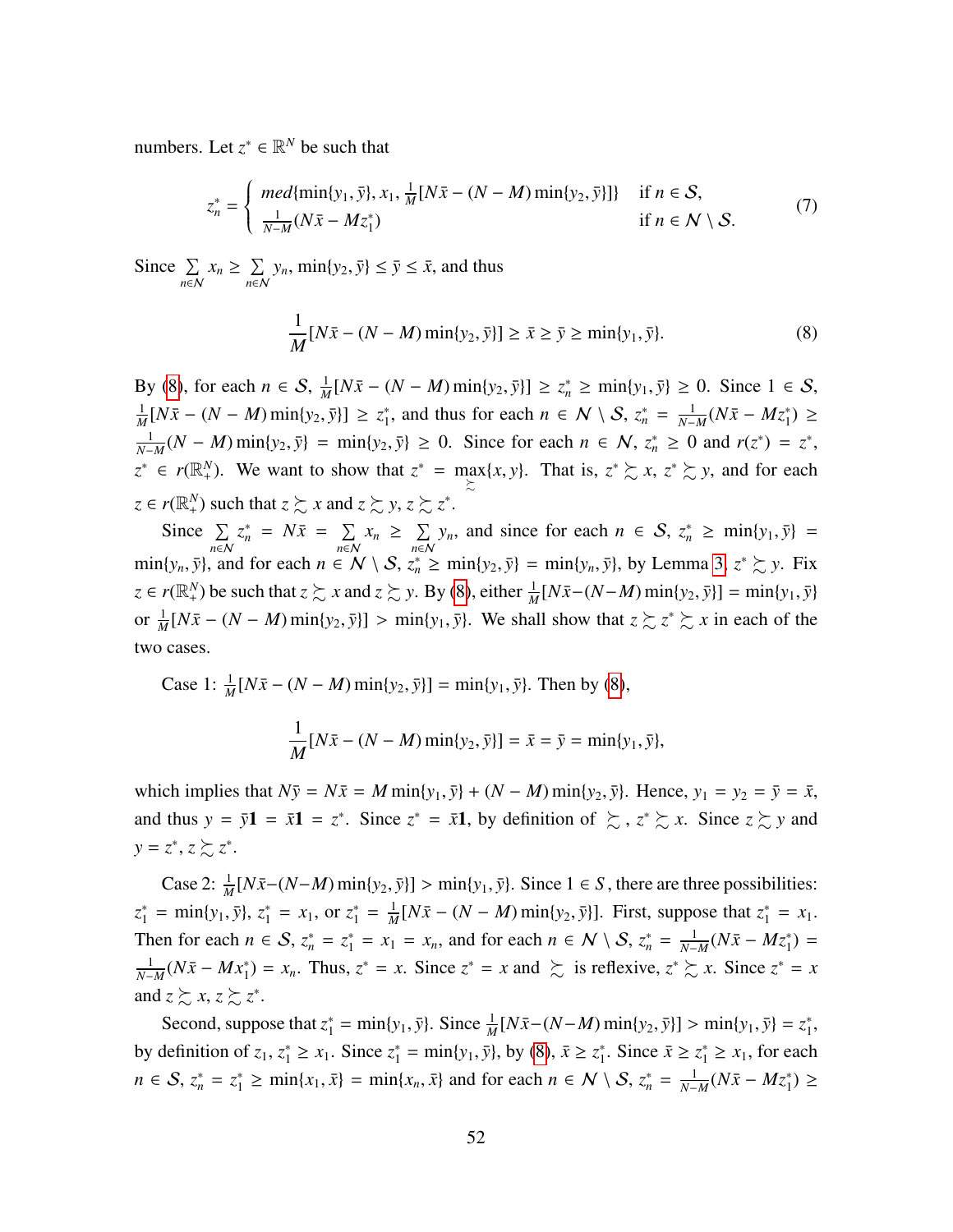1  $\frac{1}{N-M}(N\bar{x} - M\bar{x}) = \bar{x} \ge \min\{x_n, \bar{x}\}.$  Since  $\sum_{n \in \mathcal{N}}$  $z_n^* = \sum$  $\sum_{n \in \mathbb{N}} x_n$  and for each  $n \in \mathbb{N}$ ,  $z_n^* \ge \min\{x_n \bar{x}\},$ by Lemma [3,](#page-51-0)  $z^* \succsim x$ . Moreover, since  $\Sigma$ *n*∈N  $z_n^* = \sum$  $\sum_{n \in \mathcal{N}} x_n$  and  $\bar{x} \ge z_1^* \ge x_1$ ,

<span id="page-54-1"></span><span id="page-54-0"></span>
$$
\min\{z_1^*, \bar{z}^*\} = \min\{z_1^*, \bar{x}\} = z_1^* = \min\{y_1, \bar{y}\},\tag{9}
$$

and

$$
\min\{z_2^*, \bar{z}^*\} = \min\{\frac{1}{N-M}(N\bar{x} - Mz_1^*), \bar{x}\} \le \min\{\frac{1}{N-M}(N\bar{x} - Mx_1), \bar{x}\} = \min\{x_2, \bar{x}\}. \tag{10}
$$

Since  $z \gtrsim x$  and  $z \gtrsim y$ , by Lemma [3,](#page-51-0)  $\Sigma$  $\sum_{n \in \mathcal{N}} z_n \geq \sum_{n \in \mathcal{N}}$  $\sum_{n \in \mathcal{N}} x_n = \sum_{n \in \mathcal{N}}$ *n*∈N  $z_n^*$ ,  $z_1 \ge \min\{y_1, \bar{y}\}$ , and  $z_2 \ge$  $\min\{x_2, \bar{x}\}.$  Since  $z_1 \ge \min\{y_1, \bar{y}\},$  by [\(9\)](#page-54-0), for each  $n \in S$ ,  $z_n = z_1 \ge \min\{z_1^*\}$  $\{\bar{z}^*\} = \min\{z_n^*, \bar{z}^*\}.$ <br> $\vdots$   $\vdots$   $\vdots$   $\vdots$ Since *z*<sub>2</sub> ≥ min{*x*<sub>2</sub>, *x*<sup>}</sup>, by [\(10\)](#page-54-1), for each *n* ∈ *N* \ *S*, *z<sub>n</sub>* = *z*<sub>2</sub> ≥ min{*z*<sup>\*</sup><sub>2</sub><sup>\*</sup>  $\{z_2^*, \bar{z}^*\} = \min\{z_n^*, \bar{z}^*\}.$  Since  $\overline{\Sigma}$  $\sum_{n \in \mathcal{N}} z_n \geq \sum_{n \in \mathcal{N}}$ *n*∈N  $z_n^*$  and for each  $n \in \mathcal{N}$ ,  $z_n \ge \min\{z_n^*, \bar{z}^*\}$ , by Lemma [3,](#page-51-0)  $z \succsim z^*$ .

Lastly, suppose that  $z_1^* = \frac{1}{M}$  $\frac{1}{M}[N\bar{x} - (N - M)\min\{y_2, \bar{y}\}]$ . Since  $z_1^* = \frac{1}{M}$  $\frac{1}{M}$ [ $N\bar{x}$  – ( $N$  – *M*)  $\min\{y_2, \bar{y}\}\}\n> \min\{y_1, \bar{y}\}\n, by definition of  $z_1^*$$ <sup>\*</sup><sub>1</sub>, *x*<sub>1</sub> ≥  $z_1^*$ <sup>\*</sup><sub>1</sub>. Since  $z_1^* = \frac{1}{M}$  $\frac{1}{M}[N\bar{x}-(N-M)\min\{y_2,\bar{y}\}],$ by [\(8\)](#page-53-0),  $z_1^* \geq \bar{x}$ . Since  $x_1 \geq z_1^* \geq \bar{x}$ , for each  $n \in \mathcal{S}$ ,  $z_n^* = z_1^* \geq \min\{x_1, \bar{x}\} = \min\{x_n, \bar{x}\}\$  and for each  $n \in \mathcal{N} \setminus \mathcal{S}$ ,  $z_n^* = \frac{1}{N-1}$  $\frac{1}{N-M}$ ( $\bar{x}$  −  $Mz_1^*$ ) ≥  $\frac{1}{N-M}$  $\frac{1}{N-M}(N\bar{x} - Mx_1) = x_n \ge \min\{x_n, \bar{x}\}.$  Since  $\overline{\Sigma}$ *n*∈N  $z_n^* = \sum_i$  $\sum_{n \in \mathbb{N}} x_n$  and for each *n* ∈ *N*,  $z_n^*$  ≥ min{ $x_n \bar{x}$ }, by Lemma [3,](#page-51-0)  $z^*$   $\succeq x$ . Moreover, since  $\overline{\Sigma}$ *n*∈N  $z_n^* = \sum$  $\sum_{n \in \mathcal{N}} x_n, x_1 \ge z_1^* \ge \bar{x} \ge \bar{y}$ , and  $z_1^* = \frac{1}{M}$  $\frac{1}{M}[N\bar{x} - (N - M) \min\{y_2, \bar{y}\}],$ 

<span id="page-54-3"></span><span id="page-54-2"></span>
$$
\min\{z_1^*, \bar{z}^*\} = \min\{z_1^*, \bar{x}\} = \bar{x} = \min\{x_1, \bar{x}\},\tag{11}
$$

and

$$
\min\{z_2^*, \bar{z}^*\} = \min\{\frac{1}{N-M}(N\bar{x} - Mz_1^*), \bar{x}\} = \min\{\min\{y_2, \bar{y}\}, \bar{x}\} = \min\{y_2, \bar{y}\}.
$$
 (12)

Since  $z \succeq x$  and  $z \succeq y$ , by Lemma [3,](#page-51-0)  $\Sigma$  $\sum_{n \in \mathcal{N}} z_n \geq \sum_{n \in \mathcal{N}}$  $z_n^*$ ,  $z_1 \ge \min\{x_1, \bar{x}\}$ , and  $z_2 \ge$  $\sum_{n \in \mathcal{N}} x_n = \sum_{n \in \mathcal{N}}$ *n*∈N min{*y*<sub>2</sub>, *y*}. Since  $z_1 \ge \min\{x_1, \bar{x}\}$ , by [\(11\)](#page-54-2), for each  $n \in S$ ,  $z_n = z_1 \ge \min\{z_1^* \}$  $\{\bar{z}^*\} = \min\{z_n^*, \bar{z}^*\}.$ <br> $\vdots$   $\vdots$   $\vdots$   $\vdots$ Since  $z_2 \ge \min\{y_2, \bar{y}\}\)$ , by [\(12\)](#page-54-3), for each  $n \in \mathcal{N} \setminus \mathcal{S}$ ,  $z_n = z_2 \ge \min\{z_2^*\}$  $\{z_n^*, \bar{z}^*\} = \min\{z_n^*, \bar{z}^*\}.$  Since  $z_n^*$  and for each  $n \in \mathcal{N}$ ,  $z_n \ge \min\{z_n^*, \bar{z}^*\}$ , by Lemma [3,](#page-51-0)  $z \succsim z^*$ .  $\sum_{n \in \mathcal{N}} z_n \geq \sum_{n \in \mathcal{N}}$  $\overline{\Sigma}$  $\Box$ *n*∈N

<span id="page-54-4"></span>**Proposition 4.** The pair  $(r, \succeq)$  is a monotone and continuous redistribution scheme. More*over, for each finite list of elements of*  $r(\mathbb{R}^N_+), x^1, \dots, x^K, if x^* = \max_{\succ \sim} \{x^1, \dots, x^K\}$ *, then* 

 $\overline{\Sigma}$ *n*∈N  $x_n^* = \max\left\{\sum n} \right\}$ *n*∈N  $x_n^1, \cdots, \sum_{n \in \mathcal{N}}$ *n*∈N *x K n* }*.*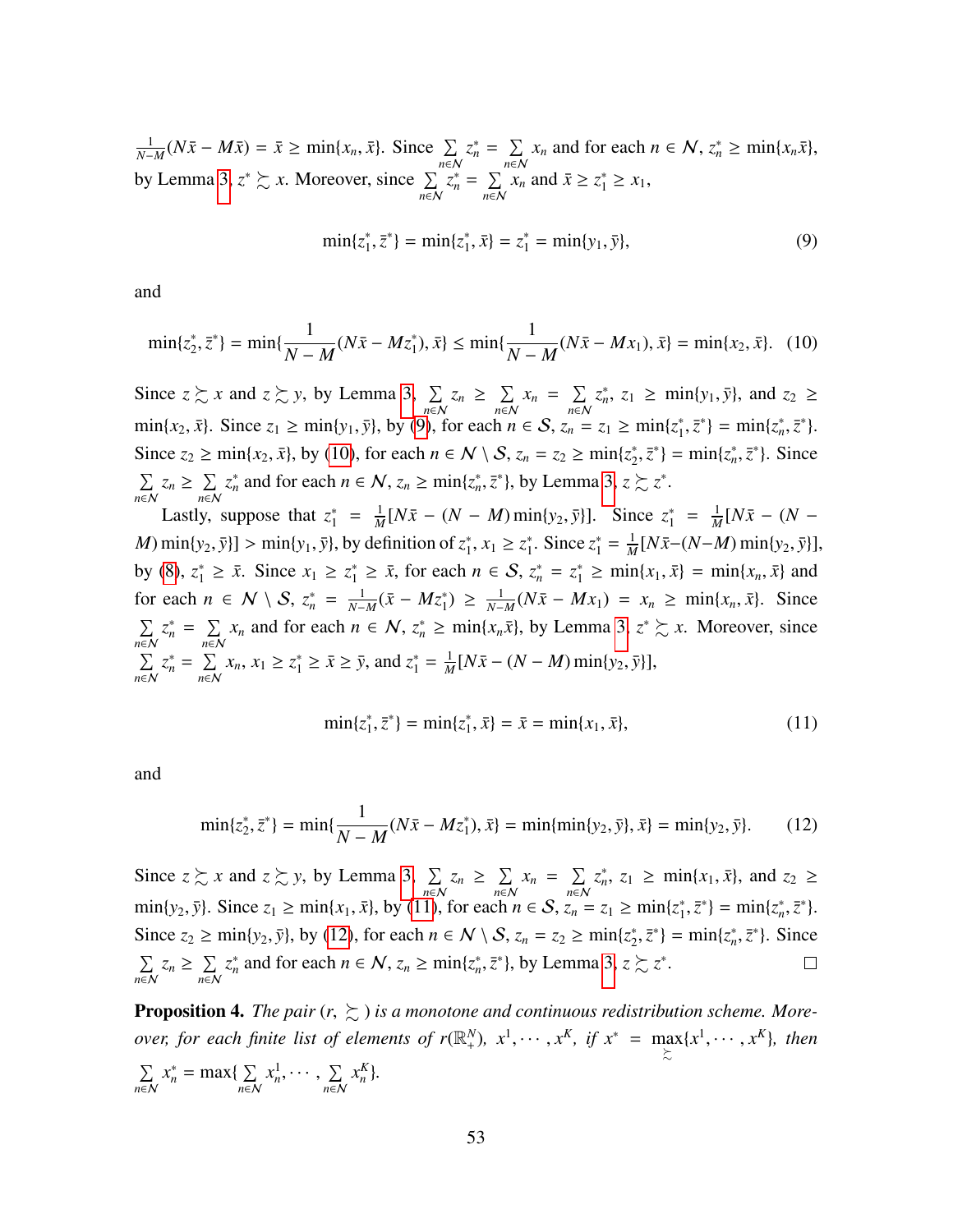*Proof.* By definition of *r*, for each  $x \in \mathbb{R}^N_+$ ,  $\sum$  $\sum_{n \in \mathcal{N}} r_n(x) = \sum_{n \in \mathcal{N}}$  $\sum_{n \in \mathbb{N}} x_n$  and  $r(r(x)) = r(x)$ . By Propo-sition [3,](#page-52-0)  $\geq$  is a partial order over  $r(\mathbb{R}^N_+)$  equipped with which  $r(\mathbb{R}^N_+)$  is a join-semilattice. Thus,  $(r, \geq)$  is a redistribution scheme.

To show that  $(r, \geq)$  is monotone, let  $x, y \in \mathbb{R}^N_+$  be such that  $x \geq y$ . Since  $x \geq y$ , for each  $n \in \mathcal{S}$ ,  $r_n(x) = \frac{1}{M}$  $\frac{1}{M}$   $\sum$  $\sum_{n' \in S} x_{n'} \geq \frac{1}{M}$  $\frac{1}{M}$   $\sum$  $\sum_{n' \in S} y_{n'} = r_n(y)$  and for each  $n \in \mathcal{N} \setminus \mathcal{S}$ ,  $r_n(x) = \frac{1}{N-1}$  $\frac{1}{N-M}$   $\sum_{i=1}^{N}$  $\sum_{n' \in \mathcal{N} \setminus \mathcal{S}} x_{n'} \geq$ 1  $\frac{1}{N-M}$   $\sum_{i=1}^{N}$  $\sum_{n' \in \mathcal{N} \setminus \mathcal{S}} y_{n'} = r_n(y)$ . Thus,  $r(x) \ge r(y)$ . Since  $r(x) \ge r(y)$ , by definition of  $\succsim x \succsim y$ .

Next, we show that  $(r, \geq)$  is continuous. By definition of *r*, *r* is continuous. To show that the join operator  $\max_{\Sigma} \{\cdot, \cdot\} : r(\mathbb{R}^N_+)^2 \to r(\mathbb{R}^N_+)$  is continuous, let  $x, y \in r(\mathbb{R}^N_+), z := \max_{\Sigma} \{x, y\}$ , and for each  $k \in \mathbb{N}$ ,  $x^k, y^k \in r(\mathbb{R}^N_+), z^k := \max_{\substack{\sim \\ \sim}} \{x^k, y^k\}$  be such that  $\{(x^k, y^k)\}_{k=1}^\infty$  $\sum_{k=1}^{\infty}$  converges to (*x*, *y*). We shall show that  $\lim_{k \to \infty} z^k = z$ . Suppose without loss of generality that  $\sum_{n \in \mathbb{N}}$  $\sum_{n \in \mathcal{N}} x_n \geq \sum_{n \in \mathcal{N}}$  $\sum_{n \in \mathcal{N}} y_n$ and that  $1 \in S$  and  $2 \in N \setminus S$ . We divide the proof into two cases:  $\sum$  $\sum_{n \in \mathcal{N}} x_n > \sum_{n \in \mathcal{N}}$  $\sum_{n \in \mathcal{N}} y_n$  and  $\overline{\Sigma}$  $\sum_{n \in \mathcal{N}} x_n = \sum_{n \in \mathcal{N}}$  $\sum_{n \in \mathcal{N}} y_n$ .

Consider the case  $\Sigma$  $\sum_{n \in \mathcal{N}} x_n > \sum_{n \in \mathcal{N}}$  $\sum_{n \in \mathbb{N}} y_n$ . Since  $\sum_{n \in \mathbb{N}} x_n > \sum_{n \in \mathbb{N}}$  $\sum_{n \in \mathcal{N}} y_n$  and  $\{(x^k, y^k)\}_{k=1}^{\infty}$  $\sum_{k=1}^{\infty}$  converges to  $(x, y)$ , for each sufficiently large  $k \in \mathbb{N}$ ,  $\sum_{n \in \mathbb{N}}$ *n*∈N  $x_n^k$  >  $\sum_{n \in \mathcal{N}}$ *n*∈N  $y_n^k$ . Since  $\Sigma$  $\sum_{n \in \mathcal{N}} x_n$  >  $\sum_{n \in \mathcal{N}}$  $\sum_{n \in \mathcal{N}} y_n$  and  $z =$  $\max_{\substack{\sim \\ \sim}}$  {*x*, *y*}, by proof of Proposition [3](#page-52-0) (see [\(7\)](#page-53-1)), *z* is given by

<span id="page-55-0"></span>
$$
z_n = \begin{cases} \text{med{min{y_1, \bar{y}, x_1, \frac{1}{M}[N\bar{x} - (N - M)\min{y_2, \bar{y}}] } } & \text{if } n \in S, \\ \frac{1}{N-M}(N\bar{x} - Mz_1) & \text{if } n \in \mathcal{N} \setminus S. \end{cases}
$$
(13)

Similarly, for each sufficiently large  $k \in \mathbb{N}$ ,  $z^k$  is given by

<span id="page-55-1"></span>
$$
z_n^k = \begin{cases} med\{\min\{y_1^k, \bar{y}^k\}, x_1^k, \frac{1}{M}[N\bar{x}^k - (N-M)\min\{y_2^k, \bar{y}^k\}]\} & \text{if } n \in S, \\ \frac{1}{N-M}(N\bar{x}^k - Mz_1^k) & \text{if } n \in \mathcal{N} \setminus S. \end{cases}
$$
(14)

Since  $\{(x^k, y^k)\}_{k=0}^{\infty}$  $\sum_{k=1}^{\infty}$  converges to  $(x, y)$ , by [\(13\)](#page-55-0) and [\(14\)](#page-55-1),  $\lim_{k \to \infty} z^k = z$ .

Consider the other case  $\Sigma$  $\sum_{n \in \mathcal{N}} x_n = \sum_{n \in \mathcal{N}}$  $\sum_{n \in \mathbb{N}} y_n$ . Then we have both  $\sum_{n \in \mathbb{N}} x_n \geq \sum_{n \in \mathbb{N}}$  $\sum_{n \in \mathcal{N}} y_n$  and  $\sum_{n \in \mathcal{N}} y_n \ge$  $\overline{\Sigma}$  $\sum_{n \in \mathbb{N}} x_n$ . Since  $\sum_{n \in \mathbb{N}} x_n \geq \sum_{n \in \mathbb{N}}$  $\sum_{n \in \mathcal{N}} y_n, \sum_{n \in \mathcal{N}}$  $\sum_{n \in \mathcal{N}} y_n \geq \sum_{n \in \mathcal{N}}$  $\sum_{n \in \mathbb{N}} x_n$ , and  $z = \max_{\Sigma} \{x, y\}$ , by proof of Proposition [3](#page-52-0) (see  $(7)$ ), *z* is given by either  $(13)$  or

<span id="page-55-2"></span>
$$
z_n = \begin{cases} med\{\min\{x_1, \bar{x}\}, y_1, \frac{1}{M}[N\bar{y} - (N - M)\min\{x_2, \bar{x}\}]\} & \text{if } n \in \mathcal{S}, \\ \frac{1}{N-M}(N\bar{y} - Mz_1) & \text{if } n \in \mathcal{N} \setminus \mathcal{S}. \end{cases}
$$
(15)

Similarly, for each  $k \in \mathbb{N}$  such that  $\Sigma$ *n*∈N  $x_n^k \geq \sum$ *n*∈N  $y_n^k$ ,  $z^k$  is given by [\(14\)](#page-55-1), and for each  $k \in \mathbb{N}$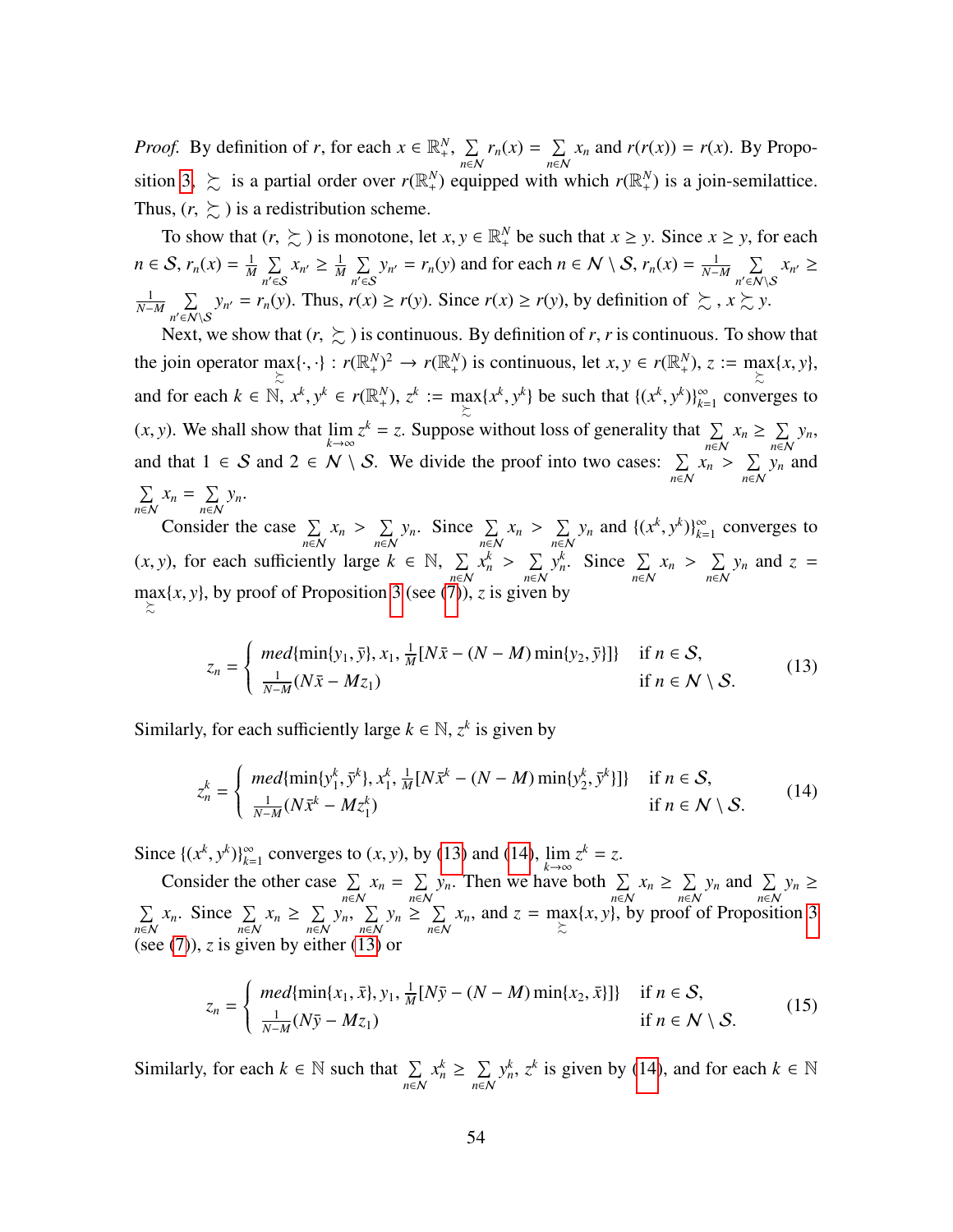such that  $\Sigma$ *n*∈N  $y_n^k$  >  $\sum_{n \in \mathcal{N}}$ *n*∈N  $x_n^k$ ,  $z^k$  is given by

<span id="page-56-3"></span>
$$
z_n^k = \begin{cases} med\{\min\{x_1^k, \bar{x}^k\}, y_1^k, \frac{1}{M}[N\bar{y}^k - (N - M)\min\{x_2^k, \bar{x}^k\}]\} & \text{if } n \in S, \\ \frac{1}{N - M}(N\bar{y}^k - Mz_1^k) & \text{if } n \in \mathcal{N} \setminus S. \end{cases}
$$
(16)

For each subsequence  $\{(x^{k_j}, y^{k_j})\}_{j=1}^{\infty}$  $\sum_{j=1}^{\infty}$  of  $\{(x^{k}, y^{k})\}_{k=1}^{\infty}$  $\sum_{k=1}^{\infty}$  such that for each *j*  $\in \mathbb{N}$ ,  $\sum_{k=1}^{\infty}$ *n*∈N  $x_n^{k_j} \geq \sum$ *n*∈N  $y_n^{k_j}$ , since  $\{(x^{k_j}, y^{k_j})\}_{j=1}^{\infty}$  $\sum_{j=1}^{\infty}$  converges to  $(x, y)$ , by [\(13\)](#page-55-0) and [\(14\)](#page-55-1),  $\lim_{j \to \infty} z^{k_j} = z$ . For each subsequence  $\{(x^{k_j}, y^{k_j})\}_{j=1}^{\infty}$  $\sum_{j=1}^{\infty}$  of  $\{(x^k, y^k)\}_{k=1}^{\infty}$  $\sum_{k=1}^{\infty}$  such that for each  $j \in \mathbb{N}$ ,  $\Sigma$ *n*∈N *y k j*  $\frac{\kappa_j}{n} > \sum_{n \in \mathcal{N}}$ *n*∈N  $x_n^{k_j}$ , since  $\{(x^{k_j}, y^{k_j})\}_{j=1}^{\infty}$ *j*=1 converges to  $(x, y)$ , by [\(15\)](#page-55-2) and [\(16\)](#page-56-3),  $\lim_{j \to \infty} z^{k_j} = z$ . Hence,  $\lim_{k \to \infty} z^k = z$ .

Lastly, let  $x^1, \dots, x^K$  be a finite list of elements of  $r(\mathbb{R}^N_+)$  and  $x^* := \max_{\substack{\sim \\ \sim}} \{x^1, \dots, x^K\}.$ Note that for each pair  $x, y \in r(\mathbb{R}^N_+)$ , if  $z^* = \max\{x, y\}$ , then by proof of Proposition [3](#page-52-0) (see  $(7)$ ),  $\Sigma$ *n*∈N  $z_n^* = \max\left\{\sum_{i=1}^n z_i^2\right\}$  $\sum_{n \in \mathcal{N}} x_n, \sum_{n \in \mathcal{N}}$  $\sum_{n \in \mathbb{N}} y_n$ . Thus, since *x*<sup>\*</sup> can be obtained by repeatedly applying the join operator to pairs of elements of  $r(\mathbb{R}^N_+), \Sigma$ *n*∈N  $x_n^* = \max\left\{\sum n} \right\}$ *n*∈N  $x_n^1, \cdots, \sum_{n \in \mathcal{N}}$ *n*∈N *x K n* }.

Define  $\varphi : \mathcal{P} \Rightarrow \bigcup_{G \in \mathcal{G}}$ *G*∈G  $\mathcal{L}^G$  and  $\mu : \mathcal{P} \to \mathbb{R}_+^N$  by setting for each  $(G, v) \in \mathcal{P}, \varphi(G, v) :=$ {*L* ∈  $\mathcal{L}^G$  :  $v_L = v_G$ } and  $\mu(G, v) := \max_{\substack{z \atop \sim}} \{ r(\sum_{j=1}^J v_j) \}$  $\sum_{j=1}^{n} v(e_j)$ ) : { $e_j$ }<sup>*J*</sup></sup>  $J_{j=1} \in \mathcal{L}^G$ . Since for each  $x \in \mathbb{R}^N_+$ ,  $\overline{\Sigma}$  $\sum_{n \in \mathcal{N}} r_n(x) = \sum_{n \in \mathcal{N}}$  $\sum_{n \in \mathbb{N}} x_n$ , for each  $(G, v) \in \mathcal{P}$ , max $\{\sum_{n \in \mathbb{N}} \sigma_n \leq \sum_{n \in \mathbb{N}} x_n\}$  $\sum_{n \in \mathcal{N}} r_n \Big( \sum_{j=1}^J$  $\sum_{j=1}^{n} v(e_j)$ ) : { $e_j$ }<sup>*J*</sup></sup> *J*<sub>*j*=1</sub> ∈  $\mathcal{L}^G$ } = max{*v*<sub>*L*</sub> : *L* ∈  $\mathcal{L}^G$  = *v<sub>G</sub>*. Thus, by Proposition [4](#page-54-4) and the definitions of  $\varphi$  and  $\mu$ , for each  $(G, v) \in \mathcal{P}$  and each  $L \in \varphi(G, v)$ ,  $\sum_{n \in \mathbb{N}} \mu_n(G, v) = v_G = v_L$ . Hence,  $(\varphi, \mu)$  is a well-defined solution. By Proposition [4,](#page-54-4)  $(r, \geq)$  is a monotone and continuous redistribution scheme. By definition of  $\mu$ ,  $\mu$  is  $(r, \geq)$  - rationalizable. Thus, by Theorem [3,](#page-27-0)  $(\varphi, \mu)$  satisfies split invariance, irrelevance of dominated paths, and parallel composition.

## References

- <span id="page-56-2"></span>[1] Ambec, S., and Ehlers, L., 2008. Sharing a river among satiable agents. Games and Economic Behavior, 64(1), pp.35-50.
- <span id="page-56-1"></span>[2] Ambec, S., and Sprumont, Y., 2002. Sharing a river. Journal of Economic Theory, 107(2), pp.453-462.
- <span id="page-56-0"></span>[3] Aumann, R., and Maschler, M., 1985. Game theoretic analysis of a bankruptcy problem from the Talmud. Journal of Economic Theory, 36(2), pp.195-213.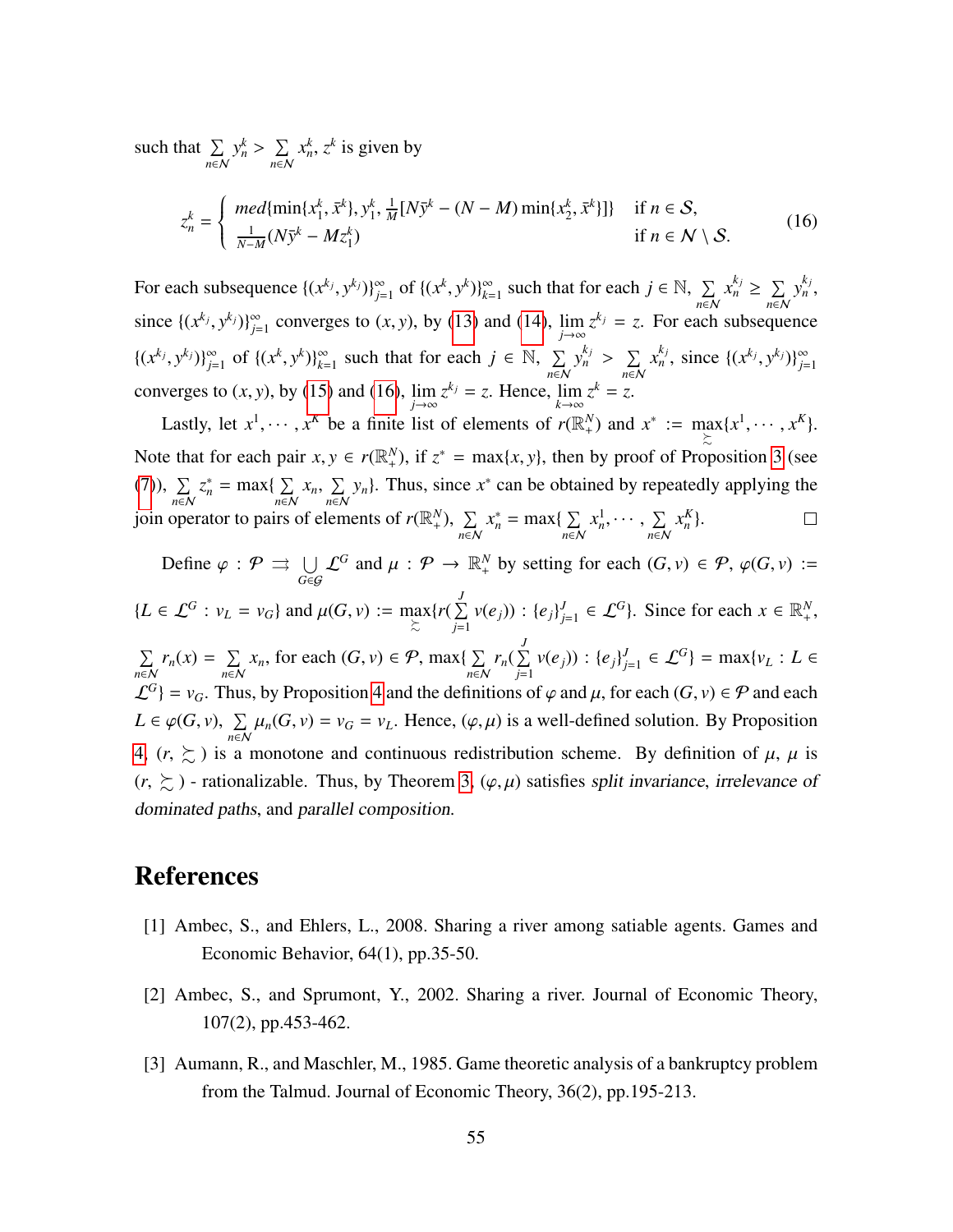- <span id="page-57-7"></span>[4] Bag, P.K., 1997. Public goods provision: applying JacksonMoulin mechanism for restricted agent characteristics. Journal of Economic Theory, 73(2), pp.460-472.
- <span id="page-57-6"></span>[5] Banker, R. 1981. Equity considerations in traditional full cost allocation practices: an axiomatic perspective. In Joint Cost Allocations, e.d. University of Oklahoma Press, pp.110-130.
- <span id="page-57-0"></span>[6] Bartling, B., and von Siemens, F.A., 2010. Equal sharing rules in partnerships. Journal of Institutional and Theoretical Economics, 166(2), pp.299-320.
- <span id="page-57-9"></span>[7] Baskerville-Morley, R., and Beechey, J. 2003. Profit sharing in the Big 8 firms: Accommodating the rainmakers. Paper presented at the 2nd Annual Auckland Regional Accounting Conference, Auckland.
- <span id="page-57-2"></span>[8] Bergantiños, G., and Vidal-Puga, J.J., 2007. A fair rule in minimum cost spanning tree problems. Journal of Economic Theory, 137(1), pp.326-352.
- <span id="page-57-4"></span>[9] van den Brink, R., 1997. An axiomatization of the disjunctive permission value for games with a permission structure. International Journal of Game Theory, 26(1), pp.27-43.
- <span id="page-57-5"></span>[10] van den Brink, R., and Gilles, R., 1996. Axiomatizations of the conjunctive permission value for games with permission structures. Games and Economic Behavior, 12(3), pp. 113-126.
- <span id="page-57-3"></span>[11] van den Brink, R., van der Laan, G., and Moes, N., 2012. Fair agreements for sharing international rivers with multiple springs and externalities, Journal of Environmental Economics and Management, 63(3), pp.388-403.
- <span id="page-57-1"></span>[12] Bose, A., Pal, D., and Sappington, D.E., 2010. Equal pay for unequal work: Limiting sabotage in teams. Journal of Economics and Management Strategy, 19(1), pp.25- 53.
- <span id="page-57-8"></span>[13] Burrows, G., and Black, C., 1998. Profit sharing in Australian Big 6 accounting firms: an exploratory study. Accounting, Organizations and Society, 23(5), pp.517-530.
- [14] Chambers, C. 2006. Asymmetric rules for claims problems without homogeneity. Games and Economic Behavior, 54(2), pp.241-260.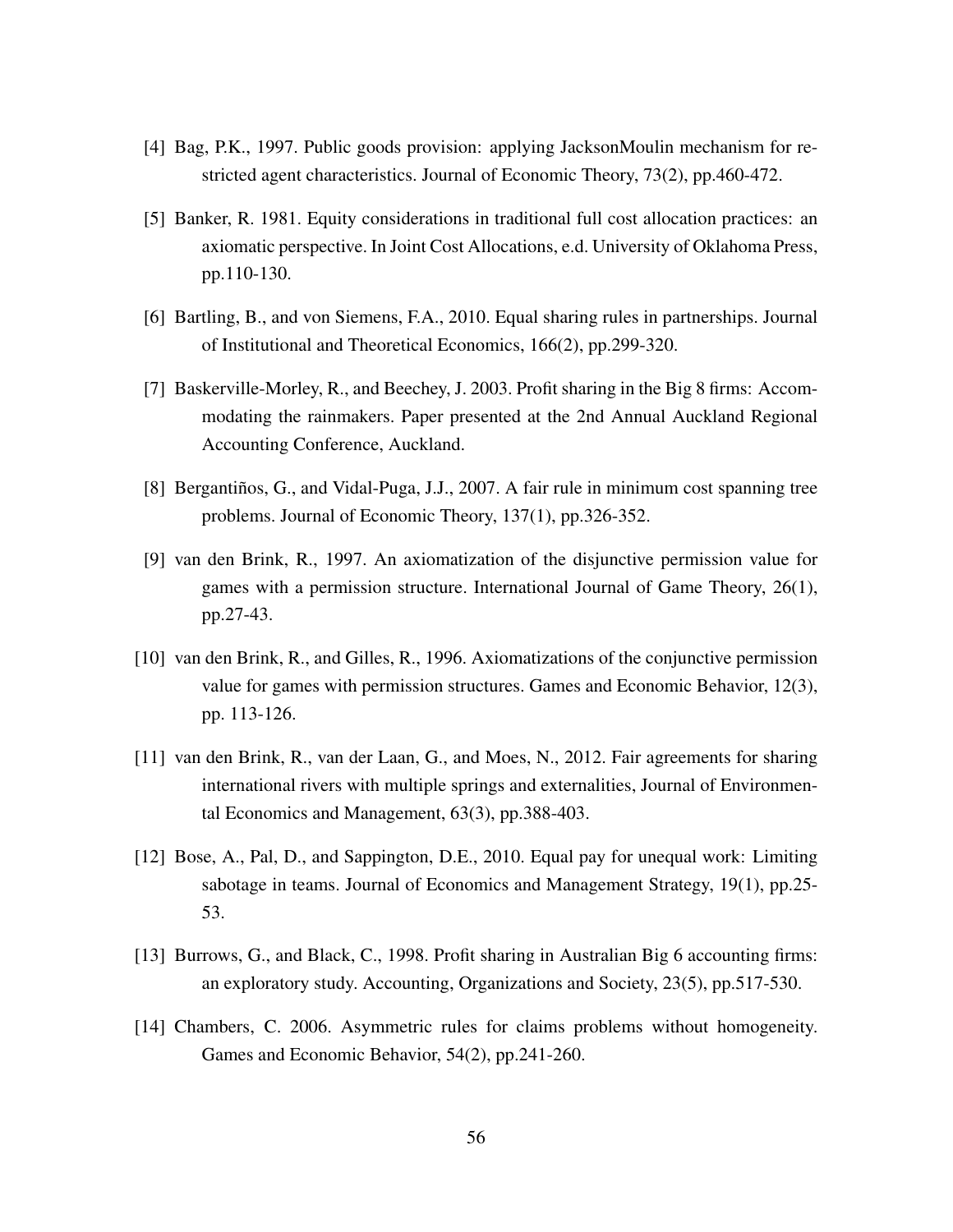- <span id="page-58-11"></span>[15] Chun, Y., 2000. Agreement, separability, and other axioms for quasi-linear social choice problems. Social Choice and Welfare, 17(3), pp.507-521.
- <span id="page-58-2"></span>[16] Chun, Y., 2016, Fair Queuing. Springer.
- <span id="page-58-6"></span>[17] Claus, A., and Kleitman, D., 1973. Cost allocation for a spanning tree. Networks, 3(4), pp.289-304.
- <span id="page-58-8"></span>[18] Dong, B., Ni, D., and Wang, Y., 2012. Sharing a polluted river network. Environmental and Resource Economics, 53(3), pp.367-387.
- <span id="page-58-5"></span>[19] Dutta, B., and Kar, A., 2004. Cost monotonicity, consistency and minimum cost spanning tree games. Games and Economic Behavior, 48(2), pp.223-248.
- [20] Eilenberg, S., 1941. Ordered topological spaces. American Journal of Mathematics, 63(1), pp.39-45.
- <span id="page-58-3"></span>[21] Encinosa, W.E., Gaynor, M., and Rebitzer, J.B., 2007. The sociology of groups and the economics of incentives: Theory and evidence on compensation systems. Journal of Economic Behavior and Organization, 62(2), pp.187-214.
- <span id="page-58-4"></span>[22] Farrell, J., and Scotchmer, S., 1988. Partnerships. The Quarterly Journal of Economics, 103(2), pp.279-297.
- <span id="page-58-1"></span>[23] Friedman, E., and Moulin, H., 1999. Three methods to share joint costs or surplus. Journal of Economic Theory, 87(2), pp.275-312.
- <span id="page-58-10"></span>[24] de Frutos, M.A., 1999. Coalitional manipulations in a bankruptcy problem. Review of Economic Design, 4(3), pp.255-272.
- <span id="page-58-9"></span>[25] Gilles, R.P., Owen, G., and van den Brink, R., (1992), Games with permission structures: the conjunctive approach, International Journal of Game Theory, 20(3), pp.277-293.
- <span id="page-58-7"></span>[26] Han, L., Juarez R., 2018. Free intermediation in resource transmission. Games and Economic Behavior, 111, pp.75-84.
- <span id="page-58-12"></span>[27] Hougaard, J.L., 2009. An introduction to allocation rules. Springer.
- <span id="page-58-0"></span>[28] Hougaard, J., Moreno-Ternero, J., Tvede, M., and Osterdal, L., 2017. Sharing the proceeds from a hierarchical venture. Games and Economic Behavior, 102, pp.98-110.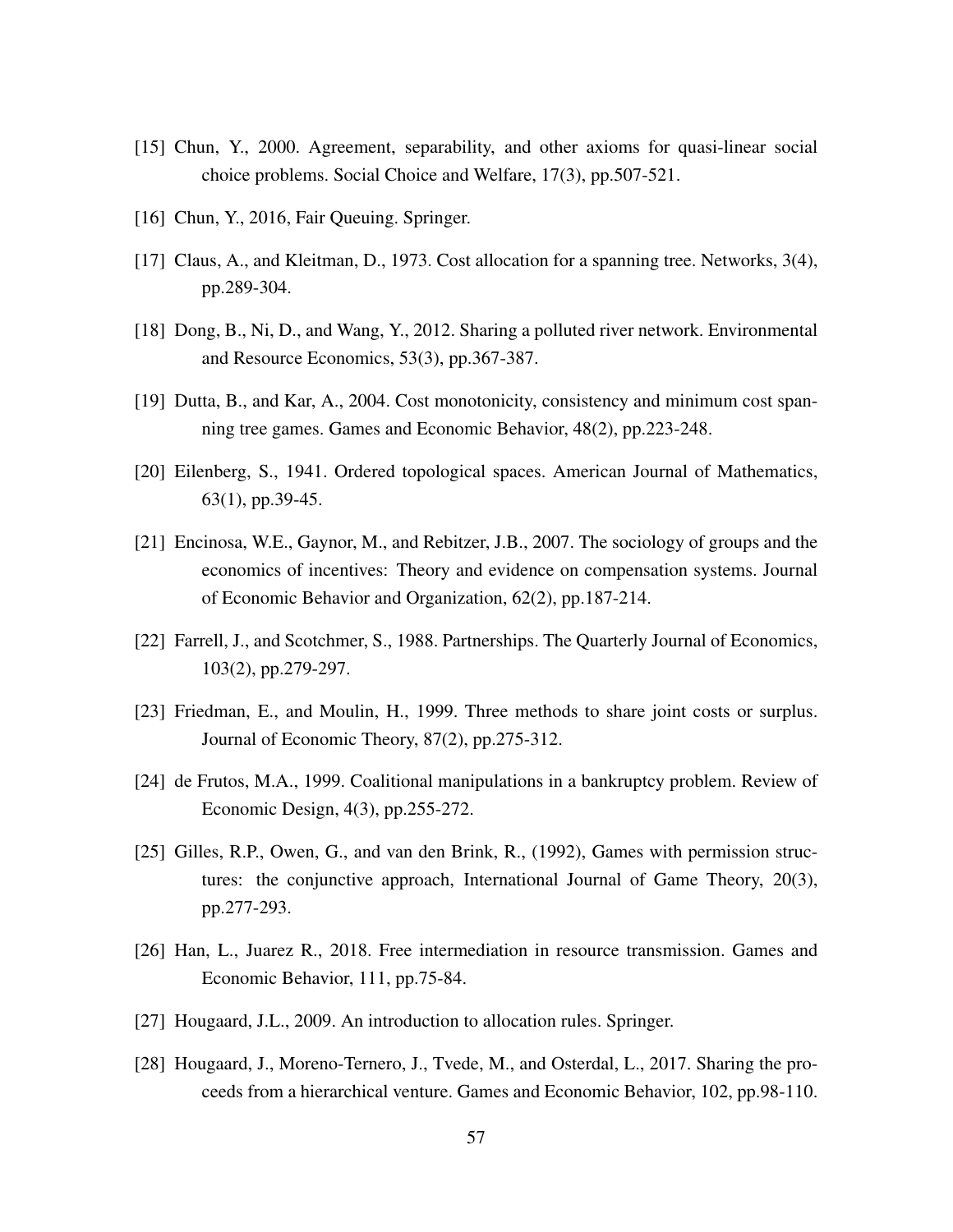- <span id="page-59-4"></span>[29] Hougaard, J. L., Moulin, H., and Osterdal, L. P., 2010. Decentralized pricing in minimum cost spanning trees. Economic Theory. 44(2), pp.293-306.
- <span id="page-59-6"></span>[30] Hougaard, J., and Tvede, M., 2012. Truth-telling and Nash equilibria in minimum cost spanning tree models. European Journal Operations Research, 222(3), pp.566-570.
- <span id="page-59-7"></span>[31] Hougaard, J., and Tvede, M., 2015. Minimum cost connection networks: Truth-telling and implementation. Journal of Economic Theory, 157, pp.76-99.
- [32] Hougaard, J., Tvede, M., and Osterdal, L., 2013. Cost sharing in chains and other fixed trees. Mimeo, University of Southern Denmark.
- <span id="page-59-11"></span>[33] Jackson, M. and Moulin, H., 1992. Implementing a public project and distributing its cost. Journal of Economic Theory, 57(1), pp.125-140.
- <span id="page-59-8"></span>[34] Ju, B.G., 2003. Manipulation via merging and splitting in claims problems. Review of Economic Design, 8(2), pp.205-215.
- [35] Ju, B.G., 2013. Coalitional manipulations on networks. Journal of Economic Theory, 148(2), pp.627-662.
- <span id="page-59-9"></span>[36] Ju, B.G., Miyagawa, E., and Sakai, T., 2007. Non-manipulable division rules in claim problems and generalizations. Journal of Economic Theory, 132(1), pp.1-26.
- <span id="page-59-2"></span>[37] Juarez, R., 2008. The worst absolute surplus loss in the problem of commons: random priority vs. average cost. Economic Theory, 34(1), pp.69-84.
- <span id="page-59-1"></span>[38] Juarez, R., 2013. Group strategyproof cost sharing: the role of indifferences. Games and Economic Behavior, 82, pp.218-239.
- <span id="page-59-5"></span>[39] Juarez, R., and Kumar, R., 2013. Implementing efficient graphs in connection networks. Economic Theory, 54(2), pp.359-403.
- <span id="page-59-0"></span>[40] Juarez, R., Nitta, K., Vargas, M. 2018. Profit-sharing and efficient time allocation. Mimeo, University of Hawaii.
- <span id="page-59-10"></span>[41] Kalai, E., 1977. Proportional solutions to bargaining situations: interpersonal utility comparisons. Econometrica, 45(7), pp.1623-1630.
- <span id="page-59-3"></span>[42] Kar, A., 2002. Axiomatization of the Shapley value on minimum cost spanning tree games. Games and Economic Behavior, 38(2), pp.265-277.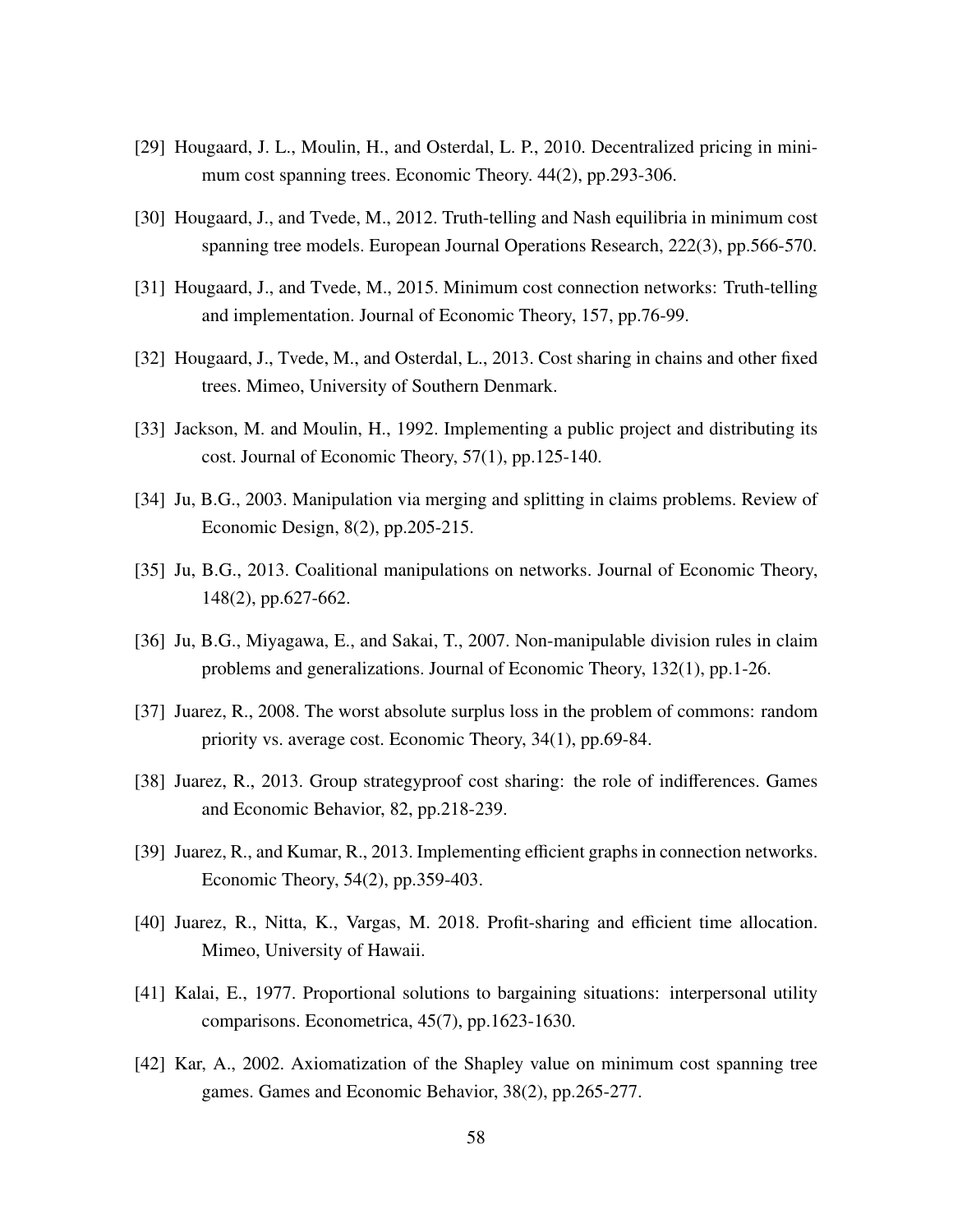- <span id="page-60-7"></span>[43] Kobayashi, H., Ohta, K., and Sekiguchi, T., 2016. Optimal Sharing Rules in Repeated Partnerships. Journal of Economic Theory, 166, pp.311-323.
- <span id="page-60-3"></span>[44] Littlechild, S. C., and Owen, G., 1973. A simple expression for the Shapley value in a special case. Management Science, 20(3), pp.370-372.
- [45] Moulin, H., 1984. The conditional auction mechanism for sharing a surplus. The Review of Economic Studies, 51(1), pp.157-170.
- [46] Moulin, H., 1985. The separability axiom and equal-sharing methods. Journal of Economic Theory, 36(1), pp.120-148.
- <span id="page-60-8"></span>[47] Moulin, H., 1987. Equal or proportional division of a surplus, and other methods. International Journal of Game Theory, 16(3), pp.161-186.
- [48] Moulin, H., 1990. Joint ownership of a convex technology: Comparison of three solutions. The Review of Economic Studies, 57(3), pp.439-452.
- <span id="page-60-9"></span>[49] Moulin, H., 1991. Axioms of cooperative decision making. Cambridge University Press.
- <span id="page-60-4"></span>[50] Moulin, H., 1994. Serial cost-sharing of excludable public goods. The Review of Economic Studies, 61(2), pp.305-325.
- <span id="page-60-1"></span>[51] Moulin, H., 2000. Priority rules and other asymmetric rationing methods. Econometrica, 68(3), pp.643-684.
- <span id="page-60-2"></span>[52] Moulin, H., 2002. Axiomatic cost and surplus sharing. In: K. J. Arrow, A. K. Sen, K. Suzumura (ed.): Handbook of Social Choice and Welfare, Vol 1, pp.289-357, North Holland.
- <span id="page-60-6"></span>[53] Moulin, H., and Shenker, S., 1992. Serial cost sharing. Econometrica,  $60(5)$ , pp.1009-1037.
- <span id="page-60-5"></span>[54] Moulin, H., and Sprumont, Y., 2005. On demand responsiveness in additive cost sharing. Journal of Economic Theory, 125(1), pp.1-35.
- [55] Moulin, H., and Velez, R. A., 2013. The price of imperfect competition for a spanning network. Games and Economic Behavior, 81, pp.11-26.
- <span id="page-60-0"></span>[56] Nash, J, 1950. The Bargaining Problem. Econometrica, 18, pp.155-162.